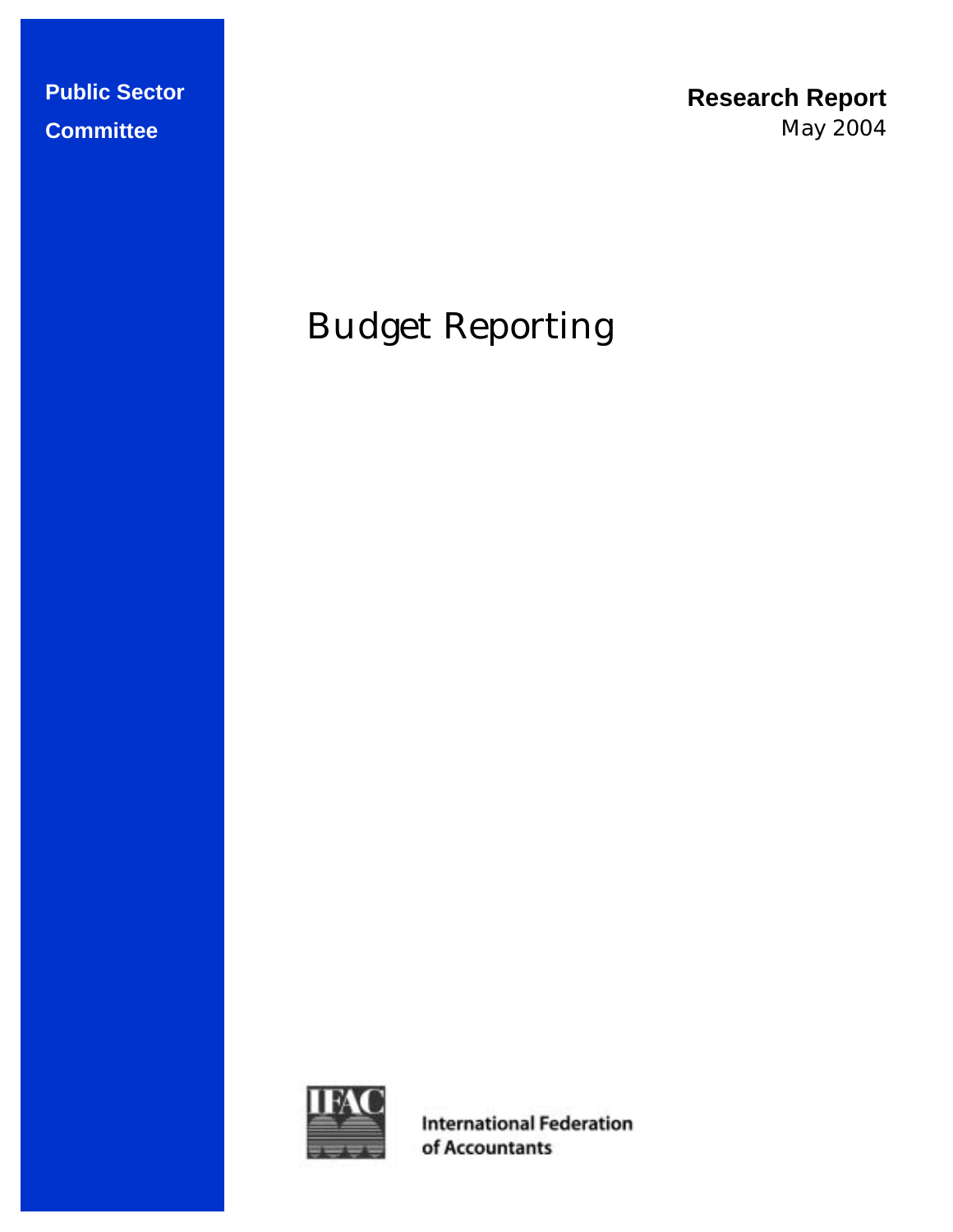The International Federation of Accountants (IFAC) is the global organization for the accountancy profession. It works with its 158 member organizations in 118 countries to protect the public interest by encouraging high quality practices by the world's accountants. IFAC members represent 2.5 million accountants employed in public practice, industry and commerce, government and academe. Its structure and governance provide for the representation of its diverse constituencies and interaction with external groups that rely on or influence the work of accountants.

The mission of the International Federation of Accountants is to serve the public interest and contribute to the strengthening of the international economy by developing the global accountancy profession, establishing high quality standards and promoting international convergence of standards.

The Public Sector Committee (PSC) is a standing committee of IFAC. It develops accounting standards for the public sector.

Copies of this Research Report may be downloaded free of charge from the IFAC website at http://www.ifac.org.

No responsibility for loss occasioned to any person acting or refraining from action as a result of any material in this publication can be accepted by the author or publisher.

> International Federation of Accountants 545 Fifth Avenue,  $14<sup>th</sup>$  Floor New York, NY 10017 USA http://www.ifac.org Fax: +1 212-286-9570

Copyright © May 2004 by the International Federation of Accountants. All rights reserved. Permission is granted to make copies of this work to achieve maximum exposure and feedback provided that each copy bears the following credit line: "Copyright © by the International Federation of Accountants. All rights reserved. Used by permission."

For more information, contact permissions@ifac.org.

ISBN 1-931949-32-8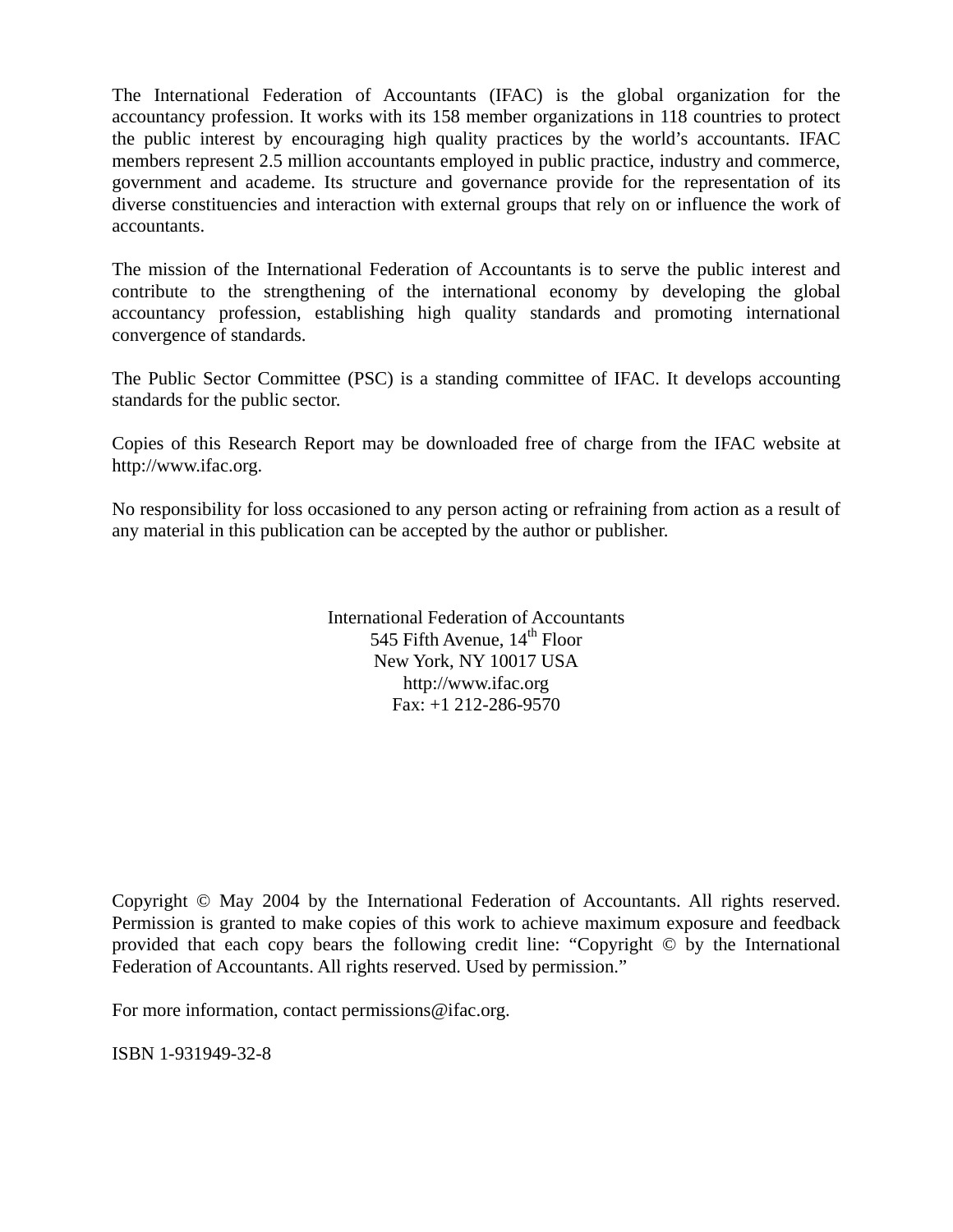## **The Research Report**

This Research Report was commissioned by the Public Sector Committee (PSC). It was prepared by Dr. Jesse Hughes with input from the Budget Reporting Steering Committee. Dr. Hughes is Professor Emeritus of Accounting at the College of Business and Public Administration, Old Dominion University, Norfolk, Virginia USA.

The objective of the Research Report is to provide input to the PSC's deliberations on such matters as whether developing International Public Sector Accounting Standards (IPSASs) on budget reporting is within the PSC's mandate and whether the PSC should action a project(s) to deal with budget reporting issues.

The Research Report represents the views of the author. At the present time, it does not reflect the views of the PSC nor necessarily of all Steering Committee members.

The PSC will consider the recommendations made by Dr. Hughes at its meeting in July 2004 (and subsequent meetings if necessary) and at that time will determine whether and how it progresses this issue.

## **Acknowledgement**

The Public Sector Committee's Standards Program to develop IPSASs commenced in 1996. The Standards Program has received general budget support from the World Bank, the Asian Development Bank, the International Monetary Fund, the United Nations Development Program and IFAC.

The Public Sector Committee and the author wish to acknowledge that the Budget Reporting project, of which this Research Report is a part, has also received additional project specific funding from the Public Expenditure and Financial Accountability Program (PEFA). PEFA is a partnership program of the World Bank, the European Commission, the UK Department for International Development, the Swiss State Secretariat for Economic Affairs, the French Ministry of Foreign Affairs, the Norwegian Ministry of Foreign Affairs, the International Monetary Fund, and the Strategic Partnership with Africa. The PEFA Secretariat is located in the World Bank offices in Washington, DC.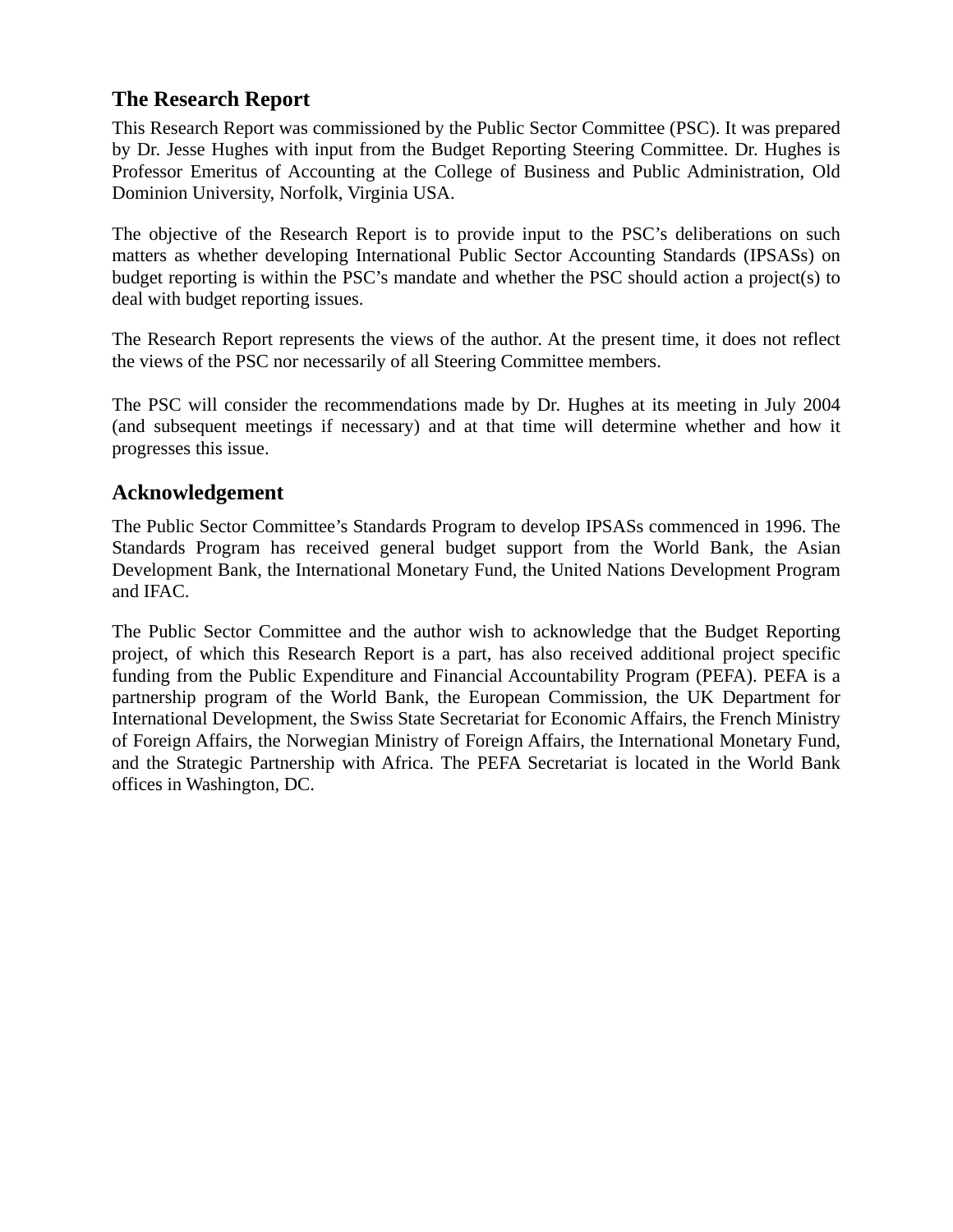## **Preface**

## **International Public Sector Accounting Standards**

International Public Sector Accounting Standards (IPSASs) deal with issues related to the presentation of annual general purpose financial statements. General purpose financial statements are those intended to meet the needs of users who are not in a position to demand reports tailored to meet their specific information needs. Users of general purpose financial statements include taxpayers and ratepayers, members of the legislature, creditors, suppliers, the media, and employees. The objectives of general purpose financial statements are to provide information useful for decision-making, and to demonstrate the accountability of the entity for the resources entrusted to it.

The Public Sector Committee (PSC) has issued twenty accrual basis IPSASs and a comprehensive Cash Basis IPSAS. The issuance of these IPSASs establish a core set of financial reporting standards for public sector entities.

## **Budget Reporting**

Most governments prepare and issue as public documents, or otherwise make publicly available, their annual financial budgets. The budget documents are widely distributed and promoted. They reflect the financial characteristics of the government's plans for the forthcoming period. Monitoring and reporting on budget execution is essential for measuring compliance with Parliamentary (or similar) authorization. Making budget data publicly available is necessary to enable transparent reporting of the government's financial intentions and of its use of taxes.

Government budgets are generally approved by the legislature. While administrative arrangements can differ from jurisdiction to jurisdiction, in most cases spending units have no authority to commit or spend government funds until the legislation imparting spending authority has been passed by the legislature.

In many respects, and for many external users, the budget documents are the most important financial statements issued by governments. The budget also serves as a key tool for financial management and control, and is the central component of the process that provides for government and parliamentary (or similar) oversight of the financial dimensions of operations. The IPSASs currently on issue do not require the presentation of budget/forecast financial information at the time it is approved by the legislature or other authority, nor do they require the historical general purpose financial statements to report period results against the budget for that period.

Whether or not budget reporting falls within the PSC's mandate and whether an IPSAS (or IPSASs) on budget preparation, or budget execution or other aspects of budget reporting should be issued is a contentious issue. Accordingly, the PSC determined that before committing resources to the development of an IPSAS it should commission the preparation of a Research Report to provide input to its deliberations. Consequently, the PSC commissioned Dr. Jesse Hughes to undertake research on the following matters, and to provide a report to the PSC on his findings together with any relevant recommendations.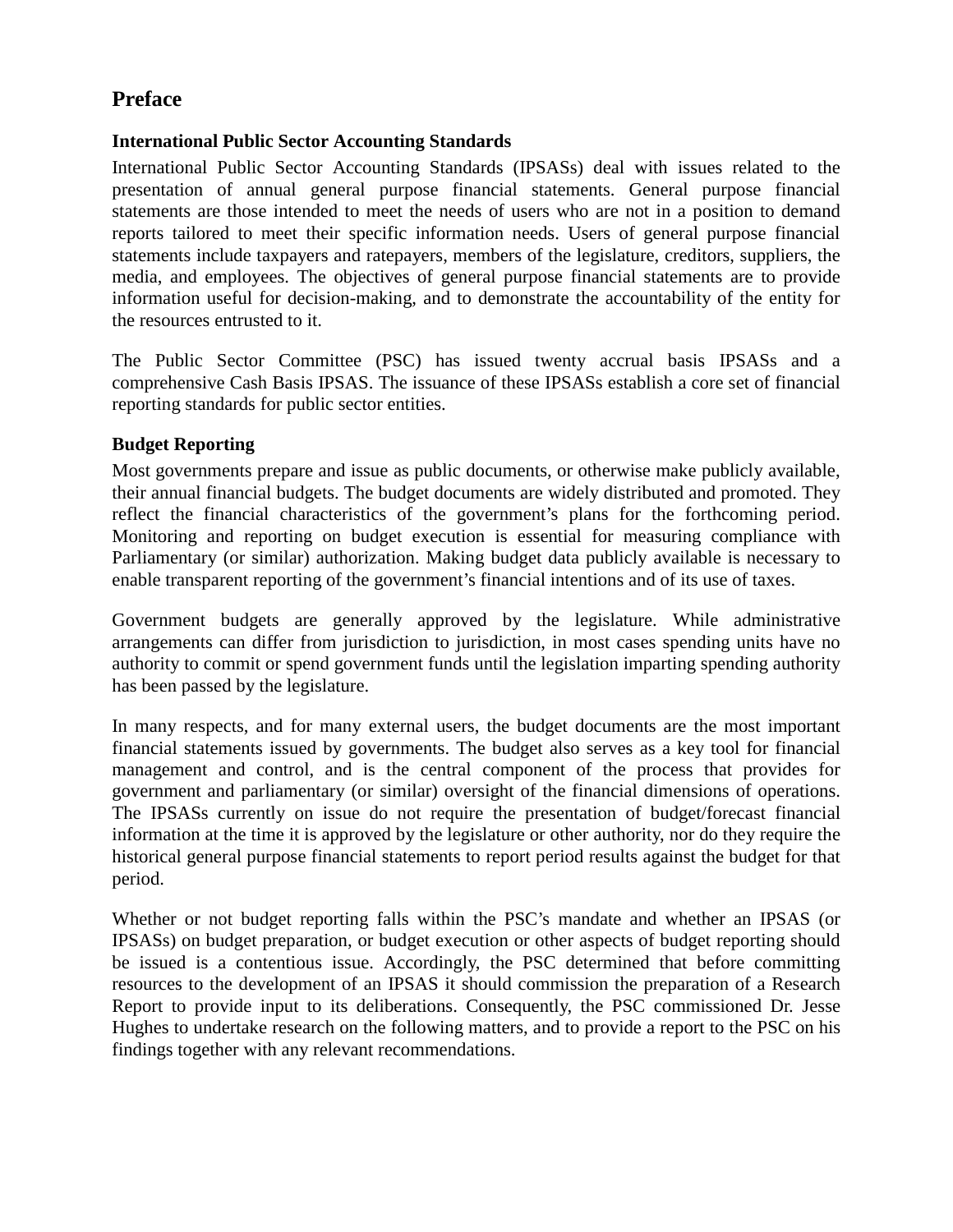- Current best practices in budget formulation and reporting under differing budget models and government administrative arrangements.
- Whether the development of an IPSAS on budget reporting and/or other budget related matters falls within the PSC's mandate.
- Notwithstanding the above, whether there is any precedent, and or arguments, for an accounting standards setter to deal with budget reporting issues.
- If an IPSAS on budget reporting (or other budget related) matters is to be prepared, the matters which should appropriately be dealt with by that IPSAS.

The PSC established a Steering Committee to provide input to Dr. Hughes. The Steering Committee is chaired by PSC member Mr. Ron Points and includes non-PSC members with a wide range of experience in budget preparation, execution and reporting from a number of jurisdictions.

#### **Views Expressed**

The views expressed in this Research Report are those of Dr. Hughes and are not those of the PSC nor necessarily of all Steering Committee members.

The PSC commends Dr. Hughes for his work and thanks the Steering Committee for their input to this project. The recommendations are significant for the PSC and financial reporting by public sector entities generally. The Report provides valuable input to the PSC's consideration of how it could progress this critical issue and identifies key issues that will need to be dealt with in any further project development.

The PSC will commence its consideration of this Report at its July 2004 meeting and at that stage consider any further actions that should occur. Readers are reminded that it was not intended that the Report resolve all issues to be addressed in developing IPSASs for budget reporting. Rather, it was developed as an internal document to provide input for the PSC as it considered whether to initiate a project directed at establishing an IPSAS for budget reporting, and the nature of that IPSAS. However, in the interests of transparency of process, and given the wide community interest in this topic, the PSC has decided to make it publicly available to interested parties.

Philippe Adhémar Chair Public Sector Committee (PSC) International Federation of Accountants May 2004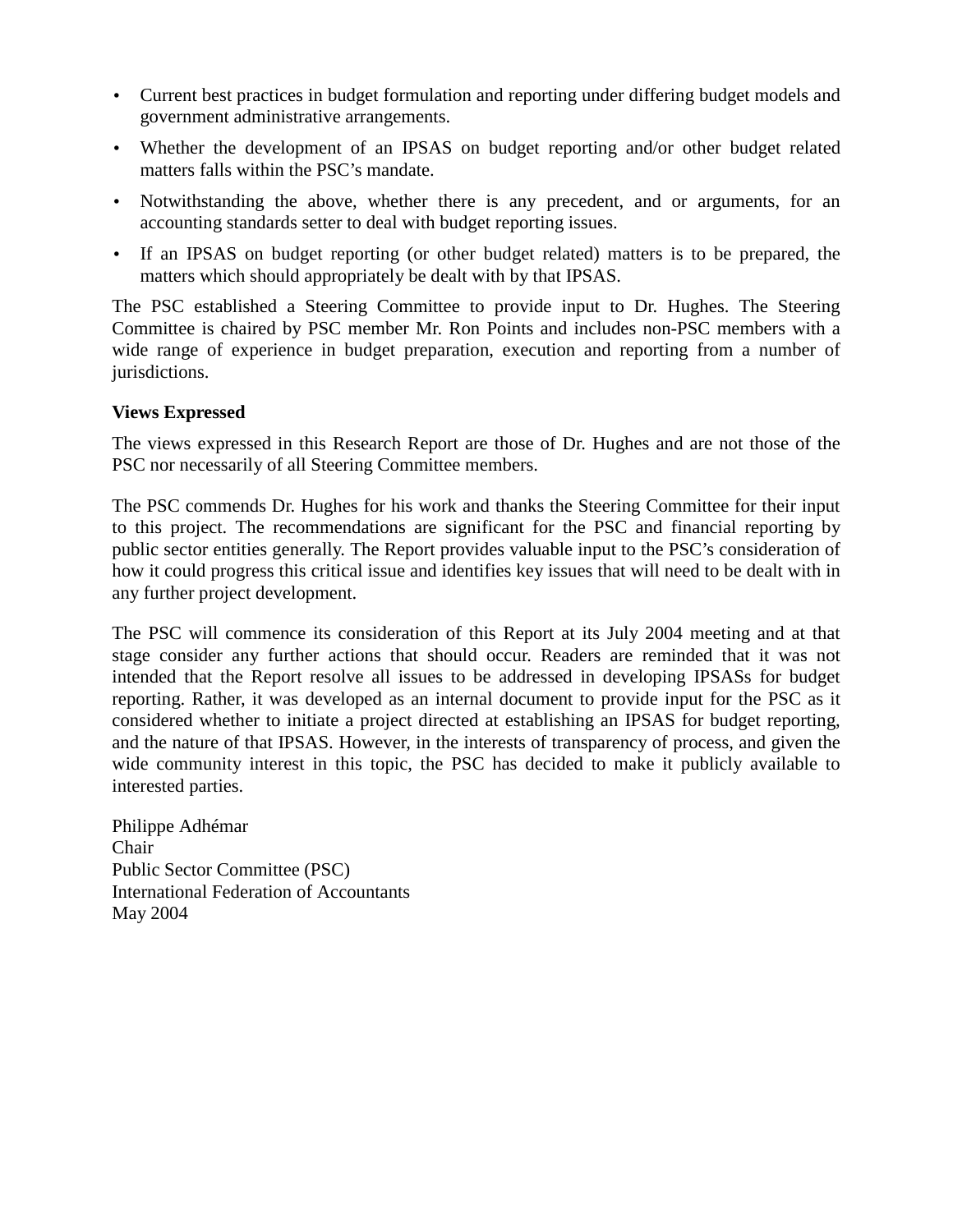#### **International Federation of Accountants-Public Sector Committee (IFAC-PSC) Steering Committee on Budget Reporting**

| <b>Name</b>                   | <b>Country</b> | <b>Position</b>                                   |
|-------------------------------|----------------|---------------------------------------------------|
| Ron Points (Chair)            | <b>USA</b>     | Manager, Financial Management for East Asia and   |
|                               |                | Pacific Region, World Bank                        |
| William L. Dorotinsky         | World Bank     | Finance Specialist, World Bank                    |
| Philippe Dujardin             | Belgium        | Director, Ministry of Finance-Budget and          |
|                               |                | <b>Management Control</b>                         |
| Ludo Goubert (NATO)           | <b>FEE</b>     | Head of Internal Audit SHAPE (previously Head of  |
|                               |                | Budgets and Finance Western European Union)       |
| <b>Claes-Goran Gustavsson</b> | Sweden         | Senior Expert-Swedish National Finance            |
|                               |                | <b>Management Authority</b>                       |
| Geoff Harry                   | Australia      | Partner (Assurance)-PricewaterhouseCoopers        |
| Lou Hong                      | China          | Director, Research and Regulation Division,       |
|                               |                | Treasury Department, Ministry of Finance, Peoples |
|                               |                | Republic of China                                 |
| <b>Steve Leith</b>            | New Zealand    | Principal Advisor-Treasury, Budget and            |
|                               |                | Macroeconomic Branch                              |
| Alan Mackenzie                | South Africa   | CFO-Department of Justice                         |
| Sophie Mahieux                | France         | Former head of the Budget Directorate. Currently  |
|                               |                | senior position in public expenditure execution.  |
| Mike Parry                    | UK- African    | Chair of IMG (International Management Consultant |
|                               | focus          | Group).                                           |
| Ms Torun Reite                | Norway         | Deputy Director General, Norwegian Ministry of    |
|                               |                | Finance                                           |
| Sietso van der Schaaf         | Netherlands    | Partner-Deloitte Touche                           |
| <b>Christian Iver Svane</b>   | Denmark        | Ministry of Finance-Special Adviser, Central      |
|                               |                | Government Accounting and Budget                  |
| D.Swarup                      | India          | Additional Secretary (Budget) Ministry of Finance |
| Andy Wynne                    | <b>ACCA</b>    | Head of Public Sector Technical Issues            |
|                               |                |                                                   |
| <b>Associate Members</b>      |                |                                                   |
| <b>Michael Ruffner</b>        | <b>OECD</b>    | Budgeting, Management and Accountability          |
|                               |                | Division                                          |
| David Shand                   | World Bank     | Senior Public Sector Management Specialist        |

*Members of the Steering Committee are appointed in their personal capacity rather than as representatives of their nominating body. The views expressed in this study are those of the author, and not those of the members of the Steering Committee, their employers or nominating organization. In arriving at these views, the author has considered input from the Steering Committee members but the views remain those of the author.*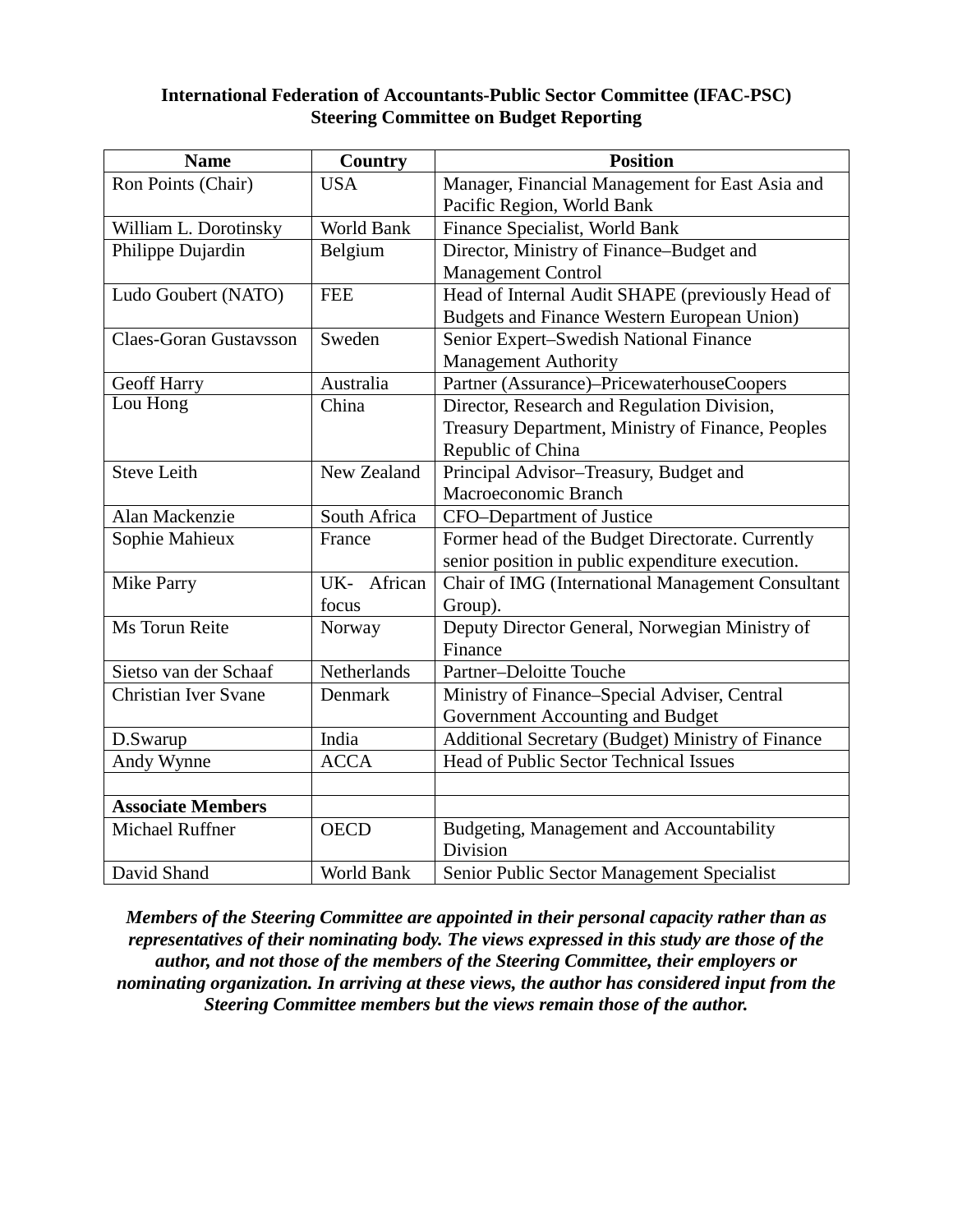## **Table of Contents**

|                                                                             | Page |
|-----------------------------------------------------------------------------|------|
|                                                                             |      |
|                                                                             |      |
|                                                                             |      |
|                                                                             |      |
|                                                                             |      |
|                                                                             |      |
|                                                                             |      |
|                                                                             |      |
|                                                                             |      |
|                                                                             |      |
| Consistency in Reporting Between Accounting and Budget Systems  13          |      |
|                                                                             |      |
|                                                                             |      |
|                                                                             |      |
|                                                                             |      |
|                                                                             |      |
|                                                                             |      |
|                                                                             |      |
|                                                                             |      |
|                                                                             |      |
|                                                                             |      |
| Summary of Nine European Countries and the European Commission (EC) 20      |      |
|                                                                             |      |
|                                                                             |      |
| PSC MANDATE ON BUDGET REPORTING AND/OR OTHER                                |      |
|                                                                             |      |
|                                                                             |      |
|                                                                             |      |
|                                                                             |      |
| Prospective Financial Information and Medium Term Fiscal Framework (MTFF)22 |      |
|                                                                             |      |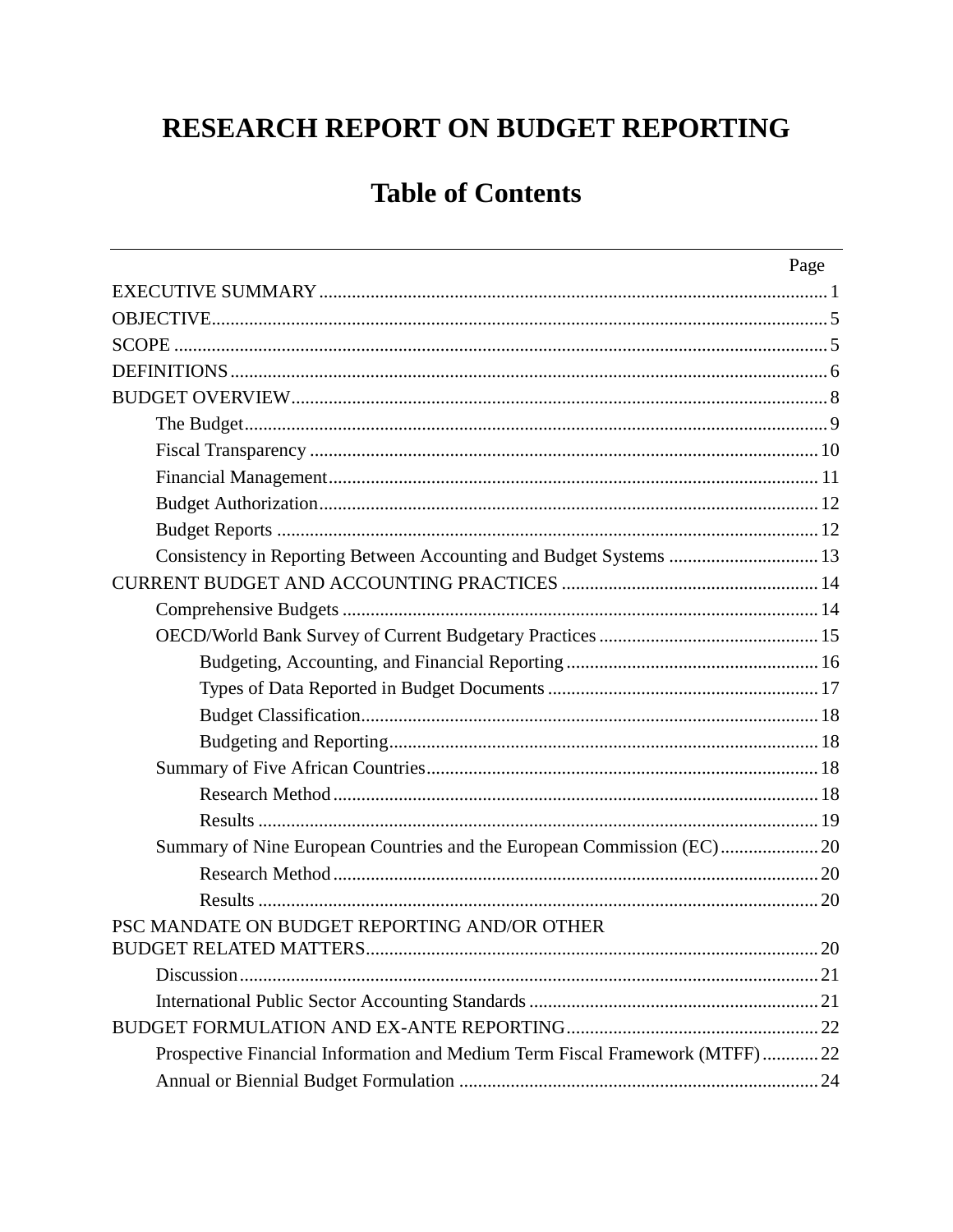|              | Inclusion<br>of Ex-post Budget Reports in an IPSAS and Format                | of |
|--------------|------------------------------------------------------------------------------|----|
|              |                                                                              |    |
|              | Reconciling Budgetary Basis and Accounting Basis Where Differences Exist  40 |    |
|              | Assuring that Qualitative Characteristics of Financial Reporting Are Met 40  |    |
|              |                                                                              |    |
|              |                                                                              |    |
| A            |                                                                              |    |
| B            |                                                                              |    |
| $\mathsf{C}$ |                                                                              |    |
| D            | Sections from Existing IPSASs Pertaining To Budgets or Budget Reporting53    |    |
| E            |                                                                              |    |
| F            |                                                                              |    |
| G            |                                                                              |    |
| H            |                                                                              |    |
| $\mathbf I$  |                                                                              |    |
| J            |                                                                              |    |
| K            |                                                                              |    |
| L            |                                                                              |    |
| M            |                                                                              |    |
| N            |                                                                              |    |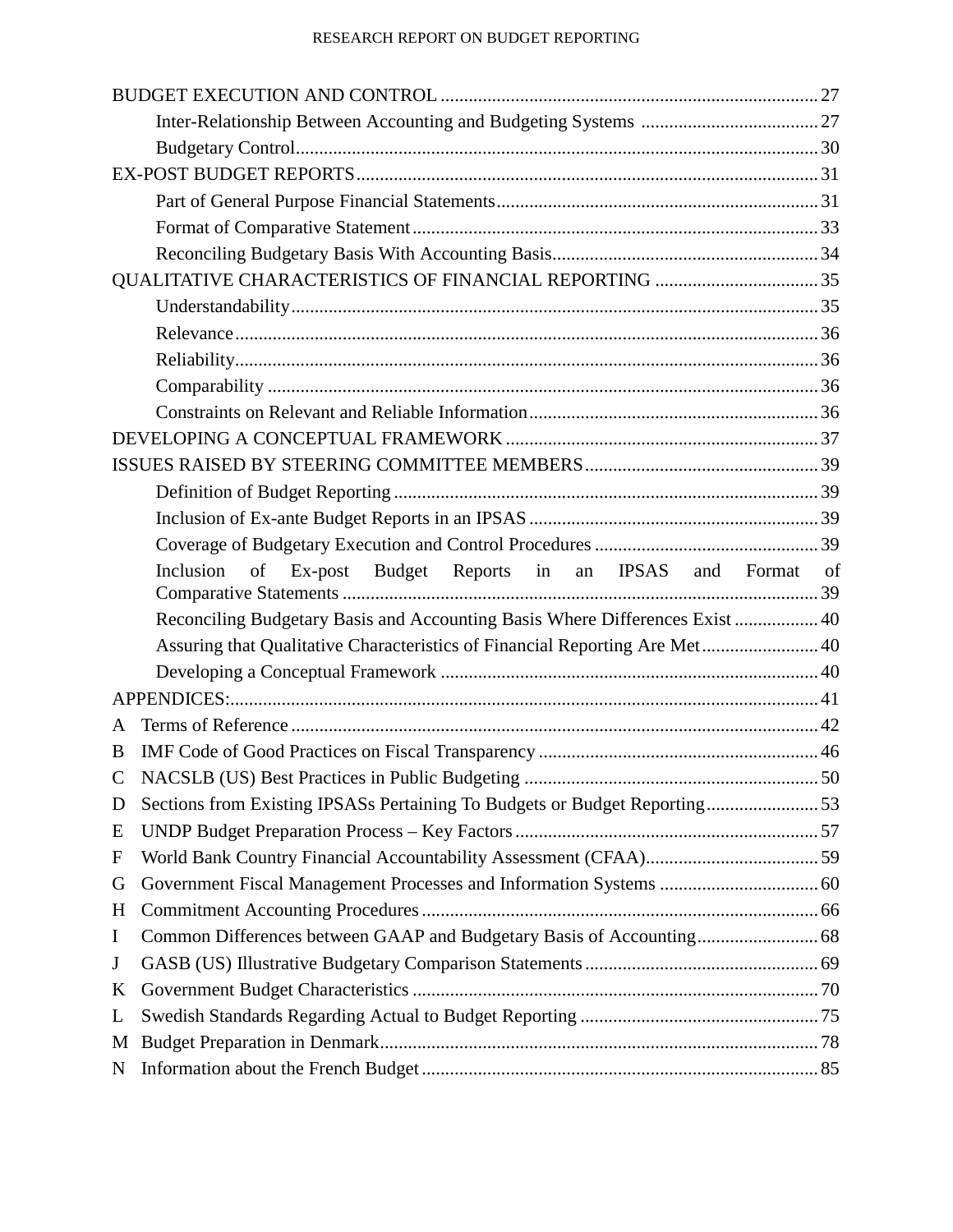## **Executive Summary**

Most governments prepare and issue their annual financial budgets as public documents. Whether there should be an IPSAS that deals with general purpose reporting of the budget as a public document is considered in this Research Report. The objective of the IFAC Public Sector Committee (PSC) is to develop programs aimed at improving public sector financial management and accountability, including developing International Public Sector Accounting Standards (IPSASs) and promoting their acceptance. To meet this objective, the PSC has issued a number of IPSASs which identify the general purpose financial statements that are necessary to meet the needs of users who are not in a position to demand reports tailored to meet their information needs, and specify how a wide range of transactions and events are to be accounted for in those financial statements. The IPSASs note that general purpose financial statements can provide users with information indicating whether resources were obtained and used in accordance with the adopted budget. Yet, current IPSASs only **encourage** governments to include in their financial statements a comparison of the actual results of operations with the approved budget for the reporting period.

The PSC identified budget reporting as an important project to be progressed during the second stage of its standards program. It commissioned the preparation of this Research Report to provide input on whether an IPSAS (or IPSASs) should be issued on budget reporting. The Project Brief is included as Appendix A. The objectives of the research are to identify the following:

- Current best practices in budget formulation and reporting under differing budget models and government administrative arrangements;
- Whether the development of an IPSAS on budget reporting and/or other budget related matters falls within the mandate of the PSC;
- Whether there is any precedent for an accounting standard setter to deal with budget reporting issues; and
- The issues which should appropriately be considered in any IPSAS that might be issued.

The major findings and recommendations of the Research Report are outlined below.

#### **Budget Process**

There are three main stages in the budgetary process: (1) During the **formulation** stage, initial budgets and forecasts are developed and submitted to the legislative bodies for consideration. Spending authority is granted by legislative bodies based on the political priorities and fiscal policies of government. These ex-ante budget reports reflect the financial characteristics of the government's plans for the forthcoming period and are used to analyze the potential consequences of those plans on the economy. (2) Implementation of the fiscal policies reflected in these budgets is accomplished through the use of budgetary accounts in the accounting system during the **execution** stage. (3) Public **reporting** of the ex-ante budgets (both legally approved budgets and prospective budgets) permits the government to identify their financial intentions (transparency). Further, ex-post **reporting** of a comparison between the actual results and the approved budget permits the government to identify their adherence to those budgets by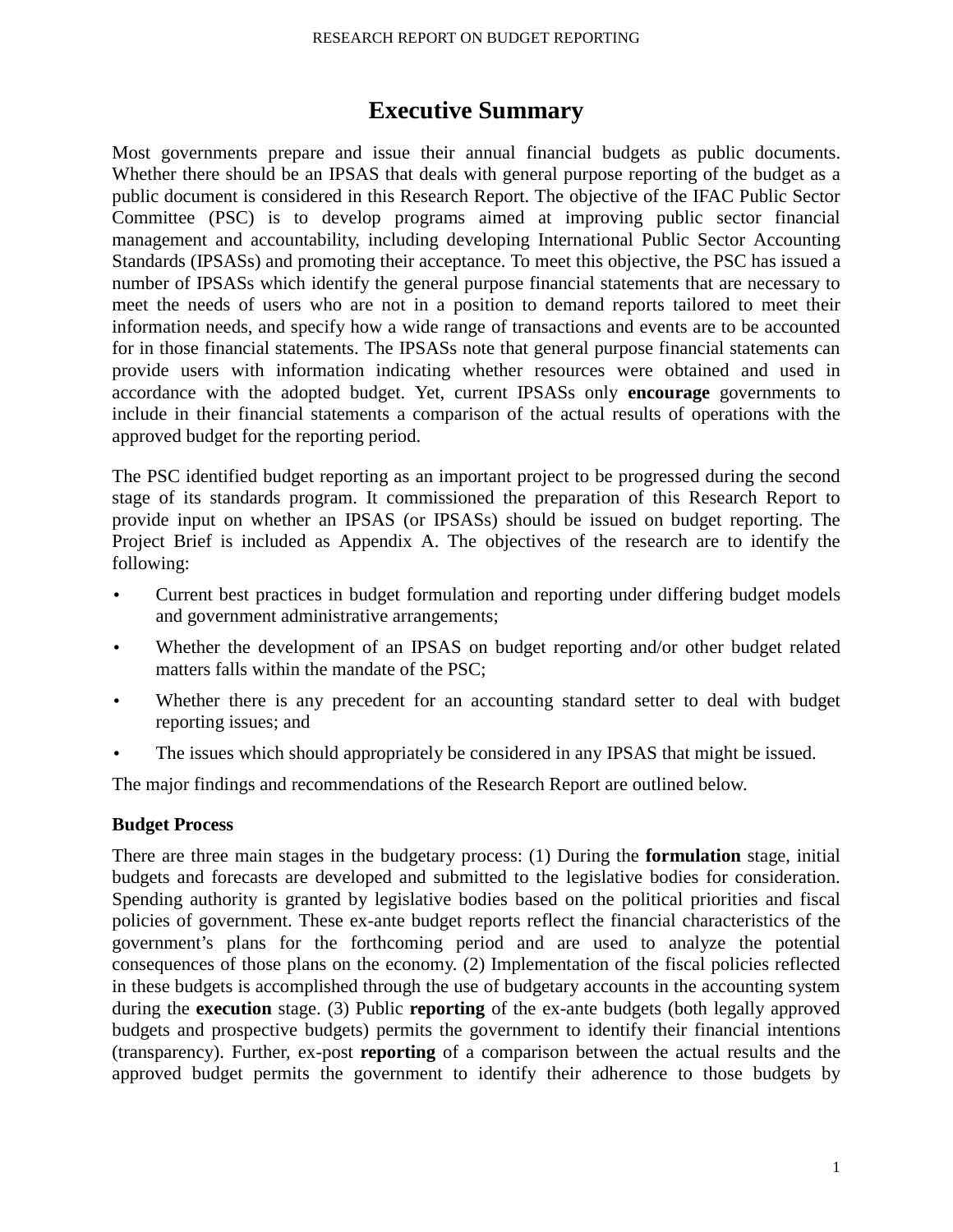comparing performance against the approved budget (accountability) and providing explanations of significant variances.

#### **Budget Practice**

This study on budget reporting considers research undertaken and best practices published by many bodies. If the budget is to be effective, it is generally recognized that the budget needs to be comprehensive and encompass all of the expenditures by government for all budget dependent entities. Analysis performed within five African countries indicates that their budgets are prepared on the cash basis and there are varying degrees of transparency in the reporting of budgetary data. Other research has found that some European countries have moved or are in the process of moving toward the accrual basis of accounting but have not expressed significant plans to change from the cash basis of budgeting. Also, a very comprehensive Budget Practices and Procedures survey conducted by the Organization for Economic Cooperation and Development (in collaboration with the IADB, IMF and World Bank) indicates that many countries plan to move toward the accrual basis of accounting. However, some of these countries prepare their budgets on the cash basis and they plan to continue to prepare their budgets on the cash or near cash basis for the foreseeable future although their accounting will be on the accrual basis.

#### **PSC Mandate**

The objective of the PSC is identified in the Preface to the IPSASs as follows: "Develop programs aimed at improving public sector financial management and accountability including developing accounting standards and promoting their acceptance." This Report argues that:

- Inclusion of budgetary information and other budget related matter in the accounting system and reporting budgetary data to constituents is crucial to improving public sector financial management (transparency).
- To assure that government officials are held accountable for their budgetary decisions, it is essential that users be informed on the degree by which their government officials were able to operate within the limits of the approved budget (accountability).
- The best mechanism by which to keep the public informed is through the budget reports (both legally approved budgets and prospective budgets) at the time of their approval as well as the compliance reports issued as a component of the general purpose financial statements.

As such, developing IPSASs to deal with legally approved budgets, prospective budgets, and reporting of actual performance against such budgets fall within the PSC mandate identified in the Preface.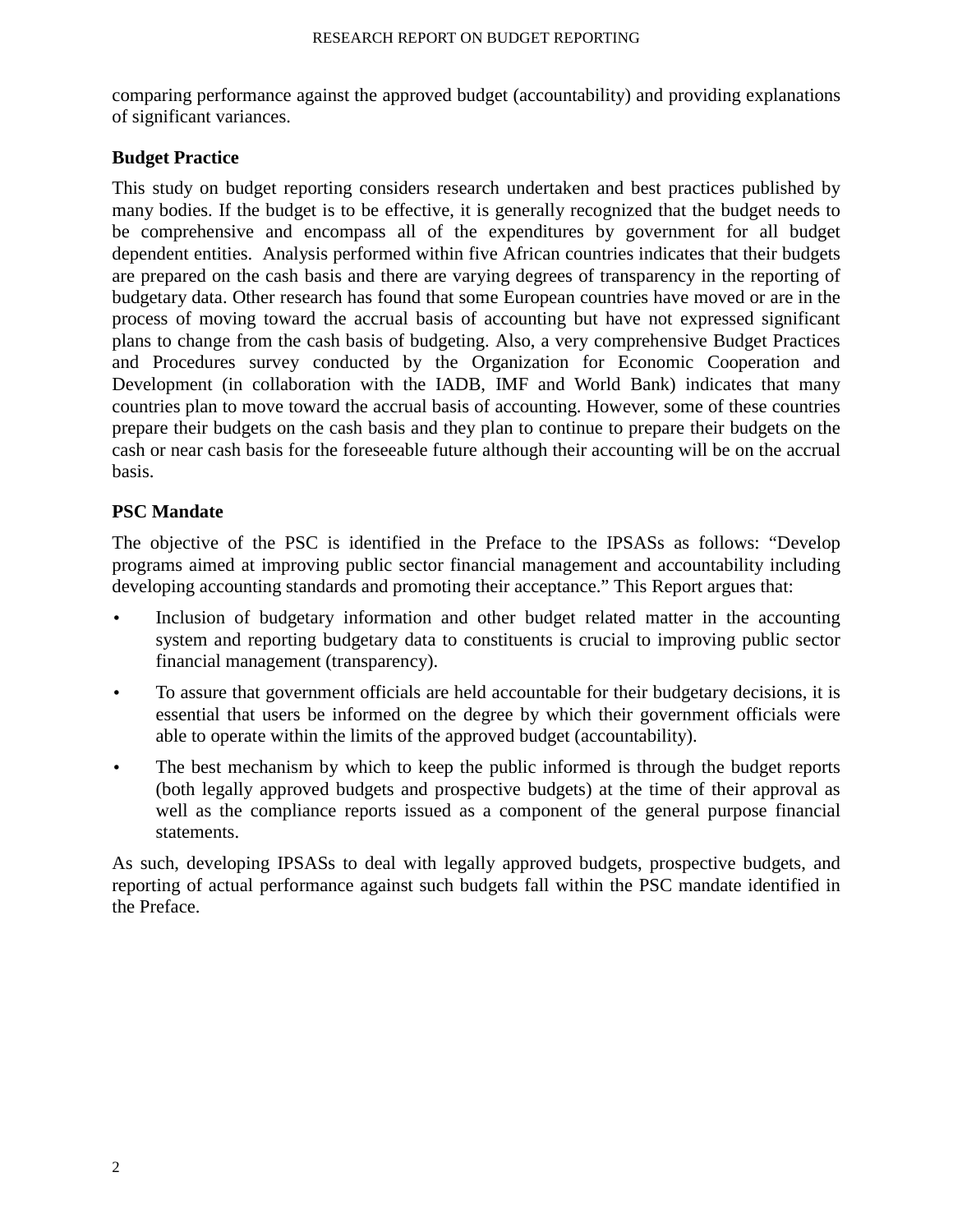#### **Recommendations**

Based on the research conducted in this study, the following is recommended:

- 1. **The PSC should issue an IPSAS (or IPSASs) on budget reporting since it falls within the mandate identified in the Preface to the PSC. It may be beneficial to issue separate IPSASs on ex-ante and ex-post budget reports.**
- 2. **An accounting standard should be issued to require that the forecast and other prospective financial information be reported to their constituents in order to keep them informed on future financial implications of government policy.**
- 3. **The accounting standards should require that the legally approved budget be published with the appropriate supporting budget documentation (e.g. assumptions).**
- 4. **The accounting standards should be broad enough to support the integration of budgetary and accounting systems through the use of budgetary accounting procedures. It may be beneficial to issue a separate IPSAS on budgetary accounting procedures.**
- 5. **In relevant studies and guidance, the PSC should acknowledge and encourage the use of commitment accounting procedures intended to assure that budgetary funds are available prior to release of a purchase order or contract.**
- 6. **Ex-post budget reports reflecting budget to actual comparisons should be part of the general purpose financial statements issued at the end of the fiscal period for each reporting entity at each level of government.**
- 7. **The Comparative Budget to Actual Statement should include the original budget as approved by the legislative body as well as the final adopted budget.**
- 8. **Governments should be encouraged to operate their budgeting and accounting systems on the same basis. If the budgetary system is on a different basis than the accounting system, a statement should be developed to reconcile key differences between the two systems.**
- 9. **Ex-ante and ex-post budget reports should meet the qualitative characteristics (understandability, relevance, reliability, and comparability) of financial reporting specified in IPSAS 1.**
- 10. **Budget reporting should be incorporated into the conceptual framework for IPSASs.**

#### **Issues Raised by Steering Committee Members**

In order to implement the above recommendations, the following key issues need to be resolved:

- 1. **A clear definition of budget reporting needs to be developed.**
- 2. **A decision on whether to include ex-ante budget reports (legally approved budgets and prospective budgets) in an IPSAS needs to be made.**
- 3. **The extent of coverage of budgetary accounting procedures for budgetary execution and control procedures in an IPSAS needs to be defined.**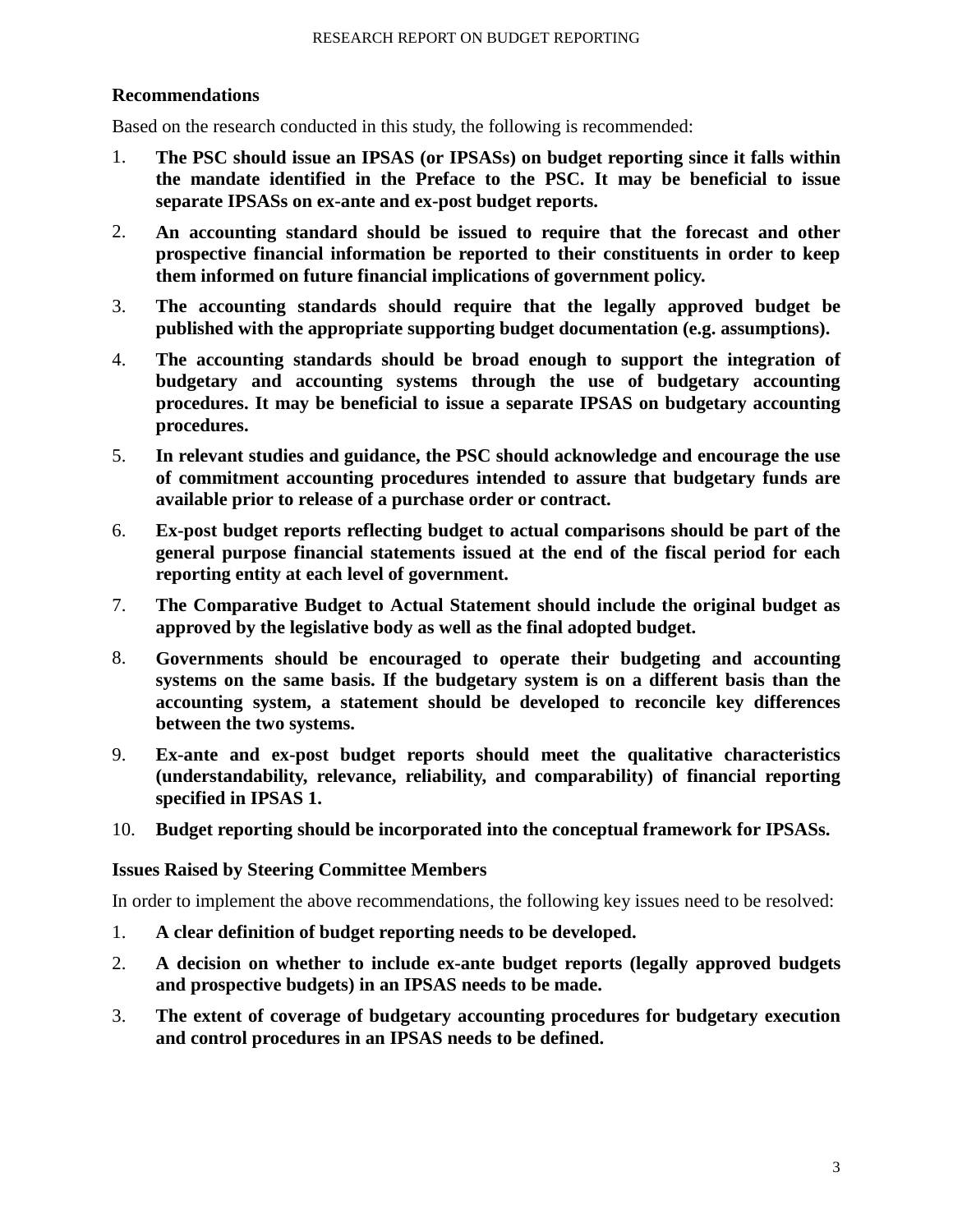- 4. **A decision to include ex-post budget comparative statements as part of general purpose financial statements in an IPSAS needs to be made.**
- 5. **Where there are differences between the budgetary and accounting bases, the requirement for and format of a reconciling statement needs to be determined.**
- 6. **When a decision is made to issue an IPSAS on budget reporting, procedures will need to be identified to assure that qualitative characteristics of financial reporting are met.**
- 7. **Budget reporting procedures will need to be included in the Conceptual Framework for financial reporting of government entities.**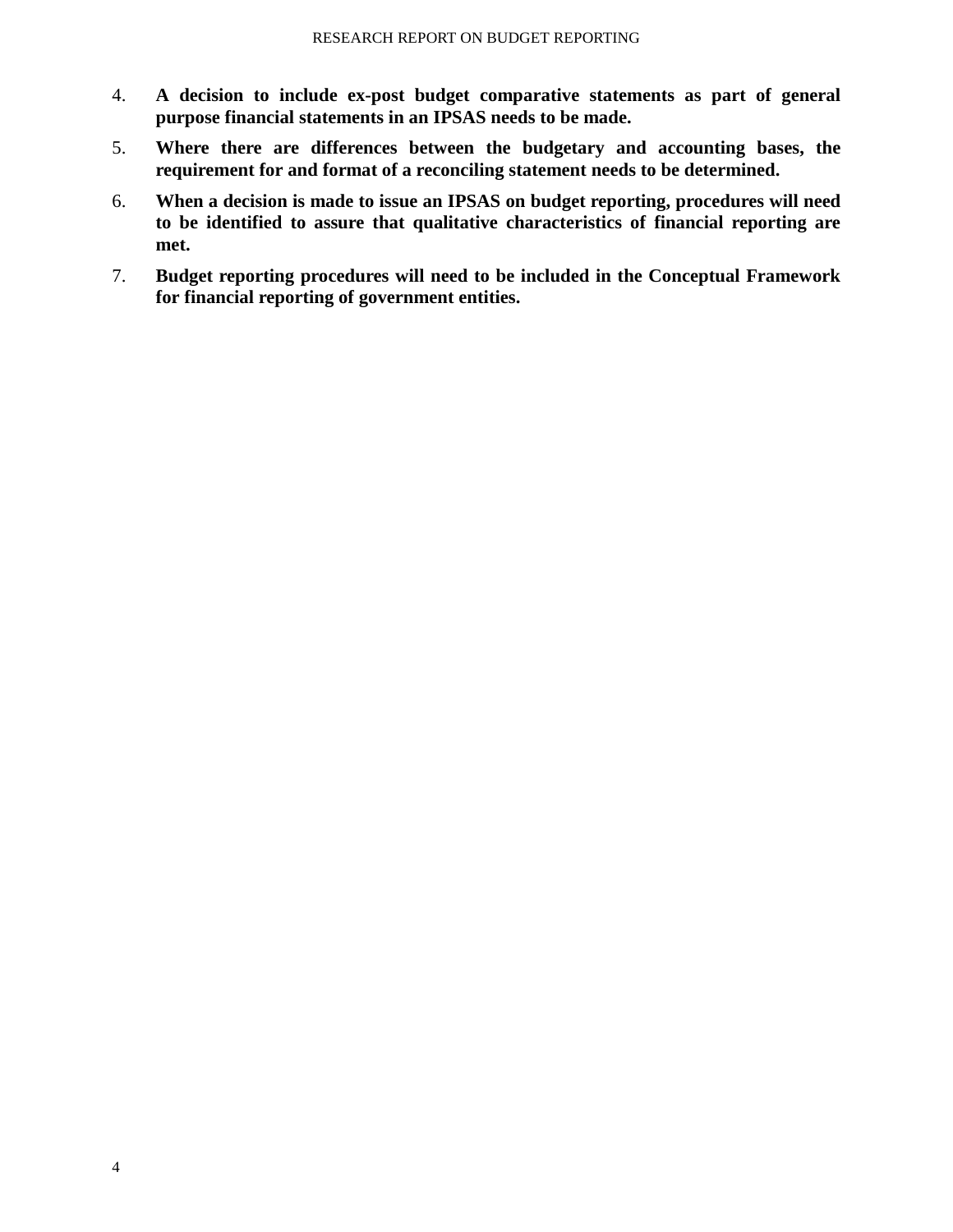## **Research Report on Budget Reporting**

## **Objective**

The primary objective of this Research Report is to determine if an IPSAS should be issued on budget reporting. In its initial strategy papers prepared in 2000 and 2001, the IFAC Public Sector Committee (PSC) identified budget reporting as a key public sector specific issue to be addressed in the second phase of its standards setting program. With the completion of its core 20 accrual IPSASs and the comprehensive cash basis IPSAS, the PSC actioned<sup>1</sup> this research project to identify and make recommendations as appropriate on the various aspects of budget formulation, execution and reporting.

## **Scope**

This Research Report deals with budgets at all levels of government and for all reporting entities other than Government Business Enterprises (GBEs). Readers should note that the definition of a reporting entity in the IPSASs may differ from the legislative specification of an entity for budget preparation and presentation purposes.

For purposes of this Research Report, budget reporting includes all budget reports issued to the public for transparency and accountability purposes. This would include the budgets approved by the legislative bodies for the government itself and for governmental entities at local, state, and national levels prior to or near the beginning of the fiscal period as well as prospective or forecast budgetary data **(ex-ante)**. In addition, budget reports would include budget to actual comparative statements issued at the end of the accounting period **(ex-post)**.

This study addresses the following:

- Current best practices in budget formulation and reporting under differing budget models and government administrative arrangements;
- Whether the development of an IPSAS on budget reporting and/or other budget related matters falls within the PSC's mandate;
- Notwithstanding the above, whether there is any precedent, and or arguments, for an accounting standard setter to deal with budget reporting issues; and
- If an IPSAS on budget reporting (or other budget related) matters is to be prepared, the issues which should appropriately be dealt with by that IPSAS. The issues to be considered are as follows:
	- <sup>o</sup>The nature and requirements of any IPSAS that might be developed considering budget formulation, execution, and reporting.
	- <sup>o</sup>The application of the recognition and measurement requirements of existing IPSASs in the budget context.

 $\frac{1}{1}$ See Terms of Reference in Appendix A.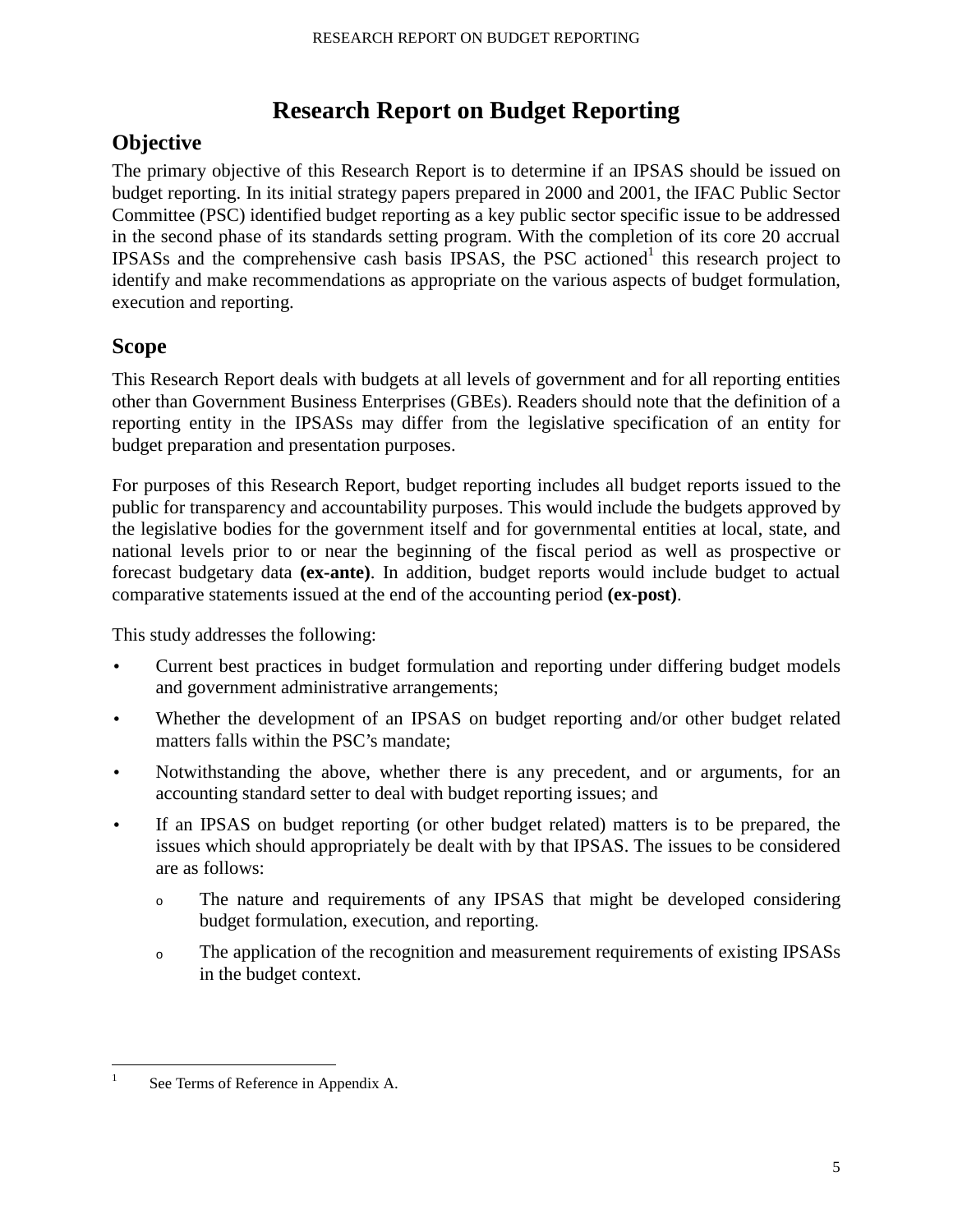The qualitative characteristics of financial reporting previously identified in IPSAS  $1^2$  will be considered in this Research Report. These are as follows:

- Understandability
- Relevance
- Reliability
- Comparability
- Constraints on Relevant and Reliable Information

Some governments prepare tax expenditure budgets. These budgets identify the estimated costs to the tax base due to preferential treatment for specific activities (i.e., deductibility of interest payments on home mortgages to encourage the purchase of homes). However, these tax expenditure budgets are not dealt with in this Research Report since income lost due to preferential tax treatment (i.e., costs) is compiled separately from other budget reports.

Management accounting and reporting of financial information in internal or special purpose reports to governments and senior government officials are significant issues that warrant further study. Budget information may be presented in documents other than general purpose financial statements and a cross-reference from general purpose financial statements to such documents may be appropriate, particularly to link budget and actual data to non-financial budget data and actual service achievements. However, management accounting issues are outside the specific objectives and scope of this study. Consequently, they are excluded from this Research Report.

## **Definitions**

Accounting terms included in this Research Report are defined in the "Glossary of Defined Terms in IPSAS 1 to IPSAS 18" as published in the Handbook of International Public Sector Accounting Standards, 2004 Edition. Budgetary terms that are in common use in the budget literature are defined below and are used with these meanings throughout this paper:

**Allocation**—part of an appropriation that is designated for expenditure by specific organization units and/or for special purposes, activities, or objects.

**Allotment**—an internal allocation of funds on a periodic basis usually agreed upon by the heads of government departments or similar entities and the chief executive.

**Appropriated Budget**—the expenditure authority created by the appropriated bills or ordinances that are signed into law and the related estimated revenues. The expenditure authority is generally considered the legal limit within which a governing body must operate.

**Appropriation**—an authorization granted by a legislative body to set aside funds for purposes specified by the legislature. It is usually limited in amount and time over which it can be expended.

 $\frac{1}{2}$ <sup>2</sup> Appendix 2, Presentation of Financial Statements, IPSAS 1 (May 2000).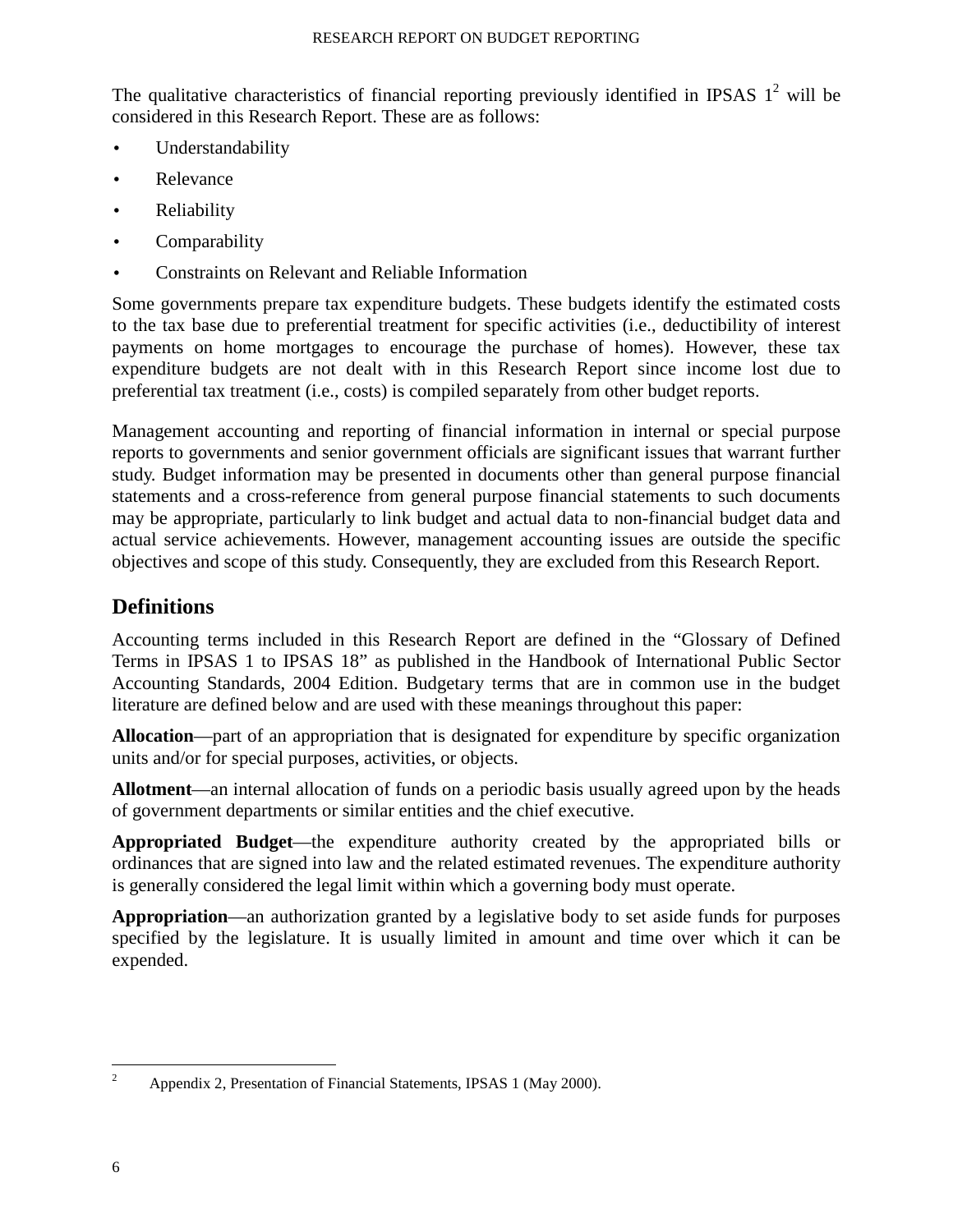#### **Budgetary Definitions:**

- 1. **Line item (or object class) budget**: The budget is separated into expenses by economic classification such as compensation of employees, use of goods and services, etc., as well as the purchase of capital assets.
- 2. **Program budget**: a budget made up of programs as groupings of activities intended to contribute to identifiable government objectives (e.g., poverty alleviation, literacy, control of contagious disease.).
- 3. **Performance budget**: a program budget that also presents measures of performance and service delivery (e.g., students graduating, surgical operations performed, tons of cargo unloaded).
- 4. **Zero-base budget**: a budget that is justified from zero. Each agency has to justify its whole budget as if it were applying for funding for the first time.
- 5. **Biennial budget**: a budget that provides funds for two years instead of one. Budget allocations do not lapse until the end of the second year.
- 6. **Multi-year budget**: a budget that takes into account not just the budget year, but two or more subsequent years. Usually lapse of funds occurs at the end of the budget year. Figures for "out years" are indicative.
- 7. **Medium-term fiscal framework (MTFF)**: a process for improving government expenditure programs that assists decision-makers to gauge what is affordable in aggregate over the medium-term and to reconcile this with spending policies and their costs over the same period.
- 8. **Capital budget**: a plan of proposed capital outlays, such as for infrastructure, buildings, equipment, and other long-lived assets, and of the means to finance them.
- 9. **Recurrent budget**: a plan of proposed funding needed to service the ongoing operations of government. Such a plan would include compensation of employees, use of goods and services, etc.
- 10. **Supplementary budget**: These are budgets that are enacted during or after the end of the financial year to authorize expenditures not within original budgets. These do not normally represent policy changes, but may be necessary where the original budget did not adequately envisage expenditure requirements (e.g., war, natural disasters, etc.).
- 11. **Development budget:** Typically the development budget is a collection of projects, whether internally or externally funded. The rest of the budget is then described as a recurrent budget. The development budget frequently includes non-capital items, and the recurrent budget often includes capital items.
- 12. **Below the line items:** In some countries, this term is used to refer to asset and liability accounts (accounts that are "below the line" of budget accounts), and also in some cases to monies that are effectively held in trust by government for some special purpose.

#### **Budgetary Processes:**

1. **Budget formulation**: the practices and concepts that budget professionals use to create and review a budget until enacted into law.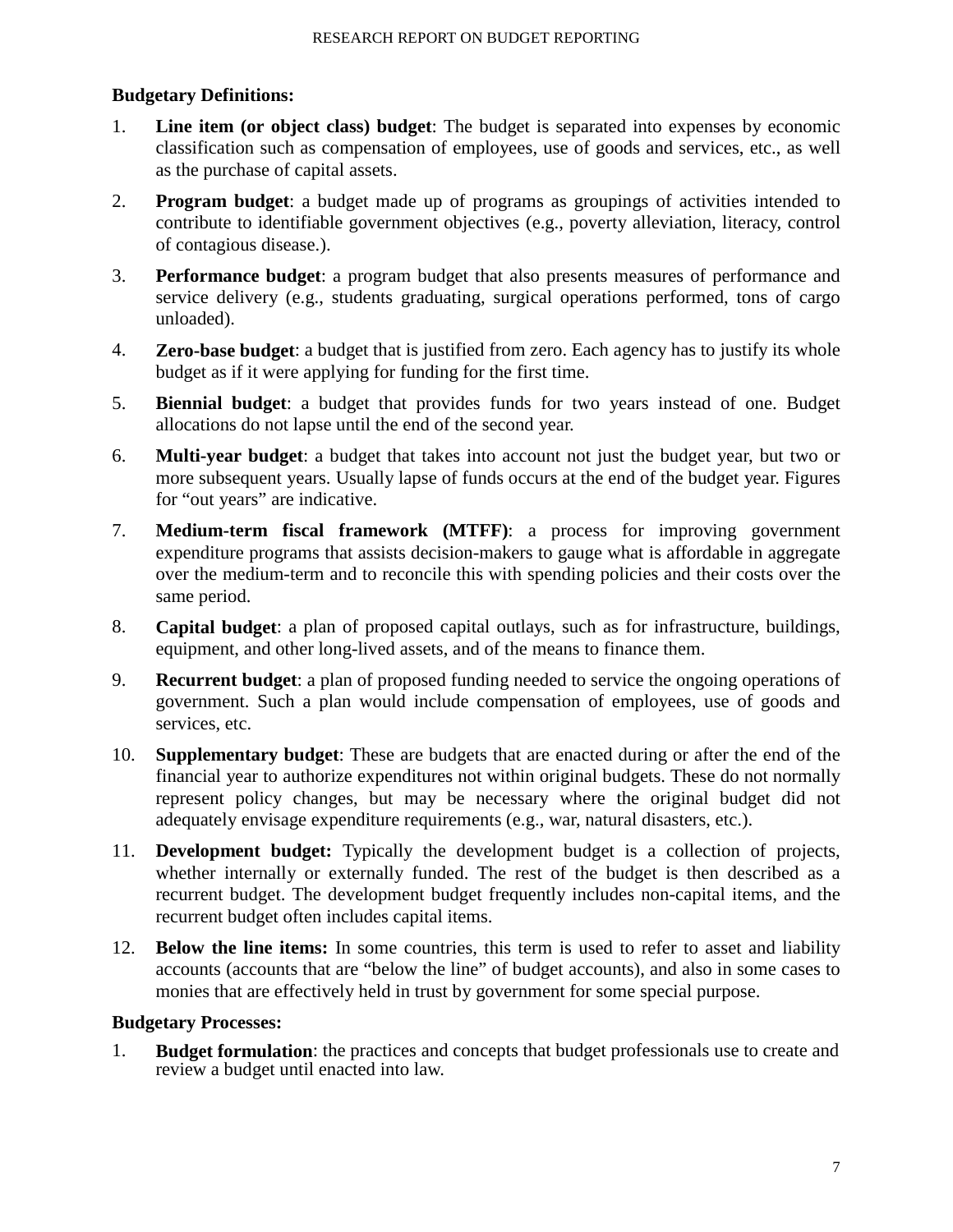- 2. **Budget execution**: the management activities that take place from enactment of the budget into law until the end of the fiscal period.
- 3. **Budget reporting**: considered to be of two types: **ex-ante—**the external reporting of the budget approved by the legislative body at or near the beginning of the fiscal period as well as external reporting of prospective or forecast budgetary data; and **ex-post—**the external reporting of the financial activities relative to the approved budget for the fiscal period until the final audit after the end of the fiscal period. The budget to actual comparative statement is generally issued as a component of the historical financial statements.

**Commitment** (also known as an encumbrance)—There is not a generally accepted single definition of this term. It is sometimes considered to be synonymous with obligations. A commitment is generally acknowledged as the government's responsibility for a possible future liability based on a contractual agreement. It includes outstanding purchase orders and contracts where goods or services have not yet been received. Some governments consider the term "commitments" to only apply to purchase requests or other such pre-obligation documents. As such, outstanding commitments lapse at the end of the fiscal period. For purposes of this report, commitments, encumbrances, and obligations are considered to be intended actions that could result in a possible future liability, and are subject to the same accounting treatment.

**Encumbrance**—See definition under "commitment."

**Estimated Revenue—an amount anticipated to be collected during the accounting period.** 

**Expenditures**—the incurrence of a liability for a capital asset or the disbursement of cash during the fiscal period as used in the cash or modified accrual basis of accounting.

**Gross Domestic Product**—the value of all final goods and services produced in the country within a given period.

**Infrastructure Asset**—a long-lived asset that normally is immovable, part of a system or network, specialized in nature, does not have alternative uses, and may be subject to constraints on disposal. Examples include roads, bridges, tunnels, drainage systems, water and sewer systems, dams, and lighting systems.

**Prospective budgetary information**—financial information based on assumptions about events that may occur in the future and possible actions by an entity. Prospective financial information can be in the form of a forecast, a projection or a combination of both, for example, a one year forecast plus a five year projection.

**Virements**—the transfer of expenditures between budget heads. Normally, these will be constrained by legislation and/or financial rules.

**Warranting—**the three stages of budgeting are identified as formulation, execution and reporting. In some countries, there is a sub-stage within budget execution of "warranting." The budget as approved does not in itself provide authority for expenditure. Rather, expenditure authority has to be warranted under procedures that will be laid down in the financial procedures. It is often used as a mechanism for cash management.

## **Budget Overview**

Most, but not all, governments prepare and issue their annual financial budgets as public documents, or otherwise make them publicly available. There are three main stages in the budgetary process which may be conducted on a cash or accrual basis at each of the levels of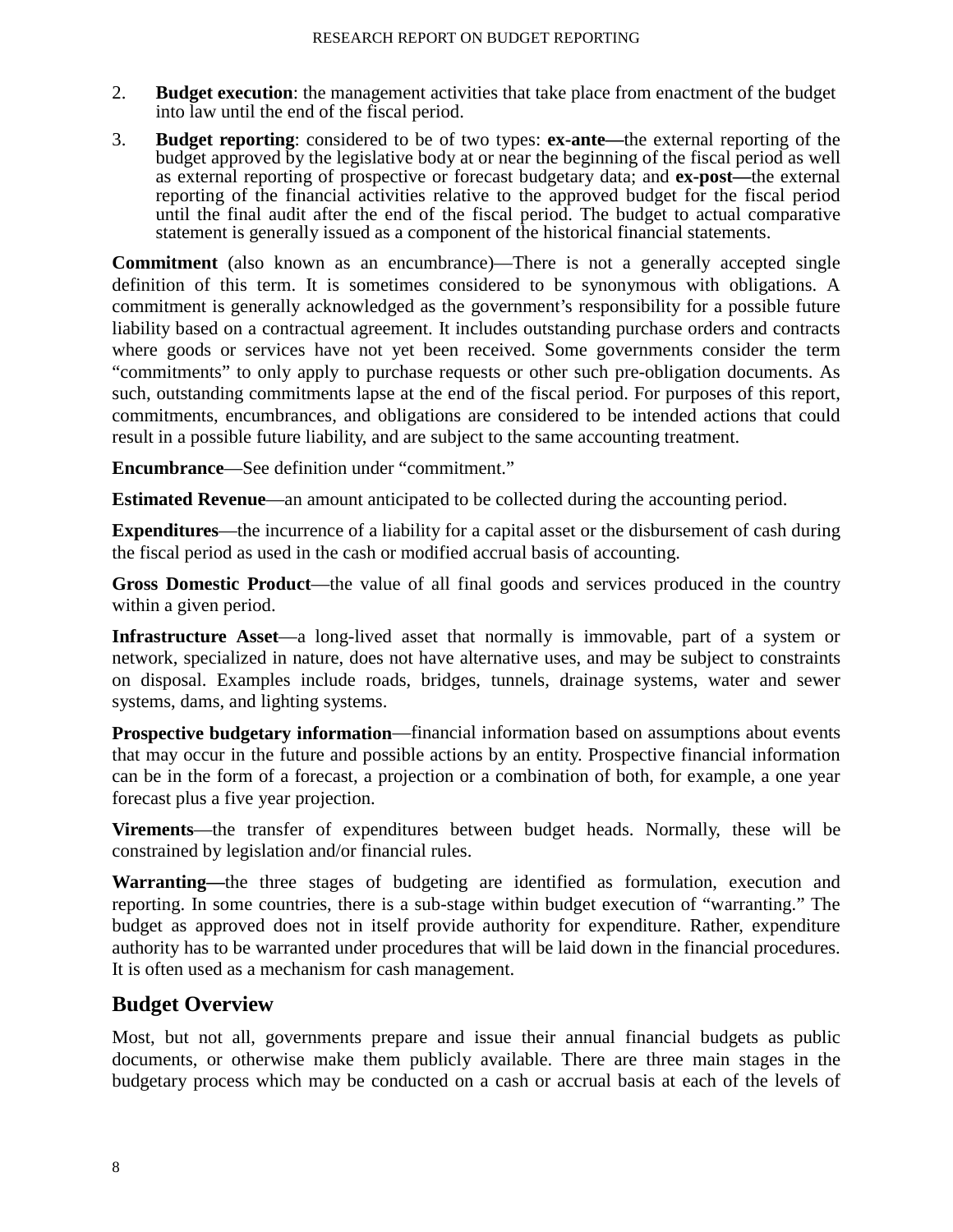government (local, state, and national): (1) During the **formulation** stage, initial budgets are developed and submitted to the legislative bodies for consideration. Spending authority is granted by legislative bodies based on the political priorities and fiscal policies of government. These budgets reflect the financial characteristics of the government's plans for the forthcoming period and are used to analyze the potential consequences of those plans on the economy. (2) Adherence to these fiscal policies is accomplished during the **execution** stage. (3) Ex-ante public **reporting** of the initial budgets and forecast budgetary data (important for transparency) permits the government to identify its financial intentions. In the ex-post **reporting** stage, a comparison of the actual results with the final budget permits the government to identify its actual performance against the approved budget (accountability) and provide explanations of significant variances. The following budget reporting model is used throughout this Research Report to identify this relationship:





Note: The modified budgetary basis encompasses both the modified cash and modified accrual bases. It could also apply to the commitments/obligations basis that is referred to by some governments.

#### **The Budget**

Budget documents are usually published and frequently widely commented upon in the mass media. Given the lateness of issue and complexity of historical public accounts in some countries, **the budget reports (both ex-ante and ex-post) are often the most important source**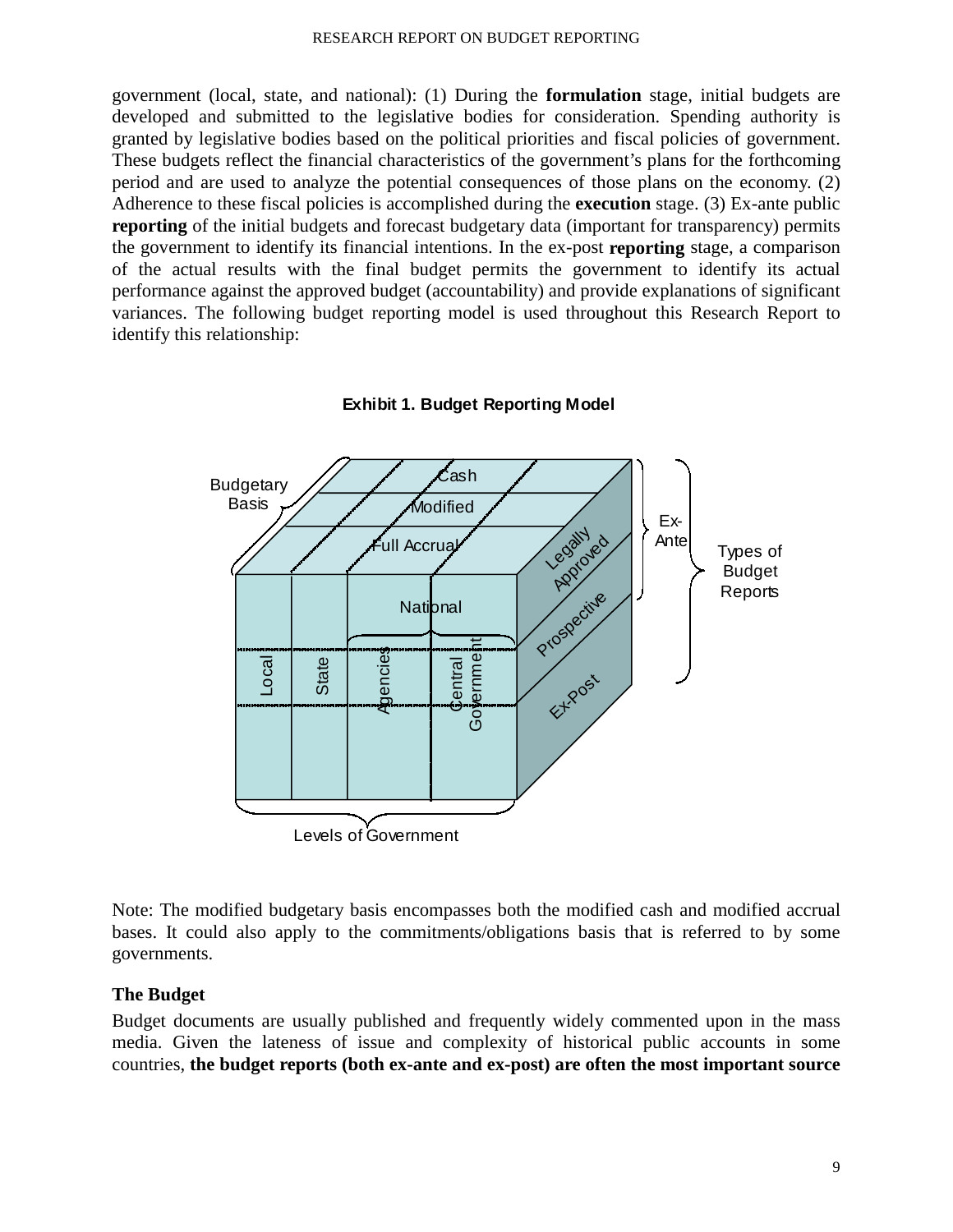**of publicly available information on public finance**. They reflect the financial characteristics of the government's plans for the forthcoming period and are used to analyze the consequences of those plans on the economy. Making budget data publicly available at the time of approval is necessary to enable transparent reporting of the government's financial intentions. Reporting period results against the budget for the same period is a necessary component of any accountability regime. The matters to be considered in the three stages of budget formulation, execution, and reporting are identified in Exhibit 2 below:

| <b>Stage</b>           | Possible areas for consideration and guidance                                                                                                                                                                                              |  |  |  |  |
|------------------------|--------------------------------------------------------------------------------------------------------------------------------------------------------------------------------------------------------------------------------------------|--|--|--|--|
| Formulation<br>$1_{-}$ | Budget formulation is a policy process and there are important aspects of the matters in<br>the budget documents that could be addressed by an IPSAS, e.g.,                                                                                |  |  |  |  |
|                        | • Basis on which budget revenues and expenditures are estimated and time<br>periods to which budgeted amounts are allocated (linked to accounting base for<br>financial reporting)                                                         |  |  |  |  |
|                        | • Information to be included to achieve transparency, including need to facilitate<br>analysis by external stakeholders                                                                                                                    |  |  |  |  |
|                        | Classification of items –as defined in the chart of accounts                                                                                                                                                                               |  |  |  |  |
|                        | • Presentation and aggregation of data - linked to concepts of transparency                                                                                                                                                                |  |  |  |  |
|                        | • Incorporation of non-financial performance targets                                                                                                                                                                                       |  |  |  |  |
|                        | • Where accrual is the basis for budgeting, inclusion of cash flow data to be able to<br>assess fiscal impact of budget decisions                                                                                                          |  |  |  |  |
| 2.<br>Execution        | This tends to be an "internal" government process and not subject to external reporting<br>as indicated below. However, there is a need to consider how "virements" and<br>supplementary budgets will be reported to external stakeholders |  |  |  |  |
| Reporting<br>3.        | Ex-ante and ex-post budget reporting should be an important part of financial<br>statements. There are many issues to be considered, e.g.,                                                                                                 |  |  |  |  |
|                        | • Consistency of definitions between accounting and budget figures                                                                                                                                                                         |  |  |  |  |
|                        | • What figures are used as comparators when budgets are adjusted through<br>virements and supplementaries                                                                                                                                  |  |  |  |  |
|                        | Incorporation of non-financial information                                                                                                                                                                                                 |  |  |  |  |
|                        | • Achieving transparency and accountability                                                                                                                                                                                                |  |  |  |  |

| <b>Exhibit 2: Matters to be Considered in the Budgetary Process</b> |  |
|---------------------------------------------------------------------|--|
|---------------------------------------------------------------------|--|

#### **Fiscal Transparency**

Fiscal transparency is a major contributor to the cause of good governance. It should lead to better informed public debate about the design and results of fiscal policy, make governments more accountable for the implementation of fiscal policy, and thereby strengthen credibility and public understanding of macroeconomic policies and choices. Some countries (i.e., Germany) have special mechanisms for reviewing the realism of underlying economic forecasts, as well as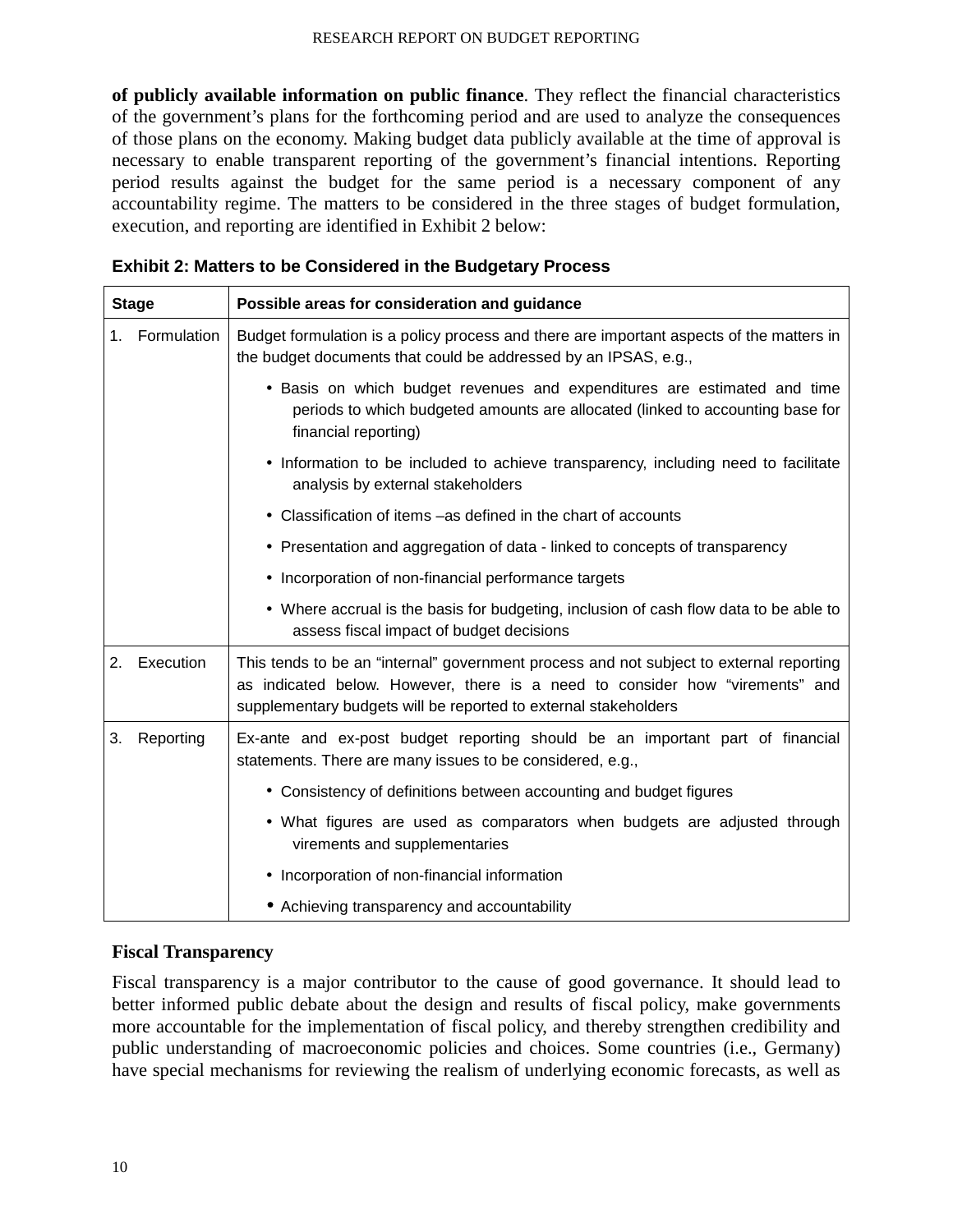related revenue estimates, to assure that the public is fully informed regarding these projections. Fiscal transparency requires disclosure of more than just budget (and actual) figures. It also requires disclosure of information on the assumptions behind budget figures (i.e., economic and other risk factors) that may be subject to audit or review by the external auditors. In a globalized environment, fiscal transparency is of considerable importance in demonstrating macroeconomic stability and high-quality growth. However, it is only one aspect of good fiscal management. Attention has to be given also to increasing the efficiency of government activity and establishing sound public finances.

To encourage countries to publicize their budgetary practices, the International Monetary Fund (IMF) issued a Code of Good Practices on Fiscal Transparency (See Appendix B). The Code recommends the following four key objectives:

- The roles and responsibilities in government should be clear;
- The public should be provided with full information on the past, current, and projected fiscal activity of government in a timely manner;
- Budget preparation, execution, and reporting should be undertaken in an open manner; and
- Fiscal information should attain widely accepted standards of data quality and be subject to independent assurances of integrity.

#### **Financial Management**

Many governments provide various guidance documents on the procedures to be followed as part of the budget process. These include the areas to be considered when developing proposals and new initiatives, capital budgeting and working capital management, setting user charges, and output costing. An example of the range of information that a government might provide is available on the New Zealand Treasury's "Managing the Public Sector" section of their website: http://www.treasury.govt.nz/publicsector/.

Some professional organizations publish best practices in public budgeting in order to encourage their members to improve their budgeting procedures. One such set of practices, by the National Advisory Council on State and Local Budgeting in the United States, is summarized in Appendix C. The following four principles are recommended:

- 1. Establish broad goals to guide government decision making;
- 2. Develop approaches to achieve goals;
- 3. Develop a budget consistent with approaches to achieve goals; and
- 4. Evaluate performance and make adjustments.

The budget also serves as a key tool for financial management and control, and is the central component of the process that provides for government and parliamentary (or similar) oversight of the financial dimensions of operations. For budgetary control by internal management, many governments prepare budget to actual comparative schedules periodically within the budgetary period as well as at the end of the fiscal year. The format of these comparative schedules is generally similar to the following: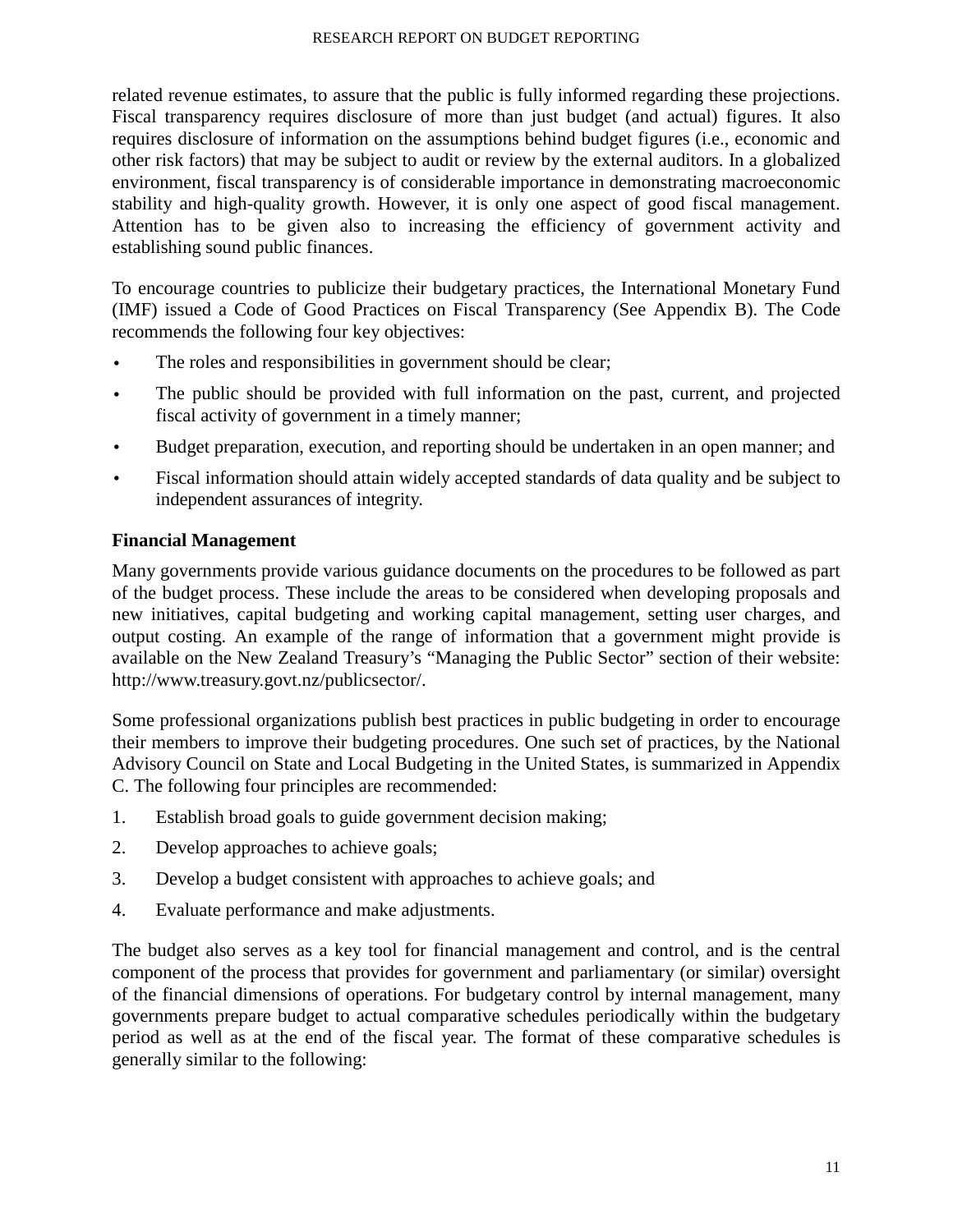|              | Organization Original Budget Adjustments |             | <b>Modified Budget</b> | Actual    | Variance |
|--------------|------------------------------------------|-------------|------------------------|-----------|----------|
| <b>XXXXX</b> | \$XXX,XXX                                | <b>SXXX</b> | \$XXX,XXX              | \$XXX,XXX | \$XXX    |

Note: Some countries compute the variance from the original budget and explain the reason (including in-year updates) for subsequent adjustments. Other countries compute the variance from the modified budget and explain significant differences. (See Appendix J.)

#### **Budget Authorization**

Government budgets are approved by the legislature and compliance is a legal matter. At each level of government, these budgets serve as plans for economic governance and controlled use of resources for the governmental entity. While administrative arrangements can differ from jurisdiction to jurisdiction, in most cases, spending units have no authority to commit or spend government funds until the legislation imparting spending authority (the budget) has been passed by the legislature. In some cases, spending authority is granted at the same level as the prior year under a continuing resolution if the budget is not passed prior to the beginning of the fiscal year. In addition, some governments permit purchase orders that have not been filled prior to the end of the fiscal period to be carried forward and funded in the next fiscal year.

#### **Budget Reports**

Each level (local, state, or national) of government will issue budget reports to inform users of their fiscal plans. These budget reports include those that are issued at or near the beginning of a fiscal period to reflect the legally approved budget as well as those reports that identify prospective or forecast data (ex-ante). In addition, budget reports are issued at the end of the fiscal period to reflect the actual use of resources compared to those resources that had been approved by the legislative body (ex-post). The relationship between the types of budget reports and the levels of government are identified below:

| <b>Types of Budget</b> |                     | Local | <b>State</b> | <b>National</b> |                |
|------------------------|---------------------|-------|--------------|-----------------|----------------|
| <b>Reports</b>         |                     |       |              | <b>Agencies</b> | <b>Central</b> |
|                        |                     |       |              |                 | Govt.          |
|                        | <b>Legal Limits</b> |       |              |                 |                |
| $Ex-Ante$              | <b>Approved by</b>  |       |              |                 |                |
|                        | Legislature         |       |              |                 |                |
|                        | <b>Prospective</b>  |       |              |                 |                |
|                        | <b>Ex-Post</b>      |       |              |                 |                |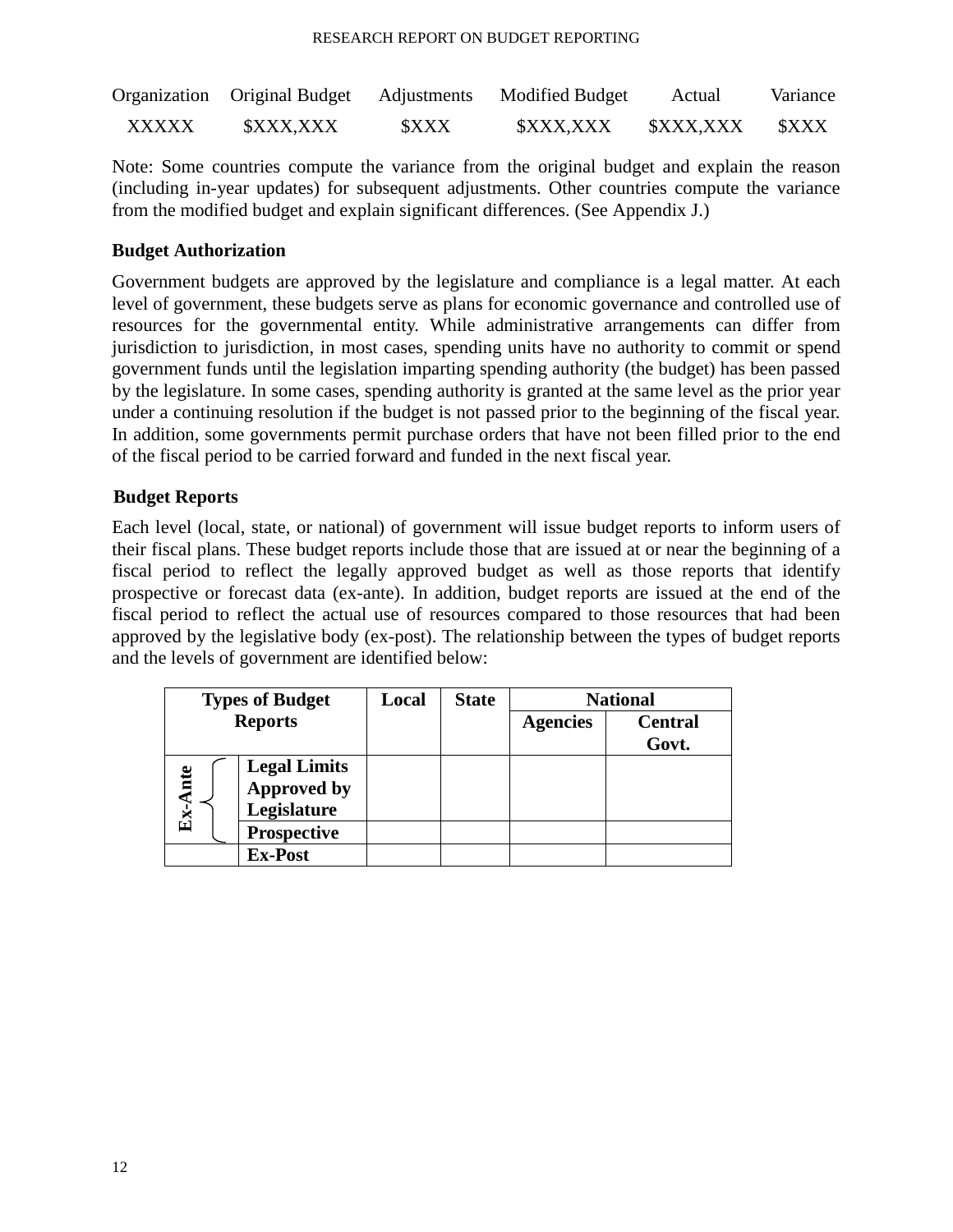Budget reports by type may be prepared on the cash, modified cash or modified accrual (including obligation/commitment), or the accrual basis as reflected in the table below:

|              | <b>Types of Budget Reports</b> | Cash | <b>Modified</b> | <b>Accrual</b> |
|--------------|--------------------------------|------|-----------------|----------------|
|              | <b>Legal Limits</b>            |      |                 |                |
| nte          | <b>Approved by</b>             |      |                 |                |
|              | Legislature                    |      |                 |                |
| $\mathbf{E}$ | <b>Prospective</b>             |      |                 |                |
|              | <b>Ex-Post</b>                 |      |                 |                |

#### **Consistency in Reporting Between Accounting and Budget Systems**

Most governments will prepare their budget reports on the cash basis because the cash information is more readily available. In addition, some argue information about only cash is more readily understandable than information about all assets and liabilities. Further, cash systems are simpler to implement and costs are low due to the lower level of accounting skills required. As some governments transition to the accrual basis of accounting, a few prepare their budget reports on the modified accrual basis (which includes current assets and liabilities) in order to plan for the use of financial resources. If the full accrual basis of accounting (which includes total assets and liabilities) is used, some governments may move to the accrual basis of budgeting so that they can plan for the use of total resources. This relationship is reflected in the table below:

|                   |                 | <b>Budgeting Basis</b> |                 |                |
|-------------------|-----------------|------------------------|-----------------|----------------|
|                   |                 | Cash                   | <b>Modified</b> | <b>Accrual</b> |
| <b>Accounting</b> | Cash            |                        |                 |                |
| <b>Basis</b>      | <b>Modified</b> |                        |                 |                |
|                   | <b>Accrual</b>  |                        |                 |                |

Note: The shaded areas identify those governmental entities where the budgeting system and the accounting system use the same basis.

As countries transition to the accrual basis of accounting, some may prefer to retain the cash basis for budgetary reporting purposes. Consequently, the accounting system would retain the cash or near cash basis for budgetary control and use the accrual basis for preparation of the general purpose financial statements. A few countries are in the process of moving the budgetary system from the cash basis to the accrual basis in order for the budgetary system to be consistent with the accounts recorded on the accrual accounting basis. However, this transition period can be lengthy in order to assure that control is retained in the budgetary system. When there is a difference between the budgetary basis and the accounting basis, readers of the financial statements may get confused between the differences reported as surplus/deficit from operating activities in the accrual accounting reports and net cash flows from operating activities in the cash or modified cash/accrual basis budget report.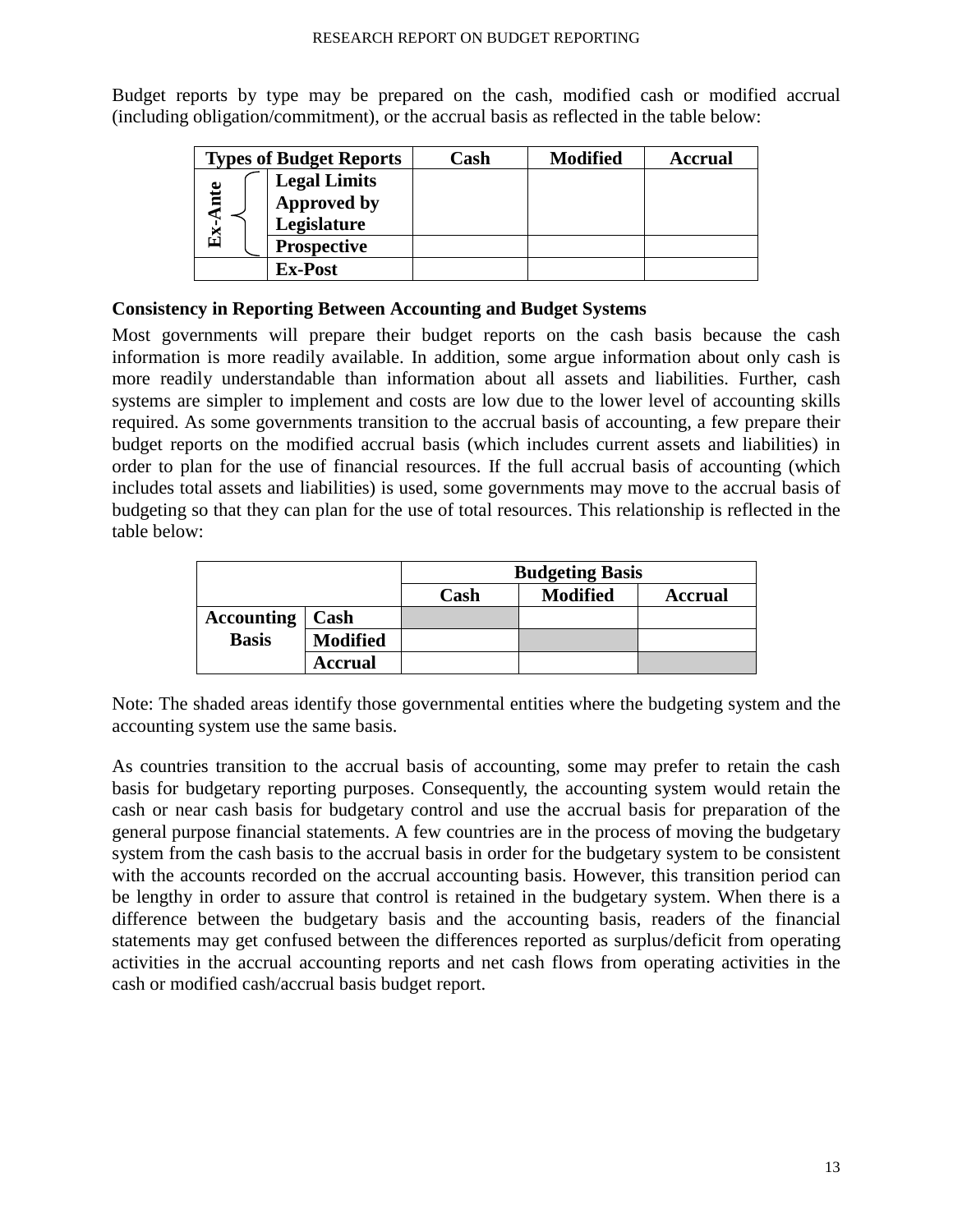## **Current Budget and Accounting Practices**

#### **Comprehensive Budgets**

To be effective, it is generally recognized that the budget needs to be comprehensive and governmental activities should encompass all of the expenditures by government for all budget dependent entities. Since one objective of this Research Report is to identify guidance on best practices in budget formulation, execution, and reporting, it is necessary to develop some criteria for such best practices. The World Bank Public Expenditure Management Handbook<sup>3</sup> suggests three levels of goals for expenditure management. These are linked to criteria in a matrix provided by Michael Parry (International Management Consultants), as indicated in Exhibit 3 below:

#### **Exhibit 3: Financial Management Goals and Criteria**



In some jurisdictions, budget formulation and execution is a centralized function. In others, it is decentralized. For example, in Europe, some budgets are prepared and reported for the aggregate of three levels of government: national, state or provincial, and local governments. Where it is decentralized, the national government does not control the state or local government.

Extra budgetary funds weaken the budget both as a resource allocation tool, and as a tool of fiscal management. Many systems, especially in developing countries, have the potential for large extra budgetary expenditures. Some examples include the following:

(i) Funds are received by line agencies that are then available for expenditure, without passing through the consolidated fund. There may be merit on occasions for linking expenditures to revenues raised, but these need to be planned and controlled through a central budget process. In most countries, direct use by agencies of monies they collect is against the Constitution (which requires all monies to be paid into the consolidated fund) but it still

<sup>&</sup>lt;sup>2</sup><br>3 Chapter 2, Public Expenditure Management Handbook, 1998 (The World Bank).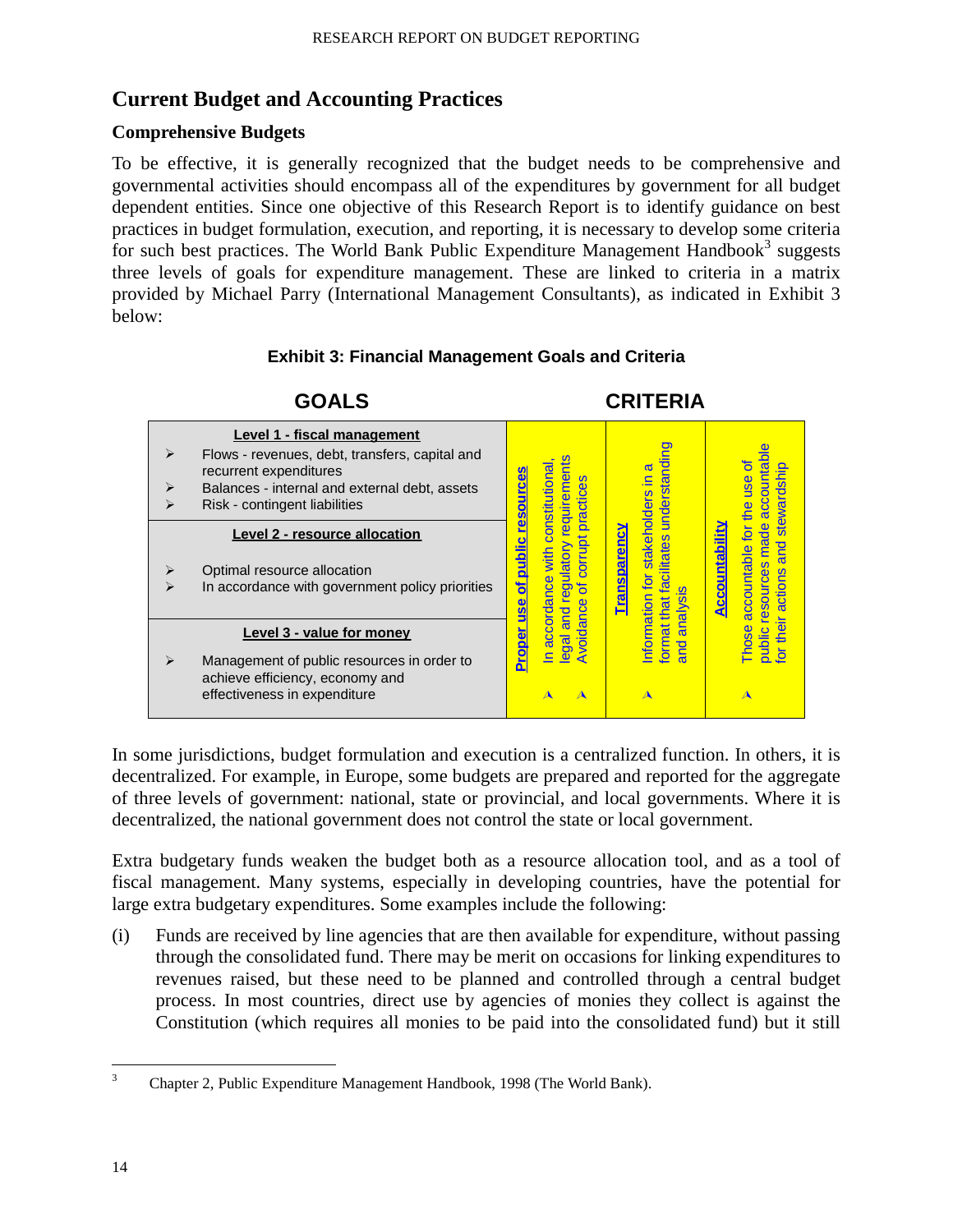happens. From a managerial perspective, such linkage may be beneficial since it links expenditure to collection efficiency.

- (ii) Quasi-fiscal activities of state financial institutions exist to subsidize state enterprises. This includes loans at low interest rates without the expectation of repayment.
- (iii) Some government entities permit direct access by projects to donor funds. From a project management perspective, it may be desirable to by-pass the bureaucracy and have direct access to donor funds. In some cases, donors encourage such a system. However, this reduces the effectiveness of the budget process to control expenditures.
- (iv) Some government entities have multiple funds outside the consolidated fund that are not included in the central budget process. This includes special funds for ongoing expenditures (e.g. road construction, health care projects, etc.), special funds managed by the central budget authority, budgets of autonomous/decentralized agencies, emergency/contingency funds, etc. In such cases, it is difficult to achieve effective control over these funds.

#### **OECD/World Bank Survey of Current Budgetary Practices**

The Organization for Economic Cooperation and Development or OECD (in collaboration with the World Bank, the Inter-American Development Bank, and IMF) developed a very comprehensive survey on Budget Practices and Procedures. They are in the process of surveying 30 OECD Member countries and 30 non-OECD countries on their Budget Practices and Procedures. The goal of this survey is to create a database of quantitative measures that will provide a unique and comprehensive resource for various groups to assist them in making wellinformed analyses and enable them to compare and contrast national practices. The OECD/World Bank recently published the results of their Budget Practices and Procedures Survey on their website (see http://ocde.dyndns.org). Forty-four of the 60 polled countries responded by December 31, 2003 although not all the questions were answered in full by each of the countries. Responses are in the process of being verified. The countries responding to the survey were as follows:

| Algeria      | Argentina             | Australia            | Austria   |
|--------------|-----------------------|----------------------|-----------|
| Belgium      | <b>Bolivia</b>        | Cambodia             | Canada    |
| Chile        | Colombia              | Czech Republic       | Denmark   |
| Egypt        | Finland               | France               | Germany   |
| Greece       | Hungary               | <b>Iceland</b>       | Indonesia |
| Ireland      | <b>Israel</b>         | Italy                | Japan     |
| Jordan       | Kenya                 | Korea                | Mexico    |
| Morocco      | Netherlands           | New Zealand          | Norway    |
| Peru         | Portugal              | Slovak Republic      | Slovenia  |
| South Africa | Spain                 | Suriname             | Sweden    |
| Turkey       | <b>United Kingdom</b> | <b>United States</b> | Uruguay   |
|              |                       |                      |           |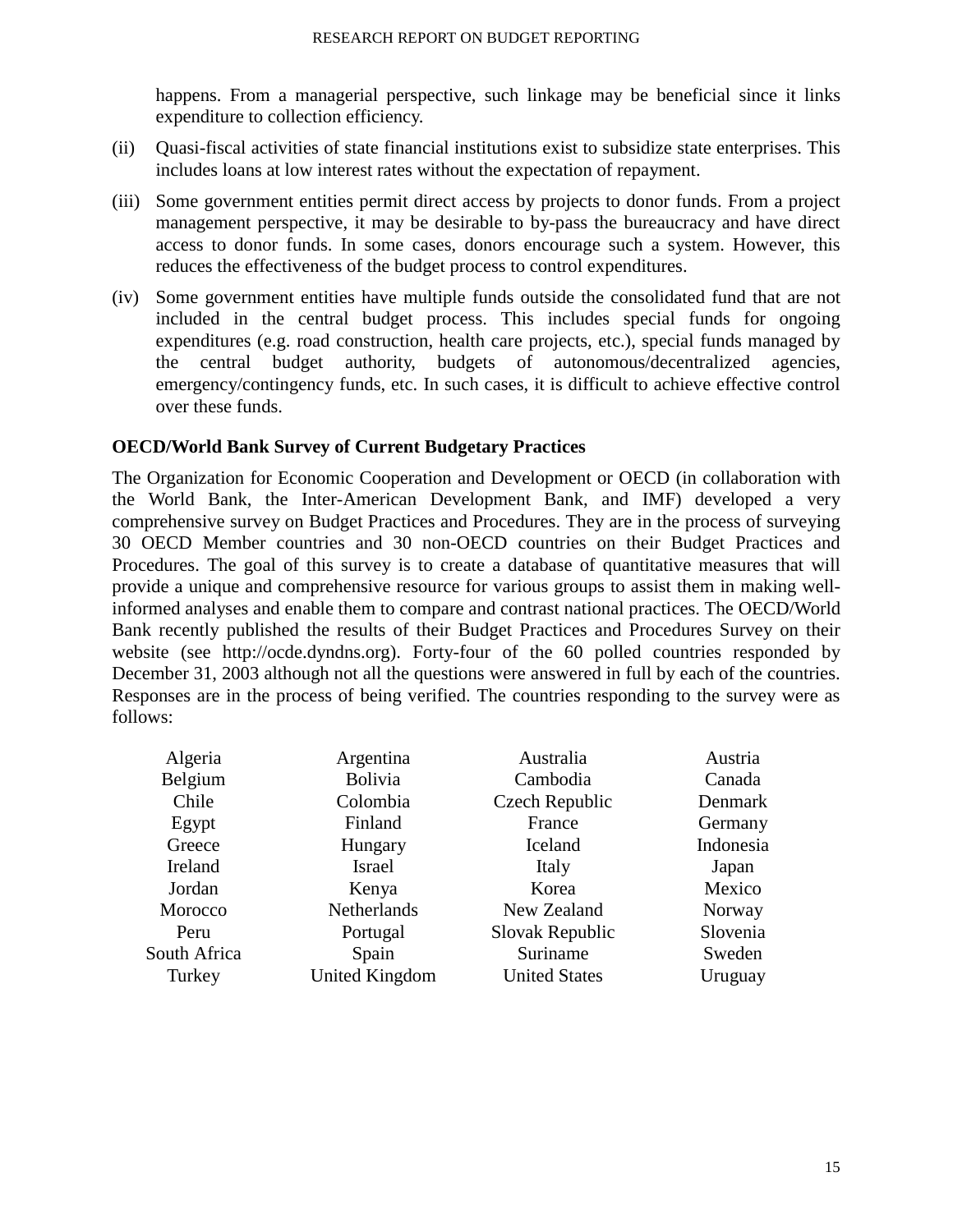The results of the survey are grouped under these separate and distinct parts:

- 1. General Information
- 2. Formulation
- 3. Budget Execution
- 4. Accounting, Control and Monitoring Systems
- 5. Budget Documentation and Performance Management
- 6. Fiscal Relations Among Levels of Government
- 7. Special Relationships/Issues

Selected sections of the survey results that were felt to be especially pertinent to this study are reflected below:

#### *Budgeting, Accounting, and Financial Reporting*

Section 4.2 of the survey discusses the Budgeting, Accounting and Financial Reporting practices of the countries. The major findings were as follows:

| Number with a unified accounting and budget classification system                    | 35             |
|--------------------------------------------------------------------------------------|----------------|
| Authority for determining the technical standards for the budget:                    |                |
| Internally by Ministry of Finance (MOF) or Central Budget Authority                  | 26             |
| Formal Advisory Board                                                                | 9              |
| Authority for determining the technical standards for the financial statements:      |                |
| Internally by MOF or Central Budget Authority                                        | 17             |
| Formal Advisory Board                                                                | 9              |
| Cash or obligations/commitments basis of accounting for the budget                   |                |
| Full accrual basis budgeting to be introduced                                        | 5              |
| Additional accrual basis information to be presented                                 | 11             |
| Planning to change from cash to obligations/commitment basis                         | $\overline{2}$ |
| Not planning any change from the cash or obligations/commitments basis               | 16             |
| Number indicating public debt interest as highest chance of being on accrual basis   | 10             |
| Number providing a partial or full statement of their accounting basis in the budget | 28             |
| Consolidated, government-wide annual financial statements:                           |                |
| Number reporting on a cash, or cash with a few exceptions, basis                     | 20             |
| Number reporting on a full accrual, or full accrual with a few exceptions, basis     | 7              |
| Number not reporting such a statement                                                | $\overline{4}$ |
| Government organization annual financial statements:                                 |                |
| Number reporting on a cash, or cash with a few exceptions, basis                     | 18             |
| Number reporting on a full accrual, or full accrual with a few exceptions, basis     | 8              |
| Number reporting on full accrual basis that capitalize and depreciate all assets     | 10             |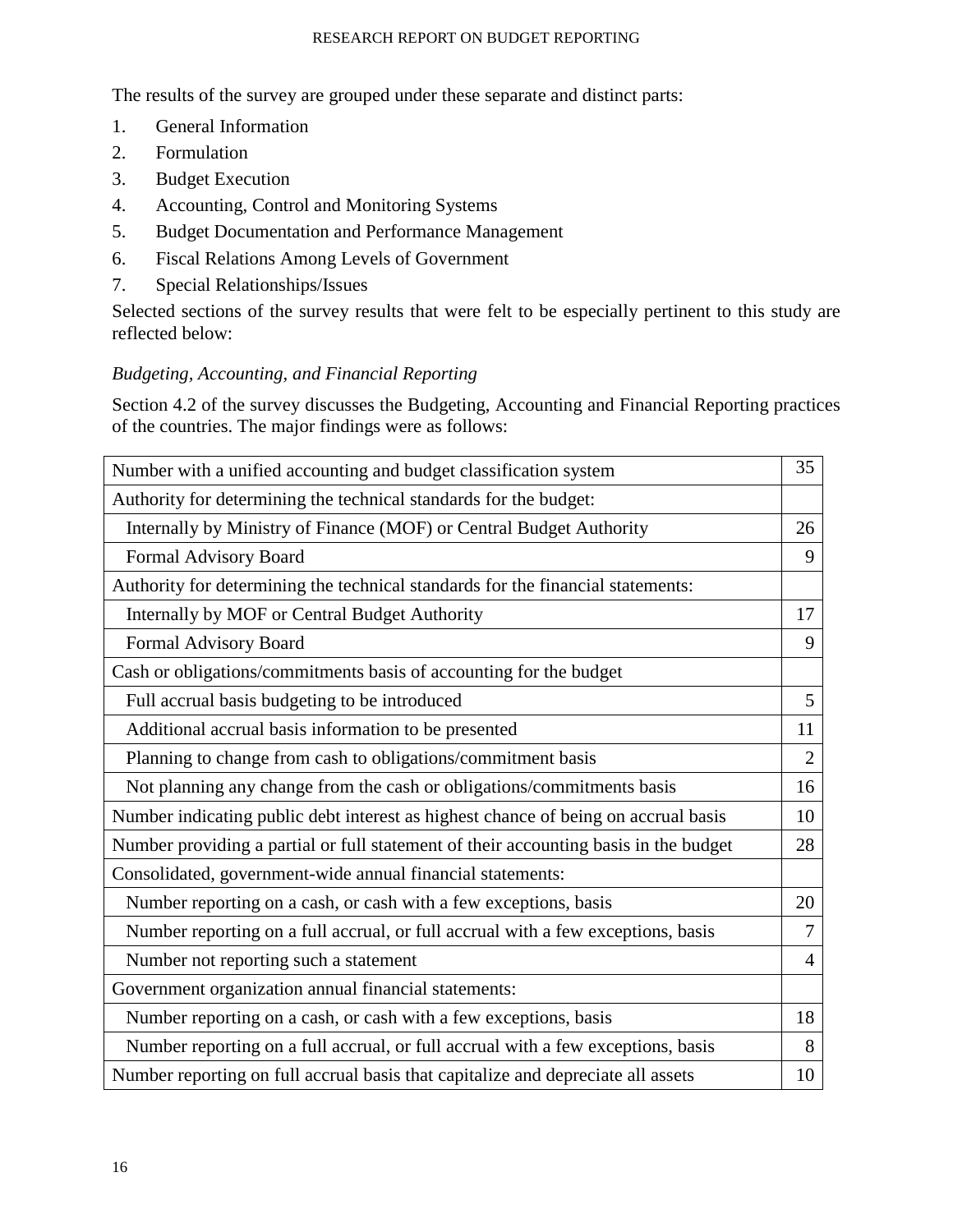| Assets not capitalized and depreciated:                                      |    |
|------------------------------------------------------------------------------|----|
| Military assets                                                              | 11 |
| <b>Historical buildings</b>                                                  | 9  |
| <b>Highways</b>                                                              | 7  |
| Basis for valuation of capital assets with readily identified market values: |    |
| <b>Historical cost</b>                                                       | 13 |
| Current market value or replacement cost                                     | 10 |
| Audited final accounts published and available publicly:                     |    |
| Within three months of the end of the fiscal year                            | 4  |
| Within three to six months of the end of the fiscal year                     | 13 |
| Generally more than six months of the end of the fiscal year                 | 17 |
| Not published and available                                                  | 2  |

## *Types of Data Reported in Budget Documents4*

In Section 5.2, the countries were questioned on the Types of Data Reported in Budget Documents. The major findings were as follows:

| Time period of budget forecasts:                                 |                |
|------------------------------------------------------------------|----------------|
| Forecast of fiscal aggregates for the budget year plus two years | 23             |
| Formal rolling medium-term (3-5 years) estimates of expenditures | 20             |
| Formal rolling medium-term (3-5 years) estimates of revenues     | 17             |
| Audited final accounts submitted to the legislature:             |                |
| Within six months                                                | 20             |
| Within six to 12 months                                          | 13             |
| After more than 12 months or not at all                          | $\overline{7}$ |
| Budget to actual comparative statement prepared:                 |                |
| Yes, for past year                                               | 27             |
| Yes, for past two years or more                                  | 6              |
| N <sub>0</sub>                                                   | $\overline{2}$ |
| Other                                                            | 5              |
| Budget to actual comparative statement legally required:         |                |
| Yes                                                              | 13             |
| N <sub>0</sub>                                                   | 27             |

 $\frac{1}{4}$ <sup>4</sup> There was no indication that the budget forecasts were subject to external review. Budget information was included in ex-post comparative financial statements. Although it is not specified in the survey instrument, it is assumed that budgetary information is included in the audited final accounts when submitted to the legislature.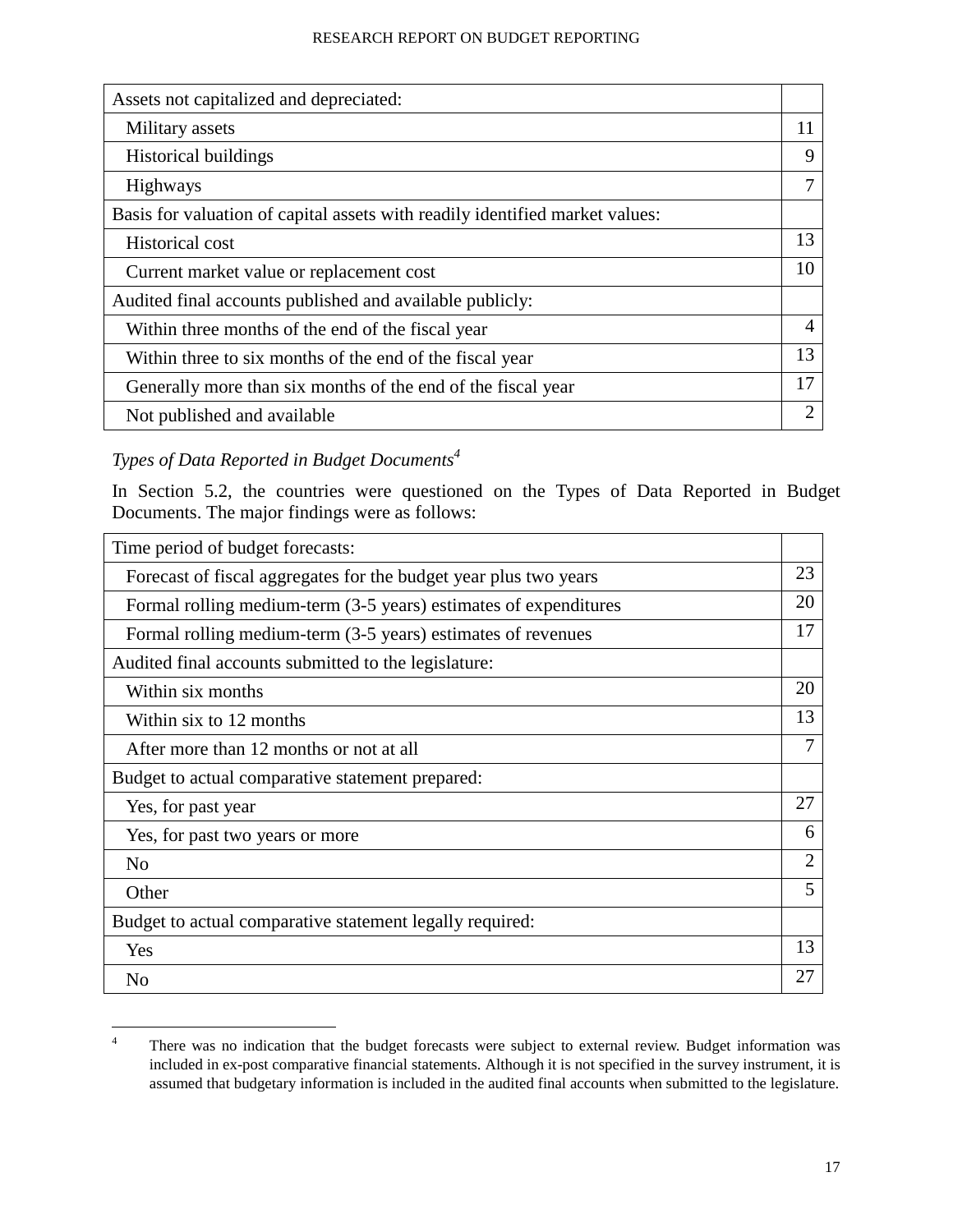#### *Budget Classification*

Section 5.3 of the survey addresses Budget Classification. The major findings were as follows:

| <b>Classification schemes:</b>         |             |
|----------------------------------------|-------------|
| By function                            | 33          |
| By economic class                      | 35          |
| By line-item or object class           | $2^{\circ}$ |
| Capital/current expenditure breakdown  | 33          |
| By organization or administrative unit | 29          |
| By program                             | 22          |
| UN/GFS functional classification used  |             |

#### *Budgeting and Reporting*

Section 6.5, Budgeting and Reporting, asks questions about the fiscal relationships between the various levels of government. The major findings were as follows:

| Common standard for budgeting by national and sub-national governments:           |          |
|-----------------------------------------------------------------------------------|----------|
| Yes, same budget classification and accounting rules set by national government   | 18       |
| No, common standards are not used but national government sets standards for both |          |
| No, common standards are not used and each authority decides own classification   | $\Omega$ |
| Actual general government figures transmitted to legislature:                     |          |
| Yes, transmitted and discussed at the end of the financial year                   | 8        |
| Yes, transmitted for knowledge purposes at the end of the financial year          | 17       |
| No, figures are not transmitted at the end of the financial year                  | 10       |

#### **Summary of Five African Countries**

In 2002, civil society budget analysis organizations from Ghana, Kenya, Nigeria, South Africa and Zambia published the results of a research project on Budget Transparency and Participation in the Budget Process.<sup>5</sup> The purpose of the study was to evaluate the extent to which these countries provided sufficient budgetary information and access to citizens and civil society organizations so that they can participate effectively in the budget process. The study was intended to create a civil society agenda to demand changes in the budget process.

#### *Research Method*

The research results were derived from semi-structured interviews with respondents in the executive and legislature branches of government, independent organs of state, civil society and the media. The qualitative data derived from these interviews was supplemented by a survey of budget documentation, audit reports, policy papers and legislation. In addition, a peer review

 <sup>5</sup> <sup>5</sup> Details of the project may be found at http://www.internationalbudget.org/resources/africalaunch.htm.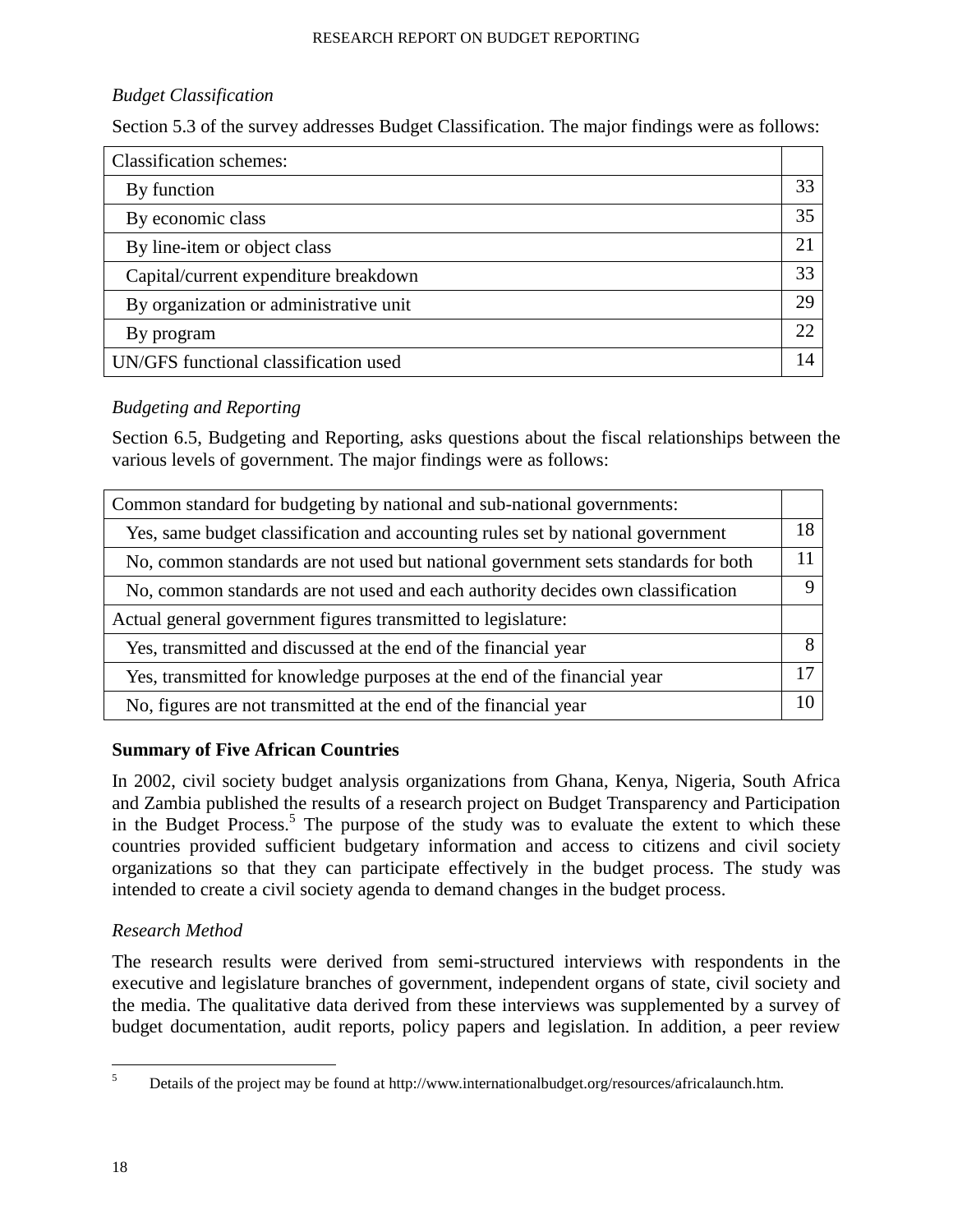group was established in each country to check the congruency and accuracy of the results. The study framework examined three issues. The first dimension examines the four stages of the budget process – the drafting, legislative, implementation and auditing stages. The second dimension examines each of these stages by looking at the availability of information, the clarity of roles and responsibilities between institutions in the budget process, and the systems and capacity to generate budget information. The third dimension focuses on the legal framework supporting transparency and participation in the budget process.

#### *Results*

Although aspects of budget transparency and participation in the budget process were found to be wanting in each country, there were important distinctions between the countries studied. The results suggest that the countries could be classified into three layers. South Africa scored the highest, Ghana and Kenya occupy a second layer, and Nigeria and Zambia a third layer. South Africa scored "good" on the legal framework and "moderate" on transparency and participation in the budget process. This reflects the comprehensive overhaul of the budget process undertaken since 1994 and the substantial improvements in public availability of information. There is a clearer framework for accountability for public resources and delivery and more transparent management of the wider public sector. The primary concern now is the creation of better access for parliament and citizens, and the development of capacity in these institutions to make good use of the information.

The next layer of countries is Kenya and Ghana. Both countries scored "moderate" on the legal framework and "weak," but improving, on participation. The Kenyan legal framework was found to be comprehensive, but outdated and in conflict with government policy. Although substantial public information is generated, it is often late, inaccurate and in formats that are hard to use. The budget process in Kenya does not easily accommodate external participation, but both parliament and civil society are increasingly exploiting opportunities to hold the executive accountable. In Ghana, a moderately good legal framework should ensure greater information and participation. However, this potential is compromised by gaps and the official secrets legislation, and is often outdated. Although public information is more available in Ghana than in Zambia and Nigeria, the information that is produced is frequently late, inaccurate and not particularly useful – in many cases the result of poor capacity to produce information. On the positive side, the introduction of the Medium Term Expenditure Framework (MTEF) and increasing participation by civil society is helping to push the country in the right direction.

In the third layer of countries, Zambia and Nigeria were found to have both "weak" legal frameworks and "weak" transparency and participation. The legal framework in Zambia allows for virtually limitless expenditure with approval after the fact and requires very little information to be published. While transparency is hampered by lack of compliance and cash budgeting, civil society and parliament are starting to forge a space for participation with positive effects. In Nigeria, a contradictory and ambiguous legal framework is a large part of the problem, particularly as it impacts on the comprehensiveness of the budget and the audit process. While civil society participation also remains weak, the increasingly active engagement of the legislature is a positive sign.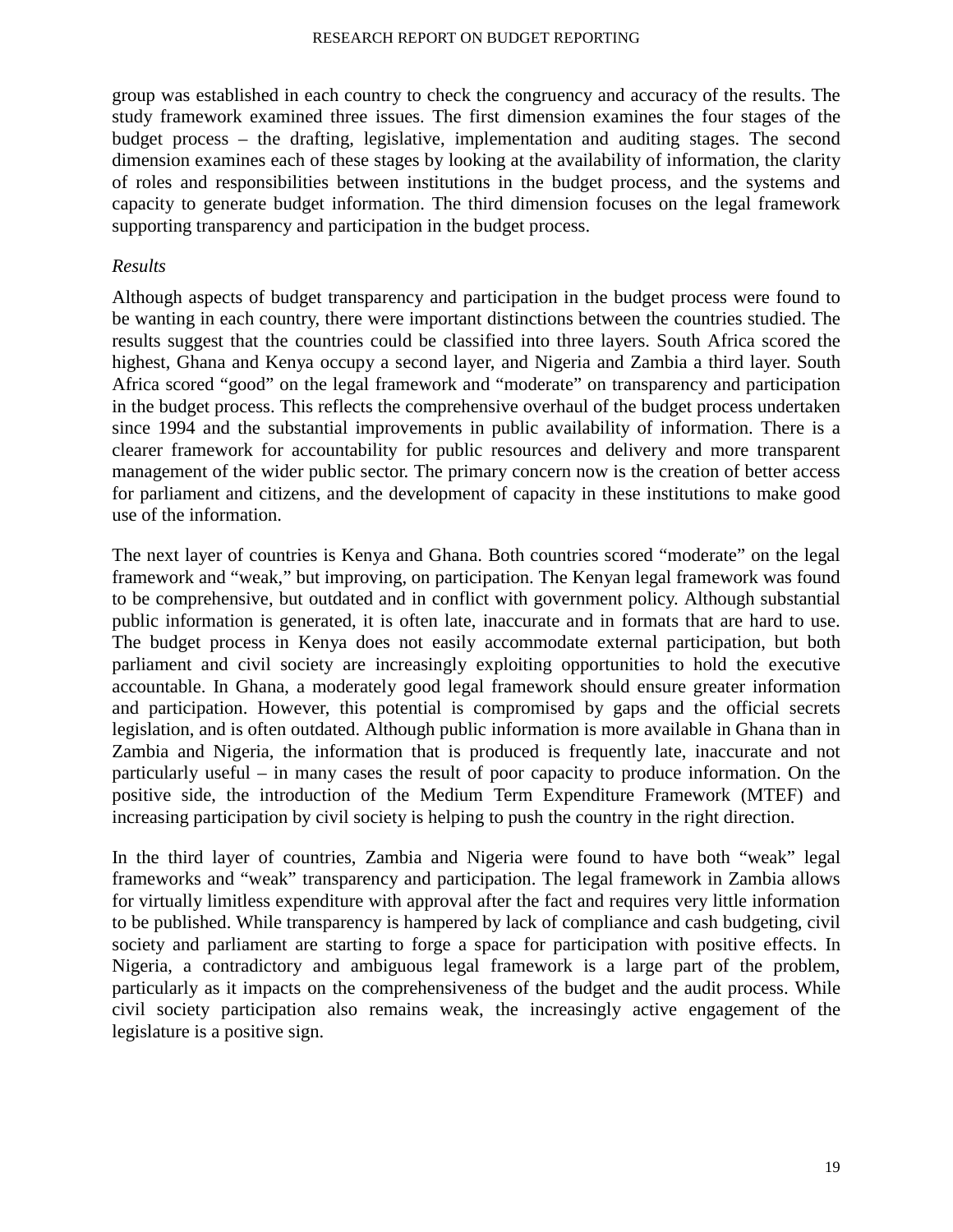#### **Summary of Nine European Countries and the European Commission (EC)**

"Reforming Governmental Accounting and Budgeting in Europe" was published in late 2003.<sup>6</sup> To facilitate convergence in the accrual-based reforms, this book describes (at national and subnational levels) the current and prospective forms of financial reporting and budget preparation for nine countries in Europe: Finland, France, Germany, Italy, Netherlands, Spain, Sweden, Switzerland, and the United Kingdom. In addition, a chapter was added on the reform of the EC's accounting system. The goal of the publication was to spark discussion, highlight areas for action, and present practical solutions. The reform of governmental budgeting and accounting practices was identified as an important and necessary long-term objective.

#### *Research Method*

Research was conducted in each of the countries by one or more nationals of the relevant country in a cooperative effort between academe and practice. The intent of the research was to identify current governmental accounting practices, as well as current budgetary accounting principles and procedures. Workshops were conducted throughout the research period to establish a uniform structure for the country studies, to discuss relevant findings, and to assist in developing cross-country conclusions.

#### *Results*

All of the countries covered by the study have embarked on reforms of the accounting reporting systems towards full accrual accounting for their core national or local governments. Whereas all local government systems have been or are being reformed, the reform process has not yet started in the national governments of Germany, Italy, and the Netherlands. Six of the national governments (Finland, France, Spain, Sweden, Switzerland, and United Kingdom) have begun the reform process, as has the EC. Three of them (Finland, Spain, and Sweden) have essentially completed the reform by creating the necessary legal requirements and the new system is in regular operation. This also applies to the United Kingdom except that whole-of-government financial statements are not yet in place. The accounting method used impacts on the budgetary reporting practices, especially relative to comparative budget to actual statements if the budget is on a different basis than the accounting system.

The clear pattern was for the local governments in each country to precede the national governments; in none of the countries was national governmental accounting reformed first. "The norm for budgeting is that the accrual accounting either has no influence on budgeting (which retains its basis of cash or cash plus changes in financial assets and liabilities) or the influence is implicit (the accrual accounting is used to report on realization of the budget but the budget itself does not significantly refer to accruals)."

## **PSC Mandate on Budget Reporting and/or Other Budget Related Matters**

This Report focuses on IPSASs that are standards for general purpose financial statements. Recommendations made about the PSC role in developing standards (rather than identifying and

 <sup>6</sup> <sup>6</sup> Reforming Governmental Accounting and Budgeting in Europe; Klaus Luder and Rowan Jones, editors (Fachverlag Moderne Wirtschaft, Frankfurt, Germany), 2003. 7

Ibid, p. 55.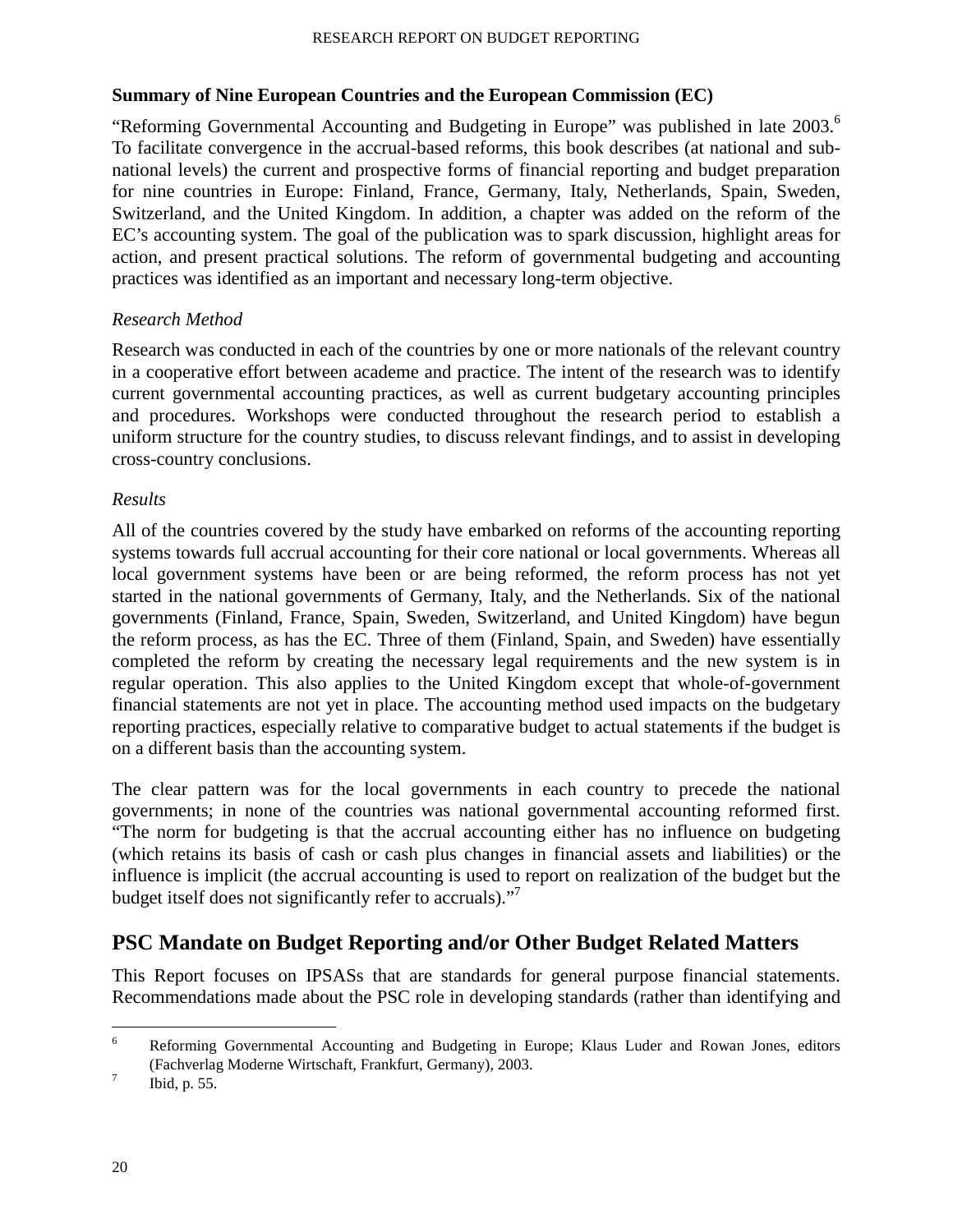encouraging best practices) refer to standards that will be complied with in preparation of general purpose financial statements. These statements will be audited to ensure compliance with the IPSASs. Thus, use of these standards is different from benchmarks (or industry standards) identified by international oversight bodies for best budget practice and often relate to matters of process, technique and skill.

#### **Discussion**

The objective of the PSC is identified in the Preface to the IPSASs as follows: "Develop programs aimed at improving public sector financial management and accountability including developing accounting standards and promoting their acceptance."<sup>8</sup> Further, the Preface notes that: "financial statements issued for users that are unable to demand financial information to meet their specific information needs are general purpose financial statements. Examples of such users are citizens, voters, their representatives and other members of the public. The term 'financial statements' used in this Preface and in the Standards covers all statements and explanatory material which are identified as being part of the financial statements."<sup>9</sup>

Inclusion of budgetary information and other budget related matter in the accounting system and reporting budgetary data to constituents is crucial to improving public sector financial management (transparency). To assure that government officials are held accountable for their budgetary decisions, it is essential that users be informed on the degree by which their government officials were able to operate within the limits of the approved budget.

## **International Public Sector Accounting Standards<sup>10</sup>**

IPSASs deal with issues related to the presentation of annual general purpose financial statements at each level of government (local, state, and national) and for public sector entities other than GBEs. General purpose financial statements include those that are presented separately or within another public document such as an annual report. The objectives of general purpose financial statements are to provide information useful for decision-making, and to demonstrate the accountability of the entity for the resources entrusted to it. IPSAS 1 notes that users include taxpayers and rate payers, members of the Legislature, creditors, suppliers, the media, and employees. Elected representatives act on behalf of their constituents and use the financial statements to hold the government and the civil service to account for the resources that they were allocated to provide the agreed level of goods and services. Where the financial information needs of members of government for these purposes differ from the needs of other users, and where governments are dependent on general purpose financial statements for such information, their information needs should dominate.

In addition, general purpose financial statements can have a predictive or prospective role since they can provide information useful to predict the level of resources required for continued operations. Further, these statements provide users with information indicating whether resources were obtained and used in accordance with the legally adopted budget. Currently, the IPSASs

 <sup>8</sup> <sup>8</sup> "Preface to International Public Sector Accounting Standards", Handbook of International Public Sector Accounting Standards (2003 Edition), International Federation of Accountants, p. 18.

 $\begin{array}{cc}\n\frac{9}{10} & \text{Ibid, p. 19.}\n\end{array}$ 

Sections from the existing IPSASs pertaining to budgets or budget reporting are identified in Appendix D.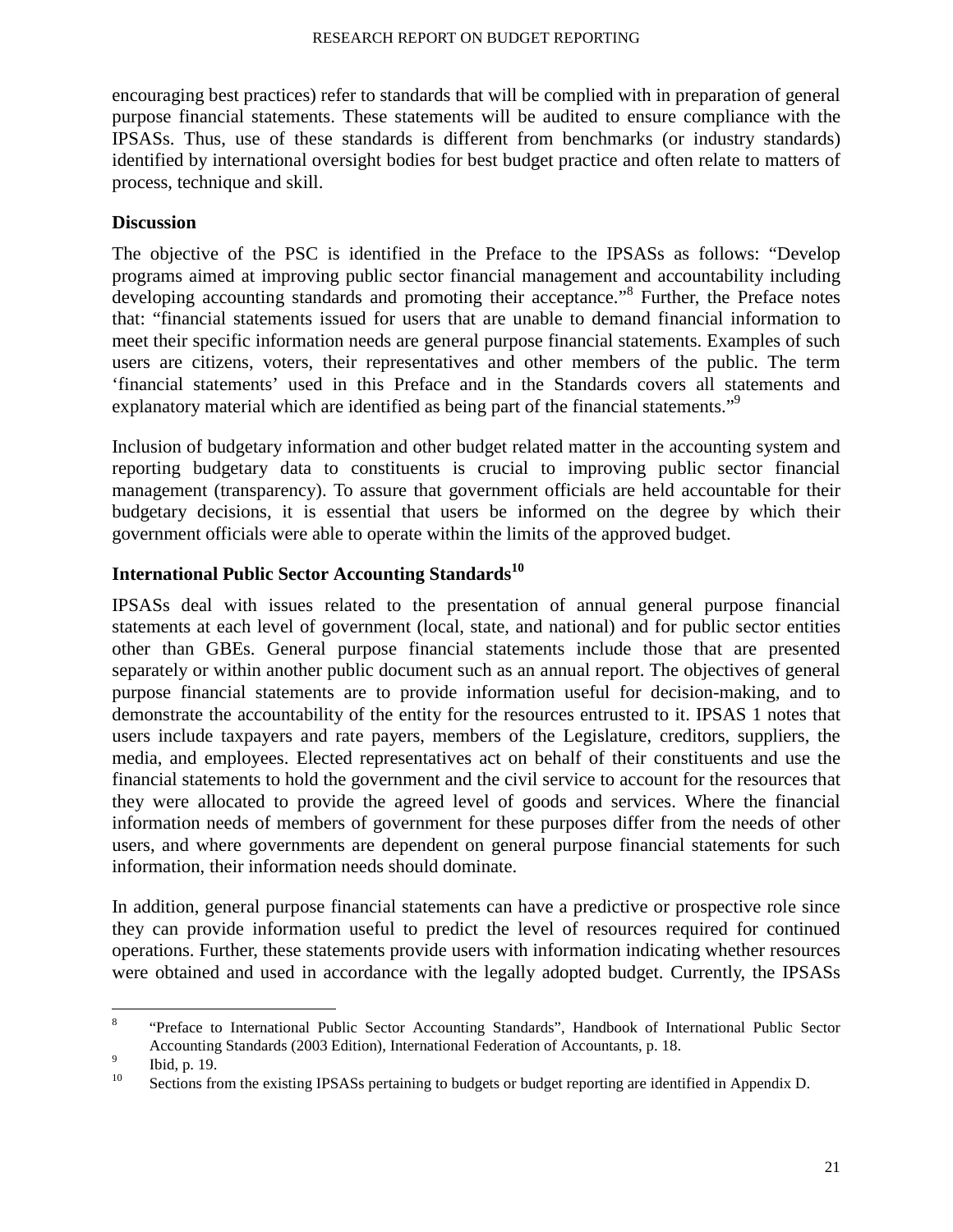**encourage** governments to include in the financial statements a comparison of the actual results of operations with the approved budget for the reporting period.<sup>11</sup>

The current IPSASs prescribe standards for the presentation of annual general purpose financial statements on the cash or the accrual basis of accounting. The accrual basis is preferred<sup>12</sup> for the following reasons: improved resource allocation, strengthened accountability over all resources, enhanced transparency on total resource costs of government activities, and more comprehensive view of government's impact on the economy. A Cash Basis IPSAS has been issued to prescribe financial reporting requirements where the countries do not prepare financial statements of public sector entities on the accrual basis. The Cash Basis IPSAS requires an annual Statement of Cash Receipts and Payments. If their financial statements are prepared on the cash basis, the government entities are **encouraged** to transition to the accrual basis as soon as proper procedures and systems can be established.<sup>13</sup>

**Recommendation #1: The PSC should issue an IPSAS (or IPSASs) on budget reporting since it falls within the mandate identified in the Preface to the PSC.14 It may be beneficial to issue separate IPSASs on ex-ante and ex-post budget reports.** An IPSAS (or IPSASs) on Budget Reporting will provide guidance on information that should be disclosed in general purpose financial reports about budgetary actions (both legally approved budgets and prospective budgets) at the time of their approval as well as the comparative reports issued as a component of the general purpose financial statements at the end of the fiscal period. The IPSASs should also provide guidance on the format of disclosure.

## **Budget Formulation and Ex-Ante Reporting**

Budget formulation is the practices and concepts that budget professionals use to create and review a budget until enacted into law. Ex-ante budget reporting includes the external reporting of the budget approved by the legislative body at or near the beginning of the fiscal period as well as prospective or forecast budgetary data. The approved budget and forecast budgetary data are generally issued as separate reports at or near the beginning of the fiscal period.

#### **Prospective Financial Information and Medium Term Fiscal Framework (MTFF)—also known as Medium Term Budget Framework (MTBF)**

Fiscal targets are now widely accepted as a useful guide to sound public financial management and are increasingly required under such mechanisms as fiscal responsibility/transparency laws. These targets may cover a range of variables (budget balance, net public debt, net worth, etc.) and they are invariably medium term covering more than one year. Given that governments have medium term targets (under a MTFF or other documents), governments are encouraged to report on future projections beyond the current year in their budget reports.

 $11$  Paragraph 22, IPSAS 1, Presentation of Financial Statements (May 2000).

 $12$  Government Finance Statistics Manual, International Monetary Fund (2001).

<sup>13</sup> For further guidance, see Study 14—Transition to the Accrual Basis of Accounting: Guidance for

Governments and Government Entities, IFAC Public Sector Committee (December 2003).<br><sup>14</sup> It is interesting to note, at meetings in July 2003 and November 2003, the PSC expressed the view that compliance reporting was in its scope. However, PSC members had different views about an IPSAS on Budgetary Reporting. PSC members agreed not to prejudge the outcome of the research on this subject.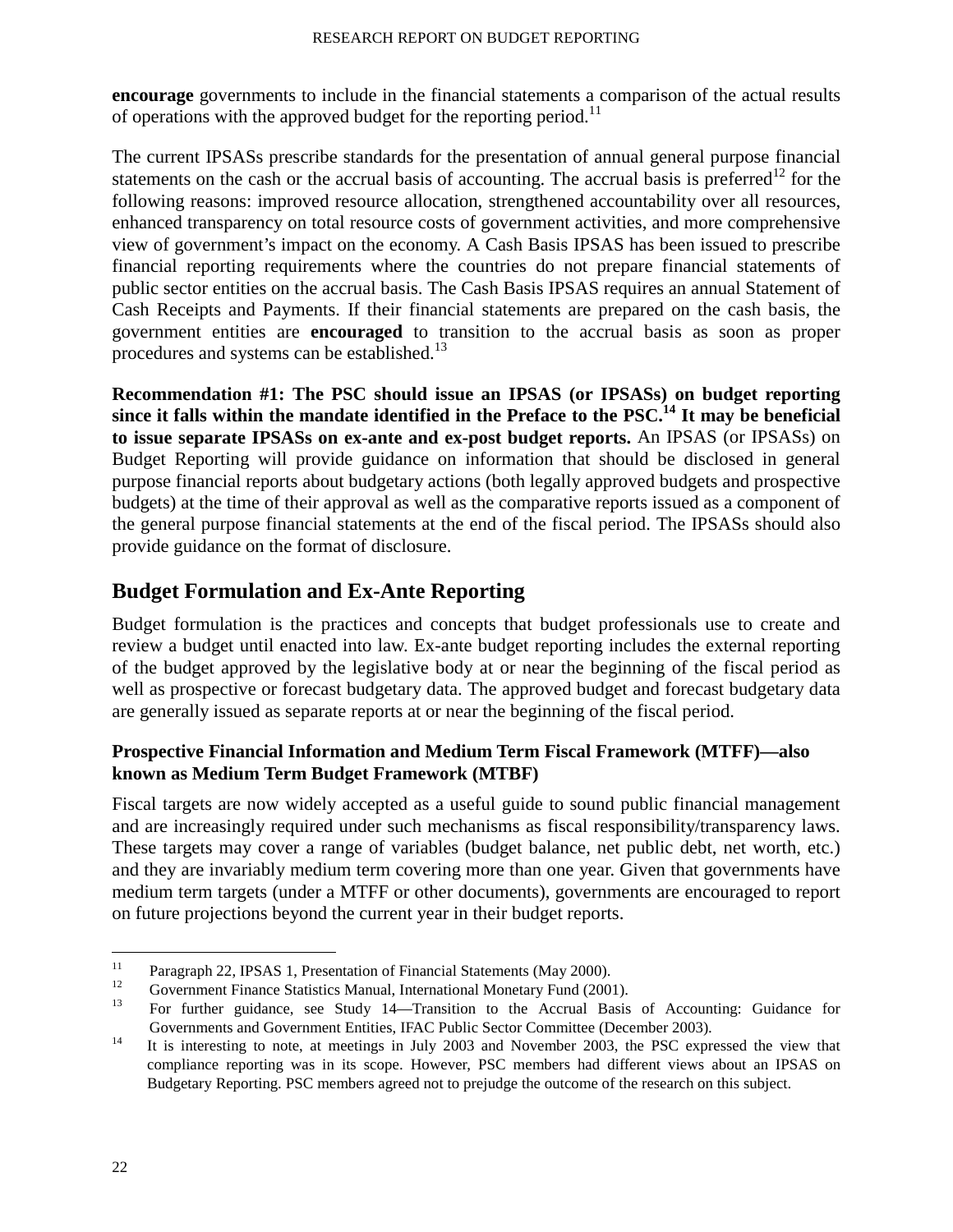A MTFF includes both revenue and expenditure forecasts. If the forecasts only deal with expenditures, it is referred to as a Medium Term Expenditure Framework (MTEF). To ensure consistency in taxing and spending policies from one fiscal period to another, it is beneficial to have a planning horizon of at least three years. This planning horizon can be assisted by the work of macroeconomists to assure comparability in reporting from country to country. **Accurate accounting systems** are critical to providing good information for computing a country's gross domestic product and other key statistics used by macroeconomists.

Each country hopes to improve their standard of living over time. Dividing GDP by the population is a good guide to measure average living standards. The degree of improvement in the standard of living from year to year is measured by the percentage change in the per capita GDP. Decision makers use this information to develop their taxing and spending policies (i.e., fiscal policy) for future years. Some countries incorporate this information into a MTFF to assist in preparing future budgets. The objectives of a MTFF (as identified by the World Bank<sup>15</sup>) are as follows:

- Improve macroeconomic balance by developing a consistent and realistic resource framework;
- Improve the allocation of resources to strategic priorities between and within sectors;
- Increase commitment to predictability of both policy and funding so that ministries can plan ahead and programs can be sustained; and
- Provide line agencies with a hard budget constraint and increased autonomy, thereby increasing incentives for efficient and effective use of funds.

A MTFF is generally prepared for at least a three-year period. The stages for the preparation and implementation of a MTFF have been identified as follows by the World Bank:<sup>16</sup>

- 1. Link economic projections to fiscal targets on what is fiscally affordable and construct a macroeconomic model.
- 2. Perform sector review of ministry objectives, outputs, and activities with agreement on programs and their costs over a three year period.
- 3. Conduct series of hearings between the Ministry of Finance and sector ministries to go over the outputs of the sector reviews.
- 4. Develop strategic expenditure framework to provide the basis for the sector expenditure ceilings for the upcoming budget year as well as the two outer years.
- 5. Ceilings approved by the main decision-making body in government (i.e., Cabinet) in order to make medium term sectoral resource allocations on the basis of affordability and intersectoral priorities.
- 6. Ministries adjust their budget estimates to make them fit within the approved ceilings.

<sup>&</sup>lt;sup>15</sup> Page 46, Public Expenditure Management Handbook, Poverty Reduction and Economic Management, The World Bank, 1998.<br>
16 Ibid, Pp. 47-52.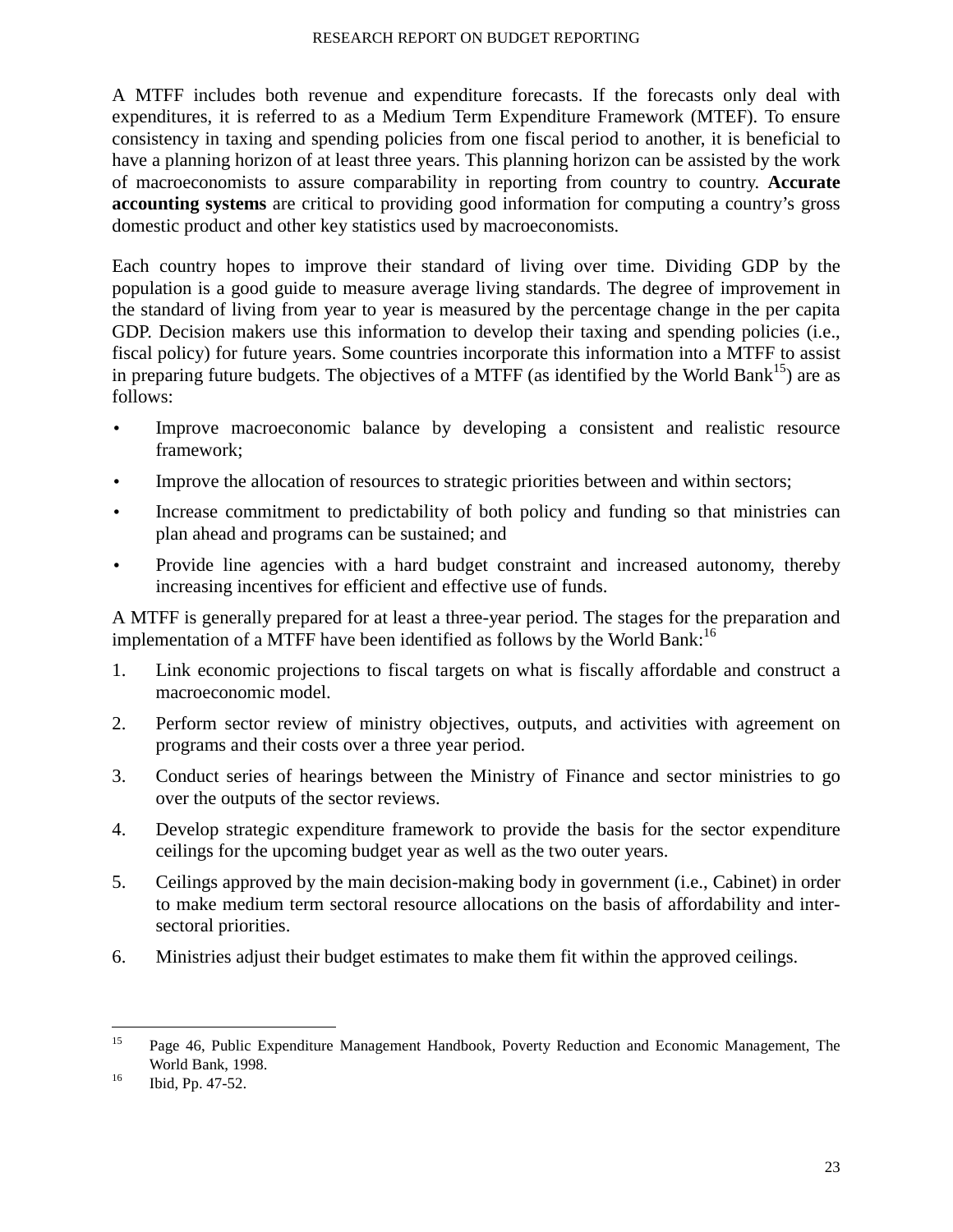7. Revised ministerial budget estimates are reviewed again by the Ministry of Finance and presented to the Cabinet and the Parliament for final approval.

At least one country (New Zealand) requires that prospective financial information be prepared and presented to its constituents.<sup>17</sup> Its objectives are to assist users:

- (a) In assessing the entity's prospective financial performance, prospective financial position and prospective cash flows;
- (b) By informing them of the entity's actual or future likely compliance with legislation, regulations, common law and contractual arrangements, as these relate to the assessment of the entity's prospective financial performance, prospective financial position and prospective cash flows; and
- (c) In making decisions about providing resources to, or doing business with, the entity.

**Recommendation #2: An accounting standard should be issued to require that the forecast and other prospective financial information be reported to their constituents in order to keep them informed on future financial implications of government policy.** Preparation of a MTFF or other prospective financial information so that the "predictive or prospective role" provided by the general purpose financial statements can be met and one of the purposes of financial statements specified in IPSAS  $1^{18}$  can be achieved. The elements of historical financial information used in the preparation of a MTFF and other prospective financial reports primarily include revenue and expense data. In some cases, the value of fixed assets and their age is also included in order to compute the anticipated cost for replacement of those assets and to plan for new construction. In addition, the repayment (both principal and interest) of debt is an essential component of the MTFF and other prospective financial reports. This information is very beneficial to the users in the ongoing debate of government policy. If this recommendation is adopted, issues associated with the recognition and measurement of the data will need to be identified and the extent of external validation by auditors will need to be determined.

#### **Annual or Biennial Budget Formulation**

Funds are appropriated on an annual or biennial basis to permit control of funds within a fiscal period. The United Nations Development Program has identified some of the key factors that contribute to making the budget preparation process effective in practice. These are as follows: transparency, management, decentralization, co-ordination and co-operation, integration, flexibility, discipline, link to medium term framework, accountability and credibility, and comprehensive. Specifically, it recommends that the budget contain information on the previous and current years' expenditures. (See Appendix E.)

To permit comparisons between countries, the IMF encourages the use of prescribed codes that assist in computing analytic measures for fiscal policy decisions. The reporting system prescribed by the IMF is a statistical system to measure fiscal performance but it is not an accounting system. The functional classification of expenses is the same as that used by the

<sup>&</sup>lt;sup>17</sup> Financial Reporting Standard No. 29, Prospective Financial Information, Institute of Chartered Accountants of New Zealand (October 2001).<br><sup>18</sup> Paragraph 14, IPSAS 1.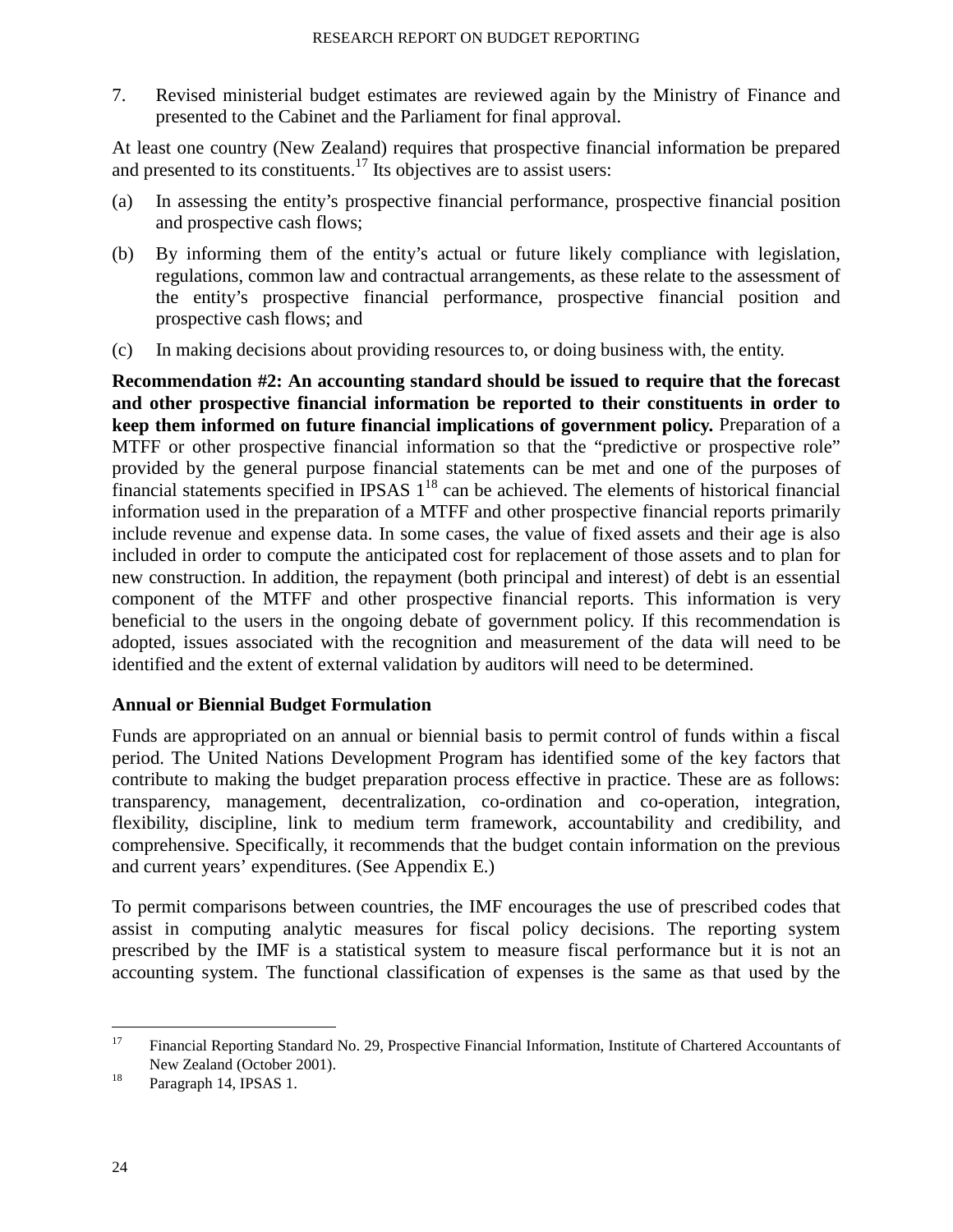United Nations in their System of National Accounts. The breakout of the revenue and expense codes is summarized below:<sup>19</sup>

- Classification of Revenue
	- <sup>o</sup>Taxes
	- <sup>o</sup>Social Contributions
	- <sub>o</sub> Grants
	- <sup>o</sup>Other Revenue
- Economic Classification of Expenses
	- <sup>o</sup>Compensation of Employees
	- <sup>o</sup>Use of Goods and Services
	- <sup>o</sup>Consumption of Fixed Capital
	- o Interest
	- o Subsidies
	- o Grants
	- o Social Benefits
	- <sup>o</sup>Other Expenses
- Functional Classification of Expenses
	- o General Public Services
	- o Defense
	- o Public Order and Safety
	- <sup>o</sup>Economic Affairs
	- <sup>o</sup>Environmental Protection
	- o Housing and Community Amenities
	- $\circ$  Health
	- o Recreation, Culture, and Religion
	- o Education
	- o Social Protection

Note: Countries and regions (i.e., the European System of Accounts) may provide alternative economic and functional classifications. Although the classifications may differ slightly from those specified above, they can generally be converted to the classifications desired by the IMF and the UN.

In those countries in which a MTFF or other prospective financial information is prepared, the initial efforts to formulate the annual budget and set the spending limits is taken from the

<sup>&</sup>lt;sup>19</sup> Summarized from pages 178-179, 182-183 of the Government Finance Statistics (GFS) Manual 2001, International Monetary Fund. See http://www.imf.org/external/pubs/ft/gfs/manual/ for detailed breakout.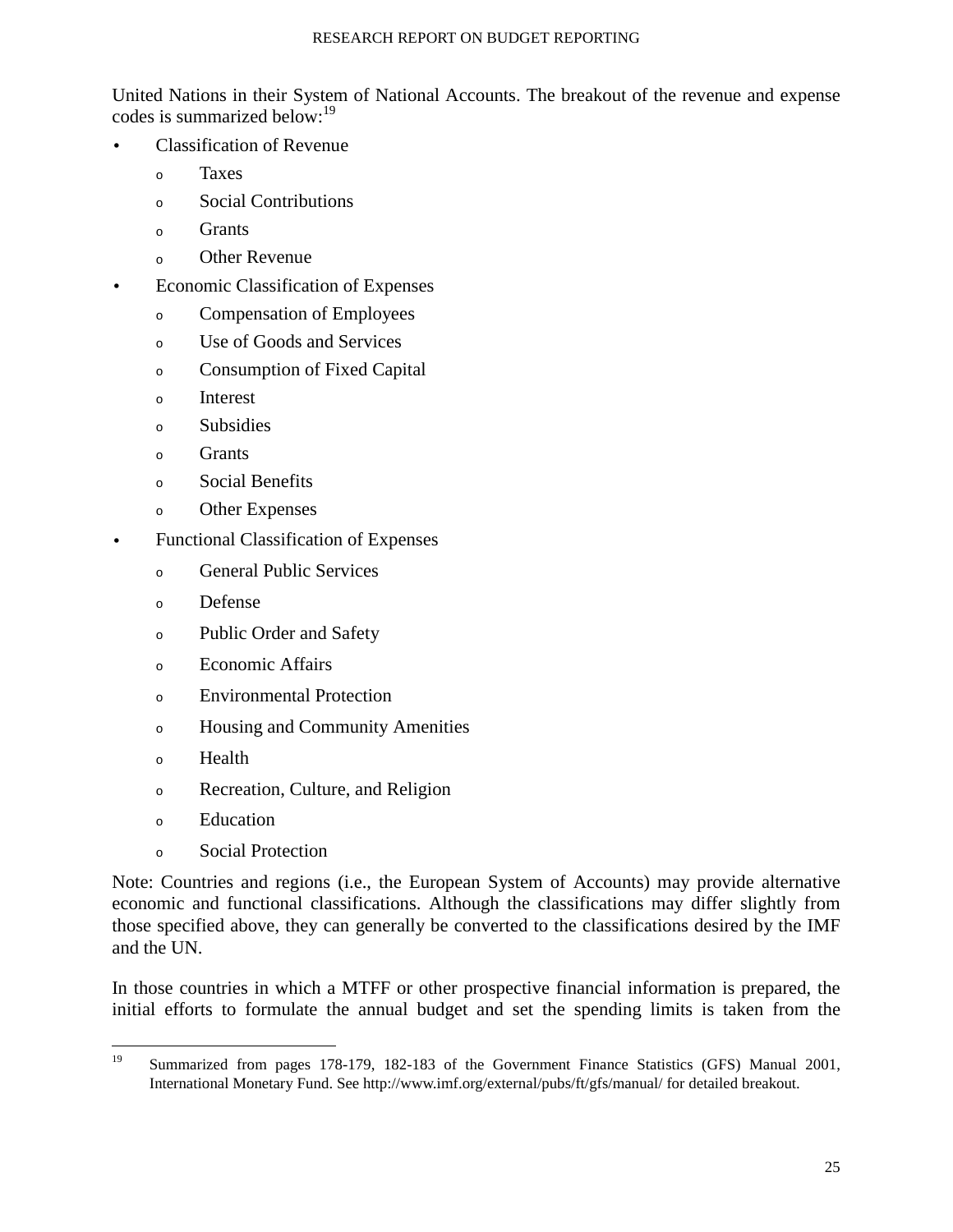forecast information for the upcoming budget year. This planning budget is revised, based on input from responsible decision makers (i.e., ministers, etc.), to reflect any major changes in priorities due to changes in economic or political situations. In those countries in which a MTFF or other prospective information is not prepared, a budget call is sent to responsible decision makers in order that they might identify their needs for the upcoming fiscal period.

Historical accounting records are used to identify the revenues received and expenses incurred for each fiscal period. This historical data is critical to assure that proposed budgets are consistent with prior periods and that the proposed budgets might be sustainable in future periods. These records are maintained at a sufficiently low level of detail to establish spending limits by functional and economic expense classifications.

As soon as the decision makers have identified their needs to the Minister of Finance, a series of meetings and hearings are held to give all concerned parties an opportunity to assist in establishing spending priorities for the upcoming budget year. Depending on the amount of revenue anticipated, spending limits are established and the budget is sent to the legislative body for deliberation (with revisions, as necessary) and approval. Once approved, a law is passed that legally authorizes the expenditure of funds for the upcoming fiscal period. If the financial management system is automated, this approved budget is then loaded into the accounting system in order to assure that budget users operate within their authorized budgetary authority and to provide commitment control over expenses.

As a result of the African study mentioned earlier, numerous reforms were proposed. Across all countries included in the study, growing civil society and legislative demand for transparency, access and better results were shown. Given the shift in the political climate towards democratization, the study argues that now is a fortuitous time for budget reforms, provided that they pay attention to the principles of transparency and participation. Although greater civil society and legislative monitoring of budgets is a relatively recent development, their intervention can contribute to modest first steps on the road to more open systems and can help kick-start a virtuous cycle of transparency, participation and better spending results. In addition to recommendations for each country, the study concludes with the following cross-country recommendations for budget reform:

- The improvement of budget documentation is a critical first step. Budget documentation should include fiscal policy statements, explain the policy base of allocation decisions and be framed in the previous years' actual spending and non-financial information.
- Repeal official secrets legislation and replace it with legislation that guarantees appropriate citizen access to state-held information.
- Entrench the provision of comprehensive and timely information on estimated and actual expenditure and revenues in a budget law that also sets out a clear budget process and clarifies roles and responsibilities.
- External reporting during the spending year should be obligatory, including a cash budgeting system. This should include departmental reporting on achievements. If late audit information makes early annual reports at central government and spending agency level unfeasible, interim mechanisms should be created.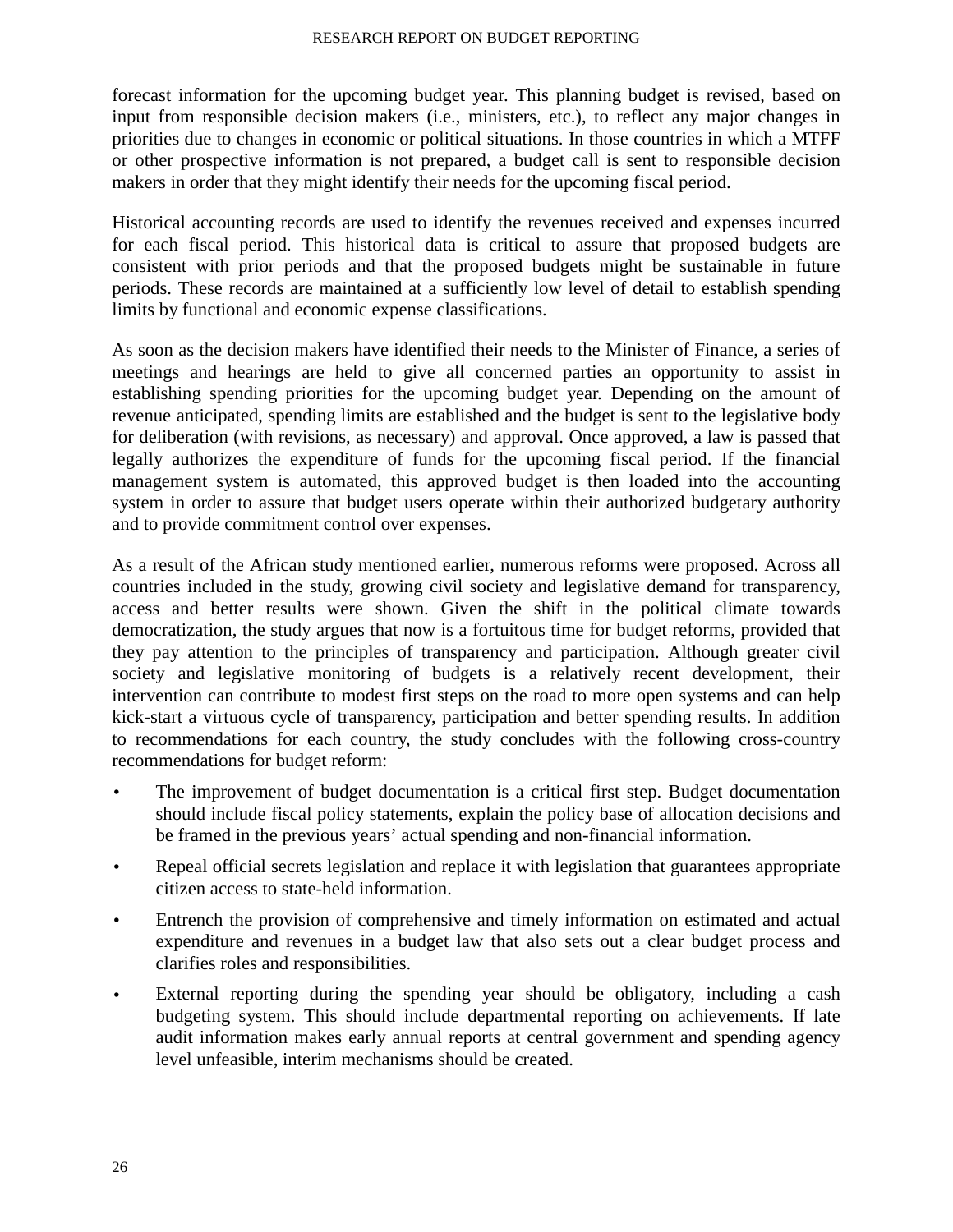- Extra-budgetary spending should be brought onto budget. If this is difficult, comprehensive and accurate information on these activities should be included with the budget.
- The enhancement of external transparency should coincide with efforts to build internal transparency. Often political decision-makers and their administrative advisors make decisions on very imperfect information.
- The capacity of auditors general should be enhanced. Parliamentary capacity to scrutinize budget proposals and oversee implementation should be institutionalized.

#### **Recommendation #3: The accounting standards should require that the legally approved budget be published with the appropriate supporting budget documentation (e.g., assumptions).** The following documentation and procedures are suggested**:**

- Clearly identify the assumptions used and their rationale, risks associated with those assumptions, sensitivities, etc.
- Use of asset, liability, net assets, revenue, and expense codes in accordance with IPSASs and statistical classification bases to the maximum extent possible. Although attempts have been made to harmonize the statistical bases with the IPSAS, some differences may exist particularly in respect of the reporting entity. In those instances, the procedures prescribed by the IPSAS should prevail. Further, budgets may be prepared on the basis of programs relevant for financial management and service delivery in some jurisdictions and the need to complete statistical returns should not undermine that role of the budget.
- Preparation of an annual budget in sufficient time to establish spending limits prior to the beginning of the fiscal period. It is expected that the annual budget would use the prior year financial statements in the preparation stage of the budget. As stated in paragraph 74, IPSAS 1, "An entity should be in a position to issue its financial statements within six months of the reporting date."
- The scope of the budget should be comprehensive including all aid, government business enterprises, revolving funds, income of dedicated funds, etc.

## **Budget Execution and Control**

Budget execution is the management activities that take place from enactment of the budget into law until the end of the fiscal period. Budget control is assuring that the budget is executed within the legal limits established by the legislative body.

## **Inter-Relationship between Accounting and Budgeting Systems**

The World Bank has developed a diagnostic tool (called a Country Financial Accountability Assessment or CFAA) to enhance the Bank's knowledge of public financial management (PFM) arrangements in client countries.<sup>20</sup> The CFAA supports both

• The Bank's fiduciary responsibilities by identifying the strengths and weakness of PFM arrangements so that the likelihood that all public funds, including those provided by the Bank and development partners managed through the country's PFM system, are appropriately managed, and

<sup>&</sup>lt;sup>20</sup> Guidelines to Staff, Country Financial Accountability Assessment, Financial Management Sector Board, World Bank (March, 2003).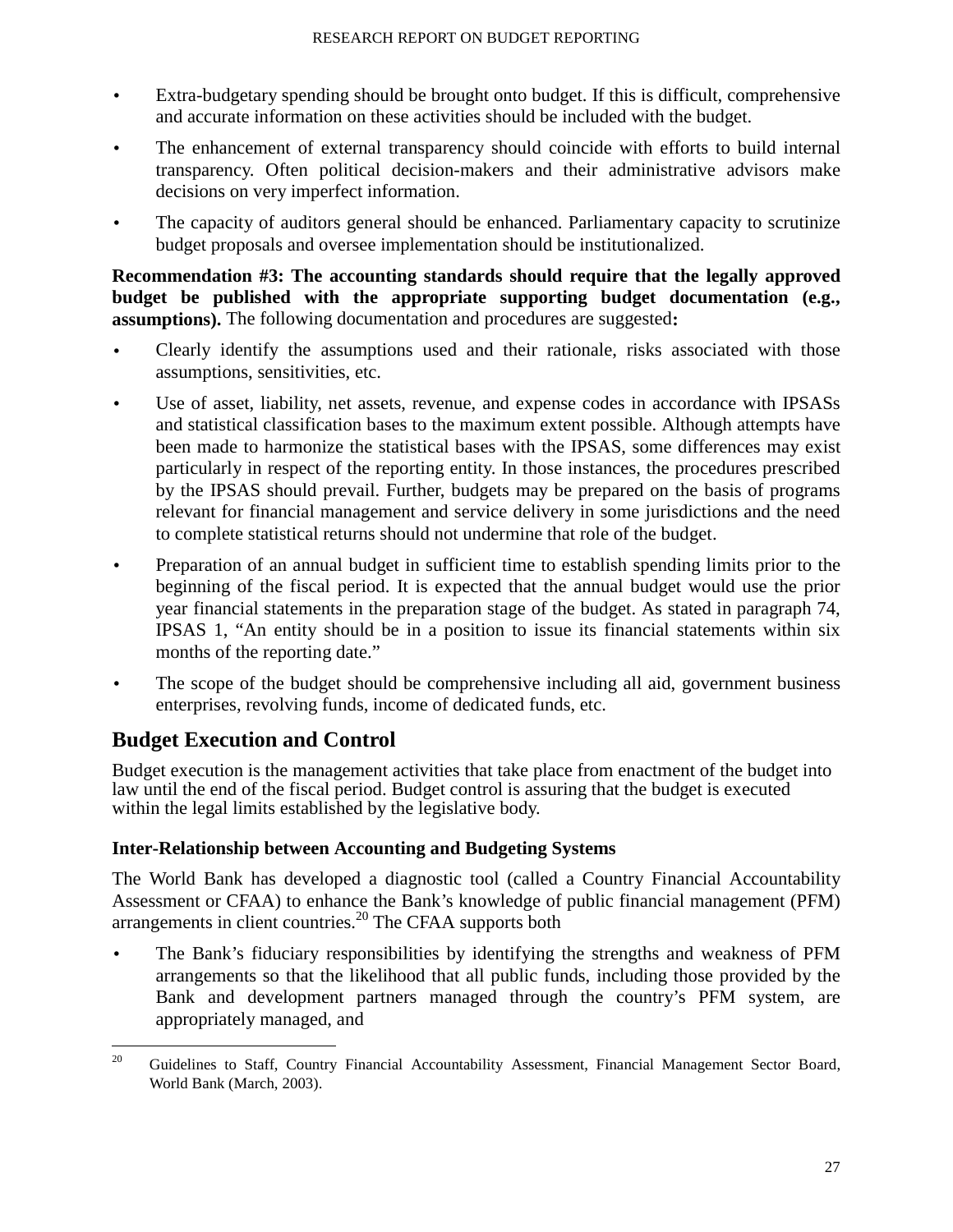The Bank's development objectives, by facilitating a common understanding by the borrower, the Bank, and development partners that leads to the design and implementation of capacity-building programs to improve the country's PFM system.

The key issues to be examined in the CFAA in the areas of external fiscal reporting and transparency (including the standards to be used in their preparation—GFS, IPSAS or modifications of either) are identified in Appendix F. Integration between the financial reporting and budgeting systems are essential for budgetary control as explained below.

There is a close relationship between accounting systems and budgetary systems in order to identify whether funds are expended in the manner desired by the legislature. This close relationship has been identified in an OECD document on Best Practices for Budget Transparency. The Best Practices are in three parts: Part I lists the principal budget reports that governments should produce and their general content. Budget reports identified were as follows: the budget, pre-budget report, monthly reports, mid-year report, year-end report, preelection report, and long-term report; Part II describes specific disclosures to be contained in the reports; and Part III highlights practices for ensuring the integrity of the reports. The budget is identified as the government's key policy document and should include a medium-term perspective illustrating how revenue and expenditure will develop during, at least, the two years beyond the next fisca year. The year-end report is identified as the key accountability document showing compliance with the level of revenue and expenditures authorized by parliament in the budget. The OECD Report recommends that the year-end report be audited by the Supreme Audit Institution and released within six months of the end of the fiscal year. The document further states that "All fiscal reports referred to in these Best Practices should be made publicly available $\cdot$ <sup>21</sup>

The OECD Report also argues it is essential that these systems be integrated to the maximum extent possible. These integrated systems are sometimes referred to as Government Financial Management (GFM) systems. The objectives of a well-performing budget resource allocation and management system are to:

- Control aggregate spending and the deficit;
- Facilitate strategic prioritization of expenditures across policies, programs, and projects for allocative efficiency and equity; and
- Encourage better use of budgeted resources to achieve outcomes and produce outputs at the lowest possible cost.

As explained in a World Bank document,<sup>22</sup> "management of these three objectives is integrated through a perspective that goes beyond the annual budget cycle. This is achieved by linking policy, planning and budgeting in a medium term expenditure framework at both the overall government and sectoral levels. GFM systems provide decision-makers and public sector managers with a set of tools to support these objectives. The architecture of the information systems network is determined by the basic functional processes that public sector managers

<sup>&</sup>lt;sup>21</sup> Par. 3.4, OECD Best Practices for Budget Transparency, 19 September 2000, http://www.oecd.org.<br><sup>22</sup> Page 0, Information Systems for Government Fiscal Management by Ali Hackim and Pill Allan.

Page 9, Information Systems for Government Fiscal Management by Ali Hashim and Bill Allan, The World Bank, 1999.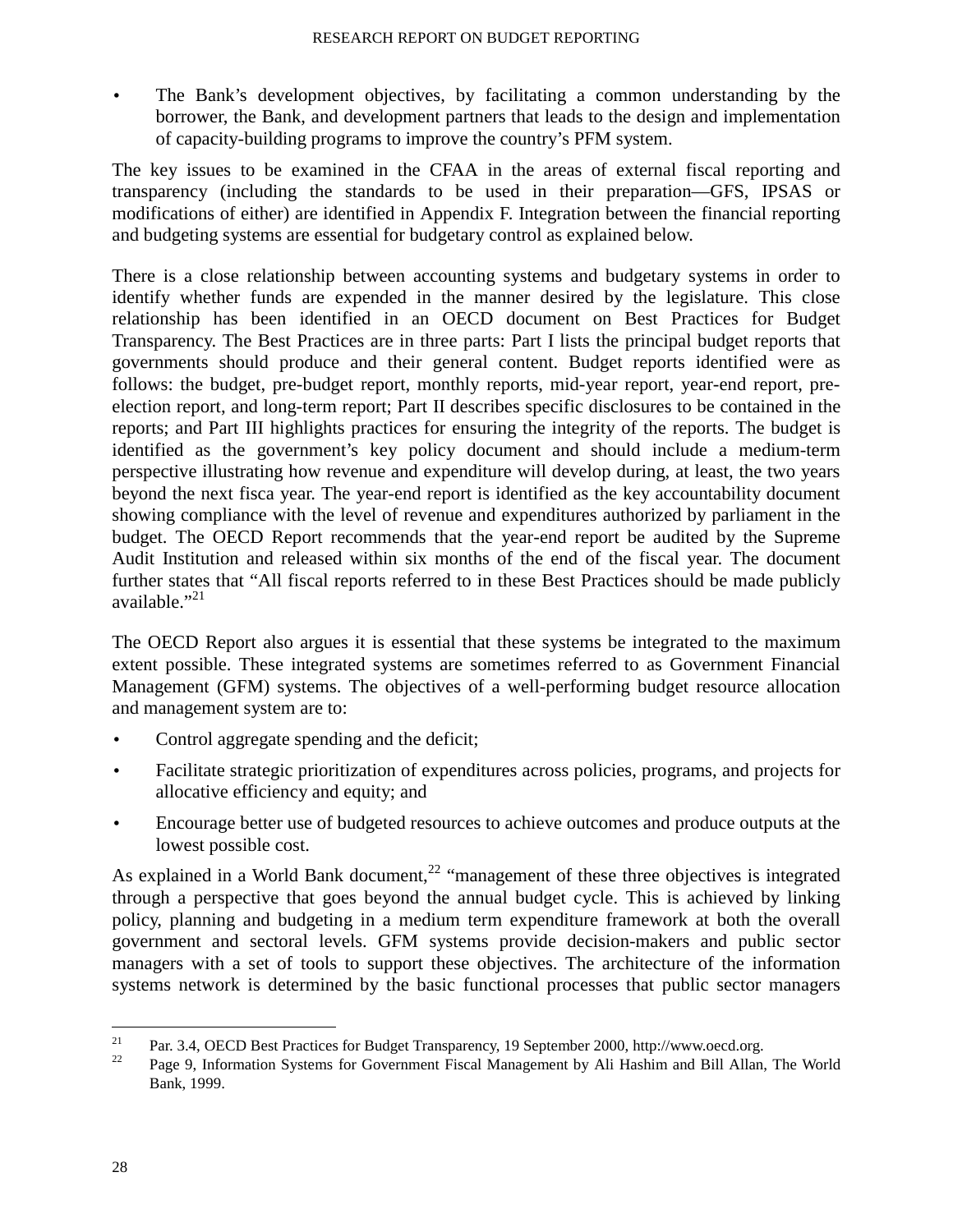employ to achieve these objectives and the overall regulatory framework that underpins these processes." (See Appendix G for the basic functional processes including budget preparation, execution, accounting, and fiscal reporting.)

The overall regulatory framework for operating the various component modules of the GFM system consists of the following elements:

- Control Structure—Generally derived from a legislative framework with basic principles laid down in financial provisions in the constitution and laws related to the management of public finances.
- Accounts Classification—The code structure for classification of accounts is a methodology for consistently recording each financial transaction for purposes of financial control and costing as well as economic and statistical analysis. This structure is needed to provide a consistent basis for the following:
	- <sup>o</sup>Consolidating government-wide financial information;
	- o Integrating planning, budgeting and accounting;
	- <sup>o</sup>Capturing data at the point of entry throughout the government; and
	- <sup>o</sup>Compiling budget allocations as well as program and project costs within and across various government agencies.
	- <sup>o</sup>Reporting Requirements—Generally specified in two areas: (1) external reporting to provide information to the legislature, the public, and other interested parties, and (2) internal management reporting for government policy makers and managers.

Members of the World Bank and the IMF explain the importance of the relationship between accounting and budgetary information as follows: $^{23}$ 

The Treasury System is used to produce periodic fiscal reports that give a consolidated picture of all receipts and expenditures and progress against budget targets. For these reports to be comprehensive, all items of receipts and expenditure need to be captured. The Government Chart of Accounts is the basis of the fiscal reporting process. These include the Fund, organizational, functional and economic classifications structure of the budget and the classification of account groups, assets and liabilities. . . . On the basis of this data, the MOF can prepare overall fiscal reports that compare actual expenses and receipts with the budget estimates. These reports provide a status report and recommendations and action plans for corrective action during the course of the year.

**Recommendation #4: The accounting standards should be broad enough to support the integration of budgetary and accounting systems through the use of budgetary accounting procedures. It may be beneficial to issue a separate IPSAS on budgetary accounting procedures.** Budgetary accounting procedures may include separate accounts for estimated revenues, appropriations, allotments, allocations, and commitments. The elements of financial information (especially revenue and expenses) used in the accounting system should be the same

 $23$  Page 176, Treasury Reference Model by Ali Hashim (World Bank) and Bill Allan (IMF), http://www1.worldbank.org/public sector/pe/trmodel.htm (3/14/2001).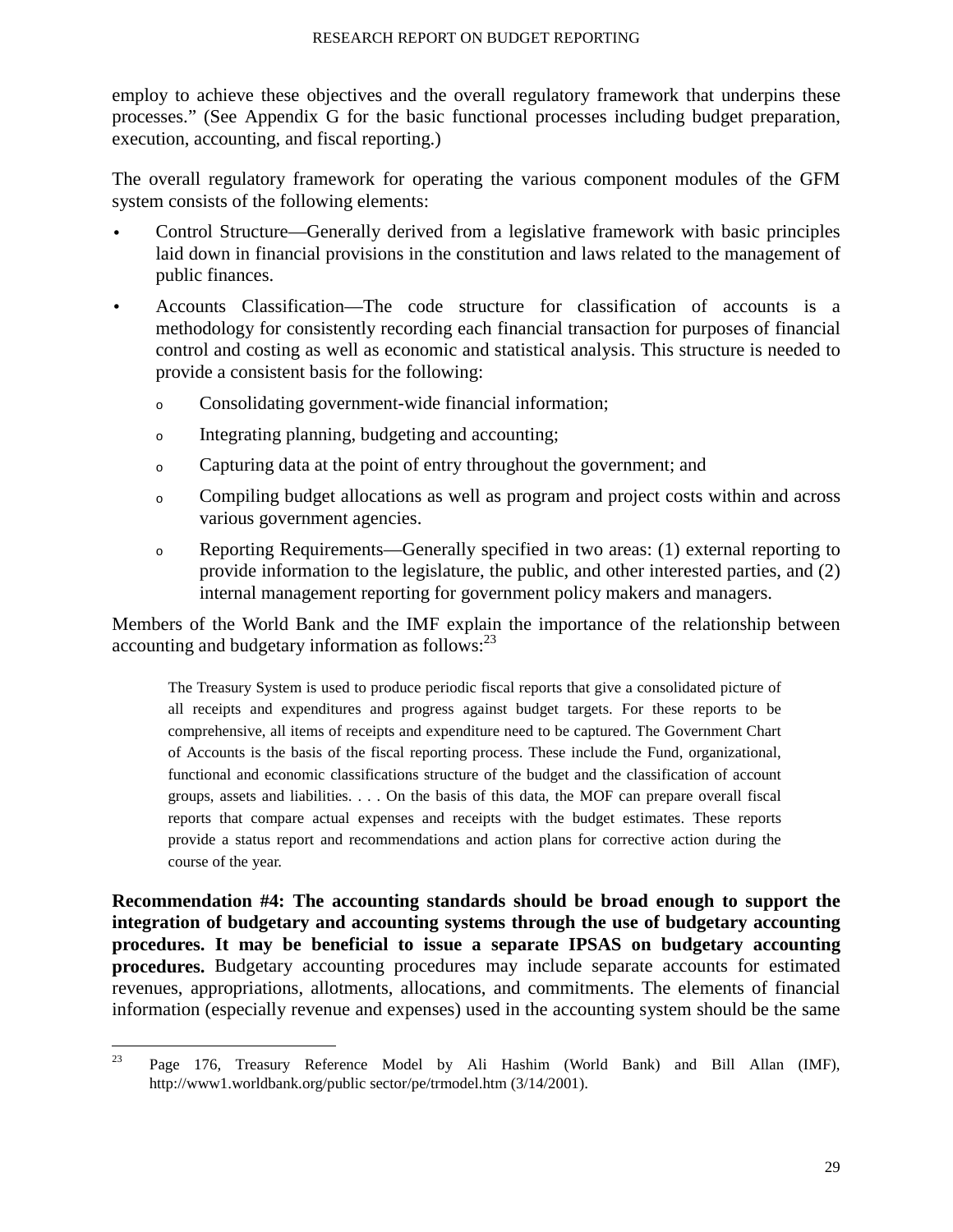as that used in the budgeting system in order to compare the results of operations with the approved budget. For maximum benefit, these comparative results should be reported in the general purpose financial statements although such comparative information is not currently required by the IPSASs. This does not mean that the budgetary system and the accounting system need to be on the same basis. It does mean that the accounting system needs to support the preparation of a comparative statement on the same basis as the budgetary system. For example, if a cash budget is approved by the legislative body and the accounting system is on an accrual basis, the revenue and expenses in the accounting system would need to be reported in the comparative statement on the cash basis in order to be comparable to the budgetary data.

#### **Budgetary Control**

To assure that spending limits are not exceeded, the approved budget is entered into the accounting system at the beginning of the fiscal period at the level of control desired (i.e., by economic and functional expense classifications) in a fully integrated financial management system. Then, as transactions occur, the actual revenue and expenses can be compared to the budgeted revenues and expenses in order to provide assurance that the spending limits have not been exceeded. For those budgetary systems that are not well integrated with the accounting module, a separate budget or funds control module is often maintained. In addition, a separate cash management module is used to assure that cash is available to compensate employees or pay invoices when payment is due. Consequently, proper cash planning is critical to the overall management process.

Compensation of employees (an economic expense classification in GFSM 2001) is generally the largest recurring expense item in any government. Funds are set aside in the approved budget to assure that sufficient funds (by functional expense classification) are available for periodic payment of employees. As actual payrolls are processed, the financial managers within each function can monitor this economic expense and be assured that the expense will not exceed the approved levels during the fiscal period.

Repayment (both principal and interest) of debt is often another large outlay of funds. Funds are set aside in the approved budget for this purpose. Fiscal discipline by the financial managers in their respective areas of responsibility is critical in order to assure that sufficient funds are available for payment of debt when due. In this manner, the country is able to maintain a good credit rating that will generally contribute to lower interest payments on future debt.

The use of goods and services, as well as expenditures for capital projects, is also budgeted at the beginning of each fiscal period. To assure that these spending limits are not exceeded, some countries use "commitment" accounting procedures. This technique permits a financial manager to compare budgetary fund availability to the anticipated expenses for the goods or services or the approved budget for capital projects **prior to** the release of a purchase order or a contract. Once approved and released, the financial manager can be assured that budgetary funds will be available for the payment of the goods or services at the time they are received or the payment on capital projects when due. There is some inconsistency throughout the world in the use of "commitment" accounting procedures. To clarify these procedures and lessen the confusion over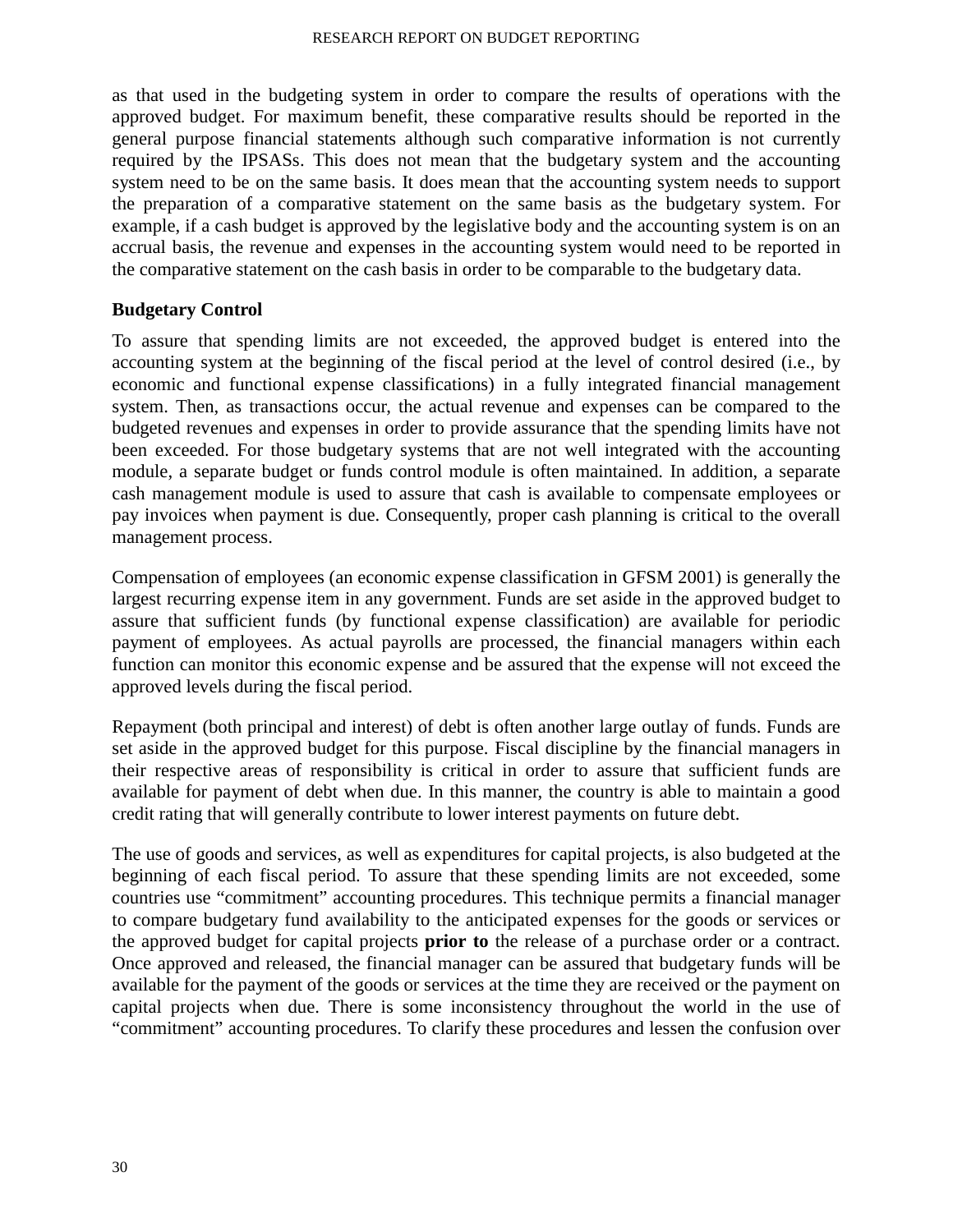the terminology, see Appendix H for a more complete discussion of this technique as explained by IFAC in a previous study. $^{24}$ 

**Recommendation #5: In relevant studies and guidance, the PSC should acknowledge and encourage the use of commitment accounting procedures intended to assure that budgetary funds are available prior to release of a purchase order or contract.** Although budgetary accounting procedures are not presently included in an accounting standard, effective use of commitment accounting procedures will lessen the explanatory notes at the end of the fiscal period when actual expenditures exceed the approved limits. Further, these procedures can be beneficial in a budgetary system for the acquisition of infrastructure and military special assets, as well as the control of government grants.

# **Ex-Post Budget Reports**

Ex-post budget reporting would include external reporting of the financial activities relative to the enacted budget for the fiscal period until the final audit after the end of the fiscal period. The budget to actual comparative statement is generally issued as a component of the historical financial statements.

## **Part of General Purpose Financial Statements**

In a prior IFAC study, the following user needs<sup>25</sup> were noted:

"49. Although the users described above have a range of information needs, and some groups may place a higher or lower priority on certain types of information than other groups, the user groups also have similar information needs. The PSC considers that, taken as a collective group, users expect that governmental financial reports will help them to:

- Assess the sources and types of revenues;
- Assess the allocation of and use of resources:
- Assess the extent to which revenues were sufficient to cover costs of operations;
- Predict the timing and volume of cash flows and future cash and borrowing requirements;
- Assess the government's long term ability to meet financial obligations, both short and long term;
- Assess the government's or entity's overall financial condition;
- Provide the public with information concerning those assets held on behalf of taxpayers, specifically information on ownership and control, composition, condition and maintenance;

<sup>&</sup>lt;sup>24</sup> Study 11, Government Financial Reporting, May 2000. IFAC Public Sector Committee.

Ibid. Pp. 11-12.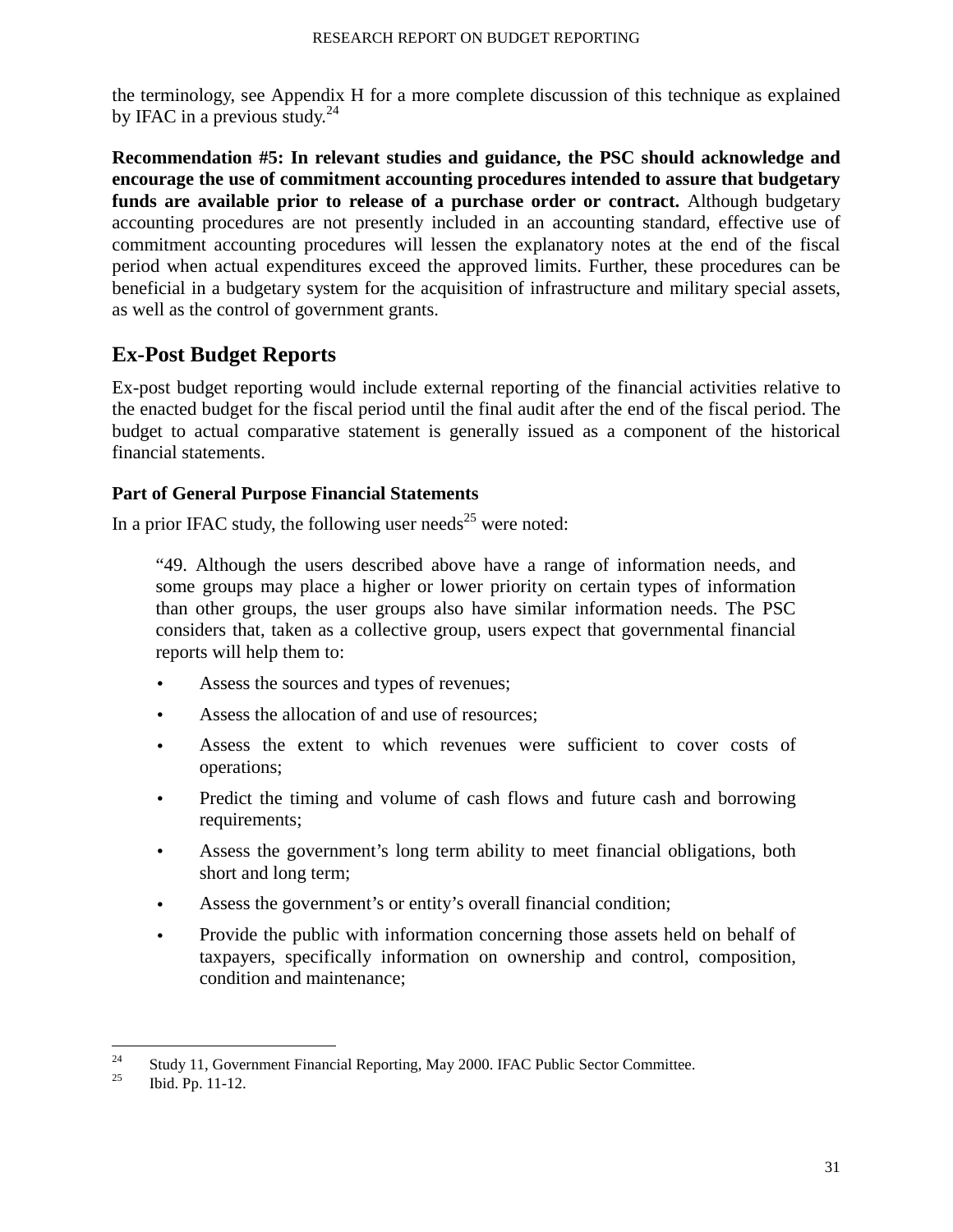- Assess the financial performance of the government or entity in its use of resources;
- Assess the economic impact of the government on the economy;
- Evaluate government spending options and priorities;
- **assess whether resources were used in accordance with legally mandated budgets and other legislative and related authorities such as legal and contractual conditions and constraints;** and
- assess the government's or entity's stewardship over the custody and maintenance of resources."

## *[emphasis added]*

The present IPSASs **encourage** comparisons with budget but do not specify any financial reports that would satisfy user needs in assessing "whether resources were used in accordance with legally mandated budgets and other legislative and related authorities such as legal and contractual conditions and constraints." To fill this void and provide a higher degree of transparency, almost all countries prepare and publish "Budget to Actual Comparative Statements." Differences between the actual expenses and the final (or original) budget are reflected in the comparative statements in order to assist the user in determining how close the government came to meeting the budget expectations. The budgetary comparisons are generally made at the major levels of control as approved by the legislature. Since approved budgets are considered law in many countries, explanations are generally required in those instances where expenses exceed budgetary authority. Guidance in the present  $IPSAS<sup>26</sup>$  is as follows:

General purpose financial statements can also have a predictive or prospective role, providing information useful in predicting the level of resources required for continued operations, the resources that may be generated by continued operations, and the associated risks and uncertainties. Financial reporting **may** also provide users with information (emphasis added):

- (a) indicating whether resources were obtained and used in accordance with the legally adopted budget, and
- (b) indicating whether resources were obtained and used in accordance with legal and contractual requirements, including financial limits established by appropriate legislative authorities.

The scope of general purpose financial statements is usually clearly designed and defined in the statements (with a list of entities covered by the statements, and the description of the method used to built that list). It is not always the case for budgetary reports, which are not necessarily based on the "control" approach described in IPSAS 6. The budget scope can be broader or narrower than the scope of the financial statements based on the "control" approach, to the extent that the budget reflects the financial relationships between the government and a range of national or international entities. Moreover, budgetary reports don't deal with consolidation aspects. Sometimes national accounting systems are also built on a different basis, concerning the links between governments and other entities. In the event of conflict between the budgetary

<sup>&</sup>lt;sup>26</sup> Paragraph 14, IPSAS 1, Presentation of Financial Statements.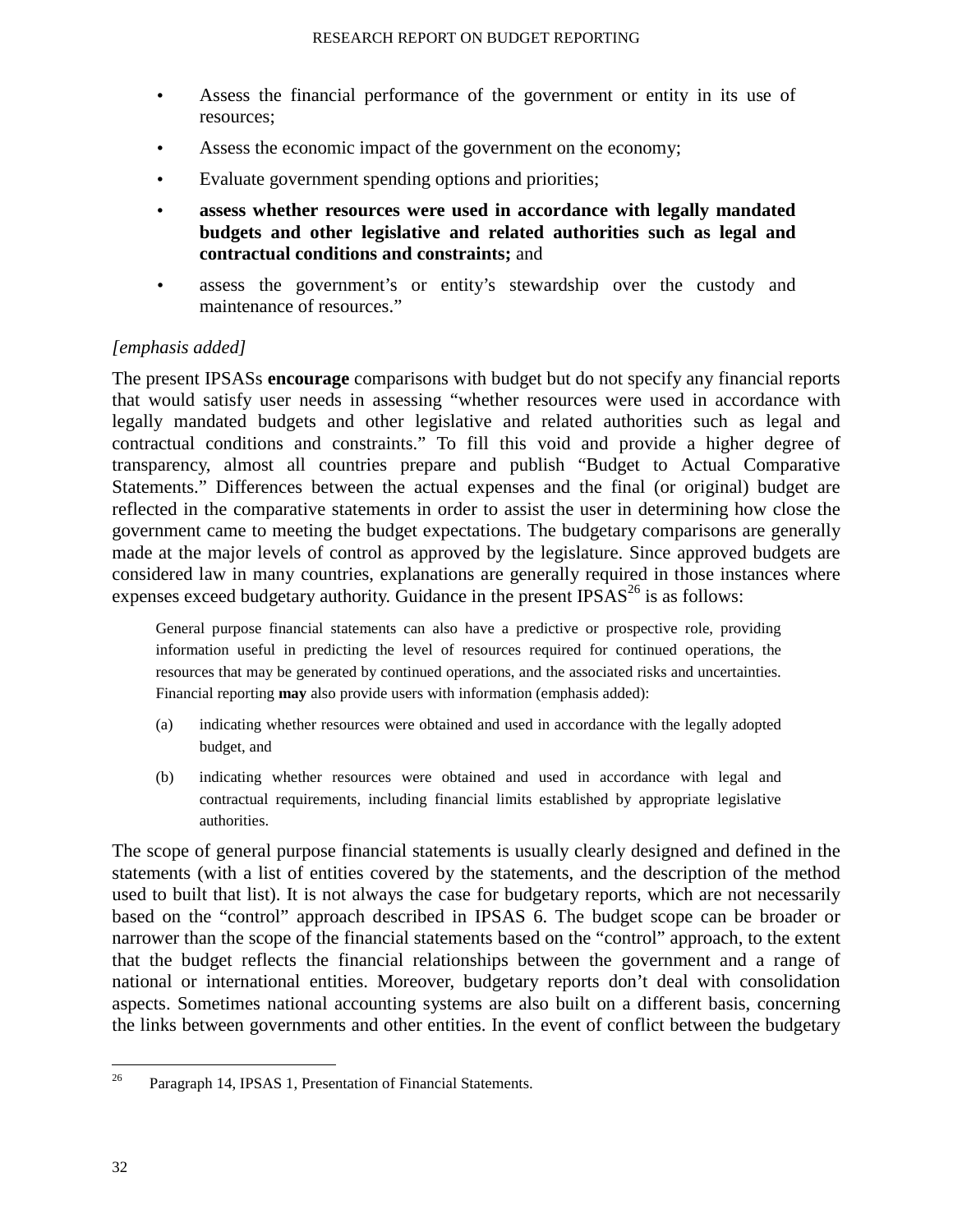reporting system and the IPSAS, the IPSAS definition of a reporting entity would be expected to prevail. However, the budget to actual comparative statement would need to be prepared on the basis of the approved budget.

**Recommendation #6: Ex-post budget reports reflecting budget to actual comparisons should be part of the general purpose financial statements issued at the end of the fiscal period for each reporting entity at each level of government.** Inclusion of the budgetary information in the general purpose financial statements will "meet the needs of users who are not in a position to demand reports tailored to meet their specific information needs."<sup>27</sup> While it is appropriate to advocate inclusion in general purpose financial statements of comparisons between budget and actual data, it is acknowledged that further guidance is needed in the following areas:

- How budget data should be summarized to avoid information overload. To ensure that reports are not too voluminous, any future IPSAS should specify that only major classes be included in the comparative reports that would include the primary and secondary levels of control identified by the legislature. This would apply to the whole-of-government statements as well as the statements covering general and sub-national governments.
- How an IPSAS should deal with comparisons if the scope of the budget entity and the IPSAS reporting entity differ. The reporting entity needs to be clearly defined so that the budget to actual comparisons relate to the same entity.
- How extra-budgetary funds that may be excluded in government financial statements should be handled. It is essential that comprehensive budgets be presented in order to reflect the actual results of operations as compared to the budgetary authority.
- How an IPSAS should deal with comparisons if different measurement bases were adopted for such items as inventory, investments, and provisions in budget document and financial reports.

## **Format of Comparative Statement**

Since budgets are prepared in advance of the current fiscal year, natural disasters, political, or economic conditions may dictate a need for revisions to the initially approved budget during the fiscal year. Consequently, most countries identify those procedures necessary for budgetary revisions. In some countries, this authority is delegated to the Minister of Finance (within specified limits); in other countries, the revisions must be approved by the legislature. In some of those countries where comparative statements are encouraged (see Appendix J for an illustration from the United States), the initial budget as approved by legislation is expected to be included in the comparative statement along with the final, revised approved budget.

Guidance in the present  $IPSAS<sup>28</sup>$  is as follows:

Public sector entities are typically subject to budgetary limits in the form of appropriations or budget authorizations (or equivalent), which may be given effect through authorizing legislation. General purpose financial reporting by public sector entities may provide information on whether resources

 $^{27}$  Paragraph 2, IPSAS 1.

Paragraph 22, IPSAS 1, Presentation of Financial Statements.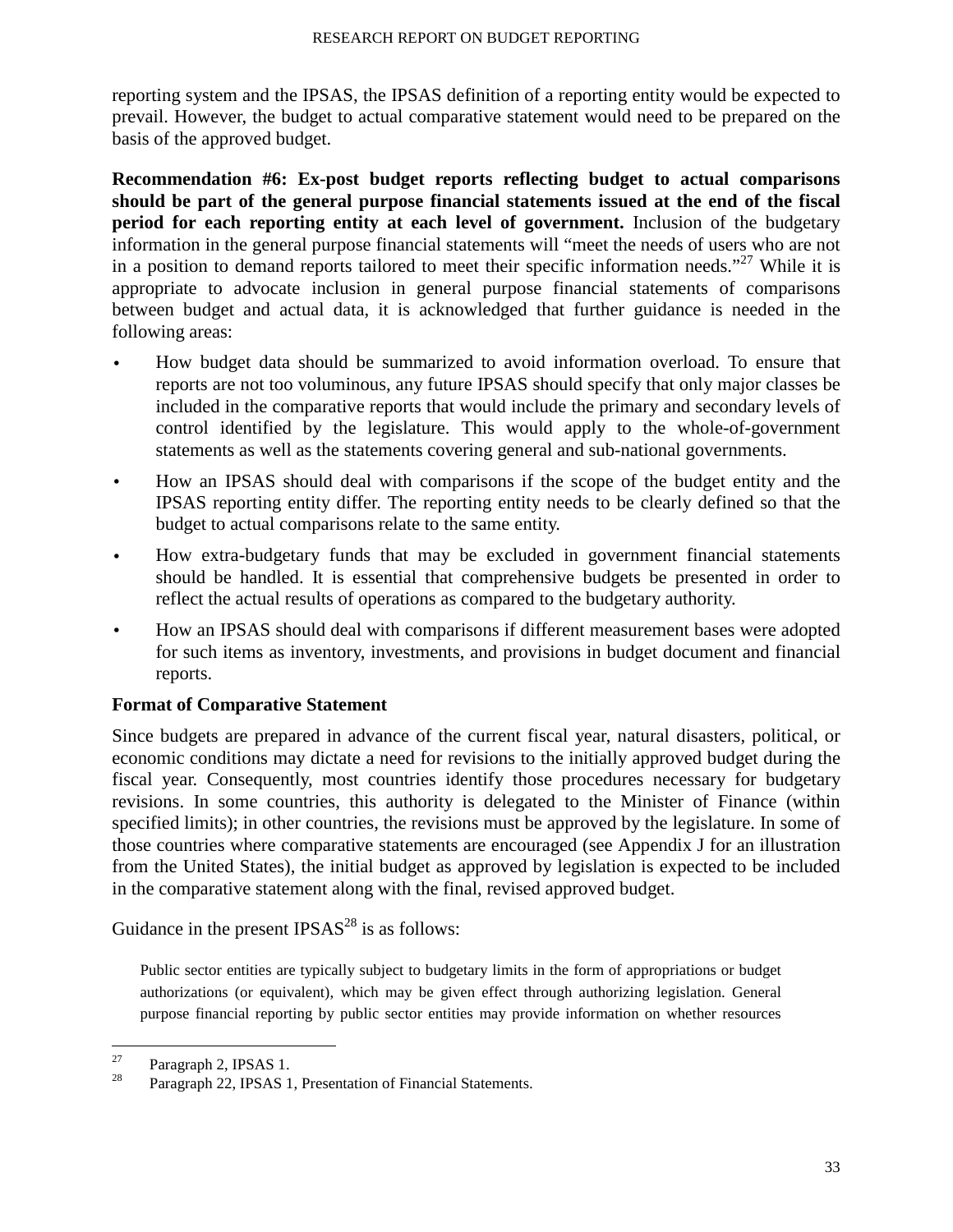#### RESEARCH REPORT ON BUDGET REPORTING

were obtained and used in accordance with the legally adopted budget**. Where the financial statements and the budget are on the same basis of accounting, this Standard encourages the inclusion in the financial statements of a comparison with the budgeted amounts for the reporting period.** *(Emphasis added)*. Reporting against budgets may be presented in various different ways, including:

- (a) the use of a columnar format for the financial statements, with separate columns for budgeted amounts and actual amounts. A column showing any variances from the budget or appropriation may also be presented, for completeness; and
- (b) a statement by the individual(s) responsible for the preparation of the financial statements that the budgeted amounts have not been exceeded. If any budgeted amounts or appropriations have been exceeded, or expenses incurred without appropriation or other form of authority, then details may be disclosed by way of footnote to the relevant item in the financial statements.

**Recommendation #7: The Comparative Budget to Actual Statement should include the original budget as approved by the legislative body as well as the final adopted budget.** Significant variances should be appropriately identified and justified. This would include comparison of actual expenditure and income with the budgeted amounts agreed by parliament, variances for each line between these two items considering budget assumptions, and explanations for all variances (positive and negative) above a certain significant level (e.g. 5%). Clarification is needed in the following areas:

- Whether comparisons of actual should be made with original and/or revised budgets (and which revision if the budget was revised periodically during the reporting period to reflect changing policies, economic environment and experience);
- What impact a change in policy settings might have if comparisons were to be made against original budgets and how such changes should be dealt with if comparisons were to be made with revised budgets;

#### **Reconciling Budgetary Basis with Accounting Basis**

Some countries that have adopted the accrual basis of accounting as their generally accepted accounting principle (GAAP) continue to prepare their budgets on the cash basis. If the accounting basis (i.e., accrual) is different from the budgetary basis (i.e., cash), the comparative statement is generally prepared on the budgetary basis. A reconciliation is made so that the reader is informed about the differences between the budgetary and accounting balances in the general purpose financial statements. Some of the more common differences are identified in Appendix I. An example from the US of a comparative statement is shown in Appendix J. In addition, the UK includes the requirement for a "reconciliation of resources to net cash requirement" in their Summary of Resource Outturn Report.<sup>29</sup> The present IPSASs do not specify the action to be taken in those instances where the budget and accounting are on different bases. However, a similar reconciling statement is encouraged in IPSAS 2 when the Cash Flow Statement is prepared using the direct method. An illustrative note (reproduced below) is

<sup>&</sup>lt;sup>29</sup> Paragraph 12.1.12, Schedule 1 – Summary of Resource Outturn, UK Accounting Manual. Schedule 1 is the parliamentary control schedule comparing outturn with Estimate for both resource expenditure and the overall cash requirement. (See http://www.accounting-manual.gov.uk)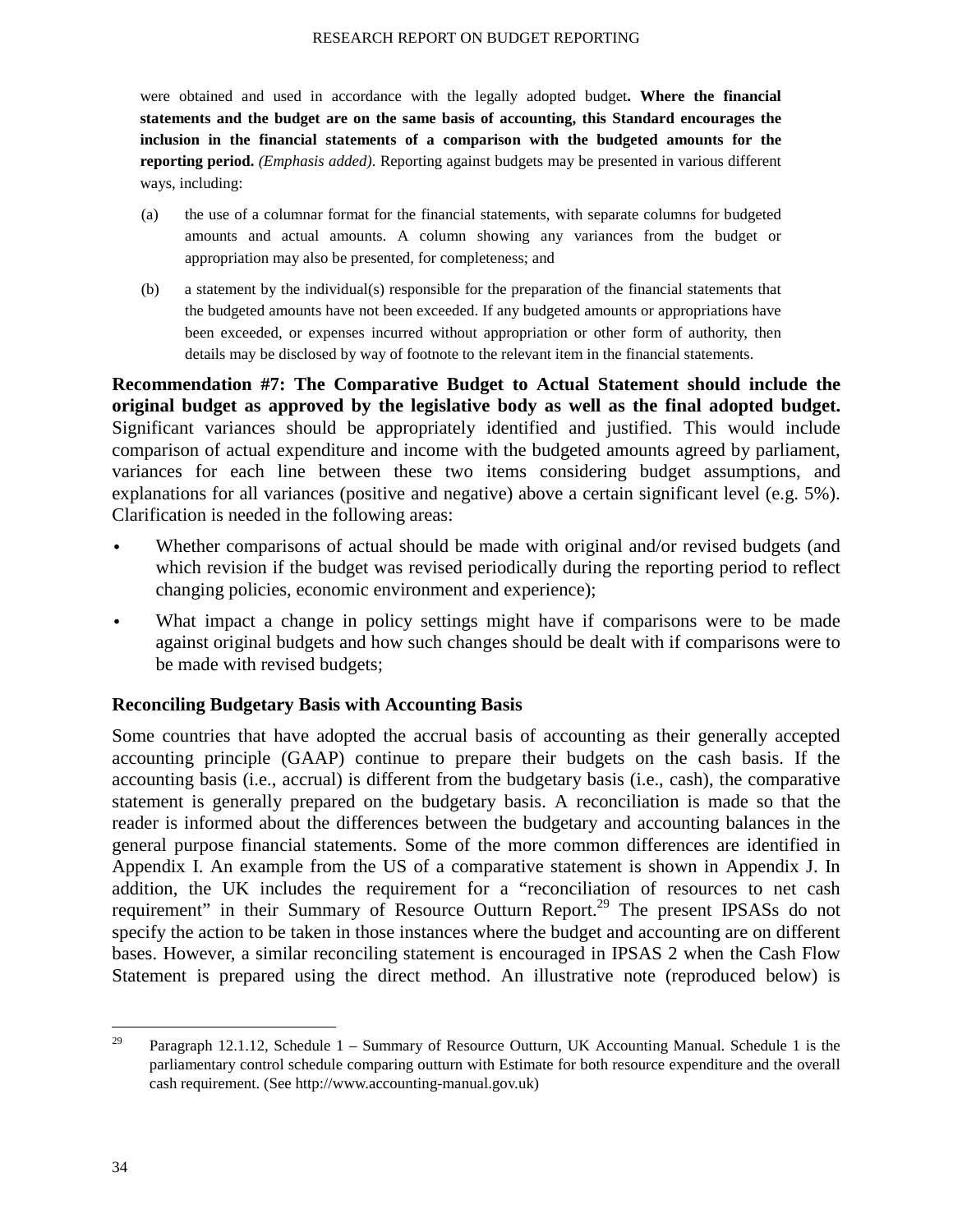included in the Appendix to IPSAS 2 and reflects a reconciliation of the surplus/deficit from ordinary activities with the net cash flow from operating activities.<sup>30</sup>

#### *Notes to the Direct Method Cash Flow Statement in the Appendix*

(c) Reconciliation of Net Cash Flows from Operating Activities to Net Surplus/(Deficit) from Ordinary Activities (in thousands of currency units)

|                                                                   | <b>20X2</b>       | <b>20X1</b>       |
|-------------------------------------------------------------------|-------------------|-------------------|
| Surplus/(deficit) from ordinary activities                        | X                 | X                 |
| <b>Non-cash movements</b>                                         |                   | X                 |
| Depreciation                                                      | X                 | X                 |
| Amortization                                                      | X                 | X                 |
| Increase in provision for doubtful debts                          | X                 | X                 |
| Increase in payables                                              | X                 | X                 |
| Increase in borrowings                                            | X                 | X                 |
| Increase in provisions relating to employee costs                 | X                 | X                 |
| (Gains)/losses on sale of property, plant, and equipment          | (X)               | (X)               |
| (Gains)/losses on sale of investments                             | (X)               | $\left( X\right)$ |
| Increase in other current assets                                  | (X)               | (X)               |
| Increase in investments due to revaluation                        | (X)               | $\left( X\right)$ |
| Increase in receivables                                           | (X)               | (X)               |
| Extraordinary item (that falls within the definition of operating | $\left( X\right)$ |                   |
| <i>activities</i> )                                               |                   |                   |
| <b>Net cash flows from operating activities</b>                   | X                 |                   |

**Recommendation #8: Governments should be encouraged to operate their budgeting and accounting systems on the same basis. If the budgetary system is on a different basis than the accounting system, a statement should be developed to reconcile key differences between the two systems.** Since the accrual financial reports include cash flow statements, a reconciliation may be achieved by ensuring these cash flow statements articulate with the cash budget. In those instances where the budgetary system is transitioning to accrual budgeting, a separate reconciliation procedure with the accrual financial reports will be necessary. Further guidance is needed on how an IPSAS should deal with comparisons if differences in the basis of accounting were adopted in budget and historical financial reports.

# **Qualitative Characteristics of Financial Reporting**

Budget reports would be expected to meet the qualitative characteristics of financial reporting specified in IPSAS  $1.^{31}$  These are discussed below:

## **Understandability**

Budget reports should be clearly and concisely presented in sufficient detail in order for users to comprehend its meaning. Taxing and spending policies of the government should be adequately

<sup>&</sup>lt;sup>30</sup> Paragraph 29, IPSAS 2 and Note (c), Appendix, p. 112, Cash Flow Statements.<br> $\frac{31}{2}$  Appendix 2, IPSAS 1. Presentation of Einengial Statements.

Appendix 2, IPSAS 1 – Presentation of Financial Statements.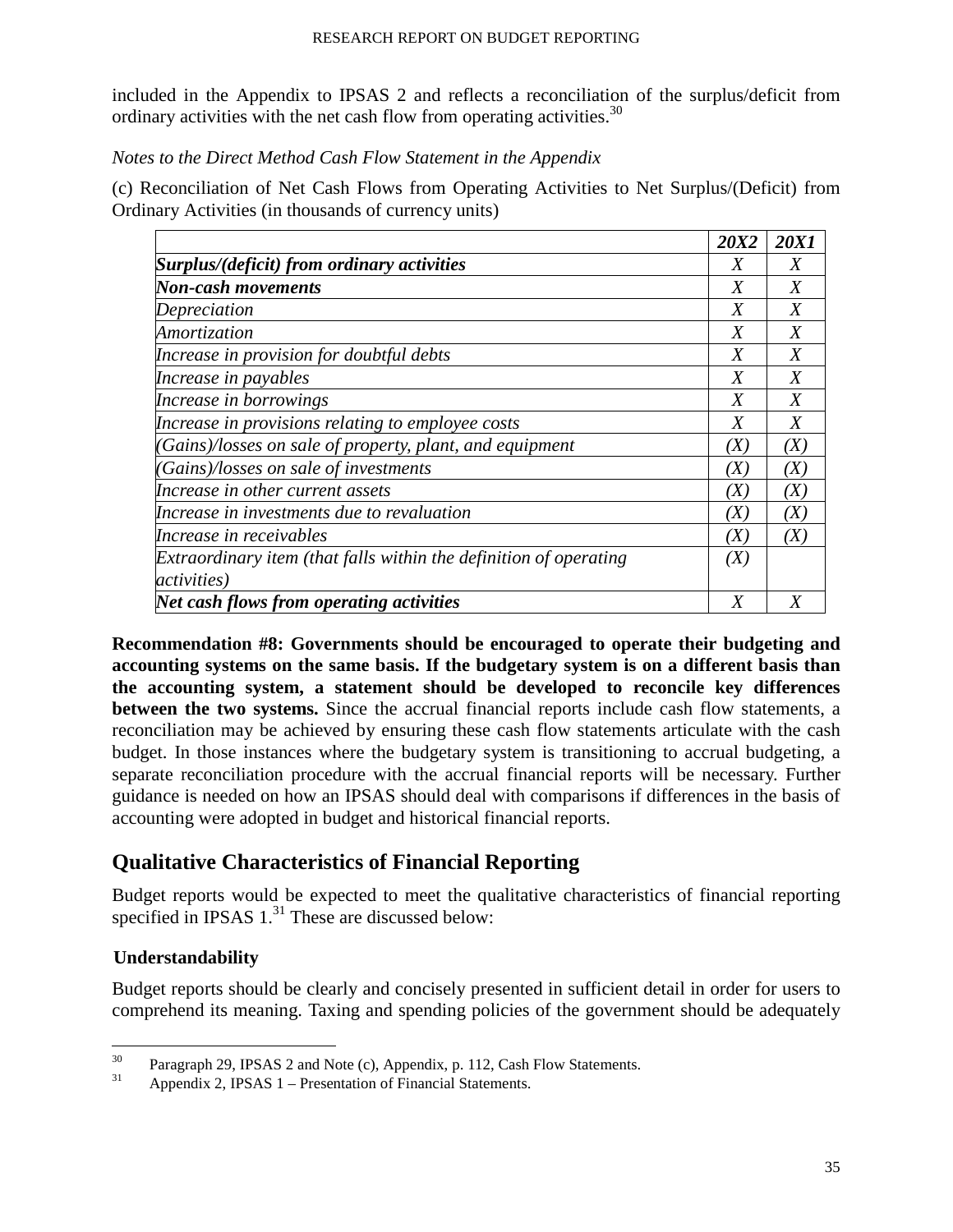explained in the budget reports so that the average user, after due study, can apprehend the economic impact of the entity's activities and the environment in which it operates. Complex economic concepts should not be excluded from the financial statements merely on the grounds that it may be too difficult for certain users to understand.

#### **Relevance**

Information included in the budget reports should be provided in a timely manner and relevant to the decision-making needs of users by helping them evaluate past, present, or future events. To prevent information overload, only the information that is material to the user's needs should be included in the budget reports. Materiality implies that omission or misstatement of information could influence the decisions of users or assessments made on the basis of the budget reports. For example, information about financial position and past performance is frequently used as the basis for predicting future financial actions in which users are directly interested. The ability to make predictions on budget reports is enhanced, by the manner in which information on past transactions and events is displayed.

## **Reliability**

To be reliable, budget reports must be free from material error and bias so that they can be depended on by users to represent faithfully that which they purport to represent. This implies that information in budget reports be complete and presented in accordance with their substance and economic reality; not merely their legal form. Further, the budget reports should be free from bias and presented in such a manner that a user would not be unduly influenced in making a decision or judgment in order to achieve a predetermined result or outcome. In addition, preparers of budget reports do have to contend with the uncertainties that inevitably surround many events and circumstances in which budget forecasts are made. Consequently, prudent judgment needs to be exercised in making the estimates required under conditions of uncertainty.

## **Comparability**

Users must be able to compare the budget reports of a governmental entity through time in order to identify trends in their financial position and performance. In addition, users must be able to compare the budget reports of different governmental entities in order to evaluate their relative financial position, performance, and changes in net assets. An important implication of comparability is that users be informed of the accounting policies employed in the preparation of the budget reports, any changes in those policies and the effects of such changes.

## **Constraints on Relevant and Reliable Information**

To be useful, budget reports must be presented in a timely manner. All information needed to prepare complete and accurate budget reports may not be available in time for preparation of the budget or legislative action may delay the approval of the budget. Conversely, if reporting is delayed until all aspects are known, the information may be highly reliable but of little use to users who have had to make decisions in the interim. In achieving a balance between relevance and reliability, the overriding consideration is how best to satisfy the decision-making needs of users. In addition, a balance must be maintained between benefit and cost to assure that the benefits derived from the budget reports do not exceed the cost of providing it. Further,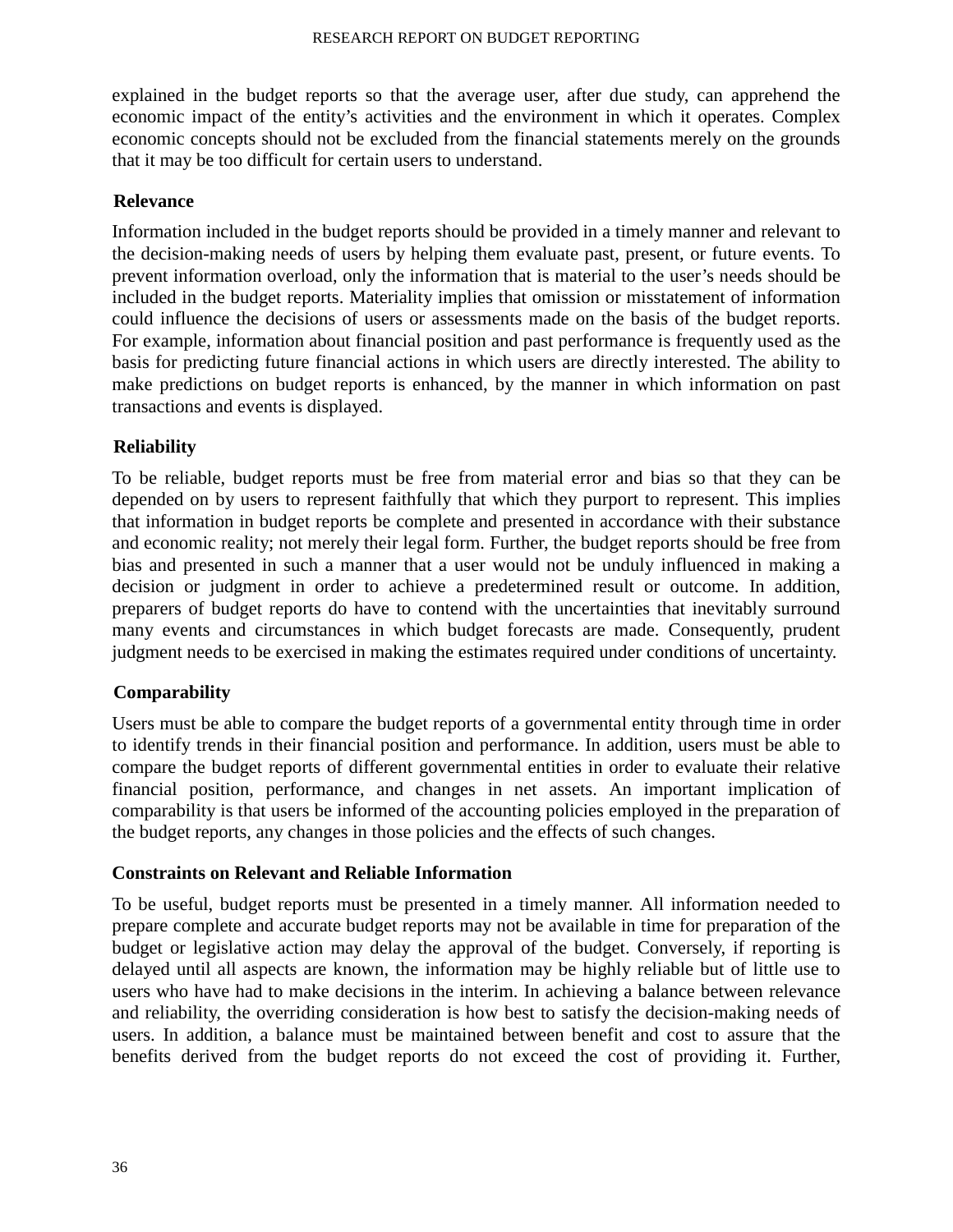professional judgment must be applied to achieve a balance between the qualitative characteristics in order to meet the objectives of the budget reports.

**Recommendation #9: Budget reports should meet the qualitative characteristics (understandability, relevance, reliability, and comparability) of financial reporting**  specified in IPSAS 1. In order to assure that these qualitative characteristics are achieved, external validation (after considering the constraints on relevant and reliable information) of the budgetary data by the external auditor will be necessary.

# **Developing a Conceptual Framework**

As this research progressed, it became obvious that a conceptual framework was needed on which to build an IPSAS or IPSASs on Budget Reporting. Such a framework could identify how a new IPSAS (or IPSASs) would be used and by whom, as well as specify what the new IPSAS would do and what specific guidance it would provide. An attempt in made in this section to discuss some of the issues for such a framework.

The International Accounting Standards Board has not established accounting standards for budgetary reporting by private sector entities. Budgetary reporting in the public sector is different from and more significant than budgets of commercial entities for many of the following reasons:

- Because many governments deal with non-exchange transactions, financial measures must be combined with non-financial performance measures to provide a comprehensive model. Budget standards must recognize the importance of such non-financial measures and address how they are to be incorporated within budget reporting. In the public sector, planned income and expenditure in future years together with information on unfunded current and future priorities is as (if not more) important as historical actual to budget reports. The attainment of projected service delivery, measured against predetermined objectives, is also central to performance evaluation. Productivity in delivering outputs in support of desired outcomes should be and can be measured by setting measurable objectives in advance.
- Investment in and lending to commercial entities is voluntary with the major financial consequences of the actions of those entities impacting on investors, lenders, employees, customers, and suppliers. While governments may borrow, most funding comes from taxes, fines and fees and is not usually provided voluntarily. Therefore, stakeholders in government encompass a much broader range of constituents and the decisions made impact on current and future generations. Consequently, information needs, on a planned future, are as important as information needs on historical actual to budget performance.
- Options for the volume, nature and form of delivery of services in the public sector are also wider and different than the private sector—for example, additional funds may be collected to provide addition services. Alternatively, current collections and services may be reduced. Possible service providers include the public and private sectors as well as Public/Private Partnerships. The spending level, in itself, does not guarantee service delivery and thus the provision of performance indicators on preset measurable objectives are needed in much the same way as private sector shareholders may look to an Earnings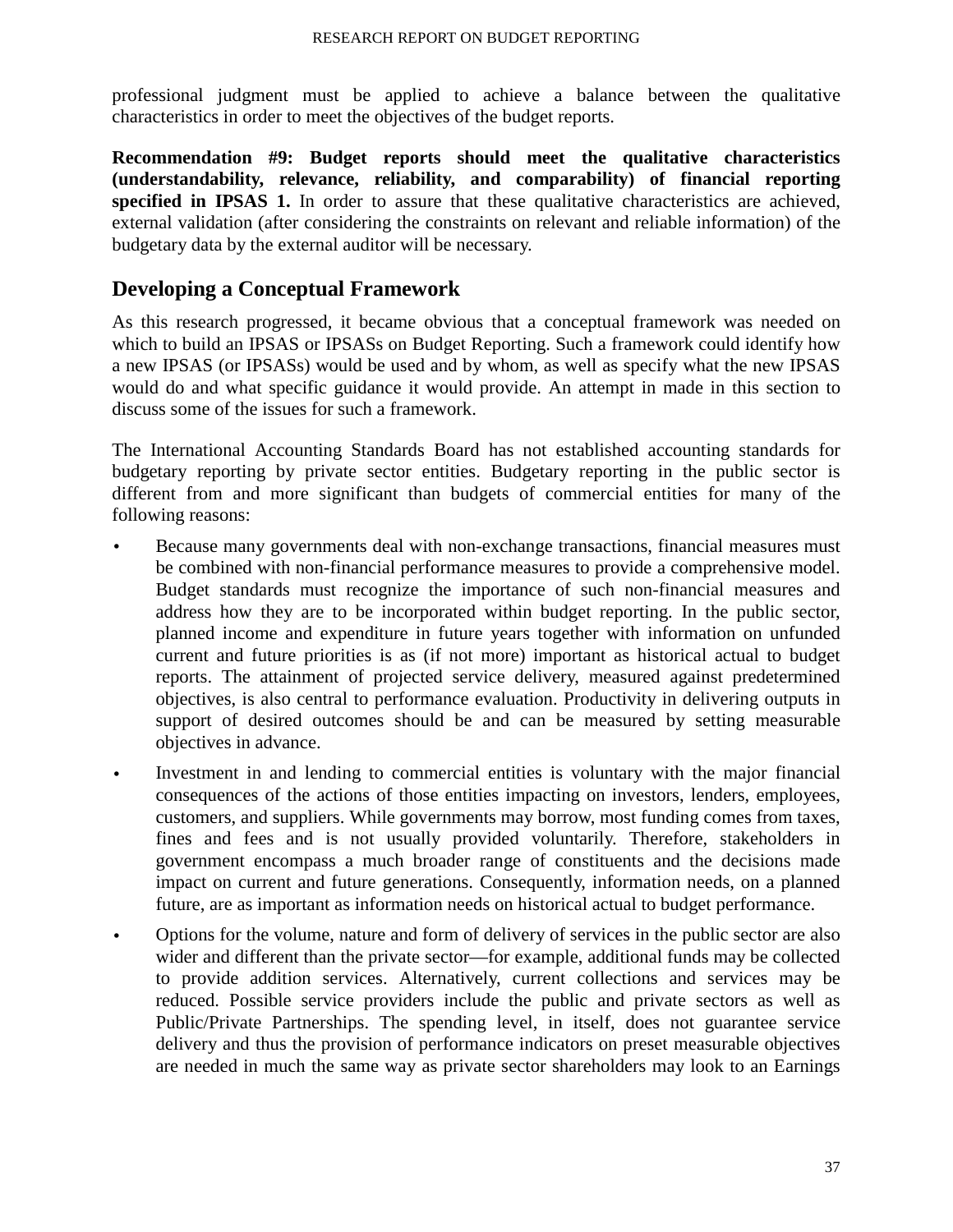Per Share indicator. Budget reporting is not only about finance. It is also about meeting measurable performance promises and about offering choice, in the prioritization of the use of available funding, with the medium term fiscal framework.

There is then a sound basis for acknowledging that budget reporting (both ex-ante and ex-post) fits within the public sector financial reporting conceptual framework, and should be developed as that framework is developed. Budget reporting on historical and future budget allocations enables stakeholder involvement in exercising choice in the setting of equitable share slices to ministries. The reporting of budget needs, marginal priorities, and unfunded priorities support the revenue collection decision. These and other characteristics could form the basis for identifying issues that need to be addressed in budget reporting standards. The matrix in Appendix K is the beginning of such an exercise.

At the present time, IPSAS 1 only encourages countries to prepare budget to actual comparative schedules. Many countries routinely prepare such schedules for budgetary control purposes. If the comparative schedules were required as part of the general purpose financial statements, they would require external validation. This would provide users of the financial statements with the assurance that the budgetary information is fairly presented and that budgetary authority had not been exceeded unless otherwise annotated.

PSC Study 14 provides guidance on migration from a cash to an accrual basis of financial reporting. A similar publication could provide guidance on the "reform path" to assist countries further develop their budget formulation and execution processes and to adopt "best practices" as recommended and updated, from time to time. Such a guide would give leadership, alignment and direction, as well as promote the achievement of the objectives and qualitative characteristics set out earlier in this Research Report.

The allocation of funding between governmental units is mostly a subjective decision driven by policy and political priority on disparate needs, productivity improvements, and functionality growth. Disclosure of information about future financial commitments and financial prioritization decisions could usefully be reported upon by the presentation of a management report. A report of progress against the "Code of Good Practices on Fiscal Transparency" as presented in Appendix B and the "Best Practices in Public Budgeting" as presented in Appendix C of this Research Report could also usefully be included in such a management report.

**Recommendation #10: Budget reporting should be incorporated into the conceptual framework for IPSASs.** The recommendation in this Research Study to require the reporting of financial actual to budget performance is but one aspect of concern to stakeholders on budget matters. Reporting on the planned future is as important as reporting on the past. A case study on South Africa has been published by the International Consortium of Governmental Financial Managers<sup>32</sup> to demonstrate the actions taken in one country to strengthen budget reporting.

<sup>&</sup>lt;sup>32</sup> See http://www.icgfm.org/digest.htm, Vol. IV, No. 1, 2004 for article by Alan Mackenzie titled "Case Study on South Africa."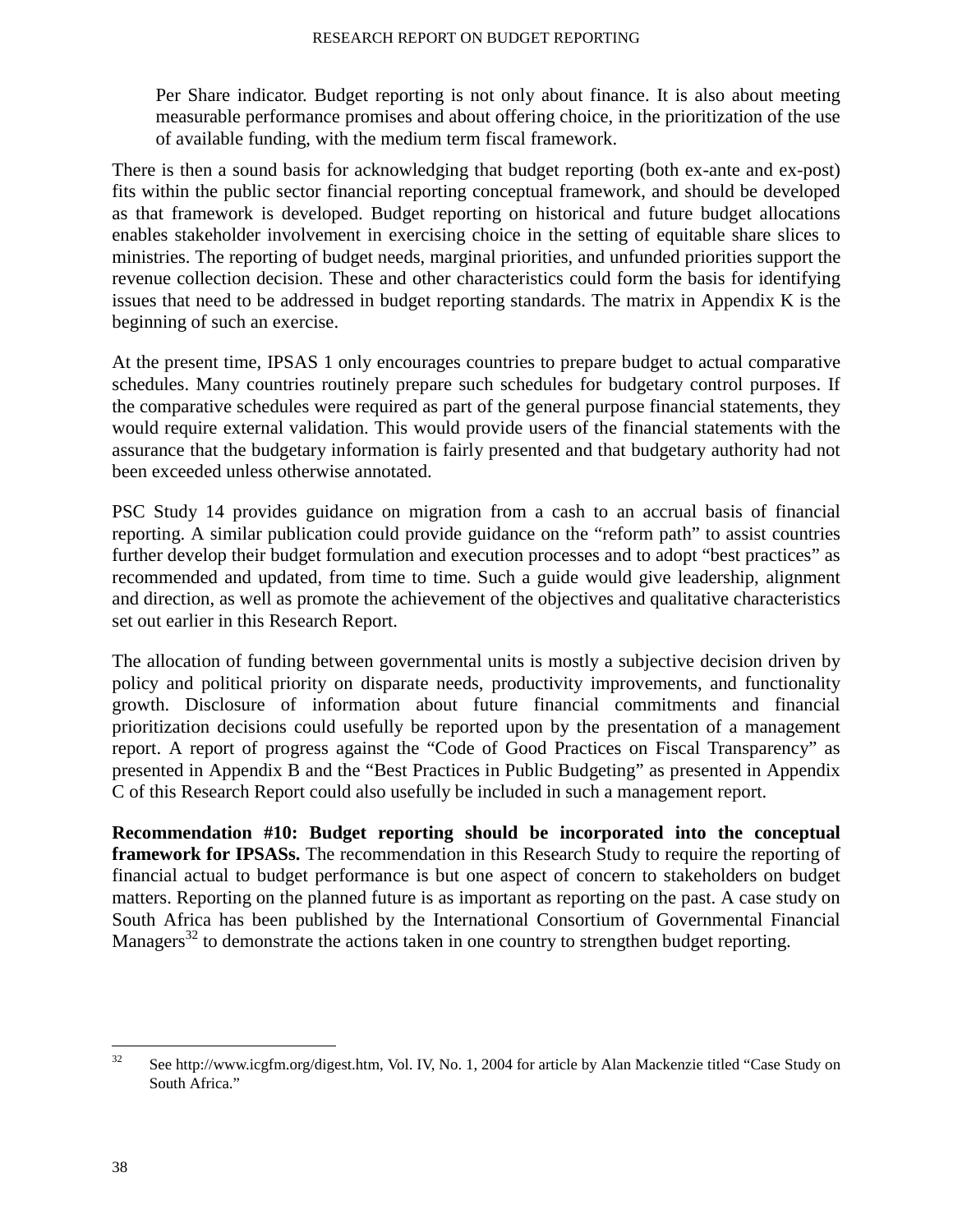# **Issues Raised by Steering Committee Members**

#### **Definition of Budget Reporting.**

There was a difference of views among Steering Committee members as to what was meant by budget reporting. Some members felt that budget reporting included the budgets submitted to and approved by the legislative body during the budget formulation stage. Some members believed that budget reporting included the budget to actual comparisons made during the fiscal period in the budget execution stage. Other members felt that budget reporting only related to the final approved budget as compared to the actual revenues and expenses for the entire budgetary period (the budget reporting stage). While conducting due process through Invitations to Comment or Exposure Drafts for an IPSAS (or IPSASs) on Budgetary Reporting, these positions need to be clarified.

#### **Inclusion of Ex-ante Budget Reports in an IPSAS.**

The position taken in this Research Report is that budget reporting referred to the external reporting of the budget approved by the legislative body at or near the beginning of the fiscal period as well as the external reporting of the financial activities relative to the enacted budget for the fiscal period until the final audit after the end of the fiscal period. The approved budget is generally issued as a separate report at or near the beginning of the fiscal period while the budget to actual comparative statement is generally issued as a component of the historical financial statements.

#### **Coverage of Budgetary Execution and Control Procedures.**

Current best practices in budget formulation, execution and reporting among international financial institutions and developed countries indicate a high degree of consistency in those practices. However, the Steering Committee members generally felt that the budget formulation and execution practices reflect significantly different administrative arrangements as well as political, institutional and cultural systems and processes. Consequently, accounting standards for budget formulation and execution would probably not be beneficial except to ensure that data collected through the use of budgetary accounting procedures will support the preparation of the budget with the financial information desired for comparison to actual performance. Further, the use of commitment accounting procedures for budgetary control purposes should be clarified.

## **Inclusion of Ex-post Budget Reports in an IPSAS and Format of Comparative Statements.**

There was a high degree of consensus among Steering Committee members for an accounting standard on ex-post budget reporting. Further, it was believed that such a standard falls within PSC's mandate for general purpose financial statements and that it meets the qualitative characteristics of financial reporting (i.e., understandability, relevance, reliability, comparability, and constraints on relevant and reliable information). However, the format of such a statement needs to be clarified.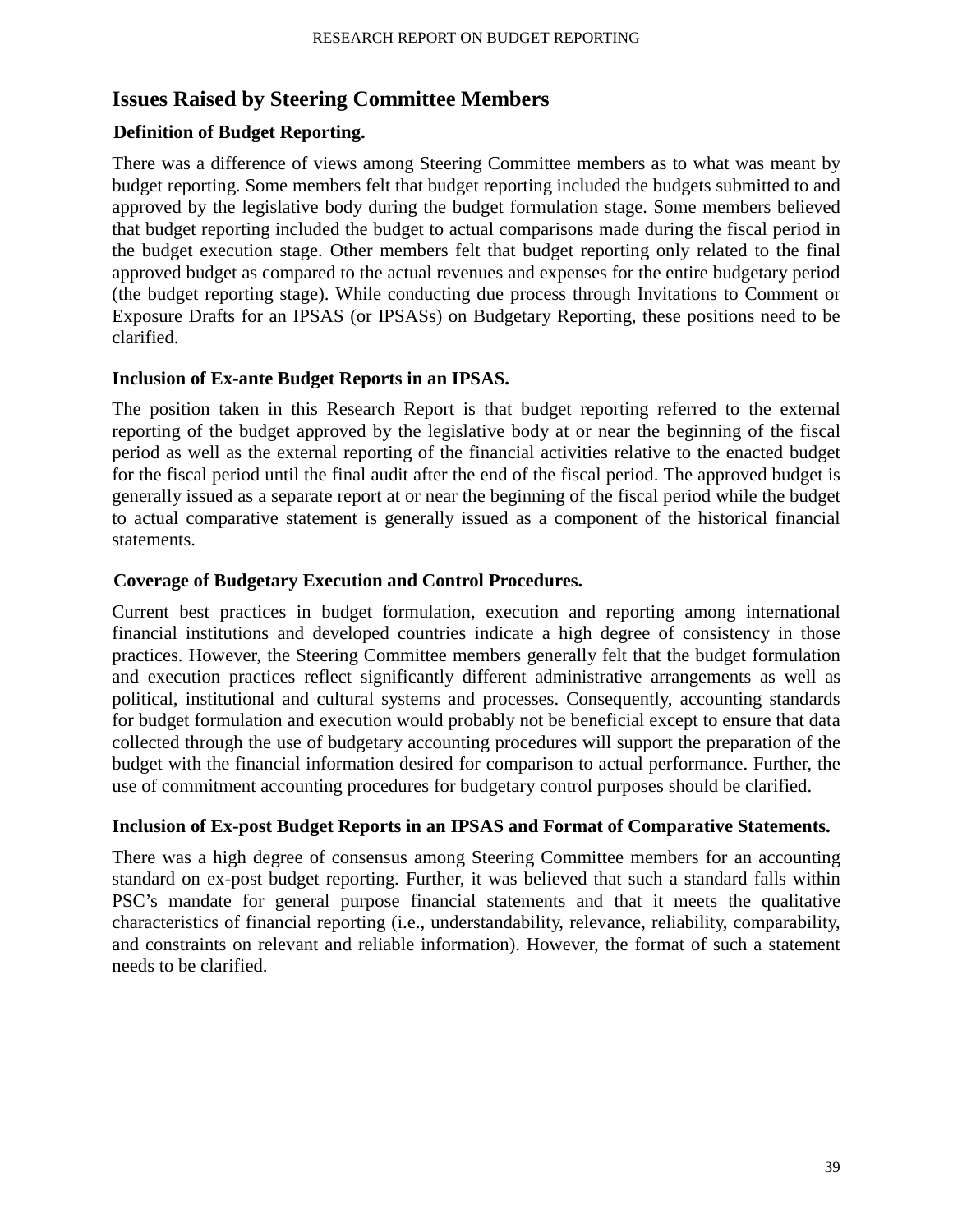Country specific laws<sup>33</sup> and accounting standard setters (i.e., Croatia, France, Ghana, Honduras, Nigeria, Sweden, Tanzania, Uganda, United Kingdom, United States and many others) encourage the preparation of comparative "budget to actual" financial statements. In addition, such a standard would permit comparability of budget reports over time and between governments. For such comparisons to be beneficial, disclosures in the general purpose financial statements would need to identify the basis of accounting used for the budgetary reports and whether they were in compliance with the cash or accrual IPSASs. Additional information would be needed to identify the government business enterprises included in the budget, as well as the functions (identified in the GFS Manual) included within general government.

#### **Reconciling Budgetary Basis and Accounting Basis Where Differences Exist.**

In those instances where the budget is prepared on a basis (i.e., cash) different than the accounting basis (i.e., accrual), the Steering Committee members believed the proposed accounting standard should identify the need for a reconciliation between the cash increase/(decrease) projected in the budgetary report and the net surplus/(deficit) reflected in the Statement of Financial Performance. Such a reconciliation would disclose the cause for the differences between the cash and accrual basis of accounting. However, there was no consensus that the budgetary reports should address the recognition and measurement requirements of the existing IPSASs in the budget context.

#### **Assuring That Qualitative Characteristics of Financial Reporting Are Met.**

The Steering Committee members felt that the standards would need to be explicit enough to provide guidance to preparers of budget reports that will meet the qualitative characteristics identified in IPSAS 1. These budget reports could be subject to external audit by the auditor if specified as general purpose financial statements.

#### **Developing a Conceptual Framework.**

**Substantial input was provided by Steering Committee members to assure that budget reporting was incorporated into a conceptual framework for IPSASs. Such a framework would then provide the guidance needed in the development of future standards pertaining to the extremely critical area of budget reporting.** 

<sup>&</sup>lt;sup>33</sup> See Appendix L for highlights of the Budgetary Law in Sweden, Appendix M for Budget Preparation Procedures in Denmark, and Appendix N for Budget Procedures in France.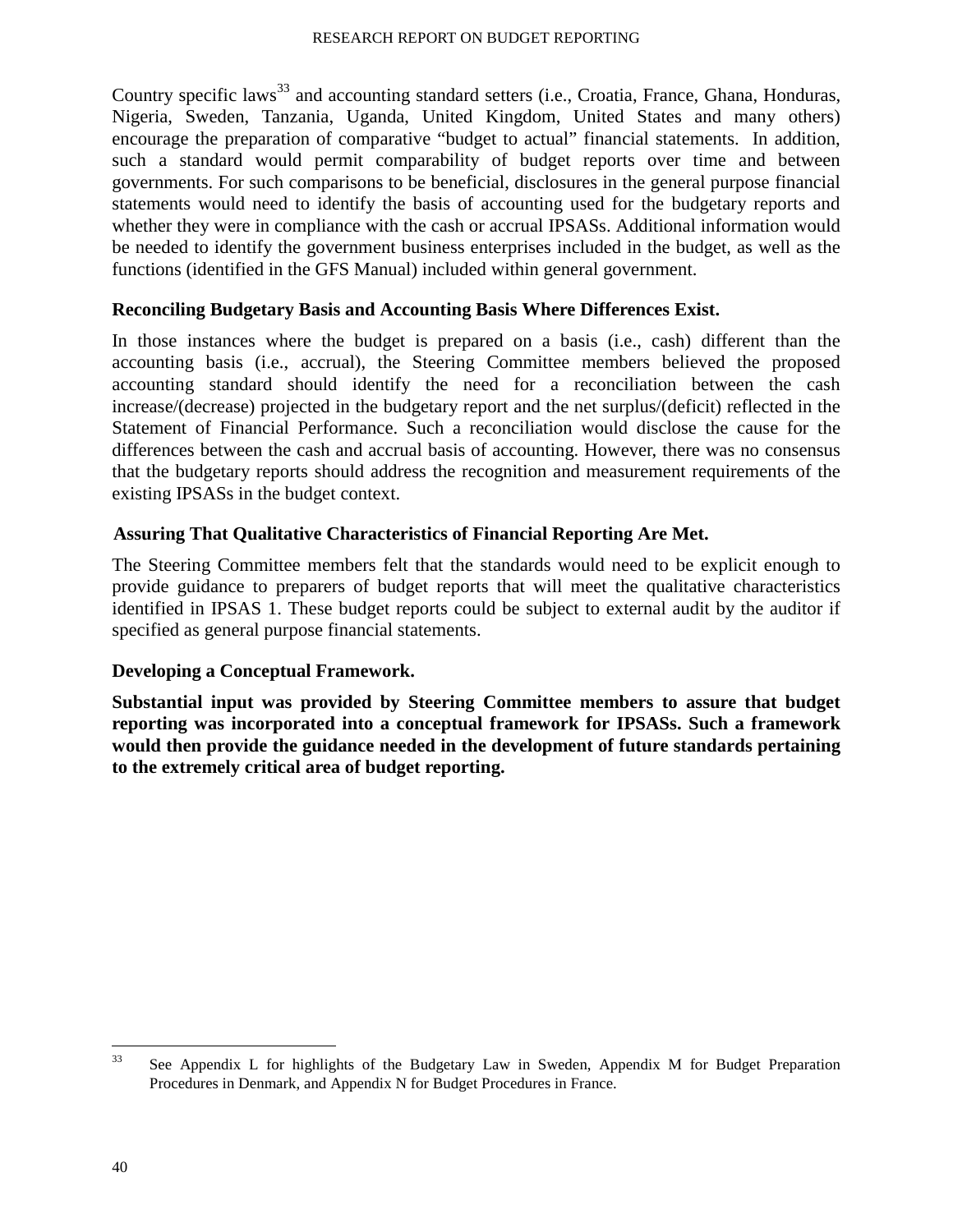Research Report Budget Reporting Appendices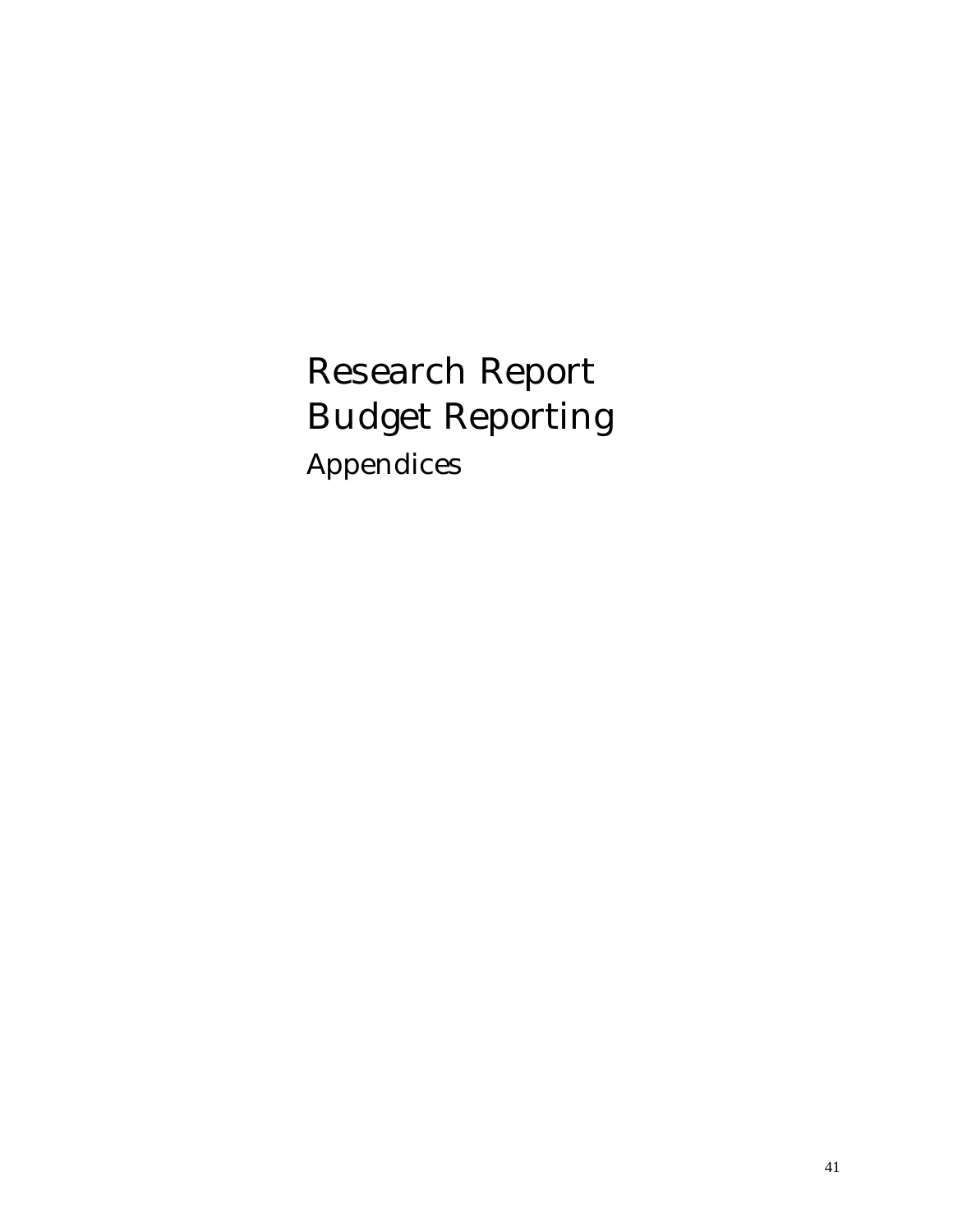**APPENDIX A** 

# **TERMS OF REFERENCE**

# **INTERNATIONAL FEDERATION OF ACCOUNTANTS PUBLIC SECTOR COMMITTEE STEERING COMMITTEE PROJECT BRIEF**

# **Budget Reporting – Stage 1 Background**

## **The Budget**

Most, but not all, governments prepare and issue as public documents, or otherwise make publicly available, their annual financial budgets. For many/most jurisdictions these budgets are prepared on a cash or near cash basis.

The budget documents are widely distributed and promoted. They reflect the financial characteristics of the government's plans for the forthcoming period and are used for analysis of the consequences of those plans for the economy. Making budget data publicly available is necessary to enable transparent reporting of the government's financial intentions. Reporting period results against the budget for the same period is a necessary component of any accountability regime. It enables the Government to communicate to its constituents the extent to which performance and plan coincide and to explain any differences therein.

In many respects, and for many external users, the budget documents are the most important financial statements issued by governments.

The budget also serves as a key tool for financial management and control, and is the central component of the process that provides for government and parliamentary (or similar) oversight of the financial dimensions of operations.

Government budgets are approved by the legislature and compliance is a legal matter. While administrative arrangements can differ from jurisdiction to jurisdiction, in most cases, spending units have no authority to commit or spend government funds until the legislation imparting spending authority (the budget) has been passed by the legislature.

#### **International Public Sector Accounting Standards**

International Public Sector Accounting Standards (IPSASs) deal with issues related to the presentation of annual general purpose financial statements. General purpose financial statements are those intended to meet the needs of users who are not in a position to demand reports tailored to meet their specific information needs. Users of general purpose financial statements include taxpayers and ratepayers, members of the legislature, creditors, suppliers, the media, and employees. General purpose financial statements include those that are presented separately or within another public document such as an annual report. The objectives of general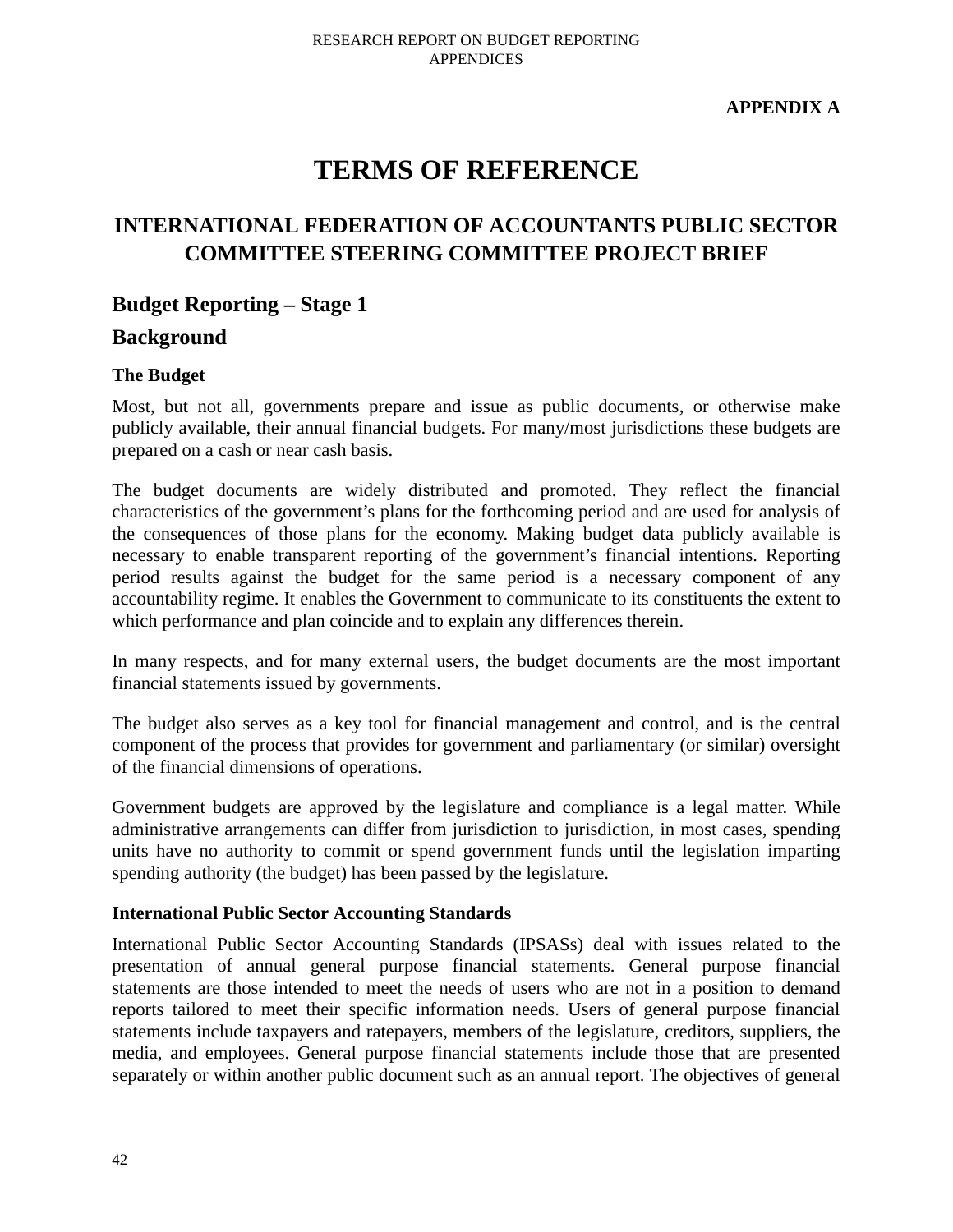purpose financial statements are to provide information useful for decision-making, and to demonstrate the accountability of the entity for the resources entrusted to it by:

## **The Issues**

*(a) Whether Budget Reporting is an issue that the PSC should deal with* 

The IPSASs currently on issue do not address the presentation of budgetary/forecast financial information, nor require the disclosure of information that enables users to determine whether actual financial results are broadly consistent with previously issued budgets or forecasts.

Given the widespread practice in the public sector of publicly reporting and commenting on budgetary information, a strong case can be made that government budgets are general purpose financial statements (see above) and there is a need for an IPSAS to be developed on the financial reporting of budget information.

While there may be strong support for such an IPSAS, there are different views on:

- Whether the preparation of such an IPSAS is within the mandate of the PSC; and
- If within the PSC's mandate, the matters that should be dealt with by such an IPSAS and the nature and extent of its "requirements."

## *(b) The nature of any IPSAS that might be developed*

As noted below, there are also differing views and arguments on the matters that should be dealt with by such an IPSAS, and the nature and extent of the requirements of any IPSAS.

## **Budget Formulation**

Some may be of the view that in the interests of better financial management the PSC should issue an IPSAS, or at least a best practice guide, on matters including:

- Budget formulation, definition and classification; and
- Budget reporting and use as a management tool.

However, others note that such an exercise is unlikely to be practicable given that budget formulation requirements and practices are developed within a legislative framework and reflect different administrative arrangements and political, institutional and cultural systems and processes.

## **General Purpose Financial Reporting–Presentation**

Some are of the view that an IPSAS should not deal with issues of budget formulation or classification for internal financial management purpose. Rather it would deal only with:

- How budget data should be presented in budget reports that posses the characteristics of general purpose financial statements as noted above; and
- The relationship between budget reports and historical financial statements and how budget execution should be reported in historical financial statements.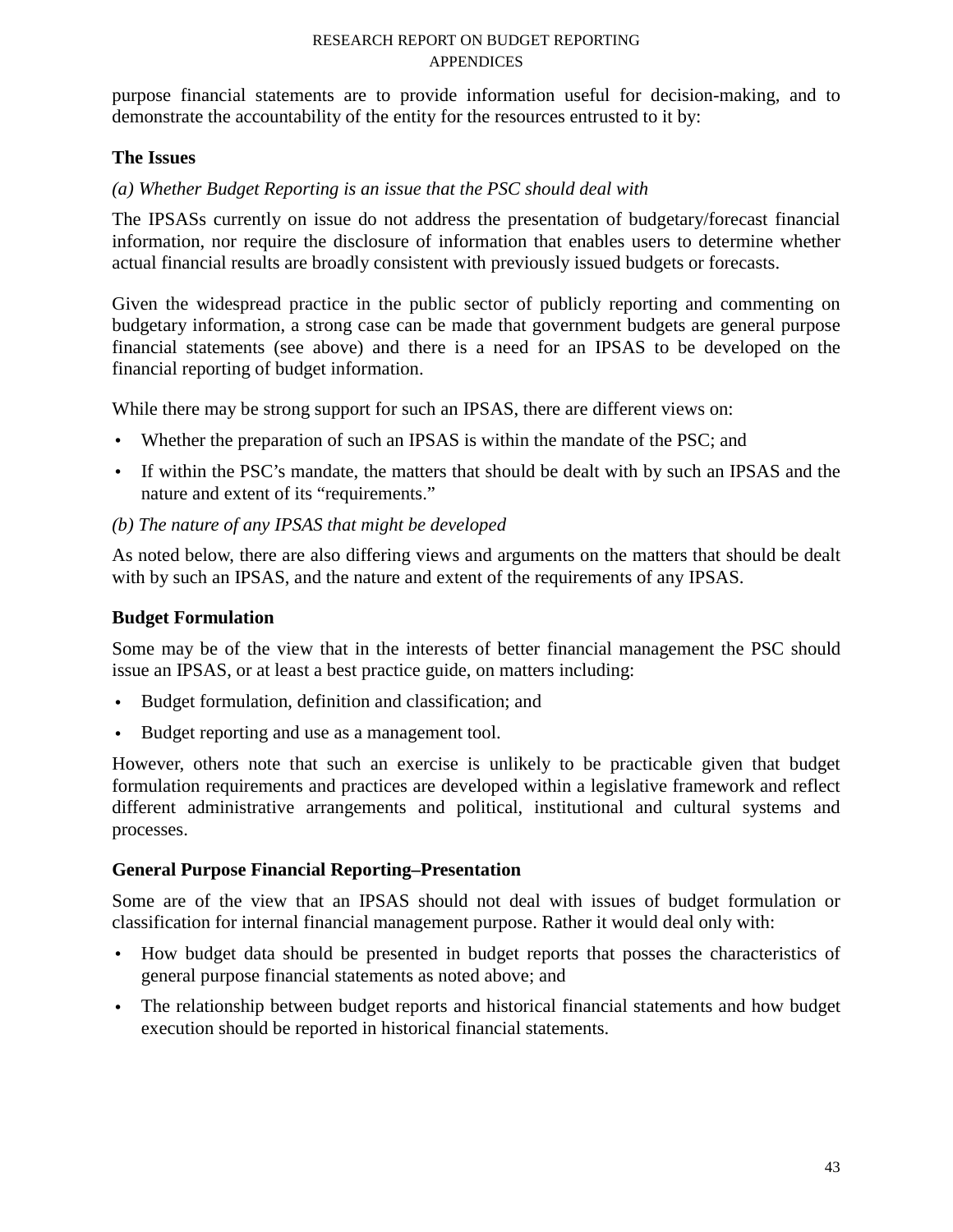An IPSAS developed on this basis could include requirements directed at such matters as:

- Ensuring that the principles underlying the preparation of the budget were clearly communicated to readers, including;
	- <sup>o</sup>clear explanations of the scope of the budget including whether, for example, the budget encompassed all government operations or only those traditionally designated as "general government" in GFS or similar statistical classifications;
	- <sup>o</sup>whether the budget was prepared on a cash, accrual or other basis; and
	- <sup>o</sup>whether the principles adopted for recognition, classification and disclosure in the budget papers reflected those in the cash or accrual IPSASs;
- Enhancing the comparability of budget reports over time and between governments (or in enabling users to identify the major sources and effects of differences);
- Enhancing the comparability of the budget with historical financial reports encompassing the budget period.

#### *General Purpose Financial Reporting* **– Recognition and Measurement Rules**

Some are of the view that an IPSAS on presentation of budget reporting should go further and deal with the application of the recognition and measurement requirements of the existing IPSASs in the budget context. The budget reporting IPSAS would then:

- Deal only with general purpose budget reports;
- In respect of budgets prepared on the accruals basis, include requirements on the application of the definition and recognition criteria for assets, liabilities, revenues and expenses in "forward" budgets, the presentation of such information and related disclosures; and
- In respect of budgets prepared on the cash basis, include requirements on the basis on which projected cash receipts and payments should be included in the budget report, the presentation of that report and the additional disclosures that are required and encouraged.

# **Project Objectives**

## **The Project is to be developed in two stages as follows.**

#### **Stage 1**

The preparation of a research report to identify:

- Current best practices in budget formulation and reporting under differing budget models and government administrative arrangements;
- Whether the development of an IPSAS on budget reporting and/or other budget related matters falls within the PSC's mandate;
- Notwithstanding the above, whether there is any precedent, and or arguments, for an accounting standards setter to deal with budget reporting issues; and
- If an IPSAS on budget reporting (or other budget related) matters is to be prepared, the matters which should appropriately be dealt with by that IPSAS.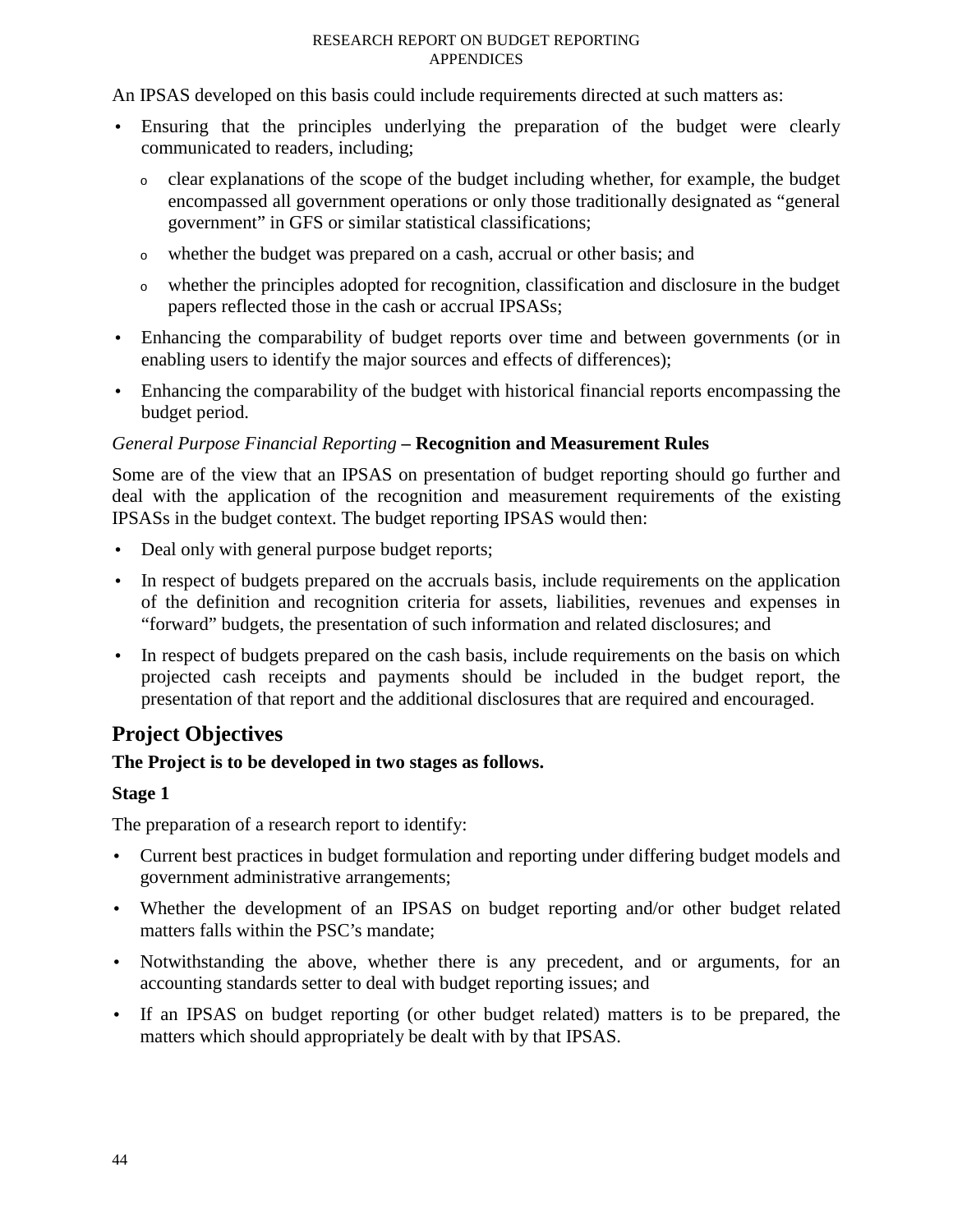#### **Stage 2**

Based on the results of Stage 1 above, and with the agreement of the PSC, prepare an Exposure Draft of an IPSAS.

The specific matters to be addressed in Stage 2 will not be developed until the results of Stage 1 emerge.

#### **Steering Committee**

A Steering Committee will be established to assist in the progress of this matter.

The stages in the development of the IPSAS, the process to be adopted by the Steering Committee, the responsibilities of the Steering Committee and its relationship to the PSC are outlined in *PSC Steering Committees: Terms of Reference and Operating Procedures*.

The issues identified are intended to serve as a broad guide to the Steering Committee to assist it in scoping its task. These matters may be varied by the Steering Committee with the agreement of the PSC. The PSC acknowledges that as the Steering Committee researches the issue in depth and develops its guidance it may determine that certain matters identified should not be further progressed at this time and may identify other matters that will need to be dealt with*.* 

It is anticipated that the Steering Committee will not formally meet during stage 1 of the project but will conduct its business electronically.

## **Project Timetable**

The Project is to be developed in two stages as follows.

## **Stage 1**

2003 Complete Research Report.

## **Stage 2**

- 2004 Subject to recommendations of the Research Report, commence development of Exposure Draft. Issue and review responses to Exposure Draft and develop IPSAS.
- 2005 Issue IPSAS, as appropriate.

## **Matters to be addressed**

#### **Stage 1**

The examination of the relationship of budget reporting to the PSC's mandate will include an analysis of PSC terms of reference and a review of what other standards setters do in this area: GASB, FASAB, AASB, NZ-FRSB, IASB, UK Treasury etc. This would include any initiatives/plans in respect of reporting projected/prospective financial information.

In the first instance, the survey countries will be focused based on advice from appropriate sources of instances of "best practice." The first round survey will include the following countries (a selection of countries from the PSC members: USA, UK, France, Norway, Hong Kong, Germany or Netherlands, and Australia or New Zealand. Advice from USAID, OECD etc.) Then one developing country influenced by those models.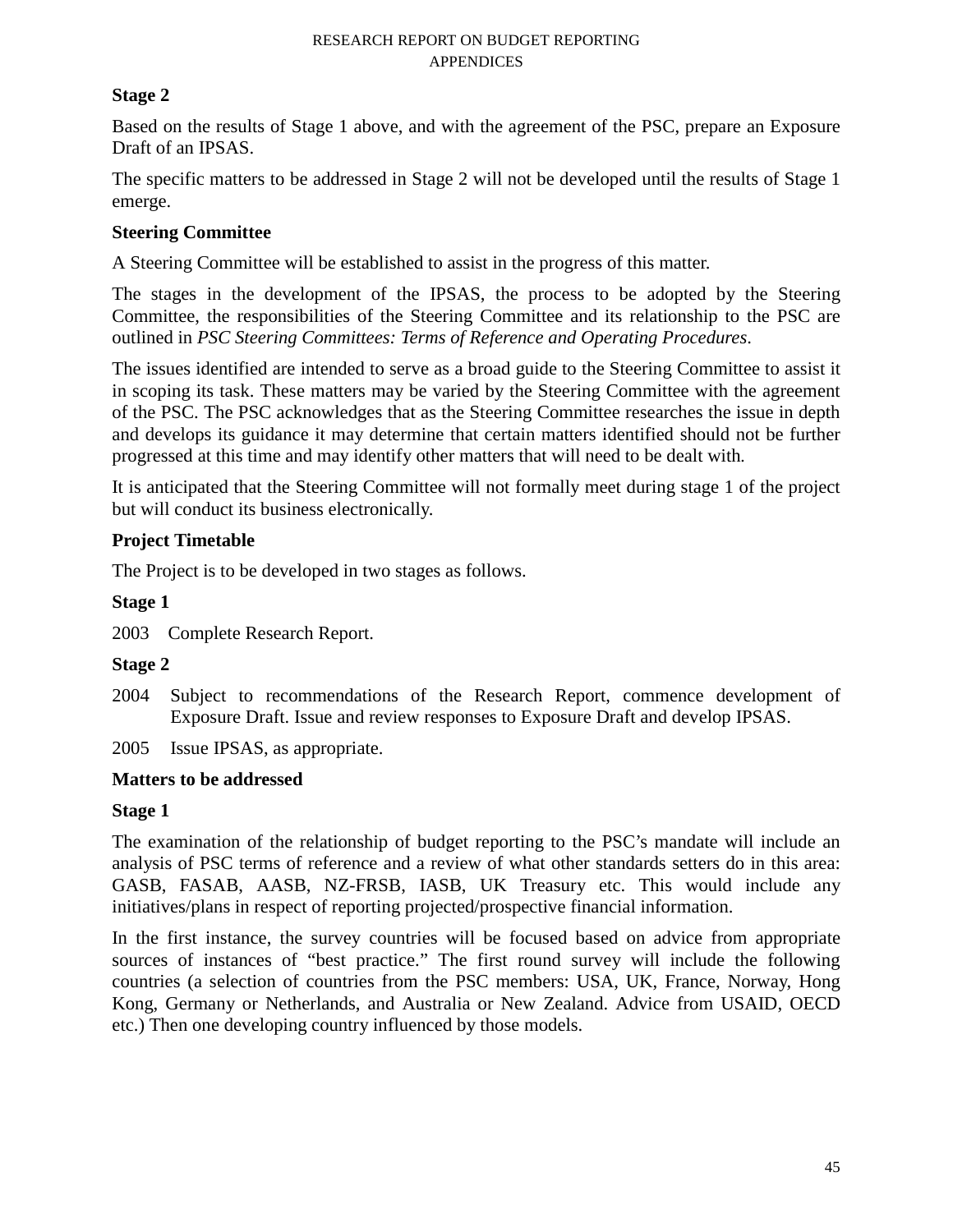# **IMF CODE OF GOOD PRACTICES ON FISCAL TRANSPARENCY**

*Extracted from IMF website— http://www.imf.org/external/np/fad/trans/index.htm.* 

Countries are encouraged to implement the following Code of Good Practices on Fiscal Transparency. The Code is based around the following key objectives: roles and responsibilities in government should be clear; information on government activities should be provided to the public; budget preparation, execution, and reporting should be undertaken in an open manner; and fiscal information should attain widely accepted standards of data quality and be subject to independent assurances of integrity.

The Code sets out what governments should do to meet these objectives in terms of principles and practices. These principles and practices are distilled from the IMF's knowledge of fiscal management practices in member countries. The Code will facilitate surveillance of economic policies by country authorities, financial markets, and international institutions. Guidelines to the implementation of the Code are provided in a supporting manual, which has been revised in line with the changes in the Code, and updated in a number of areas.

The Code acknowledges diversity across countries in fiscal management systems and in cultural, constitutional, and legal environments, as well as differences across countries in the technical and administrative capacity to improve transparency. Most countries have scope for improvement in some aspects of fiscal transparency covered in the Code. Diversity and differences across countries, however, inevitably imply that many countries may not be able to move quickly to implement the Code. Moreover, it is recognized that there may be a need for technical assistance if existing fiscal management practices are to be changed. The IMF, together with other international organizations, will give some priority to providing technical assistance to those countries that need help and are strongly committed to improving fiscal transparency.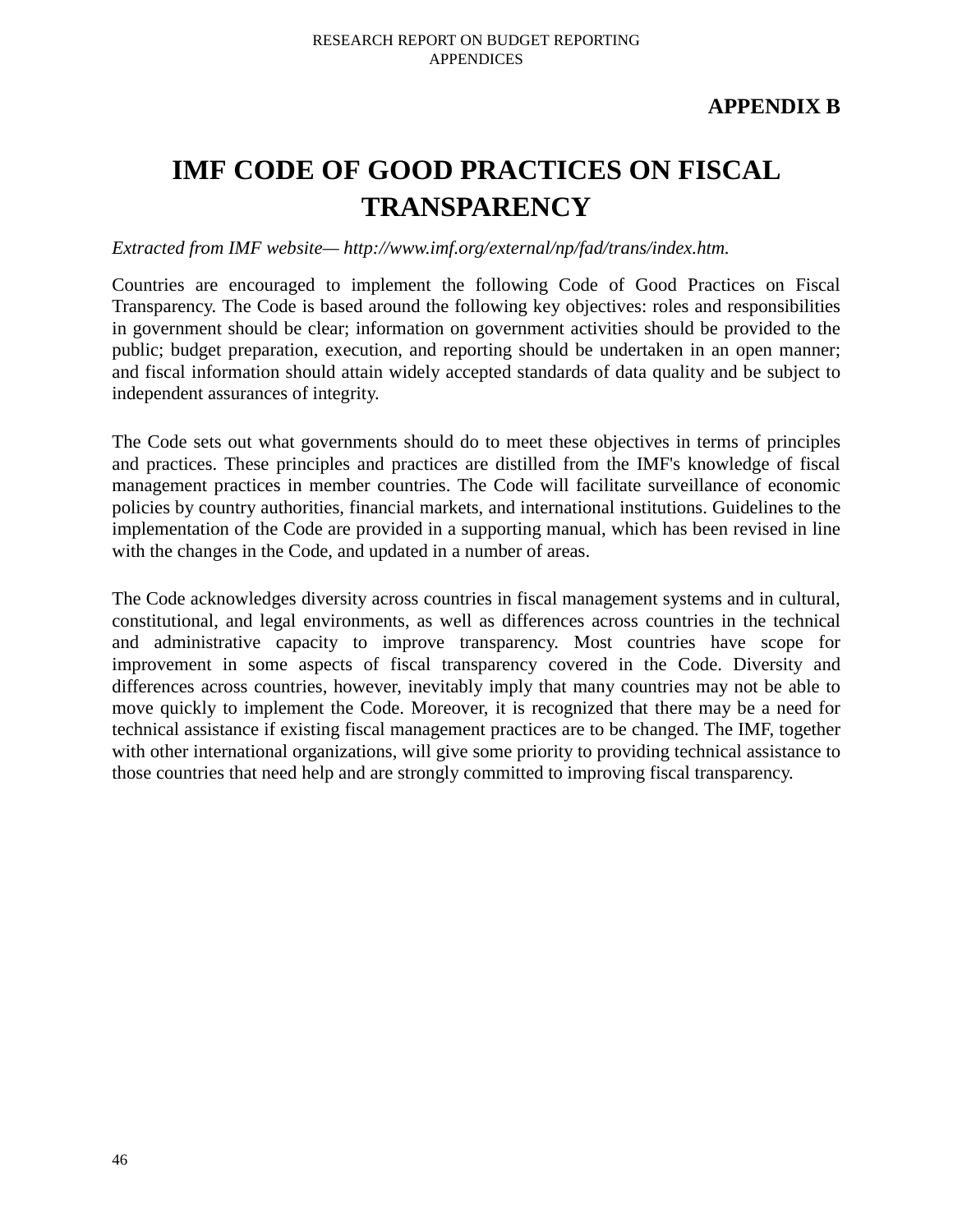Revised Code of Good Practices on Fiscal Transparency

# I. Clarity of Roles and Responsibilities

## 1.1 **The government sector should be distinguished from the rest of the public sector and from the rest of the economy, and policy and management roles within the public sector should be clear and publicly disclosed.**

1.1.1 The structure and functions of government should be clearly specified.

1.1.2 The responsibilities of different levels of government, and of the executive branch, the legislative branch, and the judiciary, should be well defined.

1.1.3 Clear mechanisms for the coordination and management of budgetary and extrabudgetary activities should be established.

1.1.4 Relations between the government and nongovernment public sector agencies (i.e., the central bank, public financial institutions, and nonfinancial public enterprises) should be based on clear arrangements.

1.1.5 Government involvement in the private sector (e.g., through regulation and equity ownership) should be conducted in an open and public manner, and on the basis of clear rules and procedures that are applied in a nondiscriminatory way.

## 1.2 **There should be a clear legal and administrative framework for fiscal management.**

1.2.1 Any commitment or expenditure of public funds should be governed by comprehensive budget laws and openly available administrative rules.

1.2.2 Taxes, duties, fees, and charges should have an explicit legal basis. Tax laws and regulations should be easily accessible and understandable, and clear criteria should guide any administrative discretion in their application.

1.2.3 Ethical standards of behavior for public servants should be clear and well publicized.

# II. Public Availability of Information

## 2.1 **The public should be provided with full information on the past, current, and projected fiscal activity of government.**

2.1.1 The budget documentation, final accounts, and other fiscal reports for the public should cover all budgetary and extra-budgetary activities of the central government, and the consolidated fiscal position of the central government should be published.

2.1.2 Information comparable to that in the annual budget should be provided for the outturns of the two preceding fiscal years, together with forecasts of the main budget aggregates for two years following the budget.

2.1.3 Statements describing the nature and fiscal significance of central government contingent liabilities and tax expenditures, and of quasi-fiscal activities, should be part of the budget documentation.

2.1.4 The central government should publish full information on the level and composition of its debt and financial assets.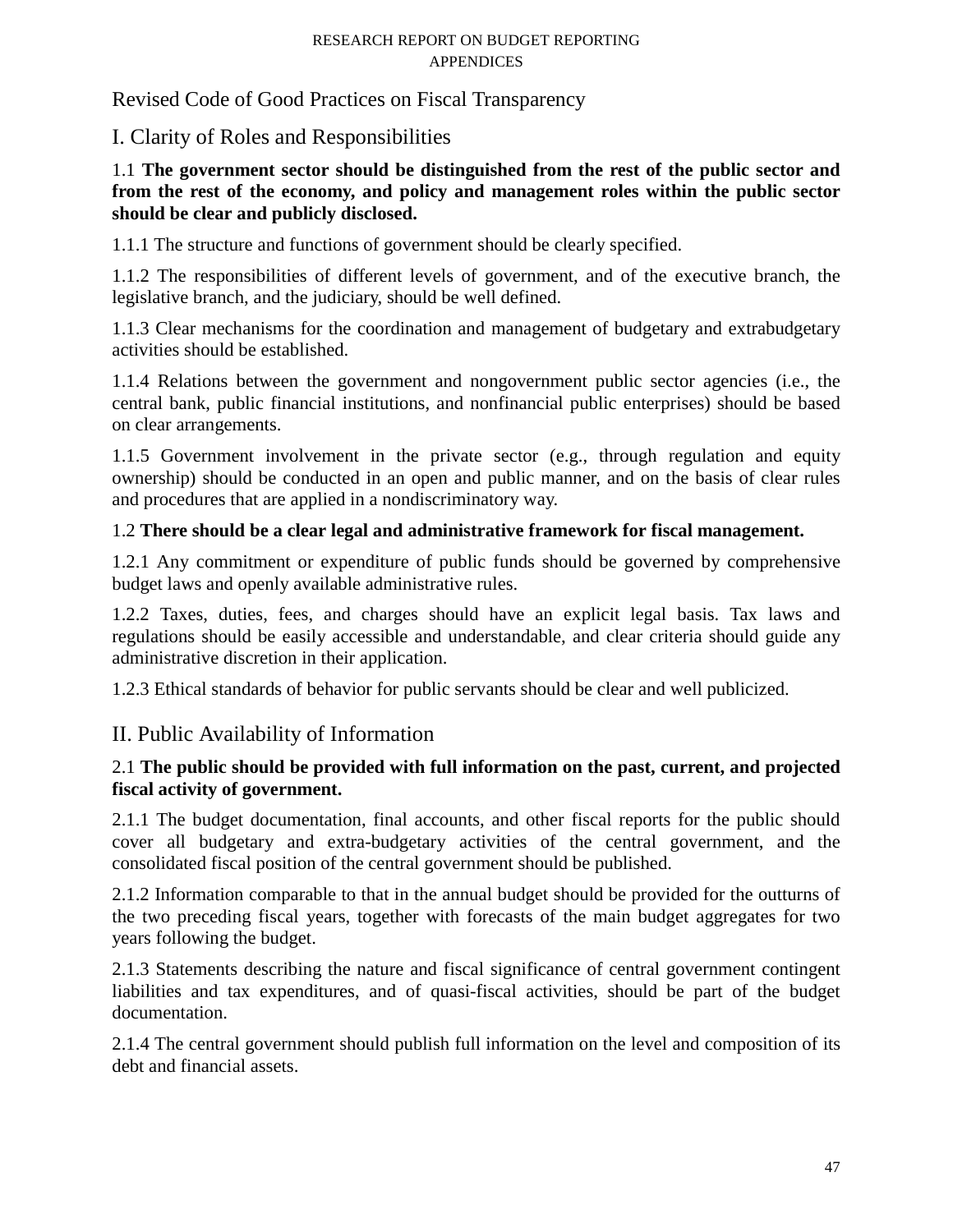2.1.5 Where sub-national levels of government are significant, their combined fiscal position and the consolidated fiscal position of the general government should be published.

## 2.2 **A commitment should be made to the timely publication of fiscal information.**

2.2.1 The publication of fiscal information should be a legal obligation of government.

2.2.2 Advance release date calendars for fiscal information should be announced.

# III. Open Budget Preparation, Execution, and Reporting

## 3.1 **The budget documentation should specify fiscal policy objectives, the macroeconomic framework, the policy basis for the budget, and identifiable major fiscal risks.**

3.1.1 A statement of fiscal policy objectives and an assessment of fiscal sustainability should provide the framework for the annual budget.

3.1.2 Any fiscal rules that have been adopted (e.g., a balanced budget requirement or borrowing limits for sub-national levels of government) should be clearly specified.

3.1.3 The annual budget should be prepared and presented within a comprehensive and consistent quantitative macroeconomic framework, and the main assumptions underlying the budget should be provided.

3.1.4 New policies being introduced in the annual budget should be clearly described.

3.1.5 Major fiscal risks should be identified and quantified where possible, including variations in economic assumptions and the uncertain costs of specific expenditure commitments (e.g., financial restructuring).

## 3.2 **Budget information should be presented in a way that facilitates policy analysis and promotes accountability.**

3.2.1 Budget data should be reported on a gross basis, distinguishing revenue, expenditure, and financing, with expenditure classified by economic, functional, and administrative category. Data on extra-budgetary activities should be reported on the same basis.

3.2.2 A statement of objectives to be achieved by major budget programs (e.g., improvement in relevant social indicators) should be provided.

3.2.3 The overall balance of the general government should be a standard summary indicator of the government's fiscal position. It should be supplemented where appropriate by other fiscal indicators for the general government (e.g., the operational balance, the structural balance, or the primary balance).

3.2.4 The public sector balance should be reported when non-government public sector agencies undertake significant quasi-fiscal activities.

## 3.3 **Procedures for the execution and monitoring of approved expenditure and for collecting revenue should be clearly specified.**

3.3.1 There should be a comprehensive, integrated accounting system which provides a reliable basis for assessing payment arrears.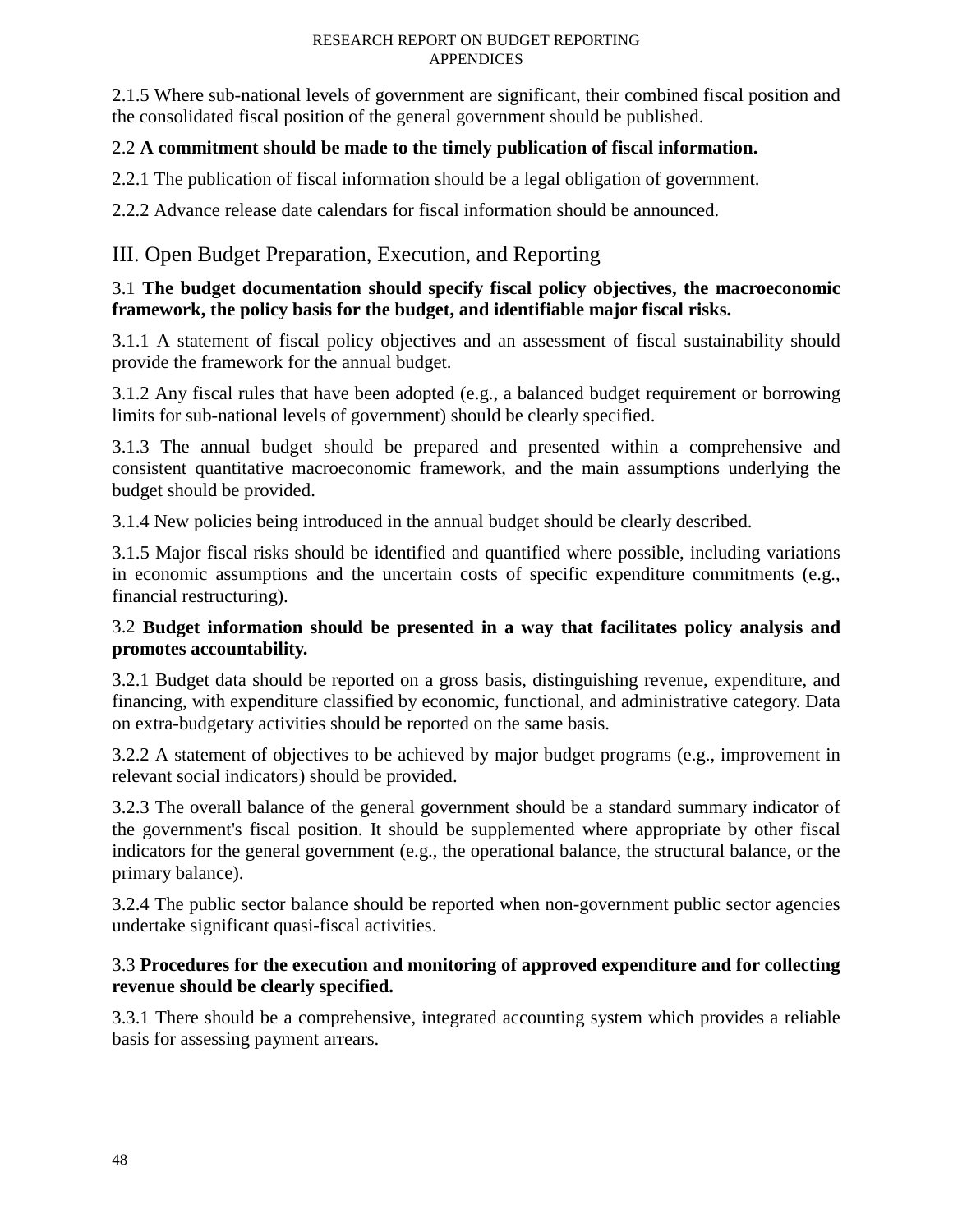3.3.2 Procurement and employment regulations should be standardized and accessible to all interested parties.

3.3.3 Budget execution should be internally audited, and audit procedures should be open to review.

3.3.4 The national tax administration should be legally protected from political direction and should report regularly to the public on its activities.

## 3.4 **There should be regular fiscal reporting to the legislature and the public.**

3.4.1 A mid-year report on budget developments should be presented to the legislature. More frequent (at least quarterly) reports should also be published.

3.4.2 Final accounts should be presented to the legislature within a year of the end of the fiscal year.

3.4.3 Results achieved relative to the objectives of major budget programs should be presented to the legislature annually.

## IV. Assurances of Integrity

## 4.1 **Fiscal data should meet accepted data quality standards.**

4.1.1 Budget data should reflect recent revenue and expenditure trends, underlying macroeconomic developments, and well-defined policy commitments.

4.1.2 The annual budget and final accounts should indicate the accounting basis (e.g., cash or accrual) and standards used in the compilation and presentation of budget data.

4.1.3 Specific assurances should be provided as to the quality of fiscal data. In particular, it should be indicated whether data in fiscal reports are internally consistent and have been reconciled with relevant data from other sources.

## 4.2 **Fiscal information should be subjected to independent scrutiny.**

4.2.1 A national audit body or equivalent organization, which is independent of the executive, should provide timely reports for the legislature and public on the financial integrity of government accounts.

4.2.2 Independent experts should be invited to assess fiscal forecasts, the macroeconomic forecasts on which they are based, and all underlying assumptions.

4.2.3 A national statistics agency should be provided with the institutional independence to verify the quality of fiscal data.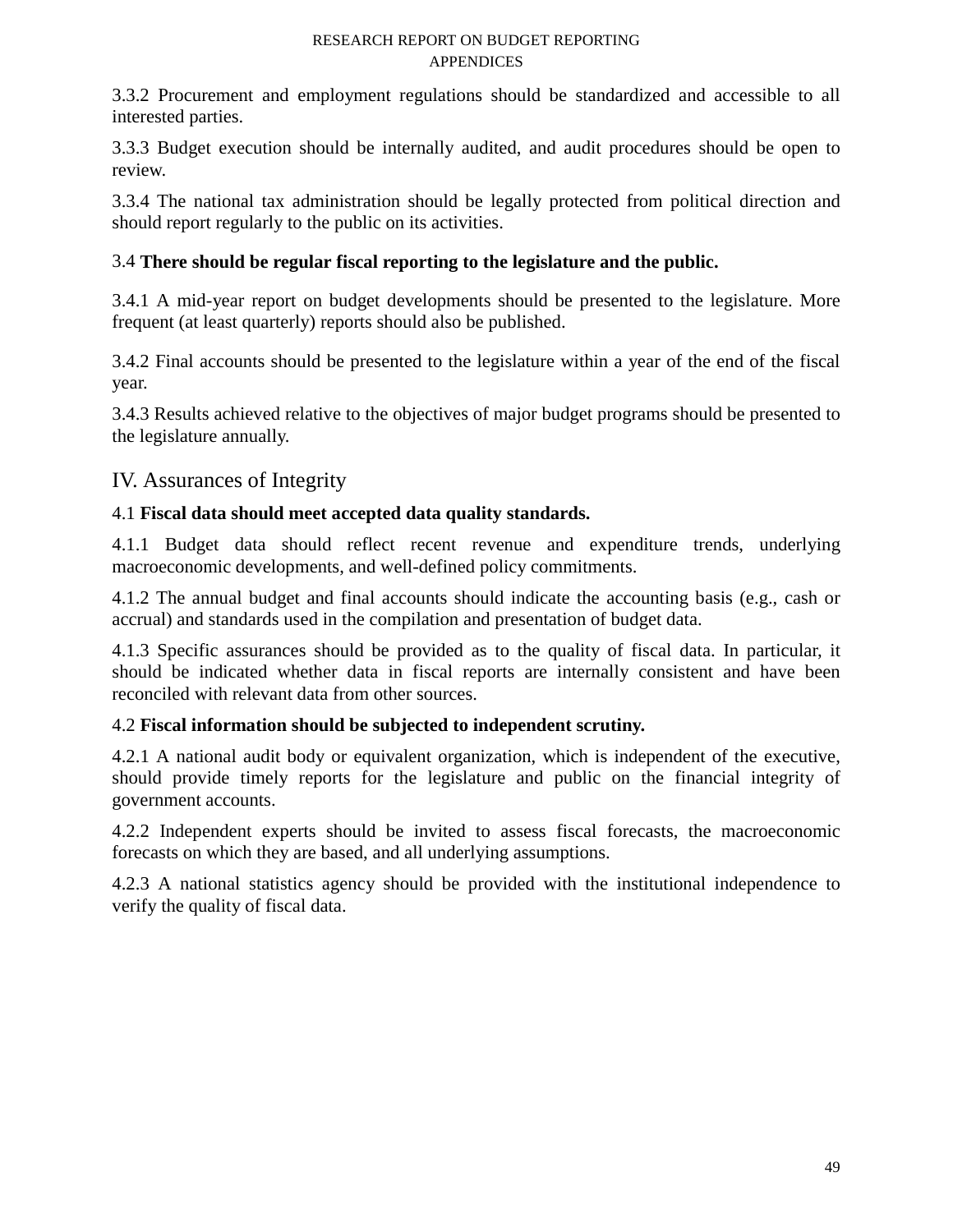# **APPENDIX C**

# **BEST PRACTICES IN PUBLIC BUDGETING**

*Extracted from Government Finance Officers' Association website http://www.gfoa.org/services/nacslb/.* 

# **Principle I—Establish Broad Goals to Guide Government Decision Making**

- Element 1—Assess Community Needs, Priorities, Challenges and Opportunities
	- o Practice 1.1—Identify Stakeholder Concerns, Needs, and Priorities
	- o Practice 1.2—Evaluate Community Condition, External Factors, Opportunities, and Challenges
- Element 2—Identify Opportunities and Challenges for Government Services, Capital Assets, and Management
	- <sup>o</sup>Practice 2.1—Assess Services and Programs, and Identify Issues, Opportunities, and Challenges
	- o Practice 2.2—Assess Capital Assets, and Identify Issues, Opportunities, and Challenges
	- o Practice 2.3—Assess Governmental Management Systems, and Identify Issues, Opportunities, and Challenges
- Element 3—Develop and Disseminate Broad Goals
	- o Practice 3.1—Identify Broad Goals
	- o Practice 3.2—Disseminate Goals and Review with Stakeholders

# **Principle II—Develop Approaches to Achieve Goals**

- Element 4—Adopt Financial Policies
	- o Practice 4.1—Develop Policy on Stabilization Funds
	- o Practice 4.2—Develop Policy on Fees and Charges
	- o Practice 4.3—Develop Policy on Debt Issuance and Management
	- o Practice 4.3a—Develop Policy on Debt Level and Capacity
	- o Practice 4.4—Develop Policy on Use of One-Time Revenues
	- o Practice 4.4a—Evaluate the Use of Unpredictable Revenues
	- o Practice 4.5—Develop Policy on Balancing the Operating Budget
	- o Practice 4.6—Develop Policy on Revenue Diversification
	- o Practice 4.7—Develop Policy on Contingency Planning
- Element 5—Develop Programmatic, Operating and Capital Policies and Plans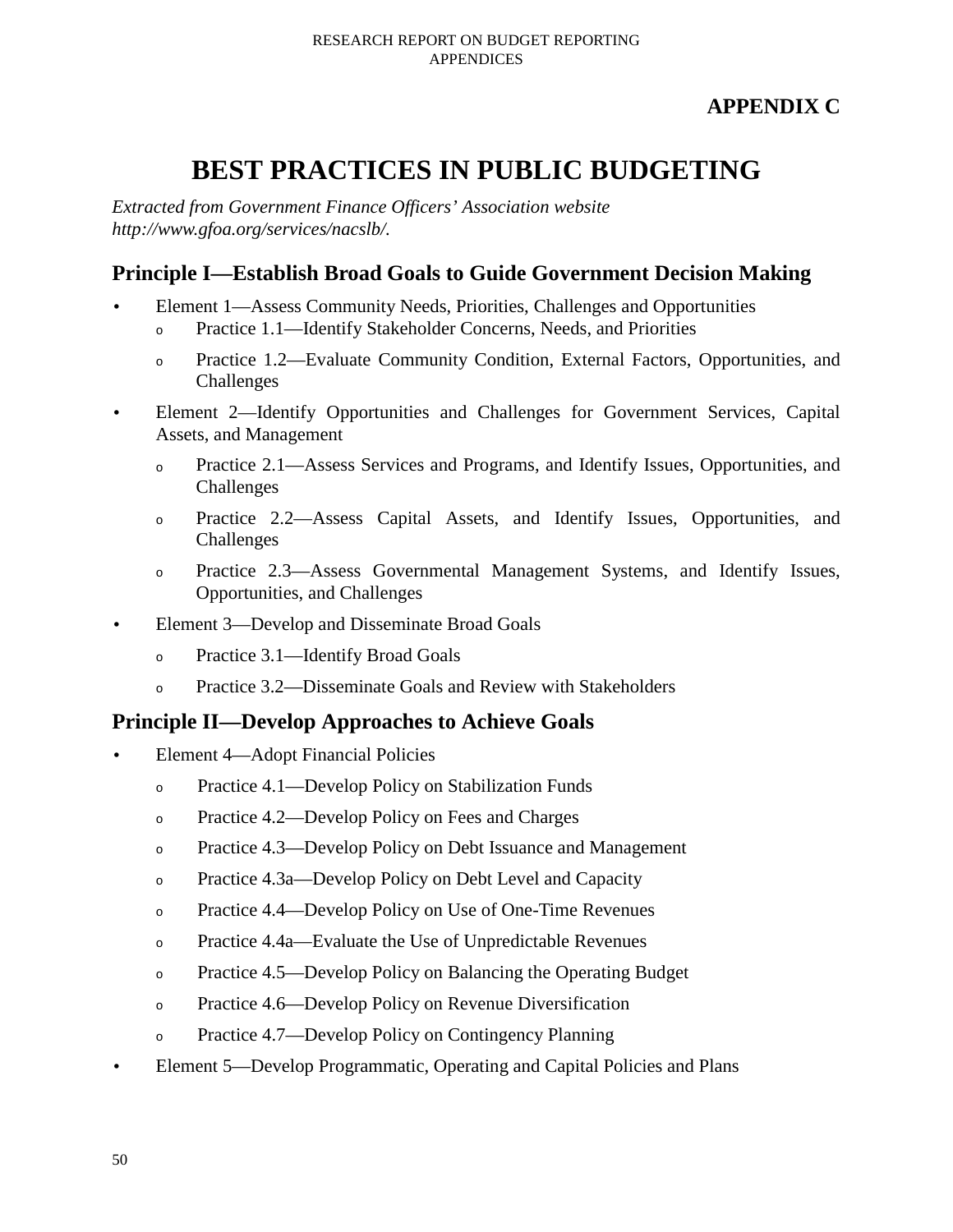- <sup>o</sup>Practice 5.1—Prepare Policies and Plans to Guide the Design of Programs and **Services**
- <sup>o</sup>Practice 5.2—Prepare Policies and Plans for Capital Asset Acquisition, Maintenance, Replacement, & Retirement
- Element 6—Develop Programs and Services That are Consistent with Policies and Plans
	- o Practice 6.1—Develop Programs and Evaluate Delivery Mechanisms
	- o Practice 6.2—Develop Options for Meeting Capital Needs  $&$  Evaluate Acquisition **Alternatives**
	- o Practice 6.3—Identify Functions, Programs, and/or Activities of Organizational Units
	- o Practice 6.4—Develop Performance Measures
	- <sup>o</sup>Practice 6.4a—Develop Performance Benchmarks
- Element 7—Develop Management Strategies
	- <sup>o</sup>Practice 7.1—Develop Strategies to Facilitate Attainment of Program and Financial **Goals**
	- o Practice 7.2—Develop Mechanisms for Budgetary Compliance
	- $\circ$  Practice 7.3—Develop the Type, Presentation, and Time Period of the Budget

# **Principle III—Develop a Budget Consistent with Approaches to Achieve Goals**

- Element 8—Develop a Process for Preparing and Adopting a Budget
	- o Practice 8.1—Develop a Budget Calendar
	- o Practice 8.2—Develop Budget Guidelines and Instructions
	- o Practice 8.3—Develop Mechanisms for Coordinating Budget Preparation and Review
	- o Practice 8.4—Develop Procedures to Facilitate Budget Review, Discussion, Modification, and Adoption
	- o Practice 8.5—Identify Opportunities for Stakeholder Input
- Element 9—Develop and Evaluate Financial Options
	- <sup>o</sup>Practice 9.1—Conduct Long-Range Financial Planning
	- o Practice 9.2—Prepare Revenue Projections
	- o Practice 9.2a—Analyze Major Revenues
	- o Practice 9.2b—Evaluate the Effect of Changes to Revenue Source Rates and Bases
	- o Practice 9.2c—Analyze Tax and Fee Exemptions
	- <sup>o</sup>Practice 9.2d—Achieve Consensus on a Revenue Forecast
	- o Practice 9.3—Document Revenue Sources in a Revenue Manual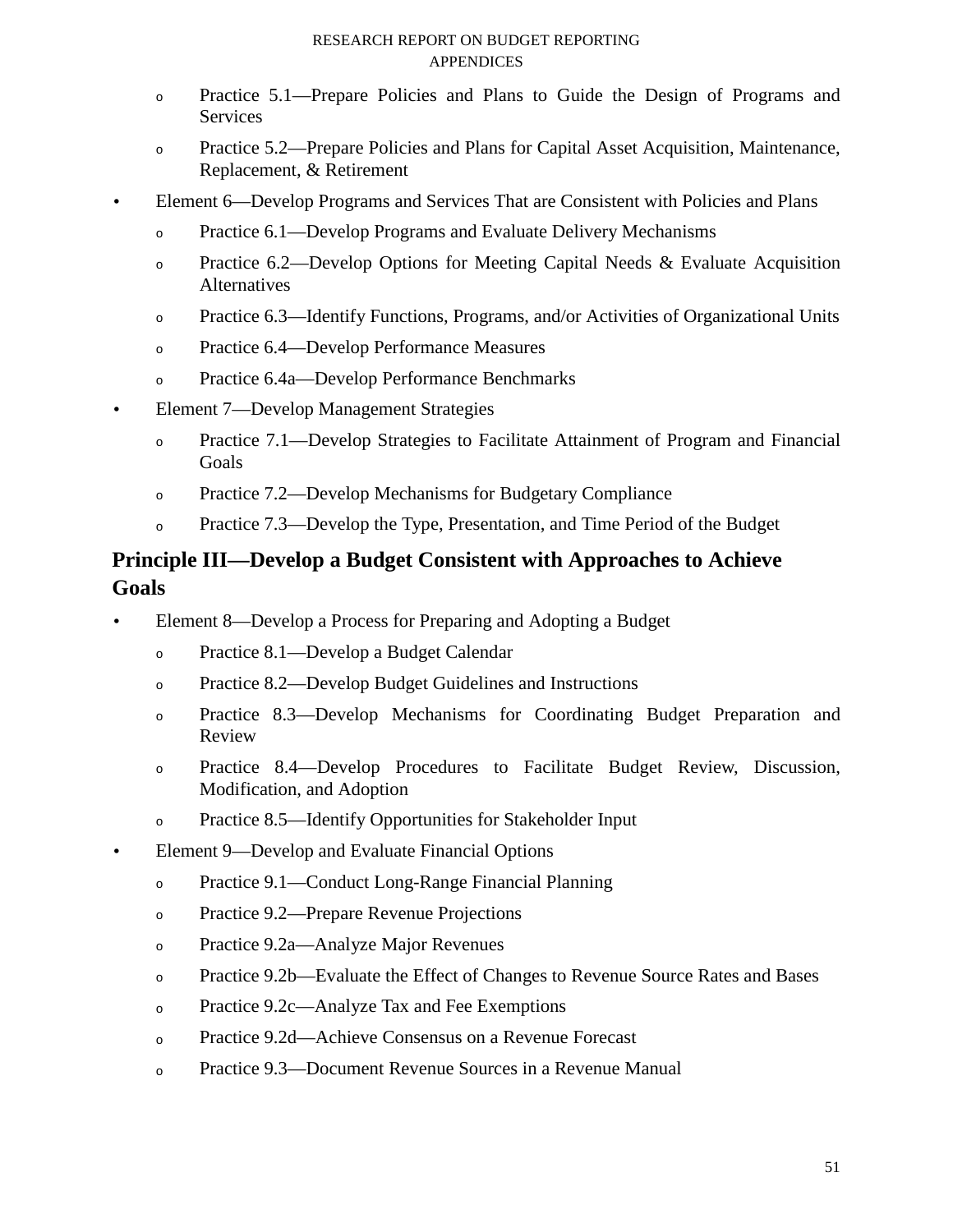- <sup>o</sup>Practice 9.4—Prepare Expenditure Projections
- o Practice 9.5—Evaluate Revenue and Expenditure Options
- o Practice 9.6—Develop a Capital Improvement Plan
- Element 10—Make Choices Necessary to Adopt a Budget
	- o Practice 10.1—Prepare and Present a Recommended Budget
	- o Practice 10.1a—Describe Key Policies, Plans and Goals
	- o Practice 10.1b—Identify Key Issues
	- o Practice 10.1c—Provide a Financial Overview
	- o Practice 10.1d—Provide a Guide to Operations
	- o Practice 10.1e—Explain the Budgetary Basis of Accounting
	- <sup>o</sup>Practice 10.1f—Prepare a Budget Summary
	- o Practice 10.1g—Present the Budget in a Clear, Easy-to-Use Format
	- o Practice 10.2—Adopt the Budget

## **Principle IV—Evaluate Performance and Make Adjustments**

- Element 11—Monitor, Measure, and Evaluate Performance
	- <sup>o</sup>Practice 11.1—Monitor, Measure, and Evaluate Program Performance
	- <sup>o</sup>Practice 11.1a—Monitor, Measure, and Evaluate Stakeholder Satisfaction
	- o Practice 11.2—Monitor, Measure, and Evaluate Budgetary Performance
	- <sup>o</sup>Practice 11.3—Monitor, Measure, and Evaluate Financial Condition
	- o Practice 11.4—Monitor, Measure, and Evaluate External Factors
	- o Practice 11.5—Monitor, Measure, and Evaluate Capital Program Implementation
- Element 12—Make Adjustments as Needed
	- o Practice 12.1—Adjust the Budget
	- o Practice 12.2—Adjust Policies, Plans, Programs and Management Strategies
	- o Practice 12.3—Adjust Broad Goals, If Appropriate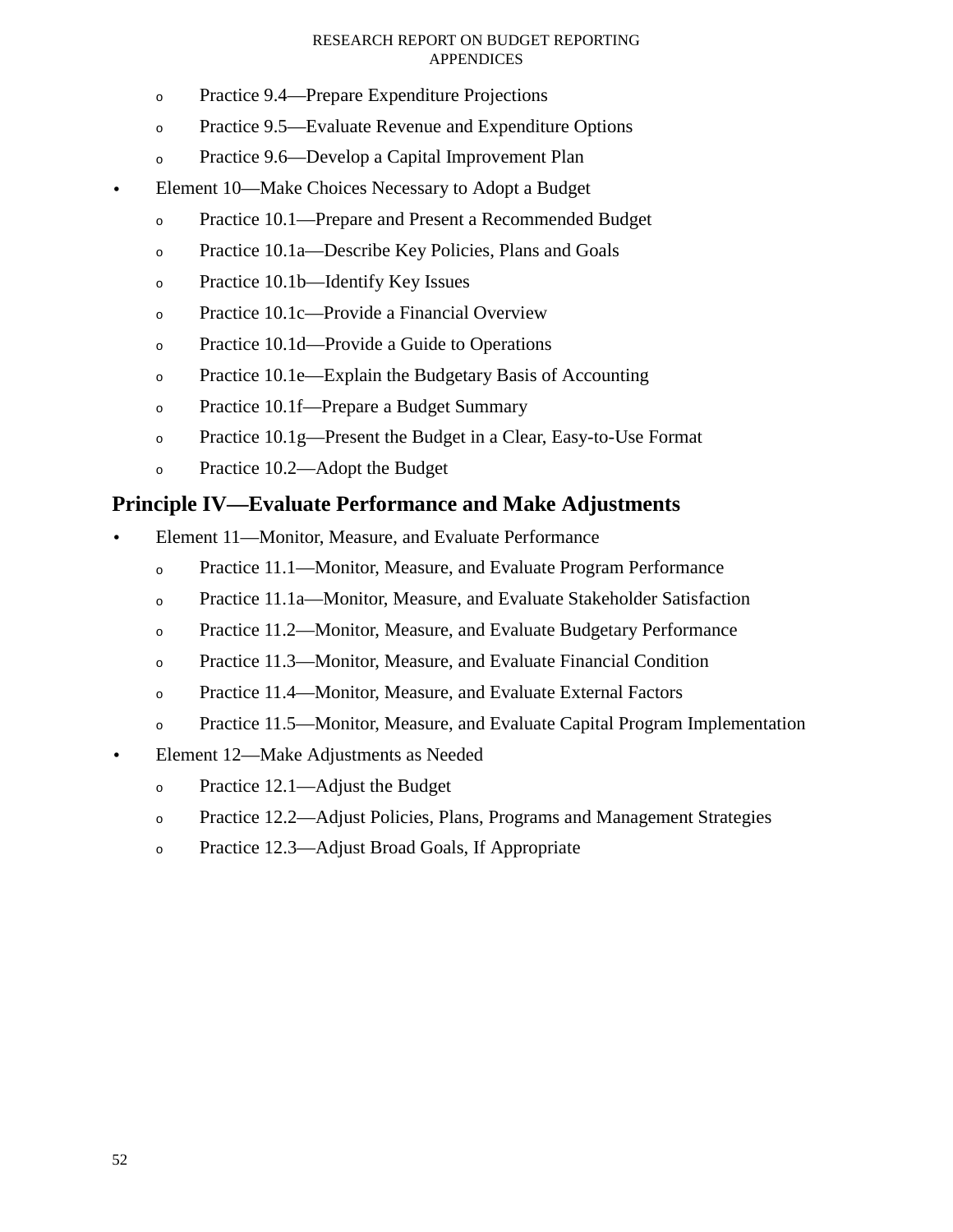# **APPENDIX D**

# **SECTIONS FROM EXISTING IPSASs PERTAINING TO BUDGETS OR BUDGET REPORTING**

#### *IPSAS 1, Presentation of Financial Statements (May 2000), prescribes the following:*

2. General purpose financial statements are those intended to meet the needs of users who are not in a position to demand reports tailored to meet their specific information needs. Users of general purpose financial statements include taxpayers and ratepayers, members of the legislature, creditors, suppliers, the media, and employees. General purpose financial statements include those that are presented separately or within another public document such as an annual report. This Standard does not apply to condensed interim financial information.

13. The objectives of general purpose financial statements are to provide information about the financial position, performance and cash flows of an entity that is useful to a wide range of users in making and evaluating decisions about the allocation of resources. Specifically, the objectives of general purpose financial reporting in the public sector should be to provide information useful for decision-making, and to demonstrate the accountability of the entity for the resources entrusted to it by:

- (a) Providing information about the sources, allocation and uses of financial resources;
- (b) Providing information about how the entity financed its activities and met its cash requirements;
- (c) Providing information that is useful in evaluating the entity's ability to finance its activities and to meet its liabilities and commitments;
- (d) Providing information about the financial condition of the entity and changes in it; and
- (e) Providing aggregate information useful in evaluating the entity's performance in terms of service costs, efficiency and accomplishments.

14. General purpose financial statements can also have a predictive or prospective role, providing information useful in predicting the level of resources required for continued operations, the resources that may be generated by continued operations, and the associated risks and uncertainties. Financial reporting may also provide users with information:

- (a) indicating whether resources were obtained and used in accordance with the legally adopted budget; and
- (b) indicating whether resources were obtained and used in accordance with legal and contractual requirements, including financial limits established by appropriate legislative authorities.

22. Public sector entities are typically subject to budgetary limits in the form of appropriations or budget authorizations (or equivalent), which may be given effect through authorizing legislation. General purpose financial reporting by public sector entities may provide information on whether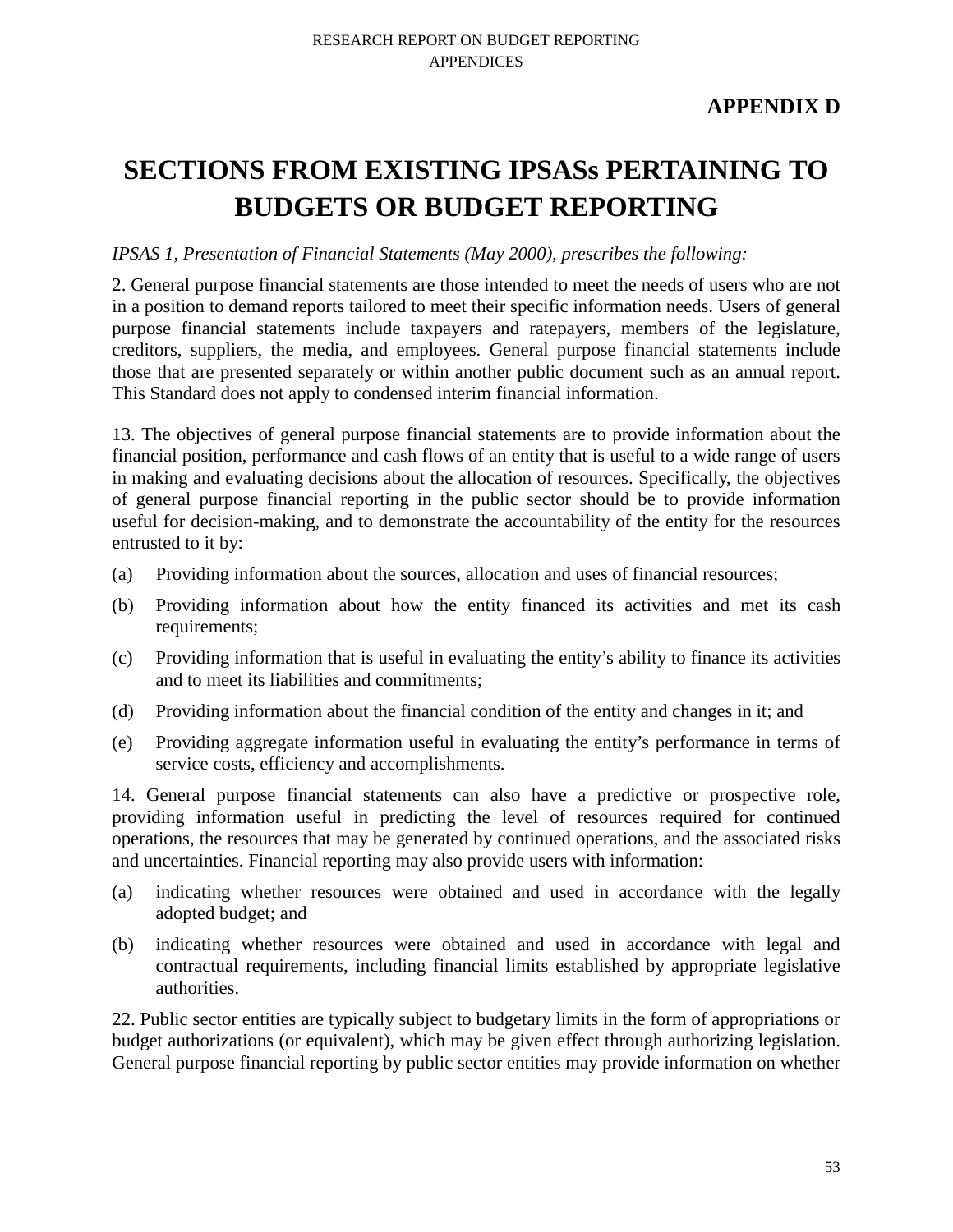resources were obtained and used in accordance with the legally adopted budget**. Where the financial statements and the budget are on the same basis of accounting, this Standard encourages the inclusion in the financial statements of a comparison with the budgeted amounts for the reporting period.** *(Emphasis added)*. Reporting against budgets may be presented in various different ways, including:

- (a) The use of a columnar format for the financial statements, with separate columns for budgeted amounts and actual amounts. A column showing any variances from the budget or appropriation may also be presented, for completeness; and
- (b) A statement by the individual(s) responsible for the preparation of the financial statements that the budgeted amounts have not been exceeded. If any budgeted amounts or appropriations have been exceeded, or expenses incurred without appropriation or other form of authority, then details may be disclosed by way of footnote to the relevant item in the financial statements.

## **IPSAS 2, Cash Flow Statements (May 2000), prescribes the following:**

29. Entities reporting cash flows from operating activities using the direct method are also encouraged to provide a reconciliation of the surplus/deficit from ordinary activities with the net cash flow from operating activities. This reconciliation may be provided as part of the cash flow statement or in the notes to the financial statement.

*64. Where appropriations or budget authorizations are prepared on a cash basis, the cash flow statement may assist users in understanding the relationship between the entity's activities or programs and the government's budgetary information. Refer to IPSAS 1 for a brief discussion of the comparison of actual and budgeted figures. (Emphasis added.)* 

## **CASH BASIS IPSAS, Financial Reporting Under the Cash Basis of Accounting (January 2003), prescribes the following:**

*1.3.11. Entities preparing general purpose financial statements in accordance with this Standard may disclose such information in the notes to the financial statements where that information is likely to be useful to users. Where such disclosures are made they should be clearly described and readily understandable. If not disclosed in the financial statements themselves, comparisons with budget may also be included in the notes. Part 2 of this Standard encourages inclusion of information about non-cash assets and liabilities and a comparison with budget in general purpose financial statements.* 

2.1.33. An entity is encouraged to disclose in the notes to the financial statements:

- (a) Information about the assets and liabilities of the entity; and
- (b) A comparison with budgets.

2.1.36. Public sector entities are typically subject to budgetary limits in the form of appropriations or other budgetary authority which may be given effect through authorizing legislation. One of the objectives of financial reporting by public sector entities is to report on whether cash was obtained and used in accordance with the legally adopted budget. In some jurisdictions, this requirement is reflected in legislature. This Standard encourages the disclosure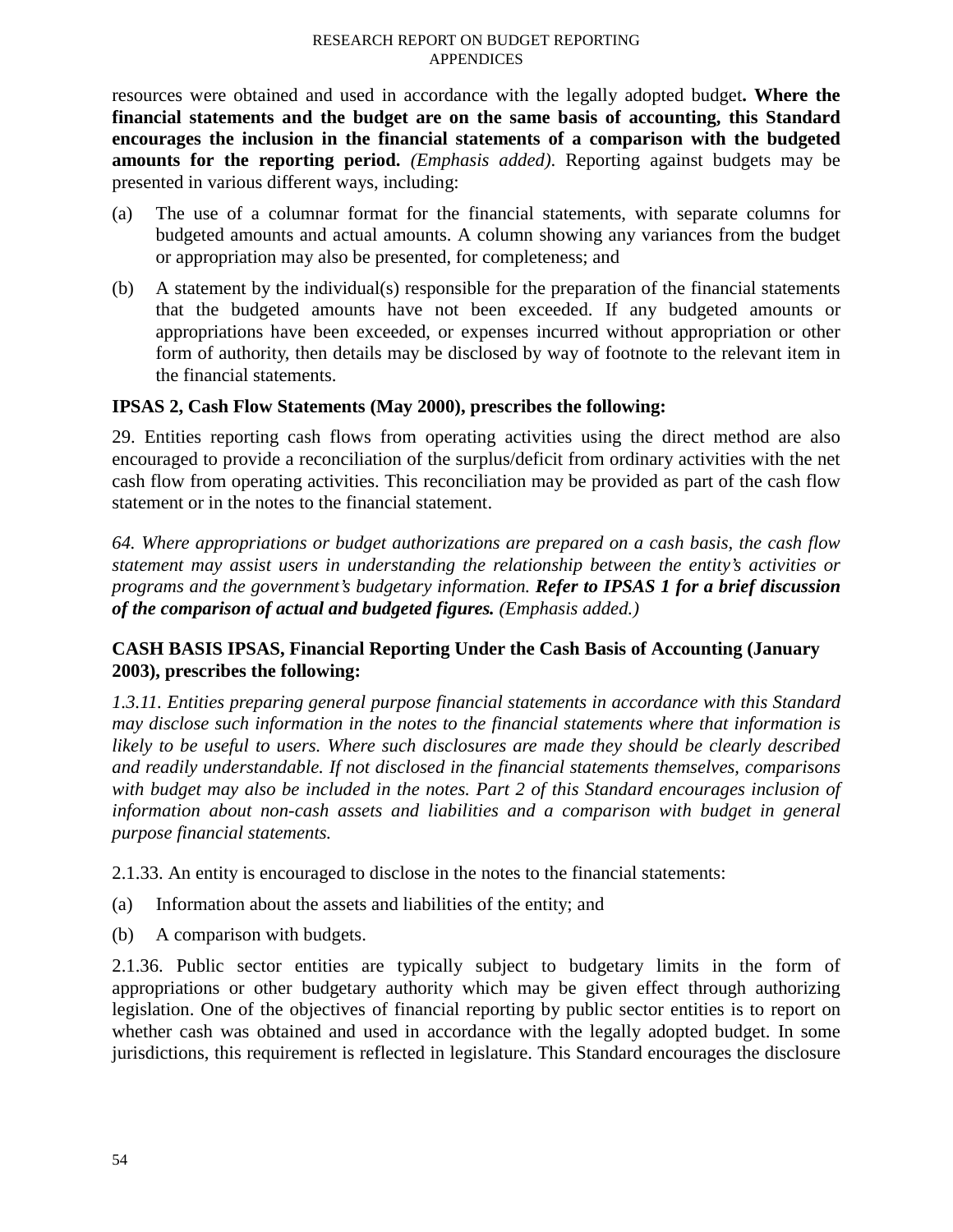of a comparison of actual with the budgeted amounts for the reporting period. Reporting against budgets may be presented in different ways, including:

- (a) The preparation of a note with separate columns for budgeted amounts and actual amounts. A column showing any variances from the budget or appropriation may also be presented for completeness; and
- (b) A statement by the individual(s) responsible for the preparation of the financial statements that the budgeted amounts have not been exceeded. If any budgeted amounts or appropriations have been exceeded, or payments made without appropriation or other form of authority, then details may be disclosed by way of note to the relevant item in the financial statements.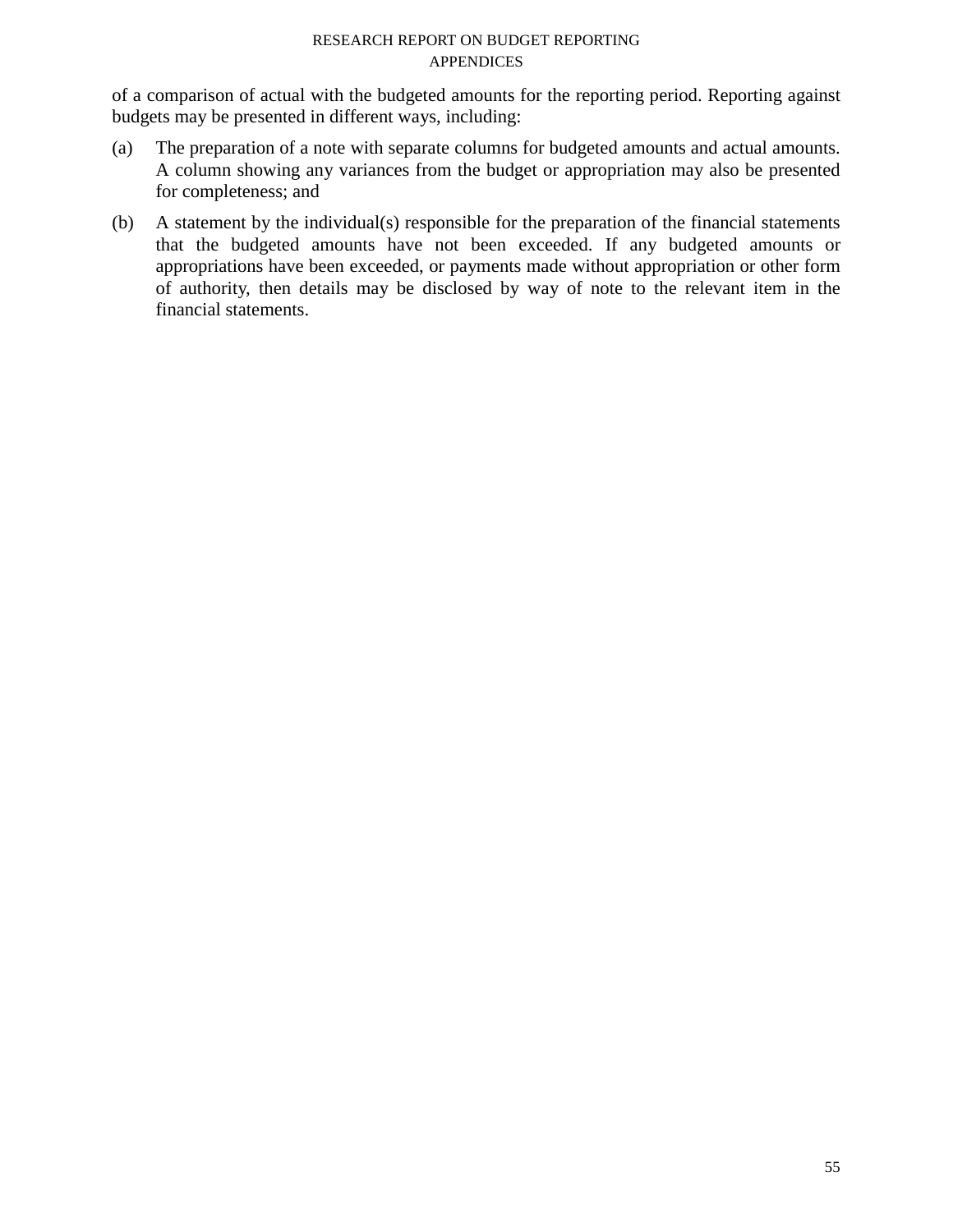| (in thousands of currency units               | Actual                | <b>Budgeted</b> | Variance              |
|-----------------------------------------------|-----------------------|-----------------|-----------------------|
| <b>RECEIPTS</b>                               |                       |                 |                       |
| Taxation                                      |                       |                 |                       |
| Income tax                                    | $\mathbf X$           | X               | X                     |
| Value-added tax                               | $\overline{\text{X}}$ | X               | $\overline{\text{X}}$ |
| Property tax                                  | X                     | X               | $\overline{\text{X}}$ |
| Other tax                                     | X                     | X               | $\overline{\text{X}}$ |
|                                               | $\overline{\text{X}}$ | X               | $\overline{\text{X}}$ |
| Aid Agreements                                |                       |                 |                       |
| <b>International agencies</b>                 | X                     | X               | X                     |
| Other Grants and Aid                          | X                     | X               | $\overline{\text{X}}$ |
|                                               | X                     | X               | $\overline{\text{X}}$ |
| <b>Borrowings</b>                             |                       |                 |                       |
| Proceeds from borrowings                      | X                     | X               | X                     |
|                                               |                       |                 |                       |
| <b>Capital Receipts</b>                       |                       |                 |                       |
| Proceeds from disposal of plant and equipment | $\mathbf X$           | X               | X                     |
|                                               |                       |                 |                       |
| <b>Trading Activities</b>                     |                       |                 |                       |
| Receipts from trading activities              | X                     | X               | X                     |
|                                               |                       |                 |                       |
| Other receipts                                | X                     | X               | $\mathbf X$           |
| Total receipts                                | X                     | X               | $\overline{\text{X}}$ |
|                                               |                       |                 |                       |
| <b>PAYMENTS</b>                               |                       |                 |                       |
| Operations                                    |                       |                 |                       |
| Wages, salaries and employee benefits         | (X)                   | (X)             | (X)                   |
| Supplies and consumables                      | (X)                   | (X)             | (X)                   |
|                                               | $\rm(X)$              | (X)             | (X)                   |
| <b>Transfers</b>                              |                       |                 |                       |
| Grants                                        | (X)                   | (X)             | (X)                   |
| Other transfers                               | (X)                   | (X)             | (X)                   |
|                                               | (X)                   | (X)             | (X)                   |
| <b>Capital Expenditures</b>                   |                       |                 |                       |
| Purchase/construction of plant and equipment  | (X)                   | (X)             | (X)                   |
| Purchase of financial instruments             | (X)                   | (X)             | (X)                   |
|                                               | (X)                   | (X)             | (X)                   |
| Loan and Interest Repayments                  |                       |                 |                       |
| Repayment of borrowings                       | (X)                   | (X)             | (X)                   |
| Interest payments                             | (X)                   | (X)             | (X)                   |
| Other payments                                | (X)                   | (X)             | (X)                   |
| Total payments                                | (X)                   | (X)             | (X)                   |
| NET RECEIPTS/(PAYMENTS)                       | (X)                   | (X)             | (X)                   |

| Appendix 2, p. 78, Comparison with budgets (paragraph 2.1.33(b)), Cash Basis IPSAS |  |
|------------------------------------------------------------------------------------|--|
|------------------------------------------------------------------------------------|--|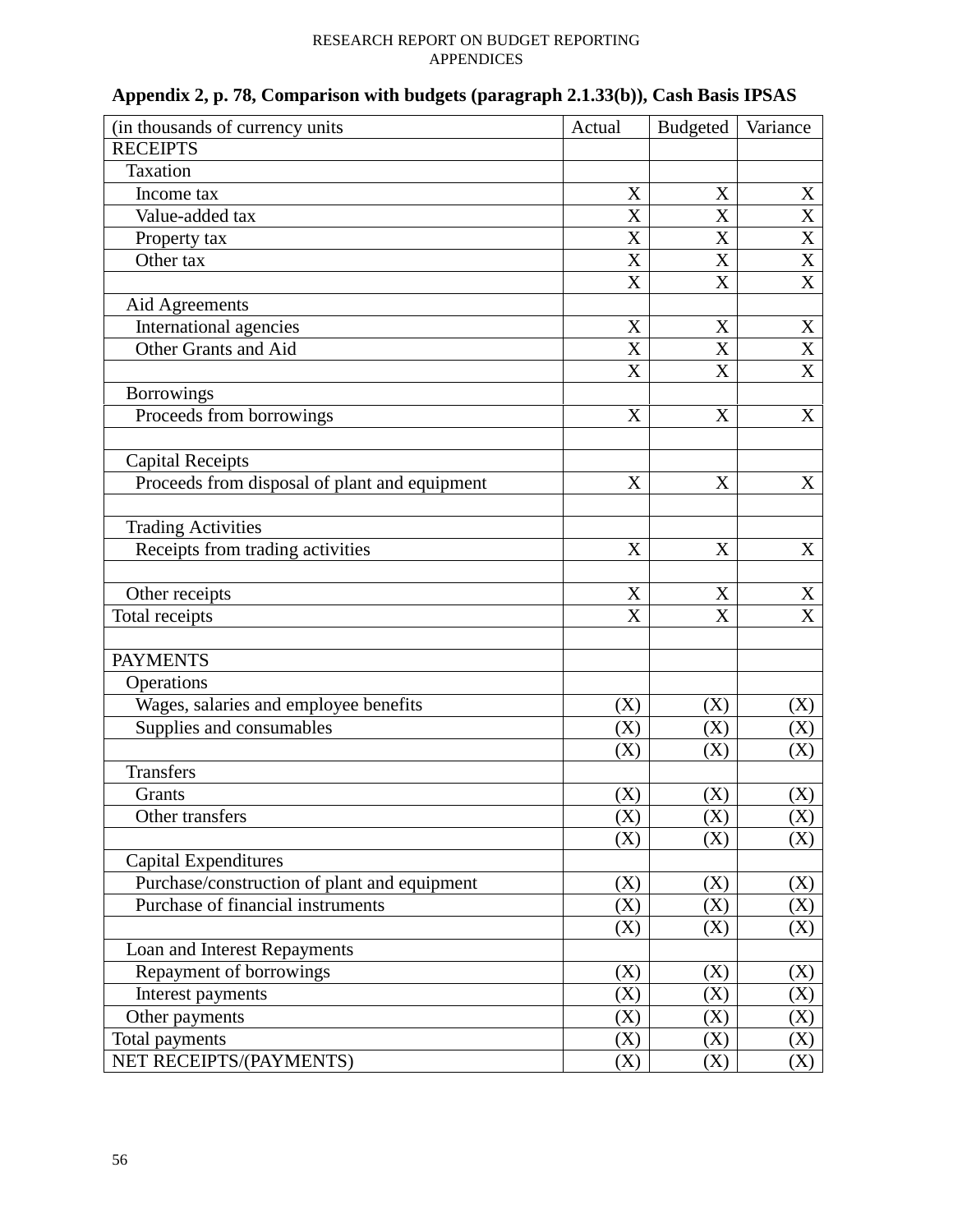# **APPENDIX E**

# **BUDGET PREPARATION PROCESS - KEY FACTORS**

*Based on The United Nations Development Program, Appendix 3, The Draft Country Assessment in Accountability & Transparency Report, at http://magnet.undp.org/Docs/efa/CONTAC~1.htm, February 1997.* 

**Some of the key factors, which contribute to making the budget process effective in practice, are outlined in this Appendix.** 

| Transparency                      | The budget documents should provide a clear link between objectives and<br>expenditures;<br>All participants in the budget process should be clear about their roles and<br>responsibilities;<br>Simple well documented procedures;<br>Well defined basis of budgeting e.g., incremental, zero based etc.<br>Departmental targets and resources allocated, clearly indicated and<br>explained. |
|-----------------------------------|------------------------------------------------------------------------------------------------------------------------------------------------------------------------------------------------------------------------------------------------------------------------------------------------------------------------------------------------------------------------------------------------|
| Management                        | Effective budgeting involves more than simply preparing annual budgets;<br>the management and monitoring of the budget is equally important.                                                                                                                                                                                                                                                   |
| Decentralisation                  | It is potentially inefficient and may undermine the budget system for all<br>decisions to be made at the center.                                                                                                                                                                                                                                                                               |
| Co-ordination<br>and Co-operation | Between all those involved in the budget process is required to ensure links<br>between recurrent and development budgets and the remainder of the<br>processes of the financial management system.                                                                                                                                                                                            |
| Integration                       | Of recurrent and development budgets: the recurrent costs arising from<br>development projects need to be built into recurrent expenditure planning<br>and the trade-offs between recurrent and development expenditure<br>considered.                                                                                                                                                         |
| Flexibility                       | The system should allow responses to changing circumstances: these<br>responses should be built into the system, so that implications of any<br>changes are sufficiently analysed and still fit within government's overall<br>objectives and priorities.                                                                                                                                      |
| Discipline                        | Although the system should provide flexibility, there should also be<br>effective control over expenditures;<br>Any changes to the budget should be carefully analysed and justified;<br>Only limited use of Supplementary Estimates;<br>Penalties for breach of rules and regulations.                                                                                                        |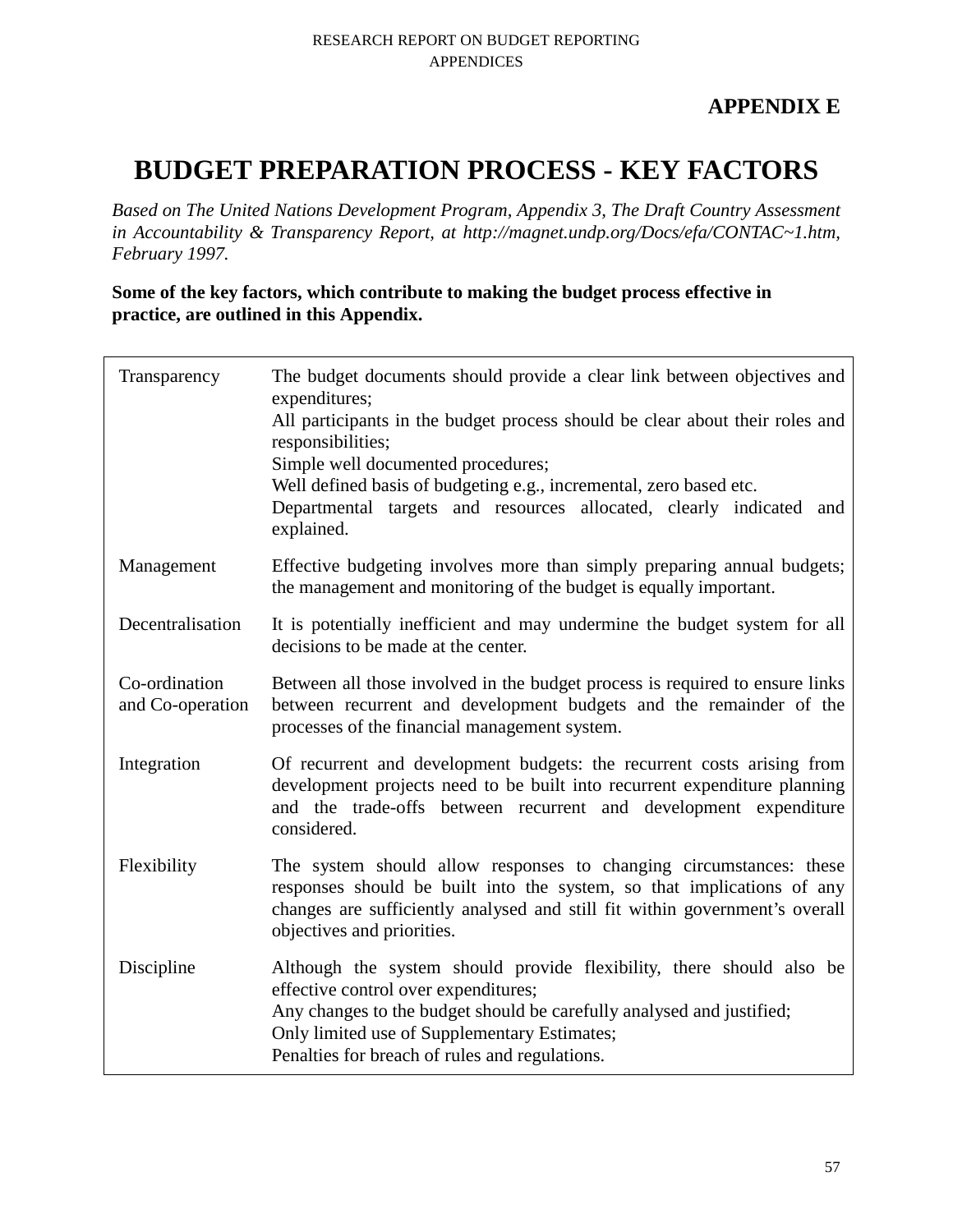| Link to Medium-<br>term Framework<br>(National)<br>Development<br>Plan) | Link between the resource framework of the National Development Plan<br>and the annual budget;<br>Link between the policies and priorities of the National Development Plan<br>and budget allocations.                                                                                                                                                                                                        |
|-------------------------------------------------------------------------|---------------------------------------------------------------------------------------------------------------------------------------------------------------------------------------------------------------------------------------------------------------------------------------------------------------------------------------------------------------------------------------------------------------|
| Accountability<br>and Credibility                                       | Political involvement: good links between politicians and civil servants;<br>Involvement and accountability of senior managers in all stages of the<br>process;<br>If ministries do not believe that they will be held to their ceilings, or if they<br>can easily bypass normal procedures, the whole process of budgeting can be<br>undermined;<br>Budgets should be reliably close to the actual out-turn. |
| Comprehensive                                                           | The budget process and documents need to include all revenues and<br>expenditures, including all aid funds;<br>The budget should also contain information on previous year's and current<br>year's expenditures;<br>Measuring the impact of the budget through output performance indicators<br>for recurrent and development expenditures.                                                                   |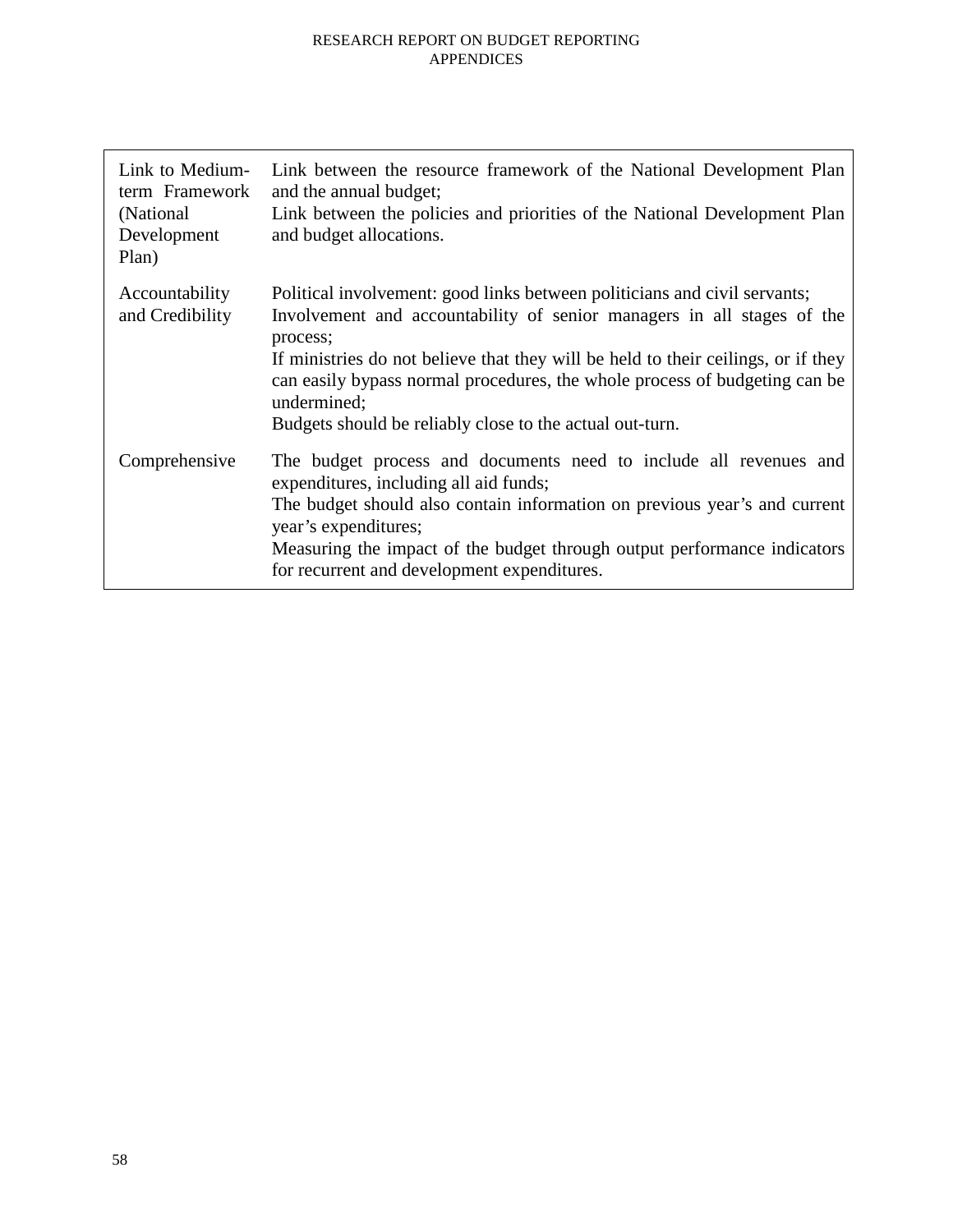# **APPENDIX F**

# **WORLD BANK COUNTRY FINANCIAL ACCOUNTABILITY ASSESSMENT (CFAA)**

*Explained on World Bank website— http://www1.worldbank.org/publicsector/cfaa.htm* 

# **Annex B. Key Issues to Examine**

## **(i) External Fiscal Reporting and Transparency**

Do the central budget office and spending ministries receive timely and accurate information to enable them to monitor budget implementation? Do they act on this information?

Is this information provided according to the same classification as the budget construction?

Is there regular external reporting on budget implementation?

What is the quality and timeliness of the government's annual external fiscal statements? Do they reflect budgets results, extra-budgetary operations, information on assets and liabilities? Do they exclude or not identify any significant parts of government activity?

What standards are used in their preparation – GFS, IPSAS or modifications of either? Are they applied consistently?

Are the statements used for any accountability or decision-making purposes?

How reliable is the published information? Are the statements audited? Are any suspense accounts reconciled/closed before end of the year? Is there a reconciliation between fiscal and monetary data?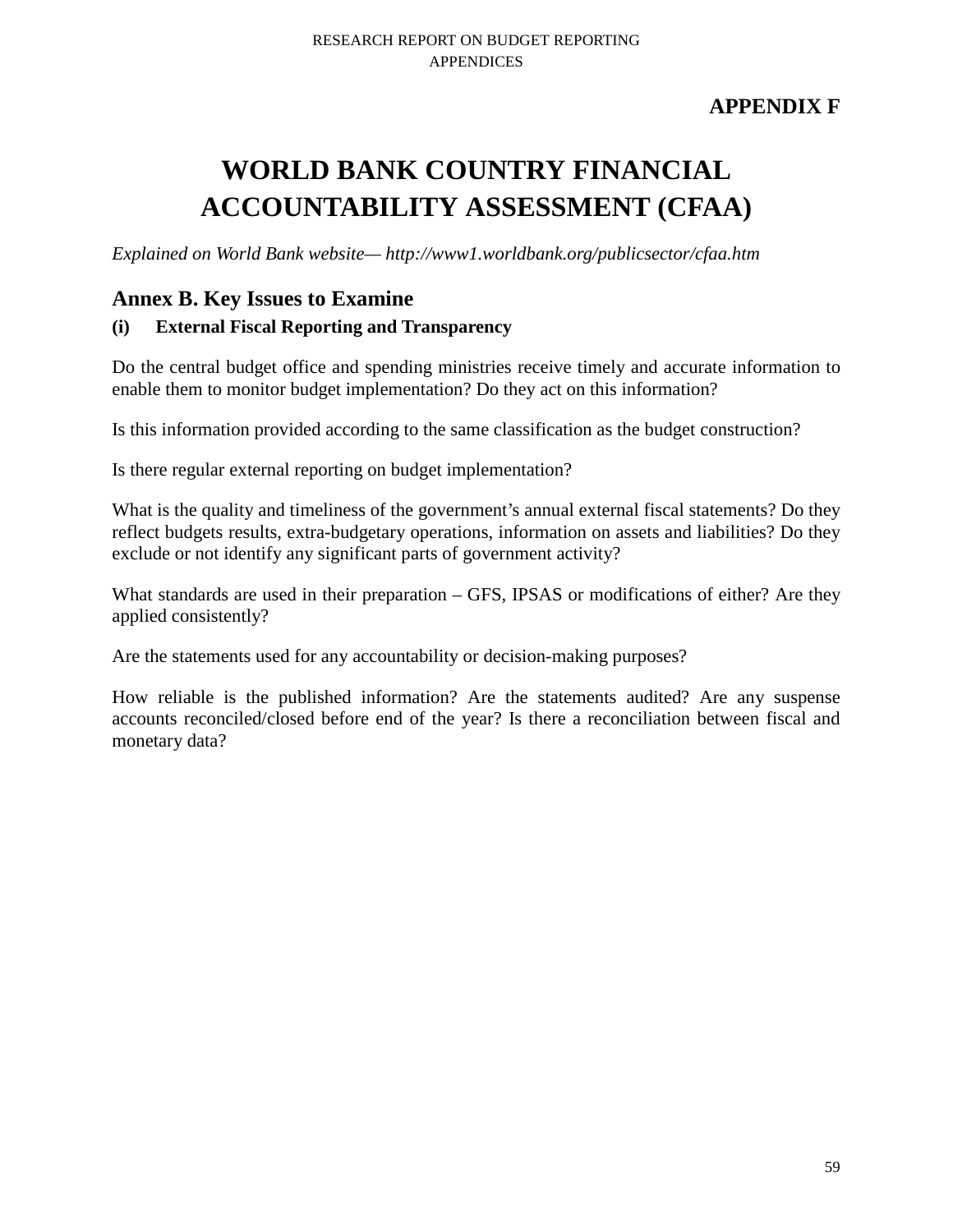## **APPENDIX G**

# **GOVERNMENT FISCAL MANAGEMENT PROCESSES AND INFORMATION SYSTEMS**

*Pages 6-7, Information Systems for Government Fiscal Management by Ali Hashim and Bill Allan, The World Bank, 1999* 

# **Government Fiscal Management Processes**

#### **Macro Economic Forecasting**

This process assists expenditure and resource planning by developing a macroeconomic framework linking the growth of national income, savings, investment and balance of payments to public expenditures and revenues. The process helps in the development of: aggregates of the government budget. notably revenues, expenditures, and the overall fiscal deficit and its financing; the balance between the capital and recurrent components of the budget: composition of expenditures by the main sector spending agencies; revenue forecasts consistent with macro-economic assumptions; forecasts of non-tax revenues based on macroeconomic projections; estimates of resources available from domestic and external borrowings; projections of current expenditure.

## **Information Systems Support**

#### **Information Systems to Support Macro Economic Forecasting**

This group of systems assists the MOF with macro fiscal forecasting and development of the macroeconomic framework. This is in turn used by the MOF to advise cabinet on aggregate budget parameters and guidelines for budget agencies to submit budget estimates. These systems require data from external economic databases, and the assumptions regarding GNP, inflation rates, and the central government deficit. In addition they require information on programs and projects the government intends to implement over the period of the MTEF, data on estimates of tax and non-tax revenues, data on domestic and external borrowings, for example, manpower component, the maintenance and other operating expenses maintained by other components of the GFM systems network.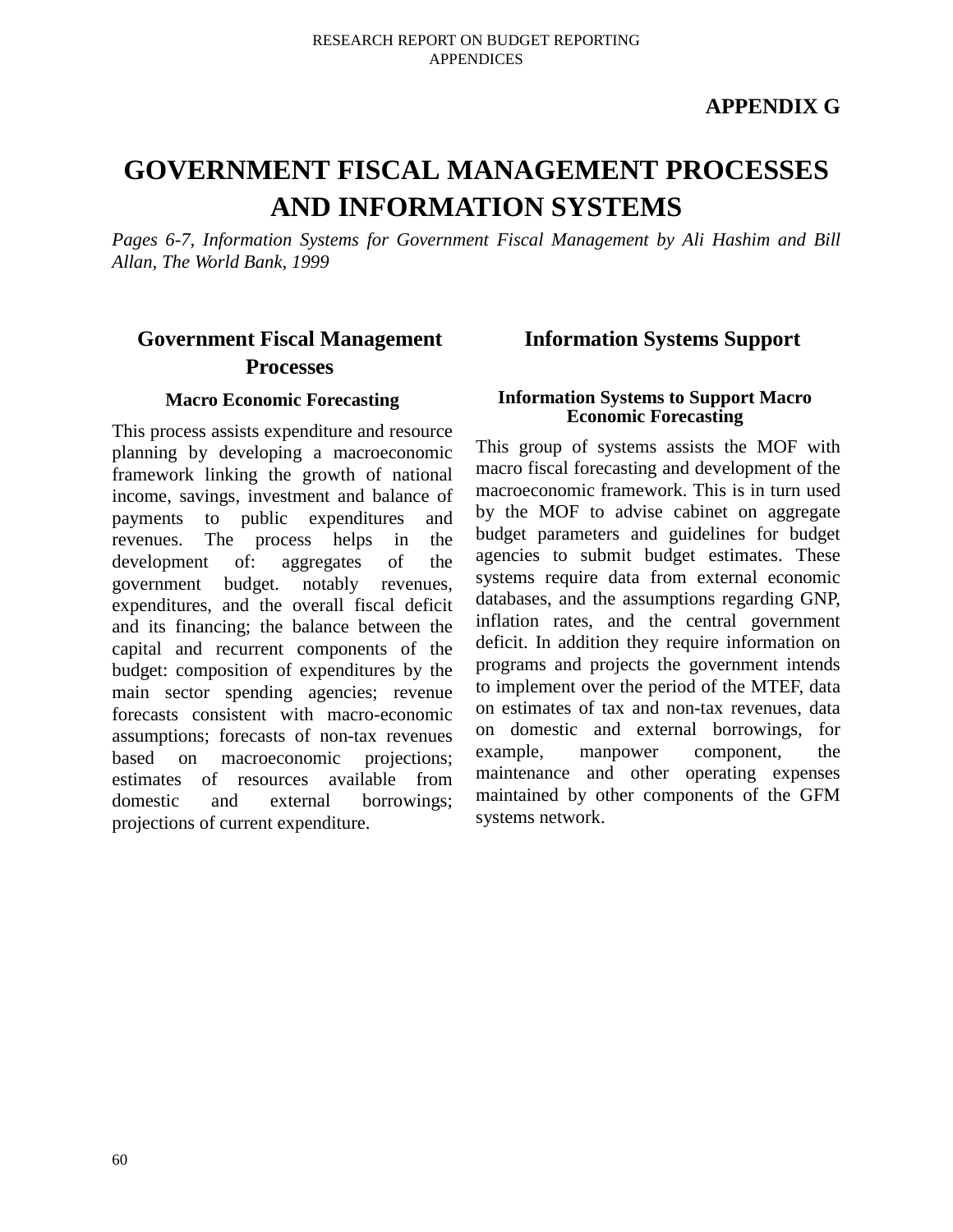#### **Budget Preparation**

The process of budget preparation starts with the development of a budget circular indicating economic prospects, broad policy objectives, how the budget is expected to attain them, and sectoral allocations/ceilings consistent with the macroeconomic framework. The next step is the preparation and analysis of line agency expenditure proposals and revenue forecasts and their consolidation into an annual budget document after a series of discussions at cabinet level, between line ministries, the MOF, the budgetary committees of parliament and approval by the legislature. These discussions focus on how the budget proposals would meet the policy objectives outlined in the budget circular, on inter-se priorities of the various proposals, the validity of the resource requirements contained in these proposals and how they can best be accommodated in the overall budgetary envelope.

# **Information Systems Support**

#### **Information Systems to Assist in Budget Preparation and Approval**

The Budget preparation systems receive details of ongoing and planned programs and projects from the various line agencies, consolidate them, and produce from them the documents that form the basis of the negotiations between the line agencies and central agencies (MOF). After finalization of the budget by cabinet, the systems produce the approved budget estimates. The systems record and maintain the budgetary proposals and income estimates of all government agencies and record any changes during the budget preparation, approval and amendment processes. To assist in the evaluation of the budget proposals the system should be able to access and generate the baseline data on the manpower component, the maintenance, and other operating expenses from the relevant past-year databases. Examination of the capital expenditures requires data on the status (physical and financial) of governmentapproved projects, (both locally and foreignfunded). The budget preparation systems need to be supplemented with tools (such as those for cost-benefit analysis, evaluation, and performance measurement) that assist the sector and core agencies in deciding between alternative program proposals.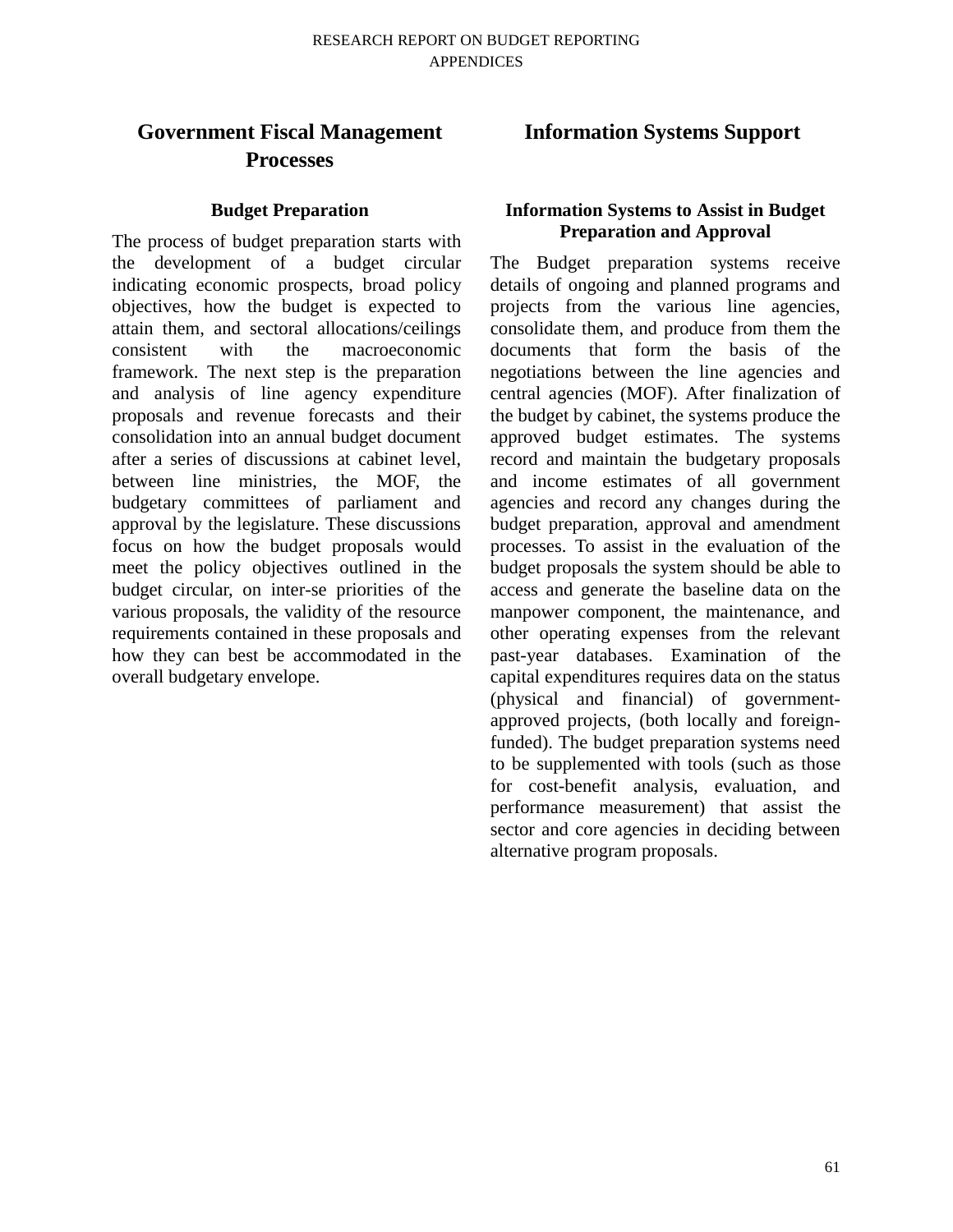#### **Budget Execution, Accounting, and Fiscal Reporting**

This set of processes covers the functions associated with implementing the budget, including the procurement of goods and services in accordance with budget estimates, the recording and accounting of all government transactions, and development of periodic reports to monitor the overall flow of spending or use of appropriations over the course of the year, highlighting major deviations from the planned budget and suggesting corrective measures.

# **Information Systems Support**

## **Information Systems for Budget Execution, Accounting and Fiscal Reporting**

These systems are the centerpiece of the GFM systems network, the primary repository of financial data, and serve as the basis of the governments Financial Management Information System (FMIS). These systems are used to perform the processes associated with budget execution, monitoring and control to obtain the status of actual expenditures on ongoing projects. These systems also monitor and evaluate the overall budget implementation processes and produce the necessary fiscal reports. In addition, these systems would provide useful financial information to the line ministries, and spending units (in their respective areas) to enable them to better manage their work programs.

Systems support is focused on four main systems (1) budget and warrant control; (2) accounts payable; (3) accounts receivable; and (4) the treasury general ledger system (TLS). Together they constitute the government's Core Accounting System. The first of these is concerned with maintaining data on spending authority. These systems maintain data on approved budgeted appropriations (both capital and recurrent), sources of financing for programs and projects, budget transfers, and supplementary allocations, fund releases (warrants) against budgetary allocations over the course of the year. The second and third group of systems is used to process transactions electronically as they occur, and record data on commitments and actual expenditures against budgeted allocations. The TLS is used for compilation of summary records for control and analysis.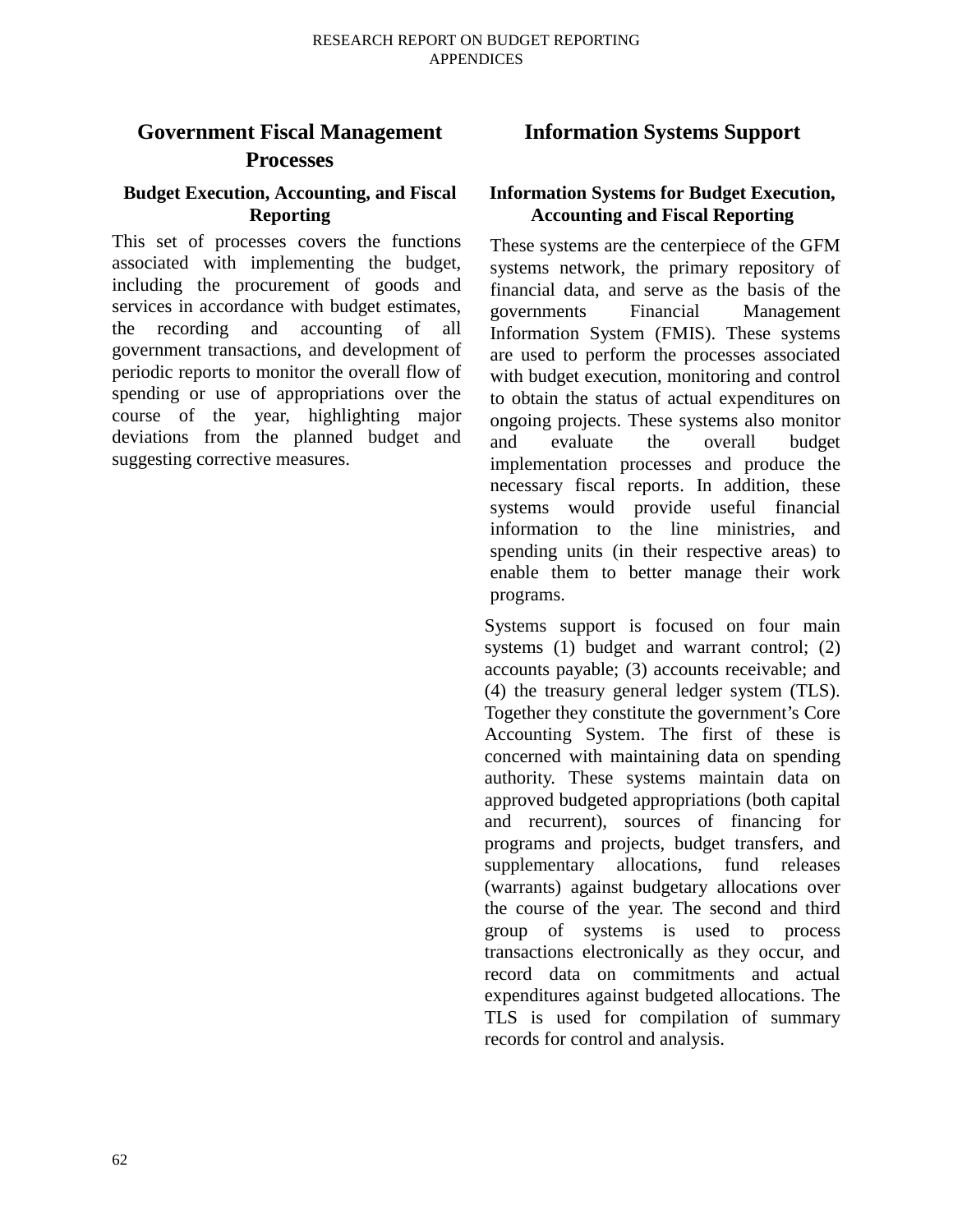#### **Cash Management**

This includes the processes of developing agency and central cash flow forecasts, the release of funds to spending agencies, the monitoring of cash flows and expected cash requirements, the issue and redemption of government securities for financing government programs.

#### **Debt Management**

This process defines the tasks associated with maintenance of records on all contracted public debt on an individual loan basis and classified according to source and type of loan. This process also assists economic and policy analysis by determining, for example, the debt implications of different fiscal and deficit financing policies by preparing projections of debt service commitments under existing and anticipated contracts.

## **Information Systems Support**

#### **Cash Management System**

The cash management system assists Government to maintain an up-to-date picture of the government's liquidity position and cash requirements. It obtains information on actual agency expenditures and cash balances in government (including agency) accounts from the general ledger. Revenue inflows, borrowing, loan disbursements, treasury bills, government bonds, and cash deposit maturities are obtained either from the general ledger or from the specific systems for these areas, for example, the debt management system. Using this information, the government can decide on (a) budget ceilings and fund releases to line agencies; and (b) the timing of the issues and redemptions of government securities to provide short-term financing for shortfalls.

#### **Debt Management System**

These systems maintain information on public domestic and external borrowings. This includes information contained in loan documents and transactions and issues of government securities. In addition to accounting information, these systems also provide important information required in the formulation of fiscal policy such as forecasts of drawdown and debt-servicing liabilities, and debt implications of various fiscal and deficit financing policies. Payments related to government borrowings are carried out by the central system based on the data in the debt management system. Loan receipts recorded in government accounts are processed by the central accounting system and then used to update the debt database maintained by the debt management system.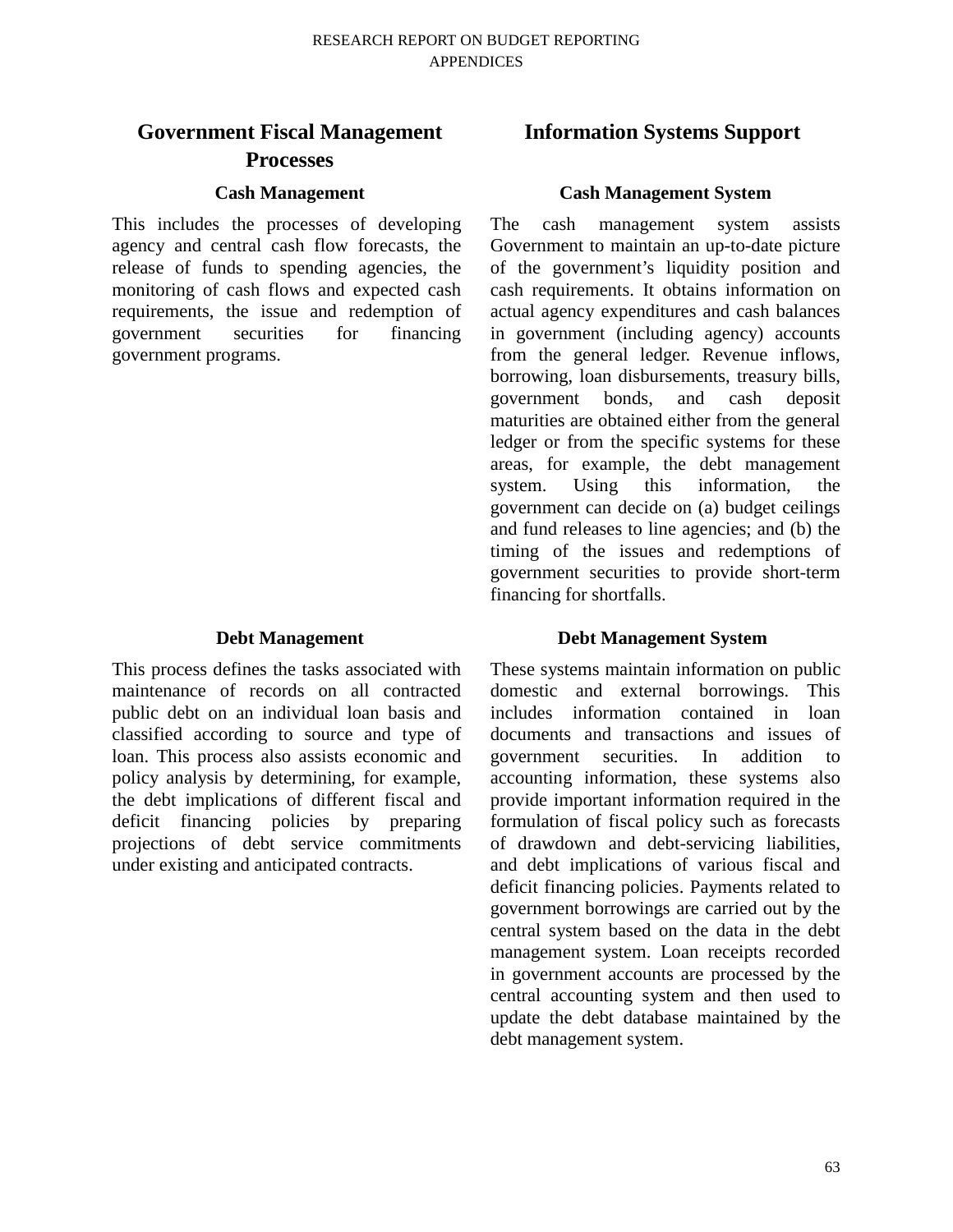#### **Revenue Administration**

The process deals with formulation and administration of tax policies and covers the actual levy and collection of revenues including taxes and duties as laid down in these policies, and the valuation and collection of non tax revenues, such as stamp duties, user fees, charges for services etc.

#### **Personnel Administration**

This covers the activities associated with the development and maintenance of government's human resource policies including manpower planning, complement control, civil service pay and pension policies, the fiscal impact of these policies and their administration.

# **Information Systems Support**

#### **Systems for Revenue Administration**

This group of systems assists the government in the processes associated with formulating tax and tariff policies and the subsequent collection of tax and non tax revenue. A number of separate systems are involved in this group: for example, those supporting the administration and collection of income taxes, customs duties or VAT, and those supporting the collection of various types of non-tax revenues, such as stamp duties. The revenue administration systems provide summary information on revenue collections to the Core Accounting Systems as shown in the diagram. Revenues collected by the tax and customs administration departments would be recorded at an aggregate level in the TLS, and would be reconciled with deposits made in the banking system.

#### **Systems to Assist in Fiscal Aspects of Personnel Management**

The aspects of personnel management which are relevant from the point of view of GFM are the processes associated with post management and complement control and with payroll and pension payments. The corresponding systems modules therefore form important elements in the GFM network of information systems as shown in the diagram. The payroll, pensions and employee advances systems periodically post summaries to the central system.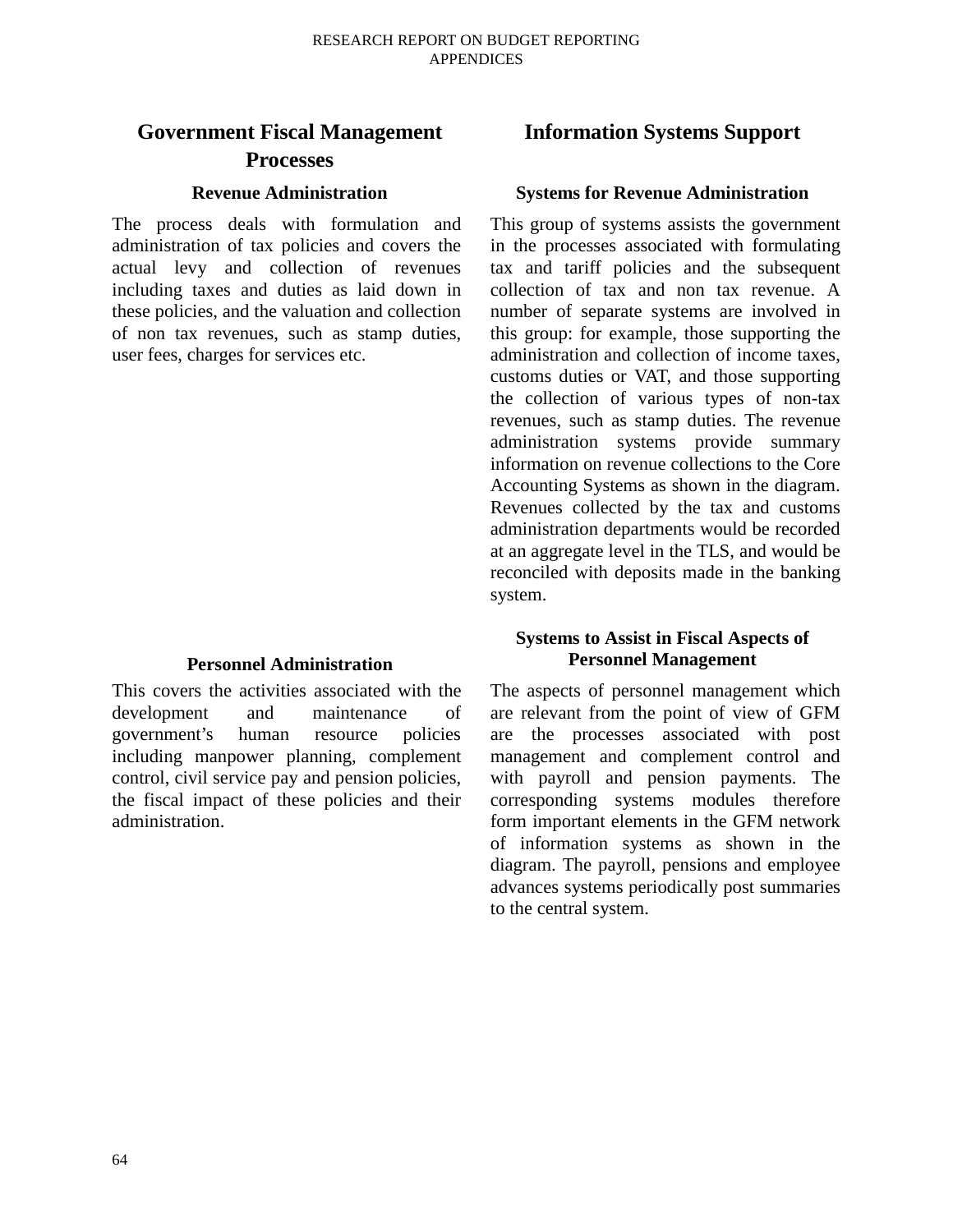# **Government Fiscal Management Processes**

## **Auditing**

The process deals with the analysis and scrutiny of public, financial, and other transactions to ensure the compliance with government policies and procedures and to ensure cost-effective use of public funds in accordance with overall government priorities.

# **Information Systems Support**

### **Systems to Support Auditing**

Auditing takes place at two levels: internal audit at line ministries during the course of the FY and external audit by the auditor general through random checks and on the final accounts for the FY. These systems assist the internal and external audit agencies in their functions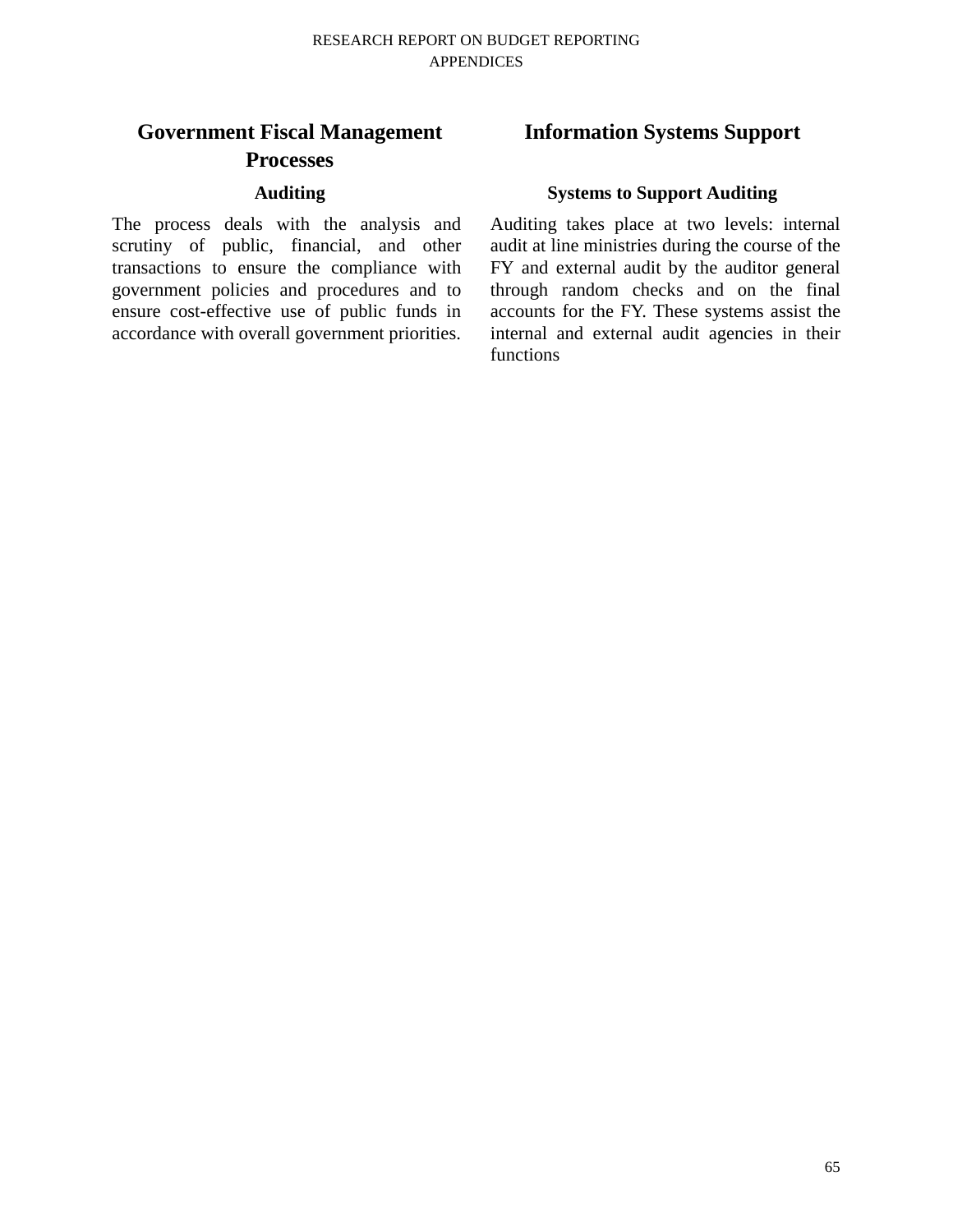# **APPENDIX H**

# **COMMITMENT ACCOUNTING PROCEDURES**

*Page 123, Government Financial Reporting, Study 11, May 2000, IFAC Public Sector Committee* 

490. A commitment is generally acknowledged as the government's responsibility for a future liability based on an existing contractual agreement. Although there may be a contractual agreement, the contract does not yet give rise to a present obligation. This is because no exchange has yet taken place or, in the case of a non-reciprocal transaction, the payment is not yet due. The obligation, and therefore the liability, normally arises on delivery of the goods and services. For example, when an entity enters into a commitment to purchase or construct a capital asset in the future, an obligation normally arises only when the asset is delivered or the entity enters into an irrevocable agreement to acquire the asset. The difference between commitments and liabilities is usually clear for contractual obligations. Classification may be more difficult when obligations are embodied in legislation and some judgment may be required.

491. Commitments differ from contingent liabilities in that there is generally certainty that the liability will occur, but the present obligation will not occur until a future reporting period. The obligation is not dependent upon the outcome of an uncertain future event. At the point at which the present obligation does occur, the item ceases to be a commitment and is recognized as a liability.

492. Commitments may be disclosed in the notes or in a separate schedule. They are not accrued as liabilities in the financial statements. Various international accounting standards require the disclosure of commitments. IAS 1, Presentation of Financial Statements requires business enterprises to disclose amounts committed for future capital expenditure. IAS 17, Leases is an example of a standard that expands on the general disclosure requirement in IAS 1. It requires the disclosure of commitments for minimum lease payments under finance leases and under non-cancelable operating leases with a term of more than one year in summary form, showing the amounts and periods in which the payments will become due.

493. Governments can readily report the types of commitments that businesses report such as those related to purchase of goods and services to be provided as set out in existing contracts, agreements or legislation.

494. An argument can be made that a government's entire budget, once approved, can be considered an expenditure commitment by the government. But disclosure of that "commitment" would be of little use in the government's financial statements. The amounts allowed for in a government's annual budget would be recognized as expenses by the end of the annual reporting period.

495. Generally obligations arising from ongoing social programs would not be disclosed as commitments as there is no legal obligation to make the payments in the future (although this may vary between jurisdictions). Information on the government's future obligations under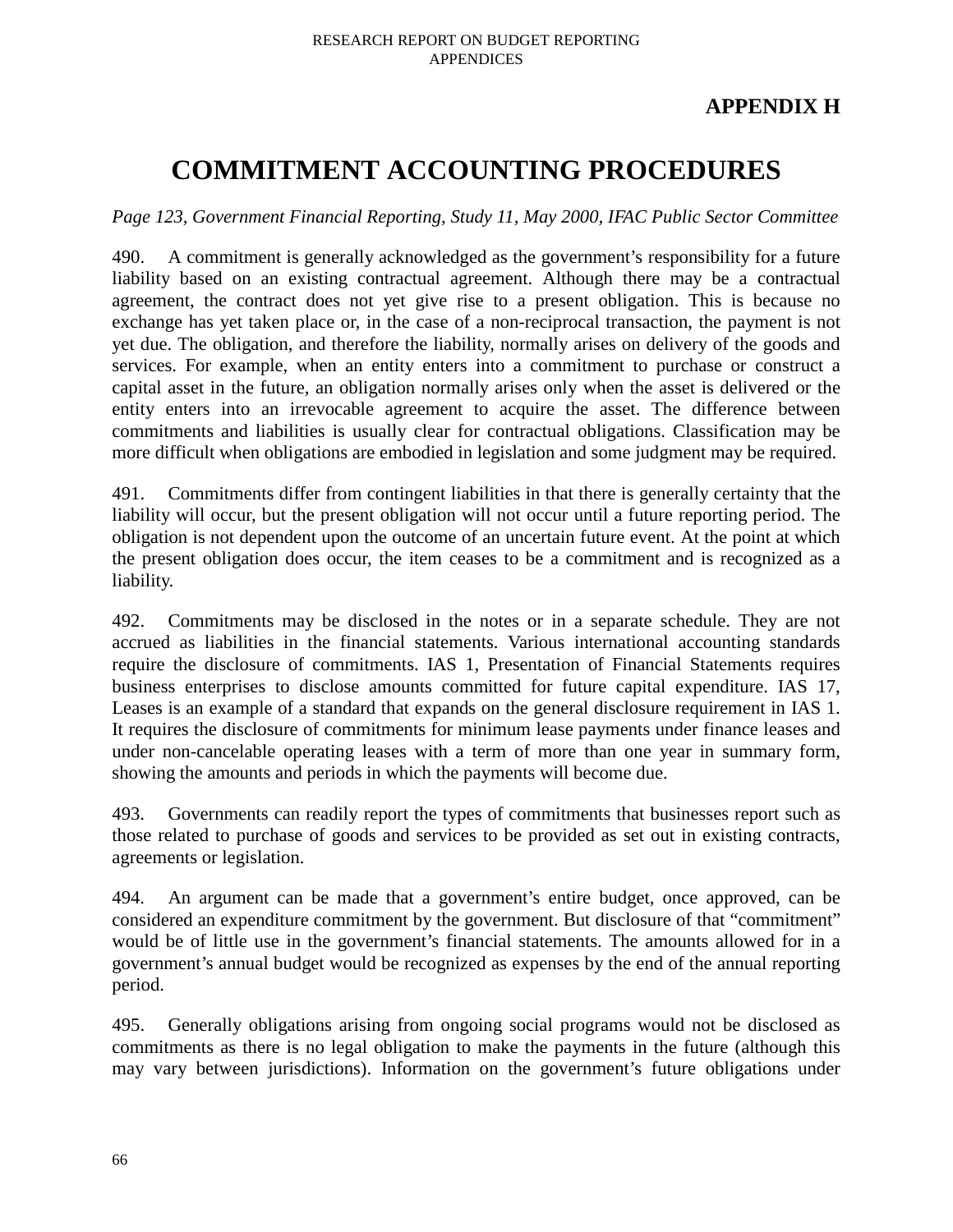ongoing social programs is needed to assess future borrowing requirements and taxation levels and the resulting impact on the economy; the long-term viability of social programs; and policy options available to control or reduce spending or deficit levels. This information may be disclosed in budget documents and/or financial statements.

496. Another alternative is to disclose information about only those commitments that are abnormal in relation to the government's financial position or normal course of "business," or that will have a significant effect on the need for revenue in the future.

497. Information about employment agreements is not disclosed as a commitment because such agreements are in the normal course of business. Similarly, it could be argued that ongoing social programs are in the normal course of the government's business and need not be highlighted unless there is a new program commitment or a significant change to expand existing programs.

498. Some governments (e.g., the U.S. federal government) are required by law to project future expenditure levels on the basis of existing policy and disclose this information.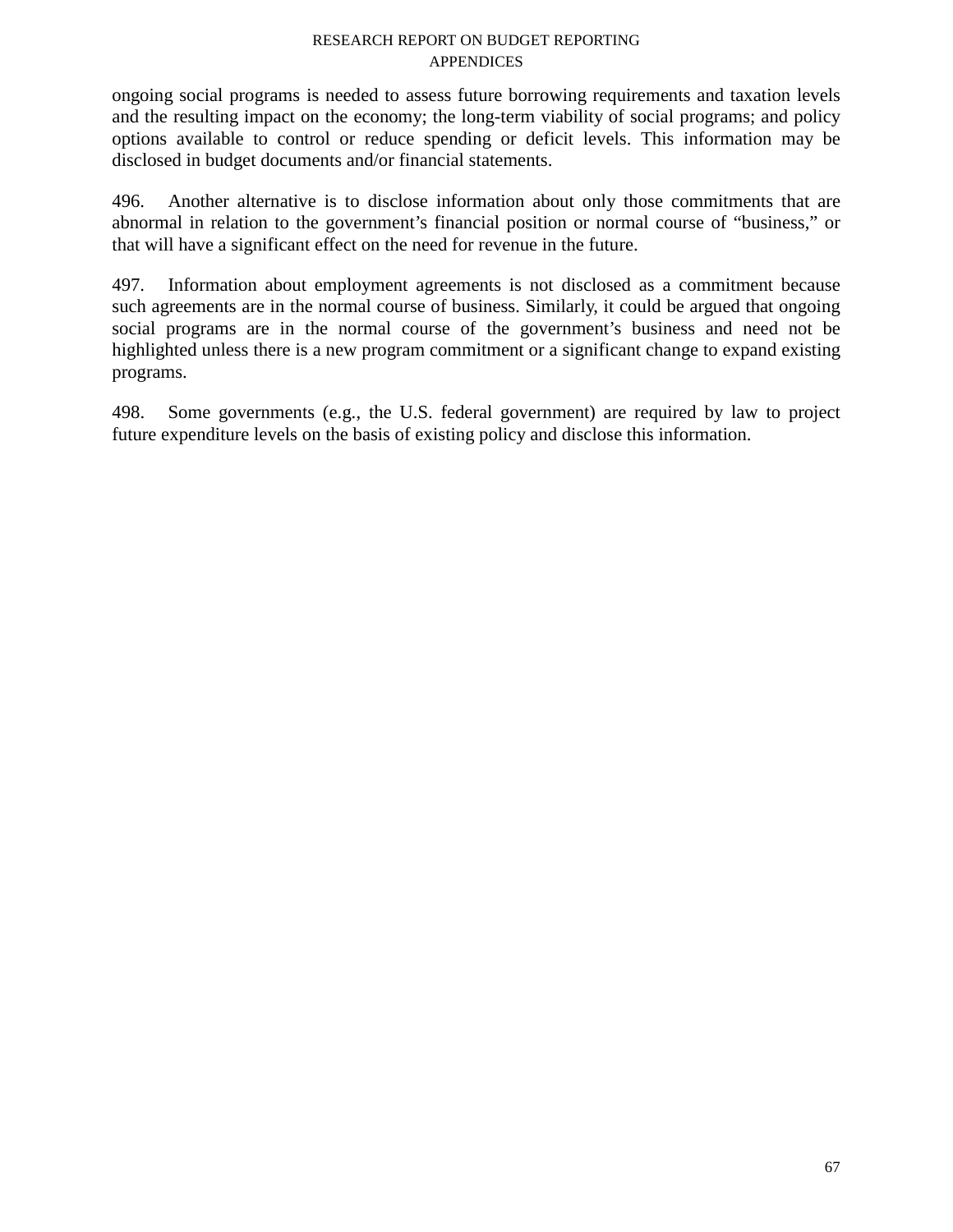# **APPENDIX I**

# **COMMON DIFFERENCES BETWEEN GAAP AND BUDGETARY BASIS OF ACCOUNTING**

*Extracted from "Relationship Between Budgetary and Financial Statement Information (1999)" published by the Government Finance Officers Association of America on their website, http://www.gfoa.org* 

The timing of revenue and expenditures may be different under the GAAP basis of accounting than under the budgetary basis of accounting. For example, in GAAP accounting revenues are recognized in governmental funds as soon as they are both "measurable" and "available" whereas revenue recognition under the budgetary basis of accounting may be deferred until amounts are actually received in cash.

Encumbered amounts are commonly treated as expenditures under the budgetary basis of accounting while encumbrances are never classified as expenditures under the GAAP basis of accounting.

Budgetary revenues and expenditures may include items classified as "other financing sources" and "other financing uses" under the GAAP basis of accounting.

Under the GAAP basis of accounting, changes in the fair value of investments generally are treated as adjustments to revenue, which commonly is not the case under the budgetary basis of accounting.

Under the GAAP basis of accounting, expenditure is recognized for the net present value of minimum lease payments at the time a government enters into a capital lease involving a governmental fund. No such expenditure typically is recognized under the budgetary basis of accounting.

There may be differences between the fiscal year used for financial reporting and the budget period (e.g., the use of lapse periods in connection with encumbrances, project-length budgets, grant budgets tied to the *grantor's* fiscal year).

The fund balance used in GAAP financial statements may differ from the fund structure used for budgetary purposes (e.g., debt service payments may be accounted for in the general fund for budgetary purpose, but reported in a debt service fund in the GAAP financial statements).

The government's budget document may not include all of the component units and funds incorporated into the GAAP financial statements (e.g., a school district included in the GAAP financial statements may not be incorporated into the budget).

Under the GAAP basis of accounting used in proprietary funds, the receipt of long-term debt proceeds, capital outlays and debt service principal payments are not reported in operations, but allocations for depreciation and amortization expense are recorded. Often the opposite is true under the budgetary basis of accounting.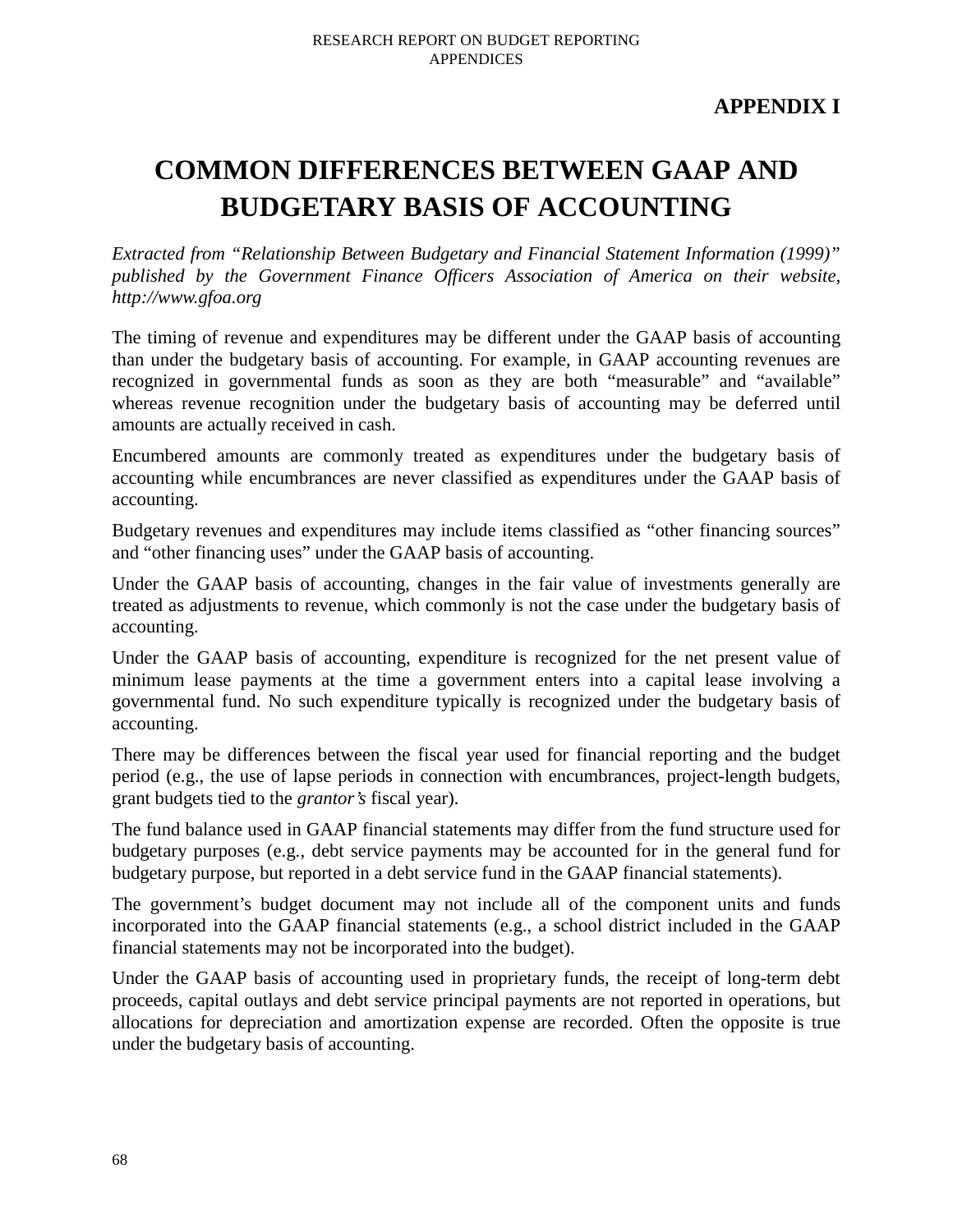# **ILLUSTRATIVE BUDGETARY COMPARISON STATEMENTS FOR THE UNITED STATES**

*Extracted from p. 267-273, GASB 34 Basic Financial Statements—and Management's Discussion and Analysis—for State and Local Governments, June 1999* 

Budgetary comparison schedules should be presented as required supplementary information (RSI) for the general fund and for each major special revenue fund that has a legally adopted annual budget. The budgetary comparison schedule should present both (a) the original and (b) the final appropriated budgets for the reporting period as well as (c) actual inflows, outflows, and balances, stated on the government's budgetary basis. A separate column to report the variance between the final budget and actual amounts is encouraged, but not required. Governments also may report the variance between original and final budget amounts. Governments may elect to report the budgetary comparison information in a budgetary comparison *statement* as part of the basic financial statements, rather than RSI.

## **Sample City Budgetary Comparison Schedule for the General Fund For the Year Ended December 31, 2002**

 **Budgeted Amounts Actual Amounts Variance with Final Budget Original Final Budgetary Basis Positive (Negative)**

**Budgetary Fund Balance, January 1 Resources (inflows) Charges to appropriations (outflows) Budgetary Fund Balance, December 31** 

**Sample City** 

**Statement of Revenues, Expenditures, and Changes in Fund Balances—Budget and Actual for the General Fund For the Year Ended December 31, 2002** 

 **Budgeted Amounts Actual Amounts Budget to GAAP Actual Amts Original Final Budgetary Basis Over(Under) GAAP Basis**

**Revenues Expenditures Other Financing Sources (Uses) Special Item Beginning Fund Balances Ending Fund Balances**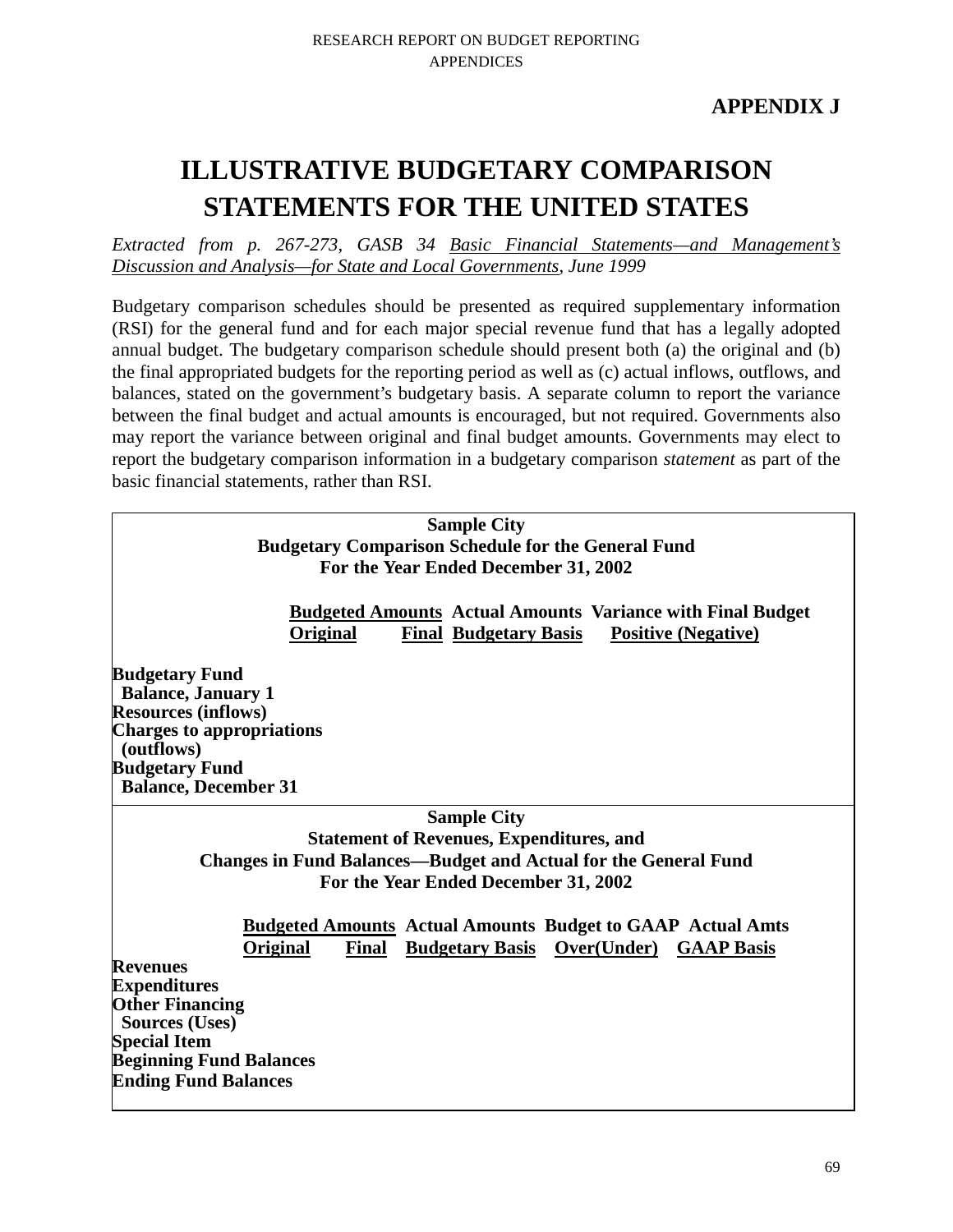# **APPENDIX K**

# **GOVERNMENT BUDGET CHARACTERISTICS**

*Prepared by Michael Parry (International Management Consultants) in an initial effort to develop a conceptual framework.* 

| <b>Characteristic</b> |                                    | <b>Consequent features</b> |                                                                                                                                                                                                                                                               | budget<br><b>Relevance</b><br>for<br>standards                                                                                                  |
|-----------------------|------------------------------------|----------------------------|---------------------------------------------------------------------------------------------------------------------------------------------------------------------------------------------------------------------------------------------------------------|-------------------------------------------------------------------------------------------------------------------------------------------------|
| 1                     | Constitutional<br>and legal status | 1.1                        | Generally, there is a constitutional/legal<br>requirement for an annual budget, and<br>frequently the format is to some extent<br>specified by law.                                                                                                           | reporting<br><b>Budget</b><br>standards<br>should set out model legal<br>budget<br>requirements<br>for<br>documents as presented to the         |
|                       |                                    | 1.2                        | Budgets are laws, and must be passed<br>through the legislature in accordance<br>with prescribed procedures.                                                                                                                                                  | legislature and made available<br>to the public.                                                                                                |
|                       |                                    | 1.3                        | Budgets provide legal authority for the<br>executive to incur expenditure within<br>specified ceilings and according to laid<br>down procedures.                                                                                                              |                                                                                                                                                 |
|                       |                                    | 1.4                        | Budgets provide legal authority to raise<br>revenues.                                                                                                                                                                                                         |                                                                                                                                                 |
| 2                     | Political<br>significance          | 2.1                        | Budgets define the fiscal stance of<br>government, borrowing and taxation<br>policies, and spending priorities. These<br>decisions are the essence of politics. A<br>government budget is not just a<br>management tool; it is also a political<br>statement. | <b>Budget</b><br>reporting<br>standards<br>require<br>should<br>transparent<br>information<br>that<br>enables<br>informed political discussion. |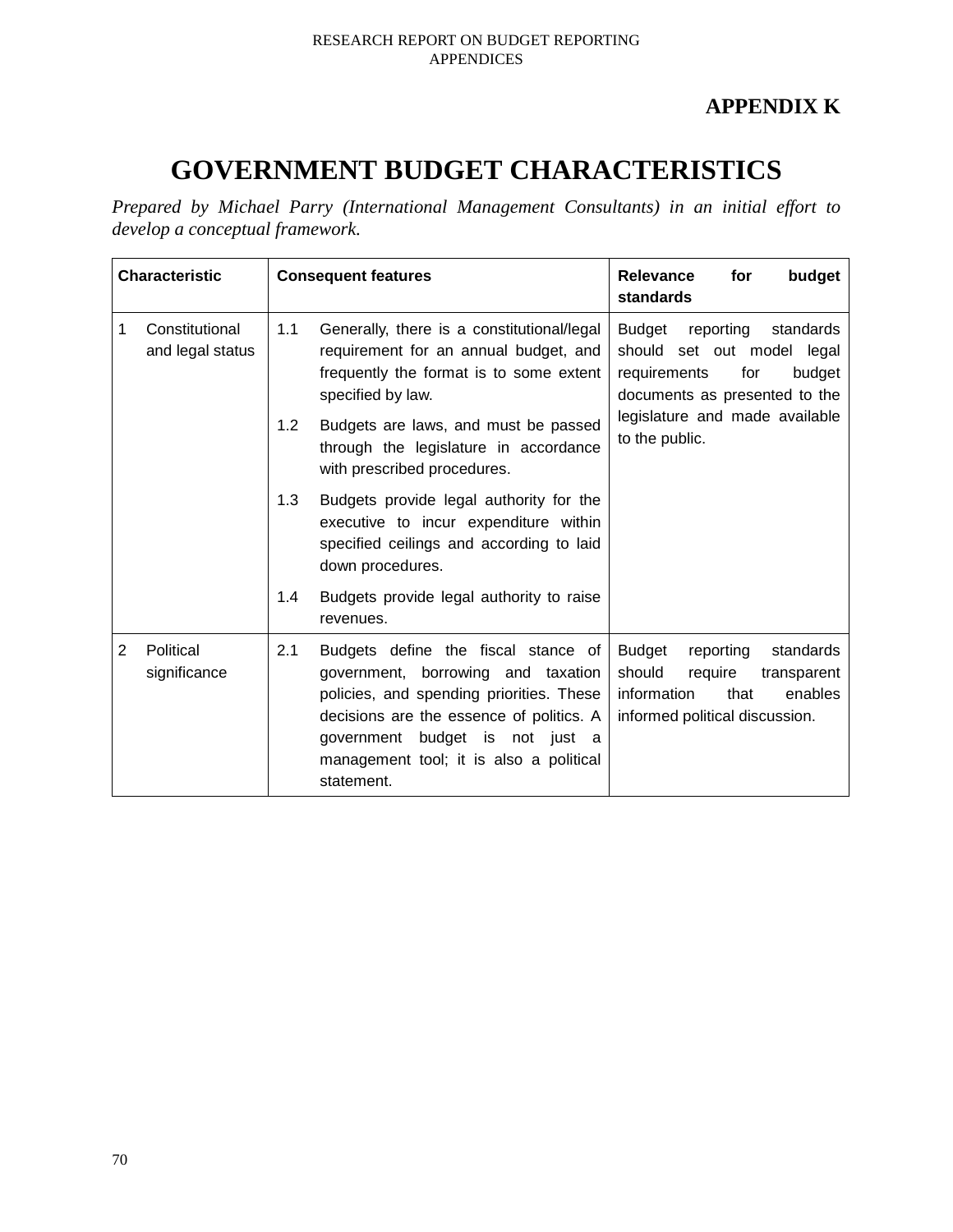| <b>Characteristic</b>     | <b>Consequent features</b>                                                                                                                                                                                                                                              | <b>Relevance</b><br>for<br>budget<br>standards                                                                                                                                                                                               |  |  |
|---------------------------|-------------------------------------------------------------------------------------------------------------------------------------------------------------------------------------------------------------------------------------------------------------------------|----------------------------------------------------------------------------------------------------------------------------------------------------------------------------------------------------------------------------------------------|--|--|
| Multiple<br>3<br>purposes | 3.1<br>fiscal tools used for<br><b>Budgets</b><br>are<br>economic management. This is linked<br>to, but separate from the government's<br>need to manage its own revenues and<br>expenditures.<br>Fiscal<br>policy<br>often<br>conflicts with operational and<br>social | Budget reports need to reflect<br>multiple<br>purposes<br>the<br>of<br>budgets. Comments are linked<br>to the points in the preceding<br>column:                                                                                             |  |  |
|                           | objectives.<br>3.2<br>Budgets are the tool by which policies<br>and plans are translated into operational                                                                                                                                                               | 3.1<br>Budget<br>documents<br>that<br>provide<br>transparent<br>information<br>fiscal<br>on<br>impact of budget                                                                                                                              |  |  |
|                           | activities.<br>3.3<br>Budgets are the management tool for<br>allocating resources in accordance with<br>such plans, policies and the ongoing<br>requirements to fund a substantial<br>government machine.                                                               | 3.2<br>Budget documents in a<br>suitable<br>format<br>for<br>translation into activities,<br>e.g. provide expenditure<br>information in a format that<br>accords with government<br>structures<br>and                                        |  |  |
|                           | 3.4<br>Budgets are a management tool to<br>achieve operational efficiency and value<br>the<br>for<br>execution<br>money<br>in<br>οf                                                                                                                                     | responsibilities<br>3.3<br>Budget<br>documents<br>to                                                                                                                                                                                         |  |  |
|                           | government activities.<br>3.5<br>These multiple purposes are reflected in<br>the need to develop budget classification<br>methodologies<br>that<br>multiple<br>meet<br>analytic requirements.                                                                           | transparently<br>identify<br>allocation<br>resource<br>decisions, for example to<br>geographic<br>programmes,<br>regions,<br>by<br>gender or<br>social group                                                                                 |  |  |
|                           |                                                                                                                                                                                                                                                                         | 3.4<br><b>Budget</b><br>documents<br>particularly to facilitate ex-<br>post evaluation of value<br>for money                                                                                                                                 |  |  |
|                           |                                                                                                                                                                                                                                                                         | 3.5<br>published<br>budget<br>A<br>classification<br>document<br>multi<br>that<br>enables<br>dimensional<br>analysis.<br>information<br><b>Budget</b><br>available<br>in<br>formats<br>(spreadsheets,<br>XBRL),<br>that facilitates analysis |  |  |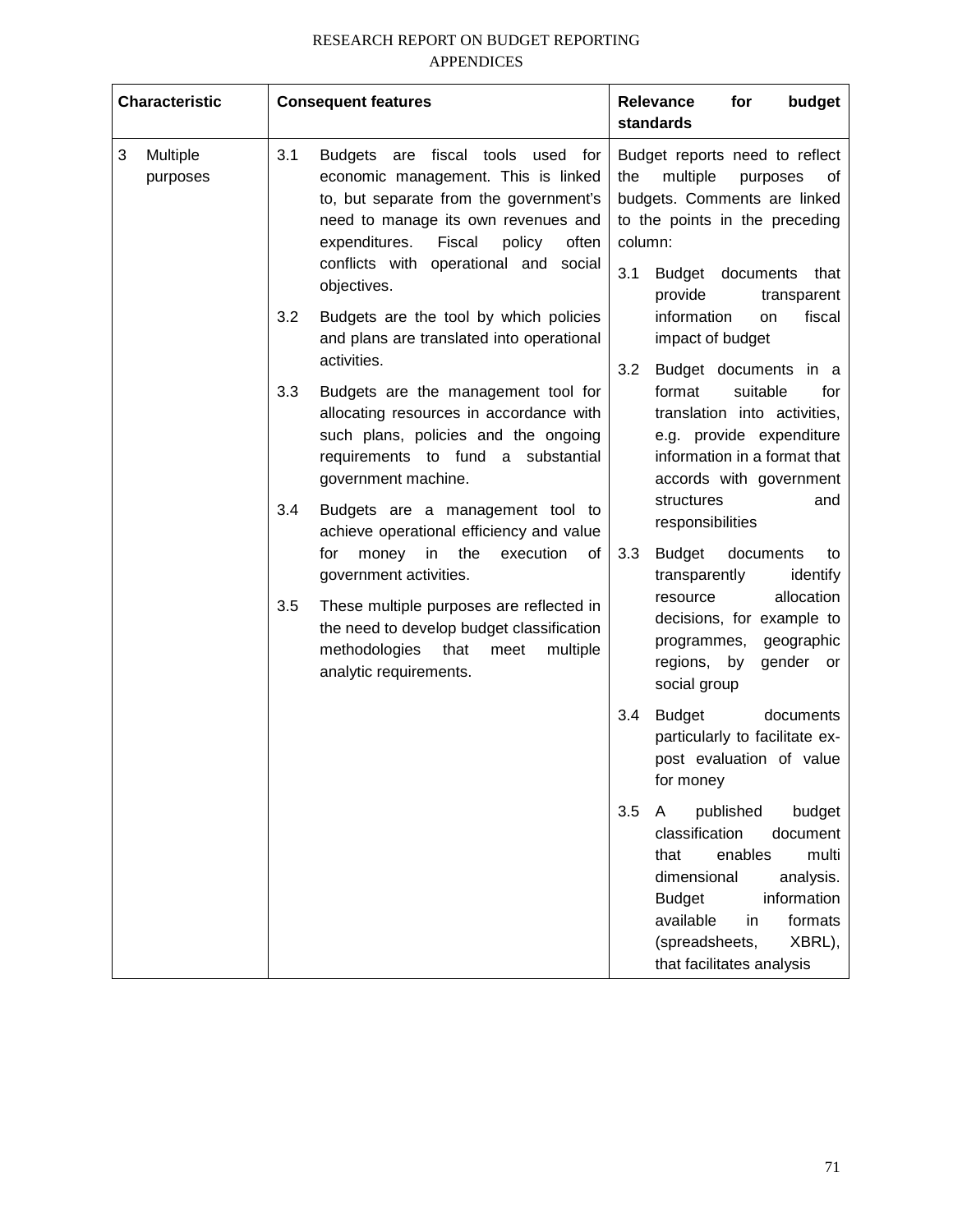| <b>Characteristic</b> |                                                               |     | <b>Consequent features</b>                                                                                                                                                                                                                                                                 | Relevance<br>budget<br>for<br>standards                                                                                                                                                                         |  |  |
|-----------------------|---------------------------------------------------------------|-----|--------------------------------------------------------------------------------------------------------------------------------------------------------------------------------------------------------------------------------------------------------------------------------------------|-----------------------------------------------------------------------------------------------------------------------------------------------------------------------------------------------------------------|--|--|
| 4                     | Budget as driver<br>of the financial<br>management<br>process | 4.1 | Because of the legal, political and multi<br>dimensional nature of the government<br>budget, it drives the whole financial<br>management process. This contrasts<br>with commercial budgets, which are little<br>more than forecasts, and where reported<br>results tend to be the driver. | <b>This</b><br>has<br>number<br>0f<br>a<br>implications:<br>Financial<br>reports<br>must<br>compare incurred to budgeted<br>expenditure.<br>Need to be able to track<br>budgets as they change, e.g.            |  |  |
|                       |                                                               | 4.2 | This, the structure of the accounting<br>system and especially the chart of<br>accounts, is driven by the budget<br>classification.                                                                                                                                                        | through<br>virements<br>or<br>supplementary budgets. What<br>should<br>be<br>comparator<br>in<br>financial reports, original or                                                                                 |  |  |
|                       |                                                               | 4.3 | Budgets drive the business activities of<br>the<br>"budget<br>governments<br>term<br>execution" describes the process. Hence<br>the difficulty of achieving a demand<br>driven customer focus in government<br>activities.                                                                 | modified (flexed) budget?<br>Chart of accounts must be<br>based on budget classification.                                                                                                                       |  |  |
| 5                     | Unrequited<br>and<br>revenues<br>expenditures                 | 5.1 | There is no automatic link between<br>revenues raised and funds expended -<br>these are separate policy decisions, i.e.<br>they are unrequited.                                                                                                                                            | Budgets need to clearly identify<br>separate revenue raising and<br>expenditure decisions - these<br>should not<br>be<br>"netted<br>off"                                                                        |  |  |
|                       |                                                               | 5.2 | Hence the budget/accounting model is<br>not an input-output model in the way it is<br>for commercial entities - this is a primary<br>reason why financial management has<br>not historically had the significance in<br>government that it has in commerce.                                | this<br>obscures<br>the<br>because<br>separate decisions involved.<br>There is an issue of the extent<br>to which performance measures<br>should<br>linked<br>be<br>to.<br>or<br>incorporated<br>in, the budget |  |  |
|                       |                                                               | 5.3 | The public sector has sought to address<br>this issue through the development of<br>non-financial performance measures.                                                                                                                                                                    | process and reports.                                                                                                                                                                                            |  |  |
| 6                     | <b>Budget</b><br>time<br>periods                              | 6.1 | For most countries the legal budget<br>process is linked to the government<br>fiscal year.                                                                                                                                                                                                 | Reporting standards need to<br>possible alternative<br>recognise<br>for<br>scenarios<br>relationships                                                                                                           |  |  |
|                       |                                                               | 6.2 | The recent recognition to move to a<br>budget framework<br>medium term<br>İS<br>typically not recognised in law. The issue<br>arises of the legal status of medium term<br>budget reports.                                                                                                 | between, and legal status of,<br>medium<br>annual<br>and<br>term<br>budget documents.<br>Might recommend<br>alternative<br>allow<br>approaches<br>or<br>just<br>alternatives.                                   |  |  |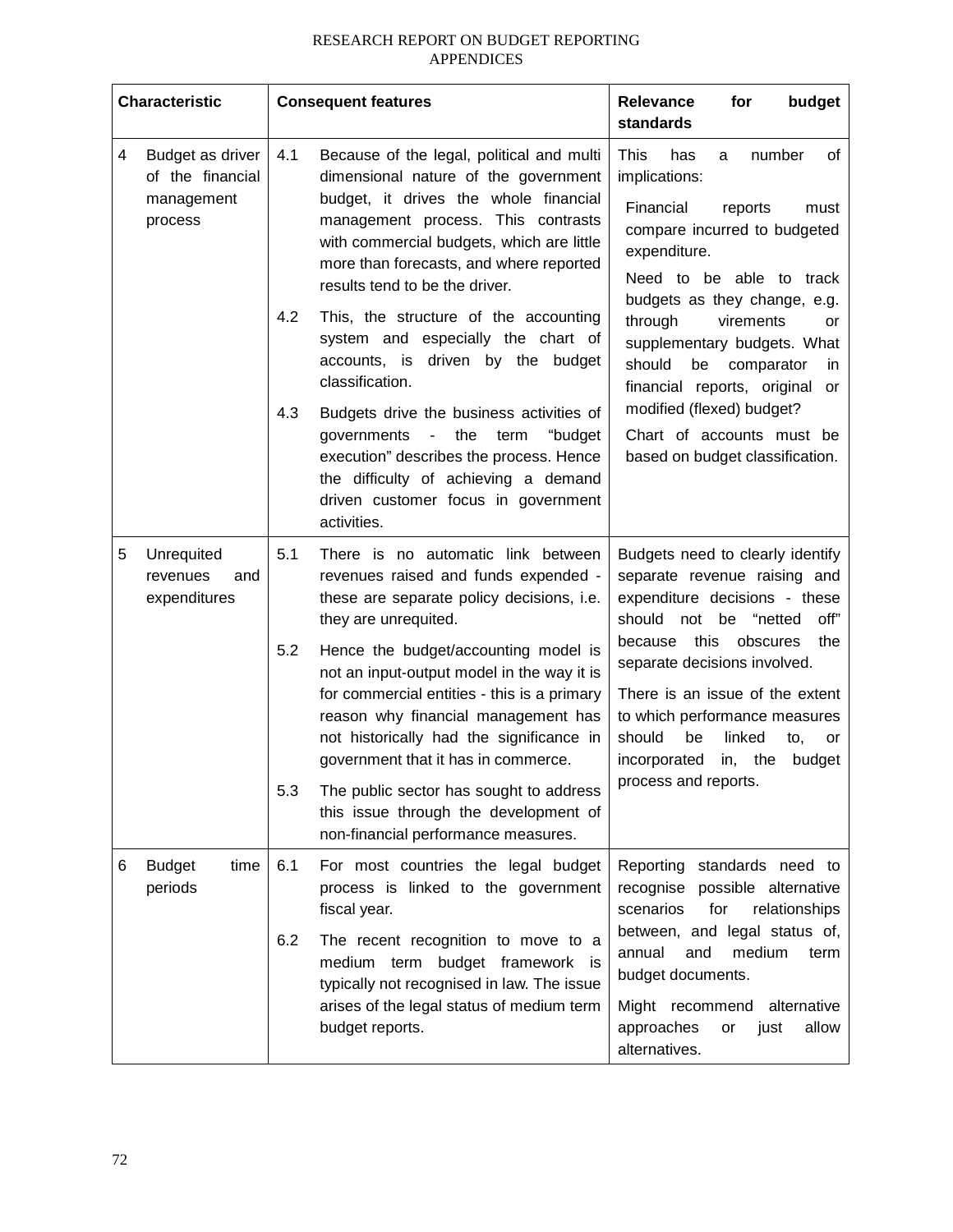| <b>Characteristic</b>                                                                         | <b>Consequent features</b>                                                                                                                                                                                                                                                                 | budget<br><b>Relevance</b><br>for<br>standards                                                                                                                                               |  |  |
|-----------------------------------------------------------------------------------------------|--------------------------------------------------------------------------------------------------------------------------------------------------------------------------------------------------------------------------------------------------------------------------------------------|----------------------------------------------------------------------------------------------------------------------------------------------------------------------------------------------|--|--|
| 7<br>Cash<br>based<br>budget<br>most<br>easily linked to<br>fiscal<br>impact<br>budget<br>and | Cash budgets directly measure the fiscal<br>7.1<br>impact of the budget, and can be directly<br>translated into cash ceilings for budget<br>expenditure<br>execution<br>and<br>management.                                                                                                 | This is a very fundamental<br>issue, which is at the heart of<br>much of the debate about the<br>use of cash accounting for<br>Indeed,<br>government.<br>it<br><b>is</b>                     |  |  |
| execution<br>process                                                                          | 7.2<br>This in part explains why cash budgeting<br>persisted<br>despite<br>the<br>has<br>clear<br>inadequacies of cash accounting as a<br>financial management tool, and even in                                                                                                           | difficult to see how for any<br>country this can be adequately<br>addressed without starting from<br>the budget perspective.                                                                 |  |  |
|                                                                                               | some cases budgets continue to be<br>cash based when accounting has moved<br>to an accrual basis.                                                                                                                                                                                          | For budget standards there are<br>a number of issues:<br>Will the standards accept a                                                                                                         |  |  |
|                                                                                               | 7.3<br>Hence an important need for standard<br>setting is to address how<br>accrual<br>budgeting can meet the requirement for<br>cash based information.                                                                                                                                   | different<br>(cash<br>basis<br>or<br>budget<br>accrual)<br>for<br>from<br>accounting?<br>lf<br>accrual<br>based,<br>what                                                                     |  |  |
|                                                                                               | 7.4<br>Cash based budgets make meaningful<br>balance<br>sheets<br>impossible,<br>but<br>nevertheless much of the balance sheet<br>information on assets and liabilities is<br>for<br>effective<br>financial<br>essential<br>management. How can this discrepancy                           | additional reports are required<br>to (i) measure fiscal impact,<br>and (ii) translate budgets into<br>expenditure ceilings?<br>If cash based, what budget<br>reports are required on assets |  |  |
|                                                                                               | be addressed?                                                                                                                                                                                                                                                                              | and liabilities (and contingent<br>liabilities)?                                                                                                                                             |  |  |
| Multiple<br>8<br>stakeholders                                                                 | 8.1<br>stakeholders<br>The<br>of<br>for<br>concept<br>government financial information can be<br>seen as a multi-dimensional matrix.                                                                                                                                                       | The concept of transparency<br>the<br>legitimate<br>means<br>information<br>οf<br>needs<br>all                                                                                               |  |  |
|                                                                                               | Levels of stakeholders can be seen in<br>8.2<br>terms of proximity to information - the<br>executive,<br>legislature,<br>government<br>officials, citizens with direct fiduciary<br>relationships<br>with<br>government<br>(taxpayers, suppliers), voters, all citizens<br>of the country. | stakeholders<br>needs<br>be<br>to<br>recognised<br>and<br>information<br>provided in a manner that<br>facilitates their ability to interpret<br>financial<br>analyse<br>and<br>transactions. |  |  |
|                                                                                               | 8.3<br>External stakeholders, e.g. international<br>organisations (European Commission<br>for EU countries, IMF, etc).                                                                                                                                                                     |                                                                                                                                                                                              |  |  |
|                                                                                               | 8.4<br>Specific interest groups, e.g.,<br>poor<br>people, women, disabled.                                                                                                                                                                                                                 |                                                                                                                                                                                              |  |  |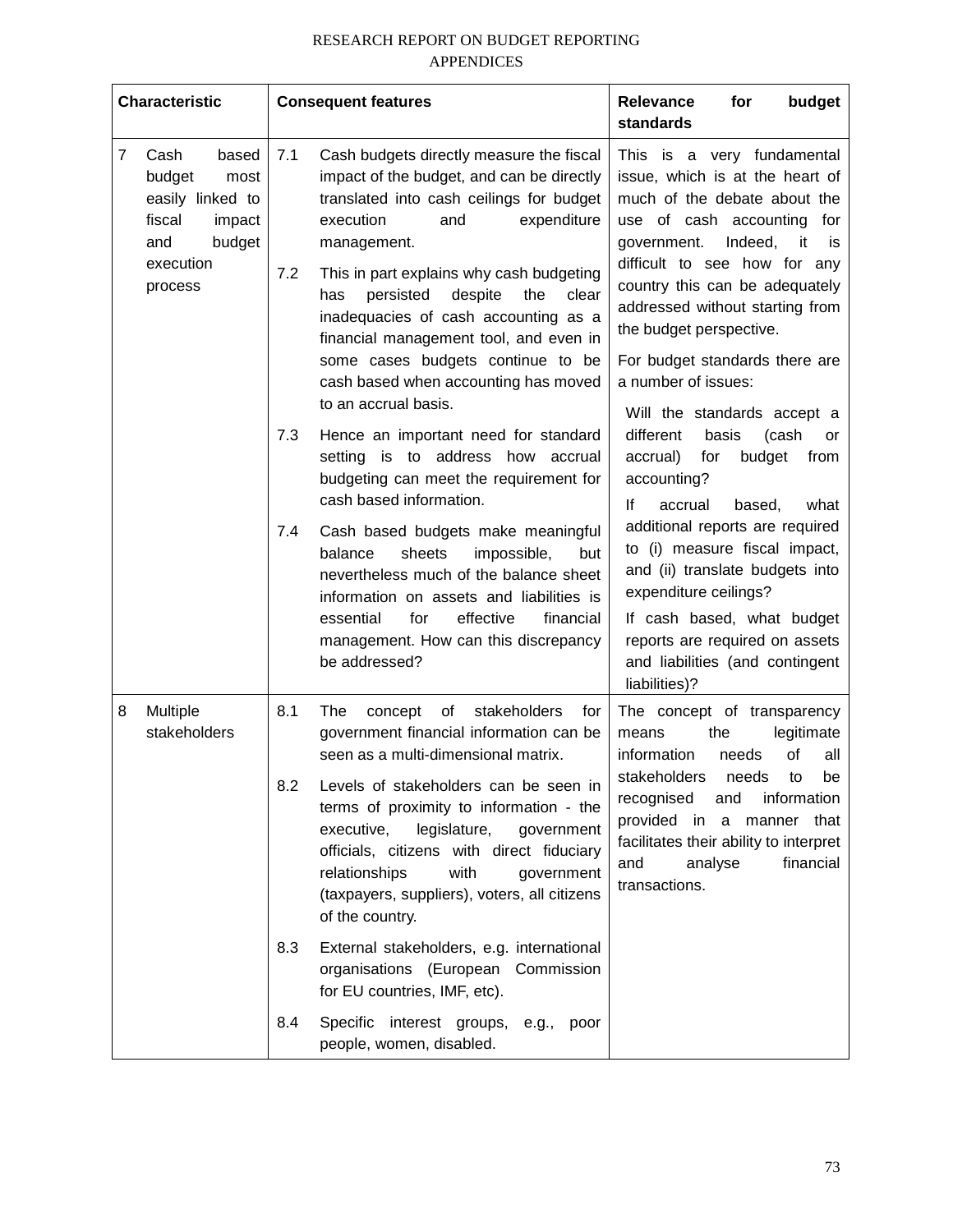# **APPENDIX L**

# **SWEDISH STANDARDS REGARDING ACTUAL TO BUDGET REPORTING**

### *Provided by Claes-Goran Gustavsson, a member of the Budget Reporting Steering Committee.*

The Swedish standard setting procedures are very much linked to the legal framework. Basically there has to be stipulations in law. There are no stipulations regarding accounting in the constitution. For central government there are basic stipulations in the State Budget Act. These concern the governments reporting obligations. GAAP shall be the basis for the accounts. As regards agencies there are stipulations in a government ordinance. The Financial Management Authority has issued supplementary regulations to the ordinances. Thus, the standards have the form of regulations and are bound to specific formats.

With regards to regional and local governments, there is a basic law (Local Governments Accounting Act) where GAAP is prescribed to be followed. The law also states that in case the accounts diverge from standards given by a standard setting body for the local government sector that shall be stated as well as the reasons for the divergence. As a consequence there is a standard setting body established called the Local Governments' Accounting Standards Council.

## Local Governments Accounting Act

The law states: "The report of the directors will contain a statement of the outcome related to the budget established for the running activities." There are no further standards issued by the council.

## State Budget Act

### **Follow-up, forecasts and outcome**

### 38 §

On at least two occasions in the course of the fiscal year, the Government shall submit forecasts to Parliament concerning the outcome of state budget revenue and appropriations, and state debt. The Government shall explain significant discrepancies between budget amounts and estimated outcome.

### 39 §

At the latest four months after the end of the fiscal year, the Government shall submit a report to Parliament on the preliminary outcome of state budget revenue and appropriations. The Government shall explain significant discrepancies between budgeted amounts and the preliminary outcome.

### 40 §

As soon as possible, but no later than nine months after the concluded fiscal year, the Government shall have an annual report presented to Parliament. The annual report shall contain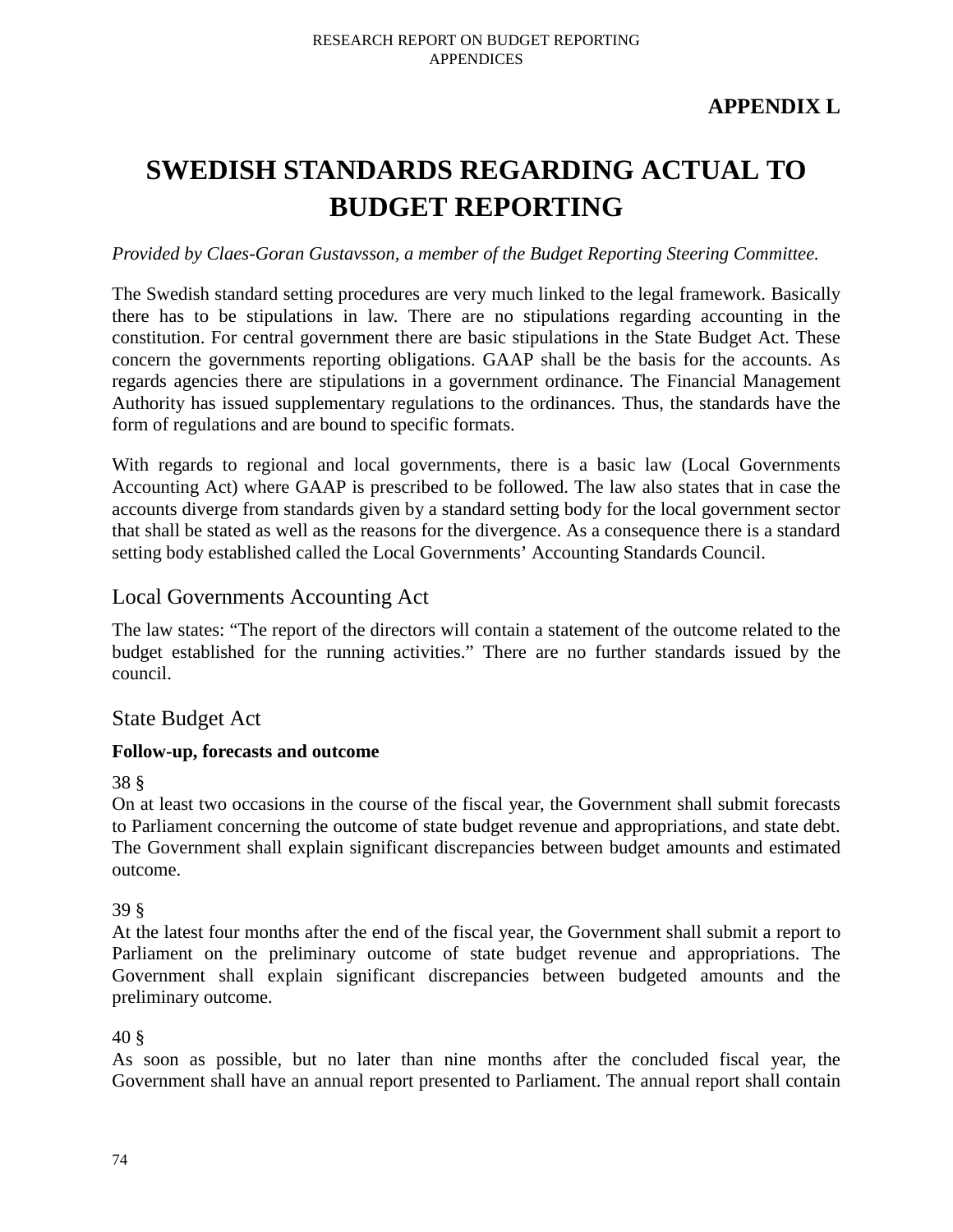a statement of financial performance, a statement of financial position and a cash flow statement. It shall also contain the final outcome of state budget revenue and appropriations.

# **Ordinance concerning the Annual Reports and Budget Documentation**

## **Section 2. General provisions relating to the annual report**

Art 1. The agency shall submit an annual report to the Government for the preceding financial year no later than February 22 each year.

Art 4. The annual report shall consist of

- A performance report;
- A statement of financial performance;
- A statement of financial position;
- An appropriation report;
- A cash flow statement; and
- Notes.

The agency's annual report shall also contain a summary of important information from the statement of financial performance, the statement of financial position and the appropriation report. The summary shall also contain information on the loan limit, appropriation credit and certain key indicators. In its annual report the agency shall also provide information on other circumstances of significance for the Government's follow-up and appraisal of operations.

# **Section 6 Appropriation report and cash flow statement**

Art 1. In the appropriation report the agency shall report on the outcome of the appropriations that the agency has at its disposal and the income headings that the agency shall report on in accordance with the breakdown made in the Government approval document or other decisions of the Government, or the agency that has delegated the right of disposal. The outcome shall be compared with the amount allocated or delegated per appropriation or appropriation item and with the estimated amount for each income heading. An analysis shall be made of discrepancies.

The appropriation report shall also show the extent to which the agency, on the basis of special authority granted to it, has ordered goods or services or approved grants, compensation, loans or the like that will entail expenditure in following financial years but which are not covered by appropriations at the disposal of the agency. The appropriation report shall also show how the agency has complied with other financial conditions laid down by the Government.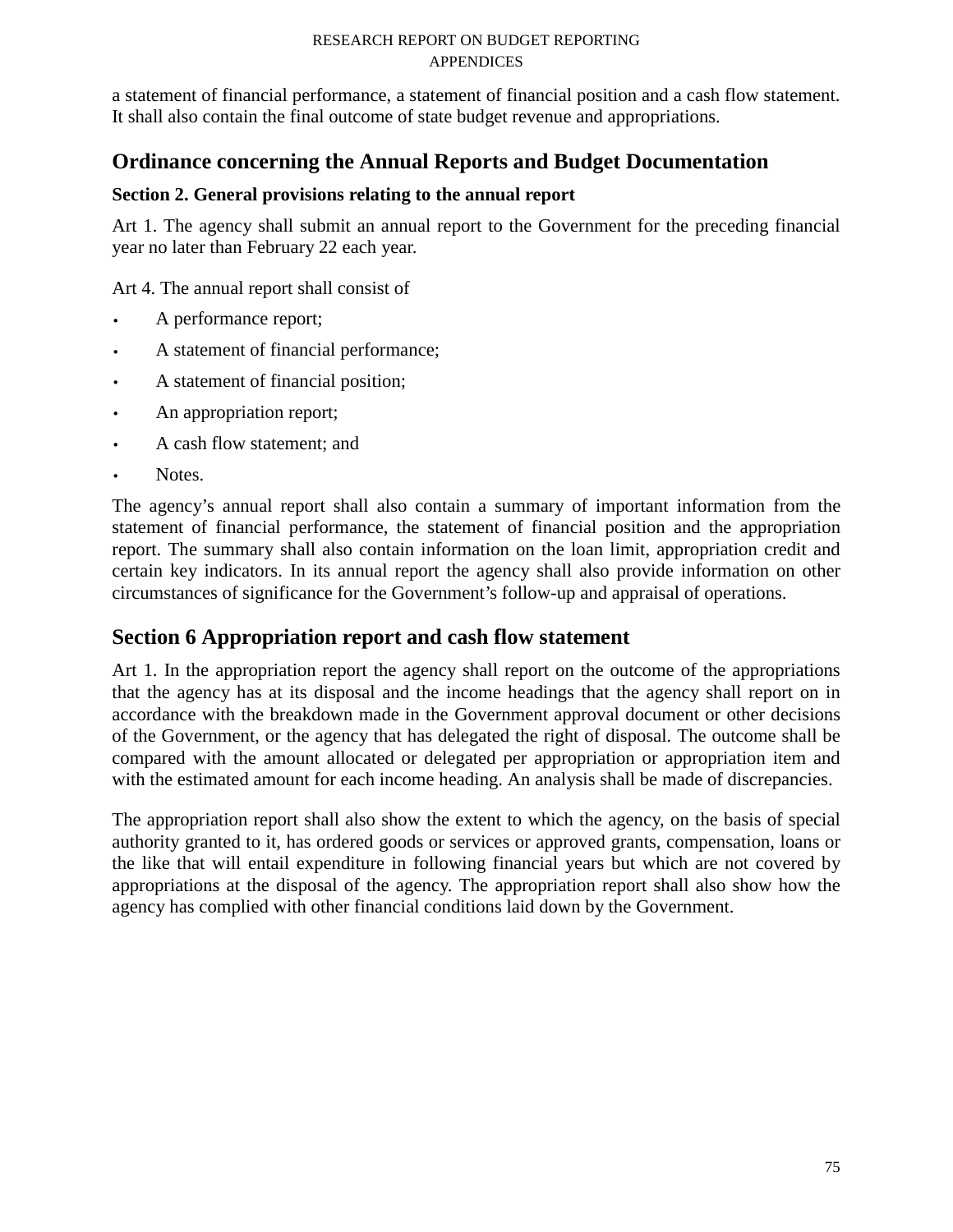In **supplementary regulations from the National Financial Management Authority,** the format of the Appropriation Report is prescribed:

| Appro-          | Starting | Budget     | To others   From |                             | Used part   With- | Total                          | Expend   Revenue | Final  |
|-----------------|----------|------------|------------------|-----------------------------|-------------------|--------------------------------|------------------|--------|
| priation Lcarry |          | allocation |                  | allocated   government   of |                   | drawals   disposable   -itures |                  | carry  |
|                 | over     |            | amounts          | reallocated                 | admitted          | amount                         |                  | over   |
|                 | amount   |            |                  | amounts                     | exceeding         |                                |                  | amount |

(Notice a carry over system greatly influences the format. Notice also that revenues are rare. They normally are not accounted for against appropriations but in the statement of financial performance.)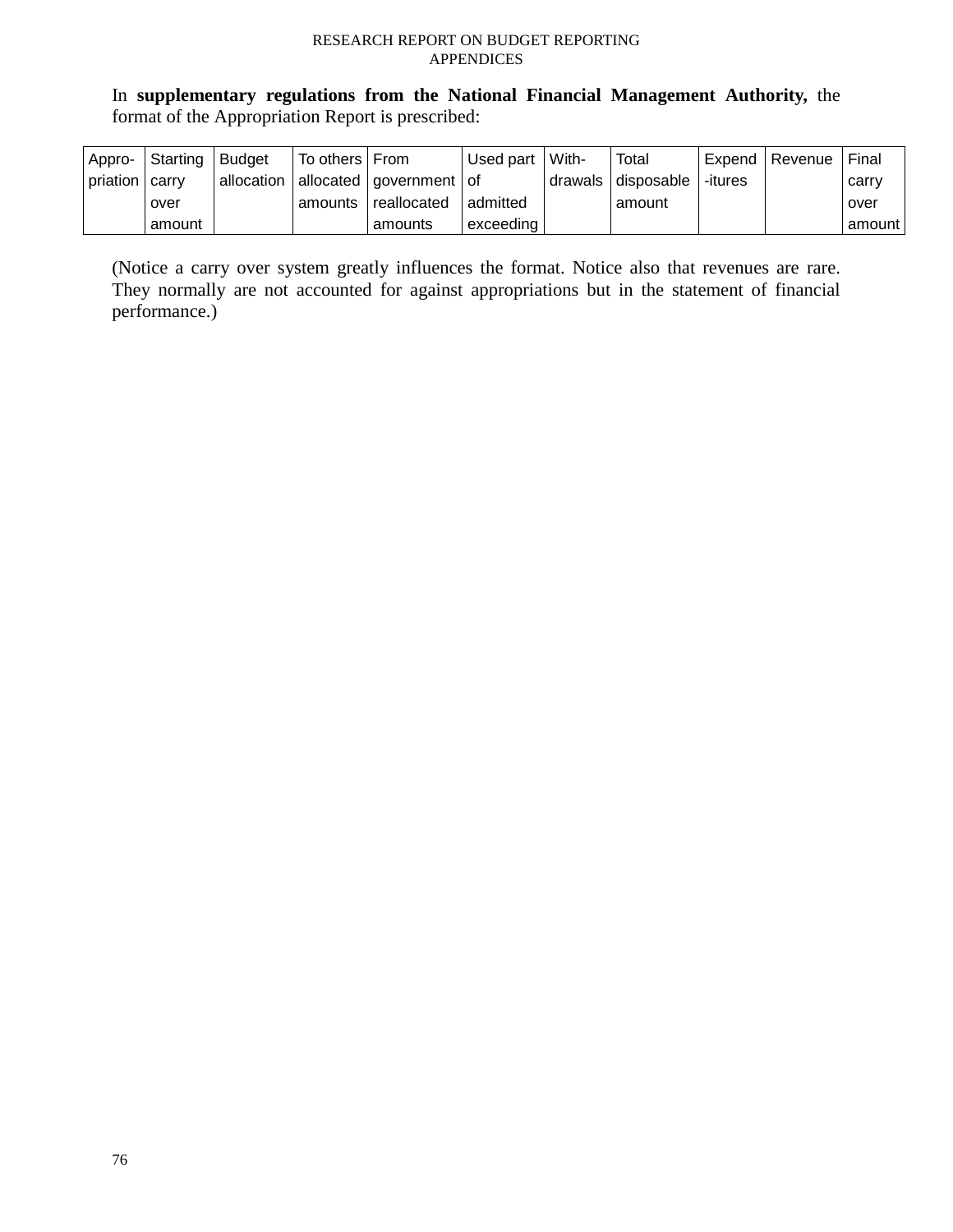# **APPENDIX M**

# **BUDGET PREPARATION IN DENMARK**

*Provided by Christian Iver Svane, member of the Budget Reporting Steering Committee.* 

The Budget cycle Institutions in the Budget Process Establishing Budget preconditions Setting up overall Budget targets

# **1. The Budget cycle**

The Budget Preparation Process in Denmark follows generally the same pattern every year. In the following this is illustrated through the Preparation of the Budget for the year 2004.

The Preparation of the Budget for 2004 began in early 2003, shortly after the Parliament in December 2002 approved of the Budget for 2003, and while the spending ministries are putting their final hand to the fiscal accounts for 2002.

This indicates that from the first preparations of the Budget Proposal it takes about 1 year before the Parliament decides on the Budget and about 2½ years before the fiscal accounts can be presented to Parliament.

In addition to this multi-year Budget, estimates for the fiscal year have been presented in the appendixes to the previous three years Budgets.

| January                | Ministry of Finance examines Budget preconditions and proposes overall   |
|------------------------|--------------------------------------------------------------------------|
|                        | <b>Budget targets</b>                                                    |
| Early February         | Break down of overall Budget targets to ceilings for consumption and     |
|                        | income transfers for each ministry                                       |
| Early May              | Line ministries give their draft Budget Proposals to The Ministry of     |
|                        | Finance                                                                  |
| May - June             | Ministry of Finance performs technical scrutiny of the Budget Proposal   |
|                        | and holds discussions with line ministries on the financing of new       |
|                        | initiatives etc.                                                         |
| August                 | Last minute estimates of the economic situation and the influence on the |
|                        | <b>Budget Proposal</b>                                                   |
| End of August          | Presentation of the Budget Proposal                                      |
| <b>Early September</b> | First Parliamentary discussion on the Budget Proposal                    |
| <b>Early November</b>  | End to political negotiations on the Budget Proposal                     |

The overall schedule is illustrated in the following table: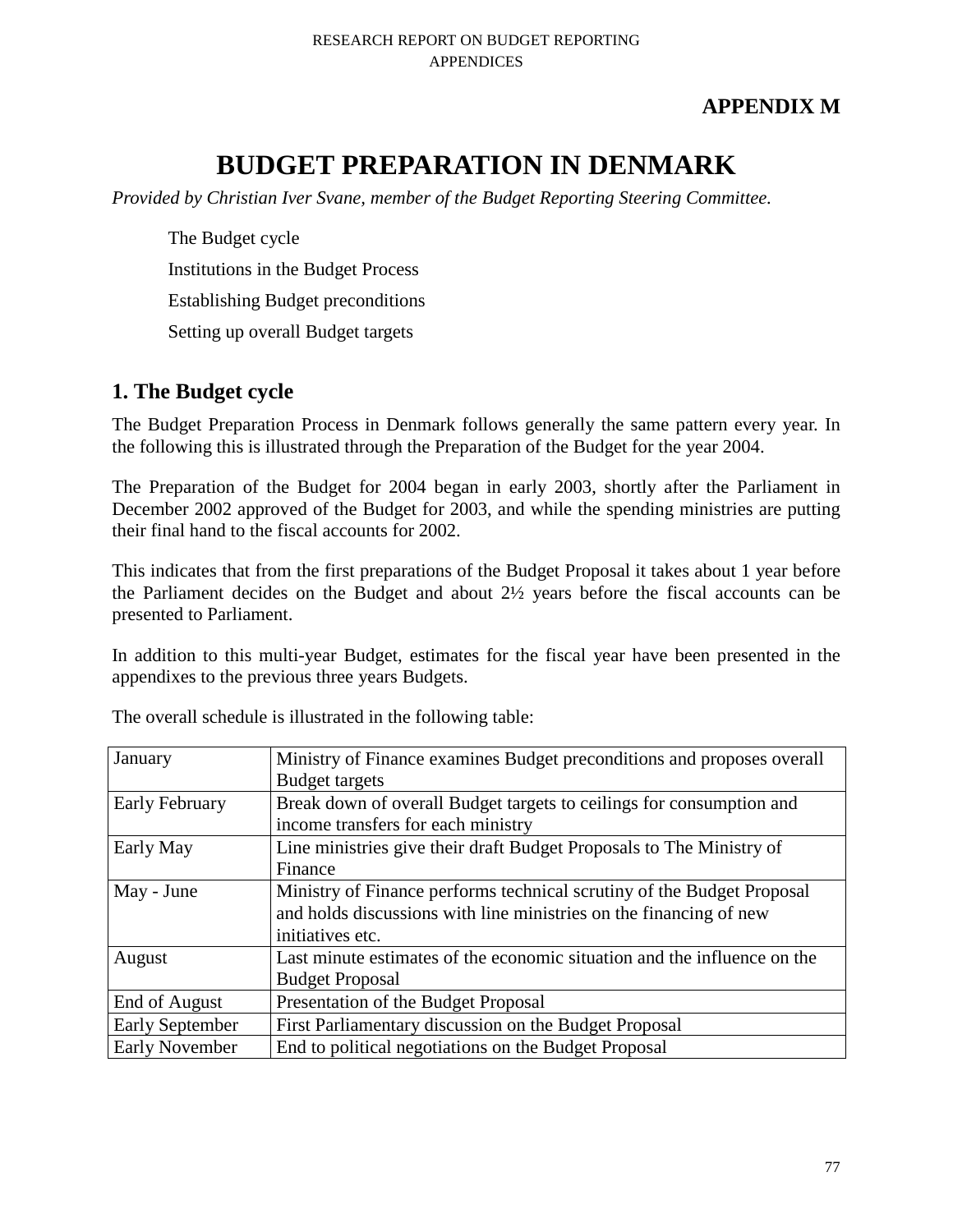| Mid November           | Minister of Finance proposes the Governments amendments and changes          |  |  |
|------------------------|------------------------------------------------------------------------------|--|--|
|                        | to the Budget Proposal (including the result of the political negotiations). |  |  |
| <b>End of November</b> | Minister of Finance presents amendments due to a final estimate of the       |  |  |
|                        | economic situation and the influence on the Budget Proposal                  |  |  |
| Mid December           | Third and final Parliamentary discussion on the Budget Proposal              |  |  |

# 2. Institutions in the Budget Process

The Preparation of the central Government Budget in Denmark is done in co-operation between several levels of Government. The different authorities play their own special role - not only in the preparation of the Budget Proposal, but also in implementing the Budget, and controlling the outcome.

- The authorities and the functions they perform can be found in every country. A closer study will however show differences with regard to Procedures used in the Budget preparation and appropriation Process, and during Budget implementation, follow-up and control.
- Actual influence that the different authorities have at different occasions during the Process.

This presentation will give an introduction to the authorities and their role in the Danish Budget and appropriation system.

## **Parliament**

The Parliament is the central appropriation authority. According to the Danish constitution no expenditure may be paid without a prior appropriation from the Parliament, and no tax may be collected if it is not decided in a law.

As for the Budget procedures the Danish constitution states that the Budget Proposal must be presented to Parliament at the latest four month prior to the beginning of the fiscal year.

The Parliament cannot make its own Budget Proposal, but it is entitled to decide changes to the Governments Budget Proposal before finally adopting the Budget.

The Parliaments Finance Committee functions as the appropriation authority during the fiscal year. It is also in the Finance Committee discussions on the detailed contents of the Governments Budget Proposal are taken. Usually the Parliamentary debate on the Budget Proposal follows a broader perspective on the economic policy.

When the Budget Proposal has been adopted by Parliament and the fiscal year has begun, changes to the appropriations in the Budget can be implemented through applications to the Parliaments Finance Committee. Such applications must contain a full explanation to why a change is necessary, how it will be financed e.g. through cuts in other appropriations or reserves. Furthermore an application must bee approved by the Ministry of Finance before it can be sent to the Finance Committee.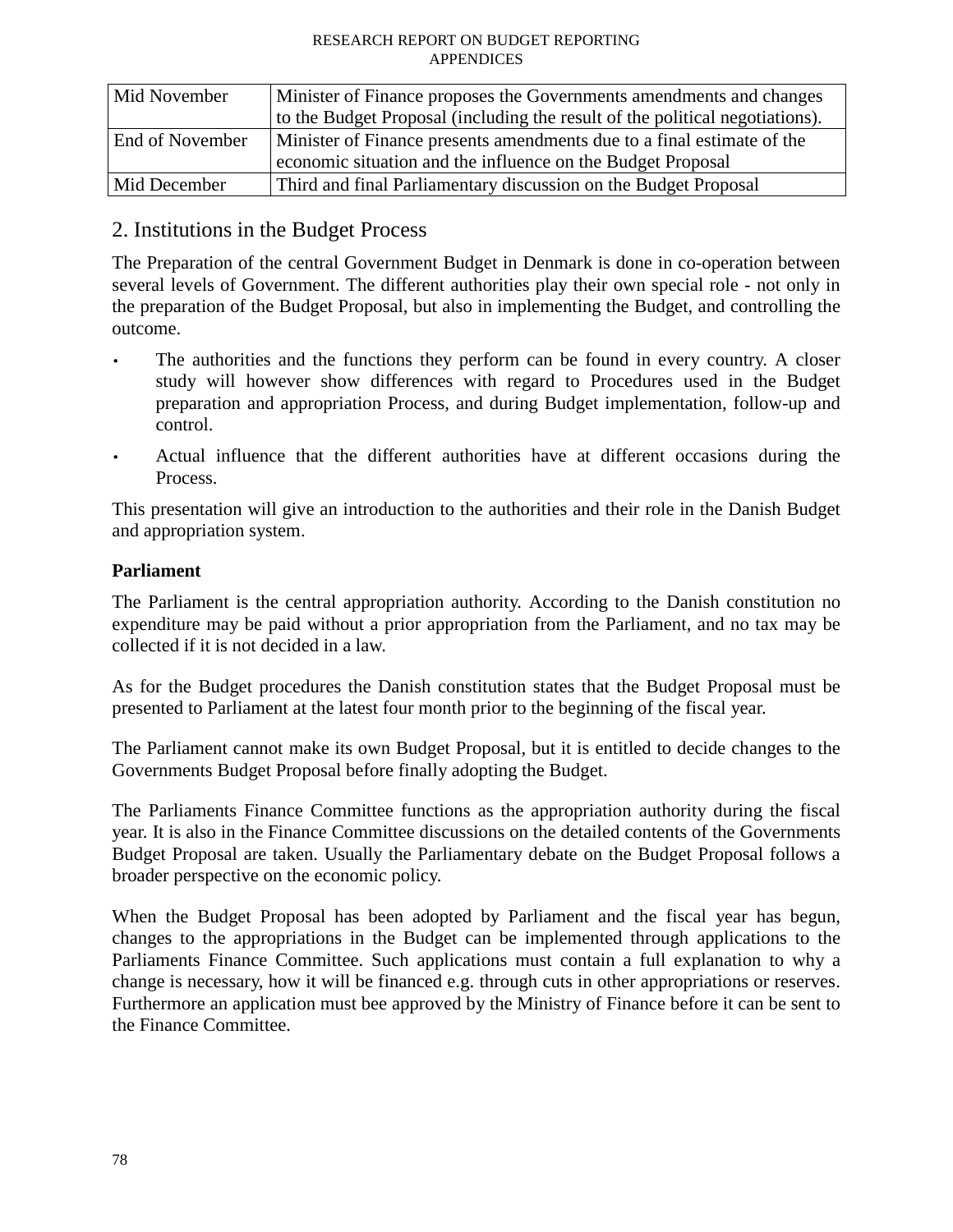This procedure makes the Danish appropriation system very flexible because most applications to the Finance Committee are passed within 1-2 weeks. As a special Danish practice all applications passed by the Finance Committee during the fiscal year are combined in one supplementary appropriation-act by the end of the fiscal year.

## **Government**

At Cabinet-level only a few general economic discussions are taken during the year. Generally most economic discussions in the Government including Finance Policy and Economic Programmes are taken in the Cabinets Economic Committee (a group of 6 ministers where the Minister for Finance presides). In specific matters this Committee can call on other ministers.

In January the Cabinets Economic Committee decides on ceilings for the coming year (i.e. spending limits for each ministry). This discussion also includes a broader economic discussion on the global economic targets.

In June the Cabinet discusses the result of the Budget Preparation Process and decides on the Budget Proposal for presentation to Parliament.

# **Ministry of Finance**

The Ministry of Finance are coordination the Budget Process. It is the Minister of Finance who presents the Budget Proposal to Parliament on behalf of all cabinet ministers.

Under the Danish system no cabinet minister can contact the Parliament or its Budget committee in appropriation issues without a prior acceptance from the Minister of Finance.

The functions of the Ministry of Finance in the Budget Process can be divided into four major tasks.

- To make Guidelines and Directions to be used by the spending ministries when drafting the Budget.
- To collect draft Budget Proposals from the ministries and combine these to the final Government Budget Proposal.
- To follow-up on Government revenue and spending and make economic forecasts and calculations as preparation for Government decisions on economic policy.
- Through the Agency for Economic Management to ensure the accounting in the agencies and to present the fiscal accounts after the end of the fiscal year.

The first three functions are necessary to ensure that the Minister of Finance has the background to present a coherent economic policy based on actual projections of the Fiscal Balance for the Central Government.

Due to practical considerations the functions of accounting are placed with the Agency for Economic Management. This is to ensure the best possible use of computer technology, but also due to financing considerations. In Denmark the Ministry of Finance does not make money transfers to spending agencies. The agencies have access to draw directly on the Central Bank. The accounting and payment systems gives the agencies regularly updated reports on how much have been spent of the appropriation. These reports are also sent to the relevant ministry.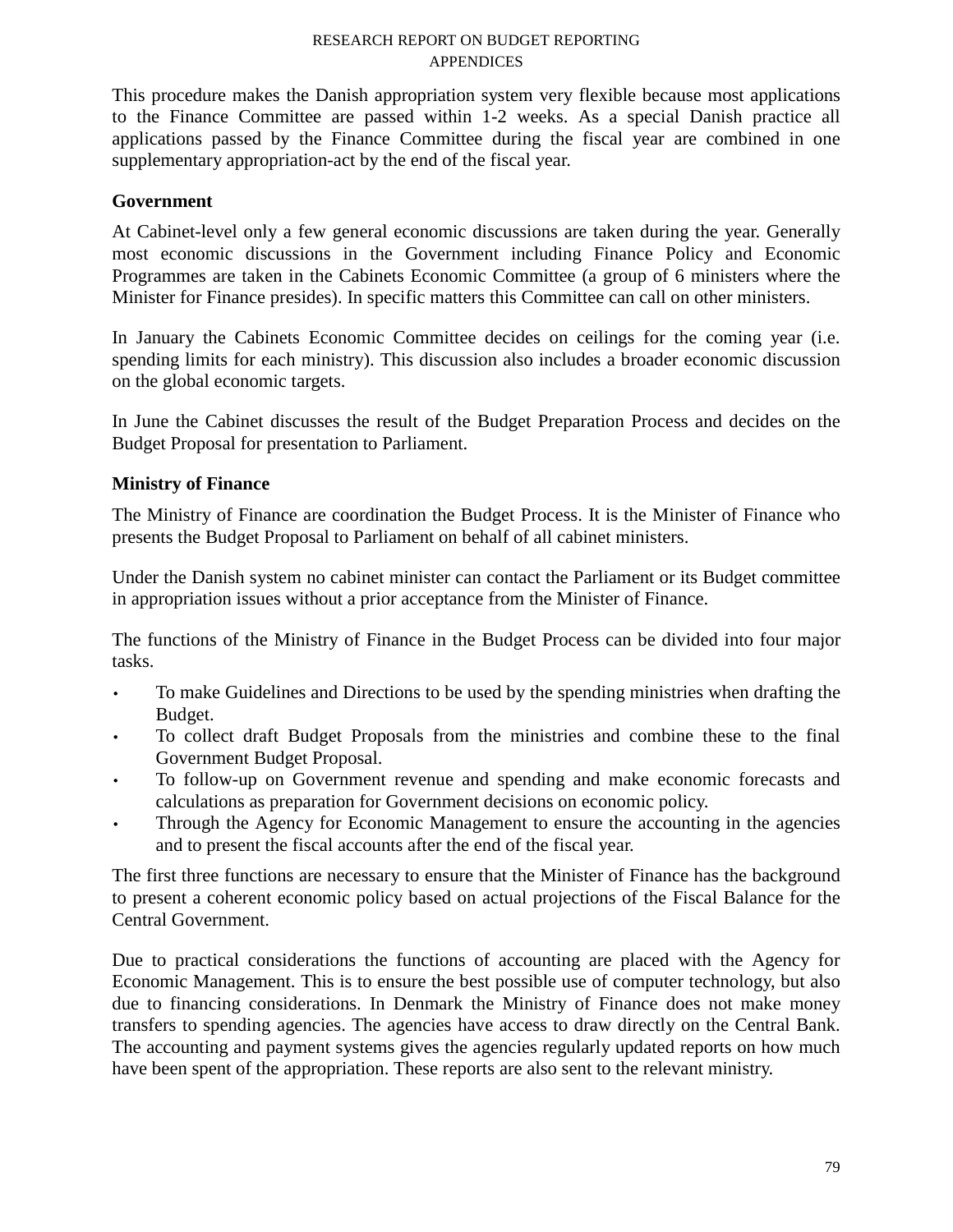### **Spending ministries**

All Government administration in Denmark is based on the law of responsibility of each cabinet minister. The law determines that the minister are politically responsible for all decisions taken within his area, but does not prohibit a delegation of decision-power to lower levels within the ministry.

This implies that all appropriations decided by Parliament are given to a minister. From this also follows that every spending decision in the agencies are taken on the Ministers responsibility.

The spending ministries therefore have two major functions in the Budget Process.

- They have to present a draft Budget Proposal for the ministry and all its agencies to the Ministry of Finance.
- They have to follow-up on the actual Budget and take action if an agency has difficulties to keep the given appropriations.

If a spending ministry during the Budget follow-up finds it necessary to apply for a change to an appropriation, the application and the financing must be approved by the Ministry of Finance before it can be submitted to Parliament.

### **Spending agencies**

The spending agencies are where the actual spending of the appropriations decided by Parliament is done. In the Danish Budget system they are involved in several parts of the Budget Process.

As mentioned above they operate on behalf of the relevant minister and on his responsibility. The amount of decision-power delegated from the minister to the agencies can differ from ministry to ministry. This also applies to spending decisions.

In most cases the Budget Process with in a ministry starts with the minister asking the different agencies for draft Proposals to the Budget for their operations. Later in the Budget Process agencies usually are asked to help in the Process of giving priority to marginal spending reductions or expansions.

During the fiscal year the spending agencies have to control spending and follow-up on the allocated appropriations. If this follow-up shows that the given appropriations are about to be exceeded the agency must either take actions to reduce spending or apply for a raise of the appropriation. Such an application cannot be sent directly to the Parliament Finance Committee, but must go through the relevant minister and approved by the Ministry of Finance.

# 3. Establishing Budget preconditions

As mentioned in the first section the Budget Process begins approximately one year prior to the beginning of the fiscal year.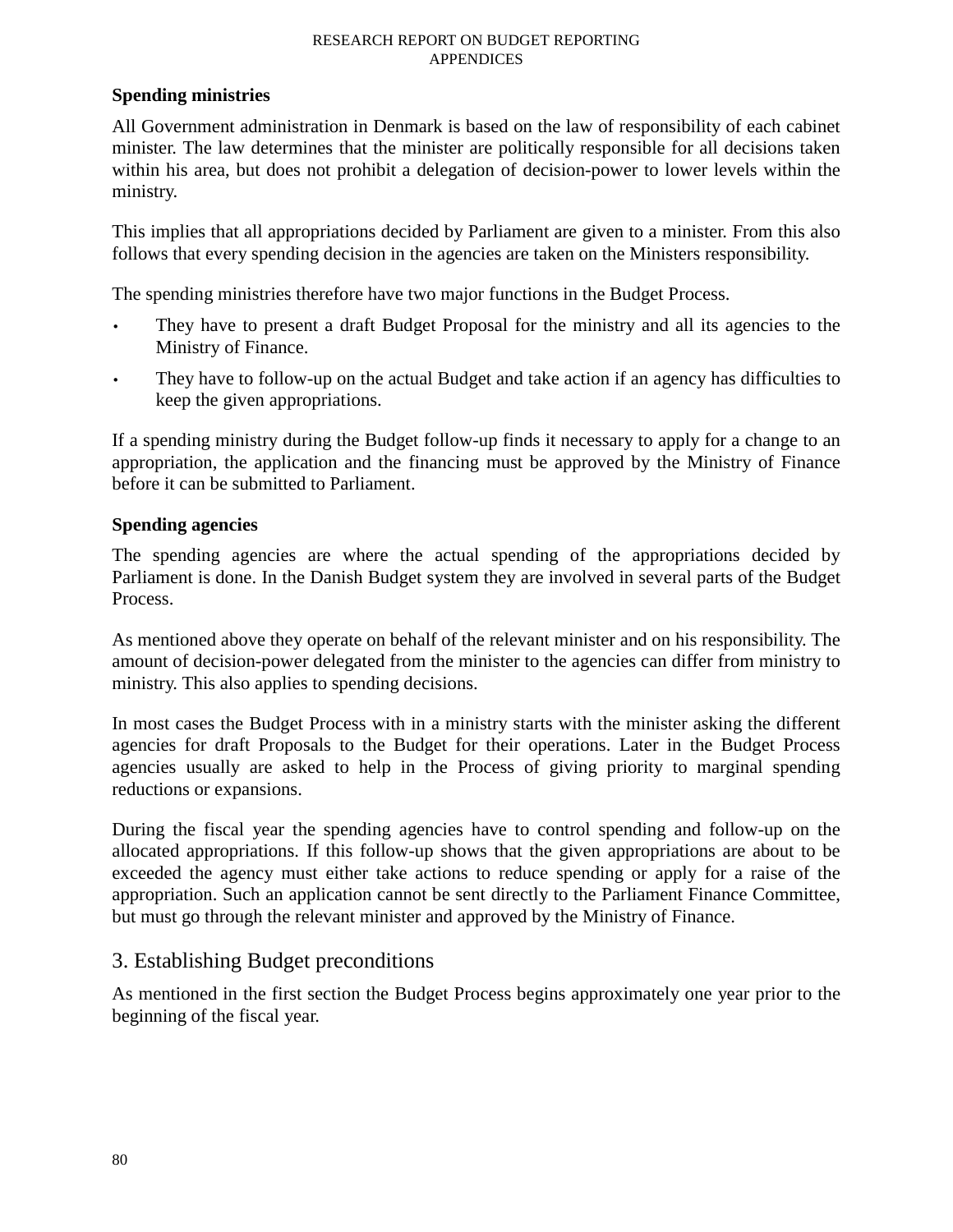Before the actual drafting of the Budget Proposal can be set in work, several preconditions have to be determined. These preconditions are all based on an economic analysis of the Danish economy.

This analysis is first of all used to see what will happen if no policy-actions are taken. In other words the analysis determines the statistical basis for the Budget preparation.

As an appendix to the Budget for the current year, multi-year budget estimates are presented to Parliament.

In the multi-year budget estimates activity-based factors have already been implemented. Among these are factors are demographic developments such as the number of old-age pensioners and the number of students at higher education's, but also other factors e.g. results of political agreements on the number of police officers and the level of expenditure to foreign aid programmes are implemented.

Furthermore the results of the latest economic analysis regarding cyclical expenditure i.e. unemployment benefits and some social welfare programmes also are included in the multi-year budget estimates.

What the new economic analysis provides are new estimates with regard to cyclical expenditure and forecasts of the inflation.

As the multi-year Budget estimates are provided in the same price-level as the Budget for the current fiscal year. It is important to have an estimate of the inflation to determine the price-level for the coming fiscal year. Furthermore it is important that the same forecast of the inflation is used in all ministries and agencies during the Budget preparation to ensure the consistency of the Budget Proposal.

The economic analysis is the basis for forecasts of the inflation on

- Salaries and wages
- Working expenses
- Construction expenditure
- Entitlement expenditures (income transfers)
- Tax basis (for collecting income-tax, VAT etc.)
- Revenues (other than taxes)

The Ministry of Finance distributes these forecasts to all Government agencies from the beginning of the Budget Process. Later on these Budget preconditions are only changed if an economic analysis shows large and important deviations.

# 4. Setting up overall Budget targets

Since the mid-eighties the Budgetary Process in Denmark has been under reform and the expenditure control strengthened. The general framework of the Budget Process is the setting of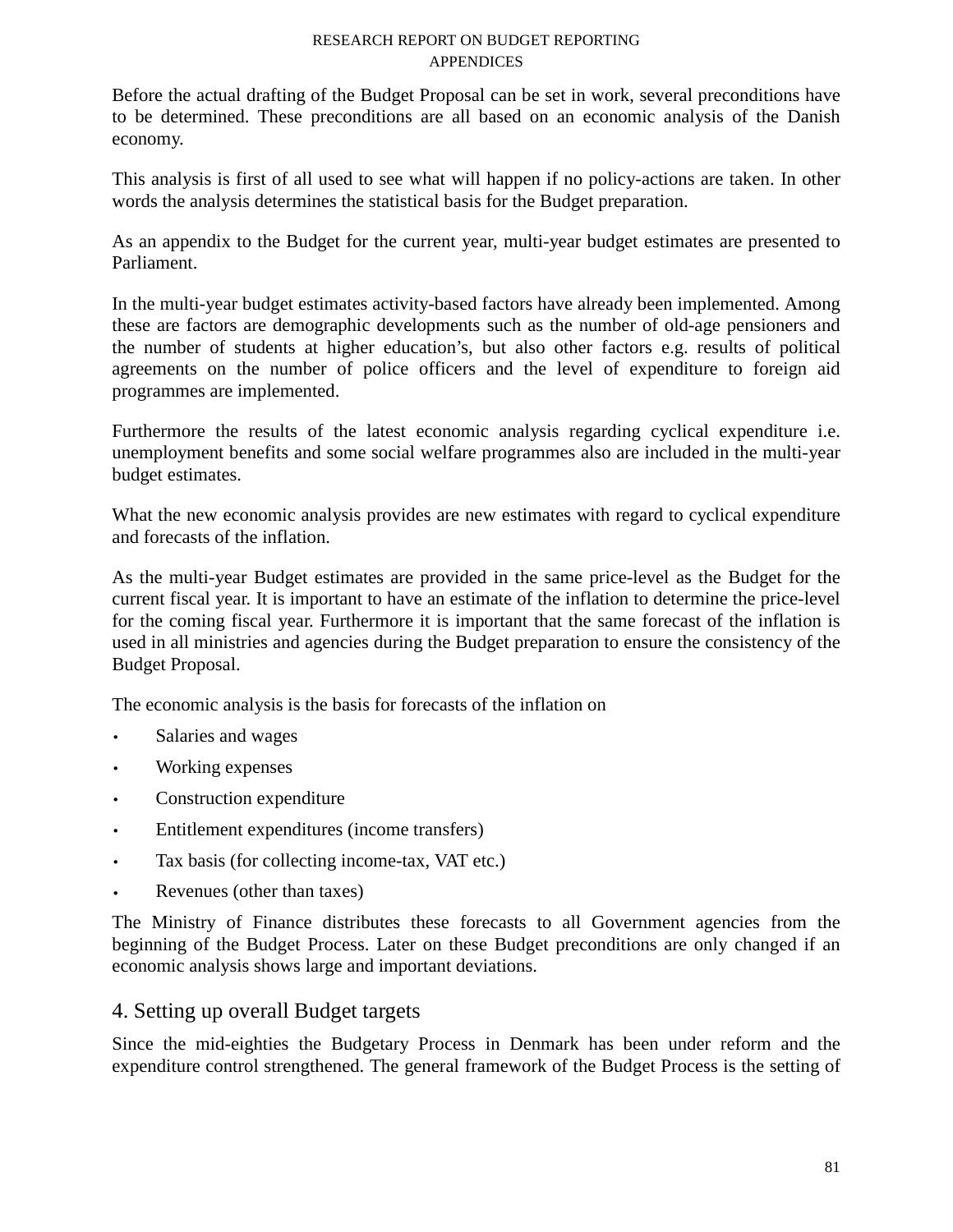ceilings for each spending ministry, within which they have to present their Budget Proposal to the Ministry of Finance.

The system of ceilings consists of two spending limits. One for consumption and one for income transfers. Beneath the spending limit for consumption there is a special limit for salaries, and beneath the limit for income transfers is a sub-limit for discretionary expenditure programmes.

An important part of the system with ceilings is that the allocation of the spending limit lies with the spending ministries. The Ministry of Finance controls the overall spending limits and whether the spending ministries keep their ceilings.

The Budget Process starts in the beginning of January with an evaluation of the latest economic of the Danish economy with the purpose of establishing an acceptable overall expenditure level.

In the beginning of February the ceilings for the individual spending ministries are decided by the Cabinets Economic Committee.

During the 1980s the main fiscal objective was to reduce and eliminate the deficit and at the same time hold the non-cyclical expenditure at the same level in real terms. Due to demographic changes this implied a strong fiscal policy. Since 1993 the fiscal objective has been re-evaluated. Growth in non-cyclical expenditures must be beneath the growth in the economy and priority has been given to deficit reduction and in the latest years with surplus to debt reduction.

It is to ensure that these fiscal objectives are in line with the proposed overall spending limit, that the economic analysis are evaluated by the Ministry of Finance before the ceilings are prepared and proposed to cabinet.

But apart from the economic analysis of the economy the Ministry of Finance also evaluates the Budget for the current year with respect to technical aspects as:

- Expected change in expenditure due to demographic conditions
- Actual spending in the preceding year
- New estimates for income transfers

In this Evaluation Process the Ministry of Finance also takes into account the expected expenditure development in the different spending programmes as presented in the multi-year Budget estimates.

Furthermore the Budget for the spending ministries is evaluated aiming at finding spending programmes, where cuts can be proposed. Targeted cuts proposed by the Ministry of Finance will however only become effective if the relevant spending ministry adopts them.

However the Ministry of Finance does incorporate the Proposals in the ceilings presented to the Cabinets Economic Committee. This commits the spending ministries to incorporate the cuts, come up with other Proposals or negotiate a raise to their ceilings.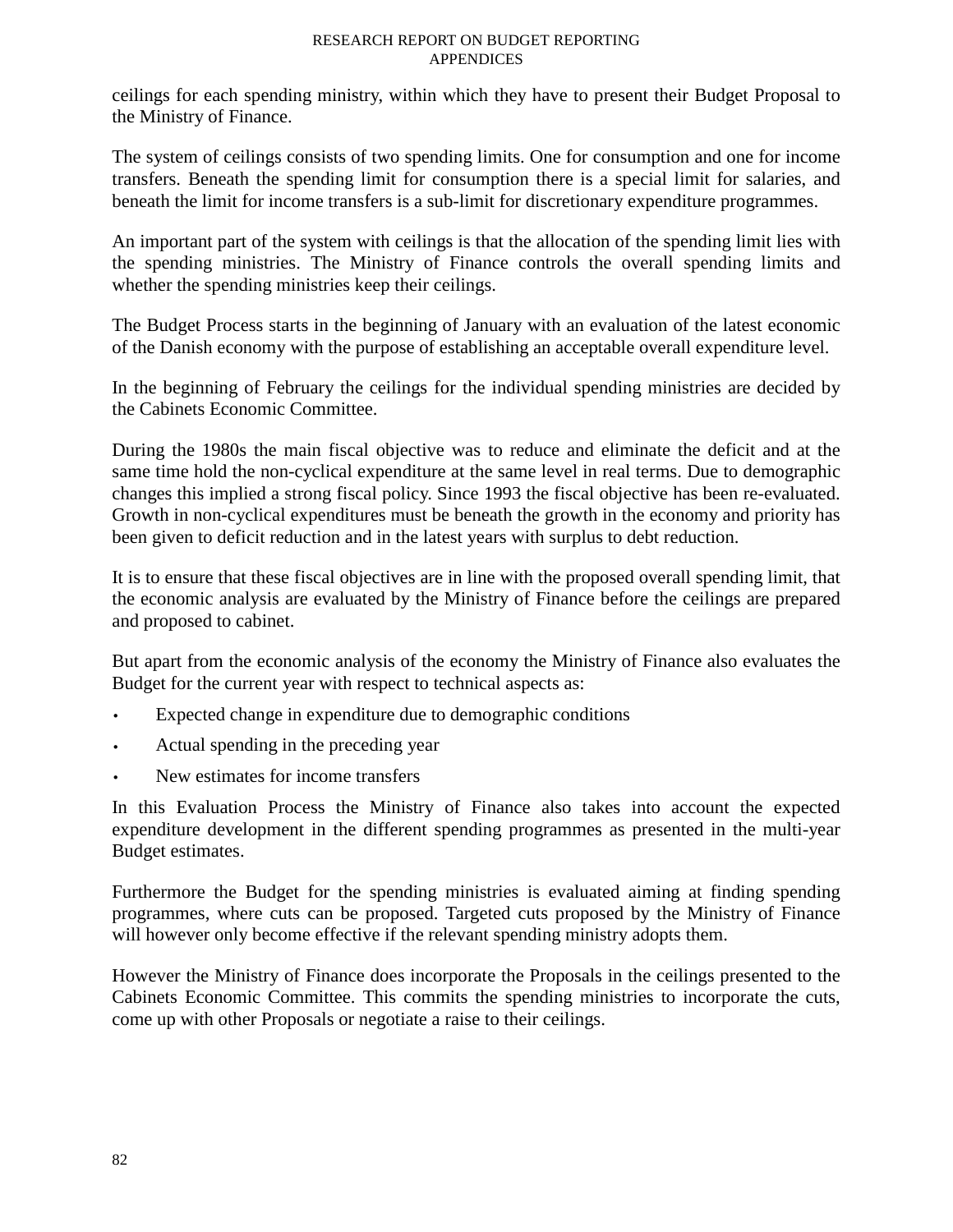Finally an important part of the evaluation Process is to find the level of total expenditure that can be accepted with the overall target of a growth in Government expenditure that is below the growths in the economy in mind.

Based on the above-mentioned considerations and evaluations The Ministry of Finance prepares a decision paper for the discussion in the Cabinets Economic Committee with Proposals of ceilings for the different spending ministries.

A part of this decision paper is the allocation of possible targeted spending reductions or proposed analysis of spending programmes.

The Cabinets Economic Committee decides to the decision paper in the beginning of February. After deciding on the ceilings the spending ministries are given approximately three month to prepare their draft Budget Proposal within the decided ceilings.

Upon receiving the draft Budget Proposals from the ministries the Ministry of Finance will make analysis and technical scrutiny of the requests. A part of this Process is to make sure that Budgets are kept within the ceilings.